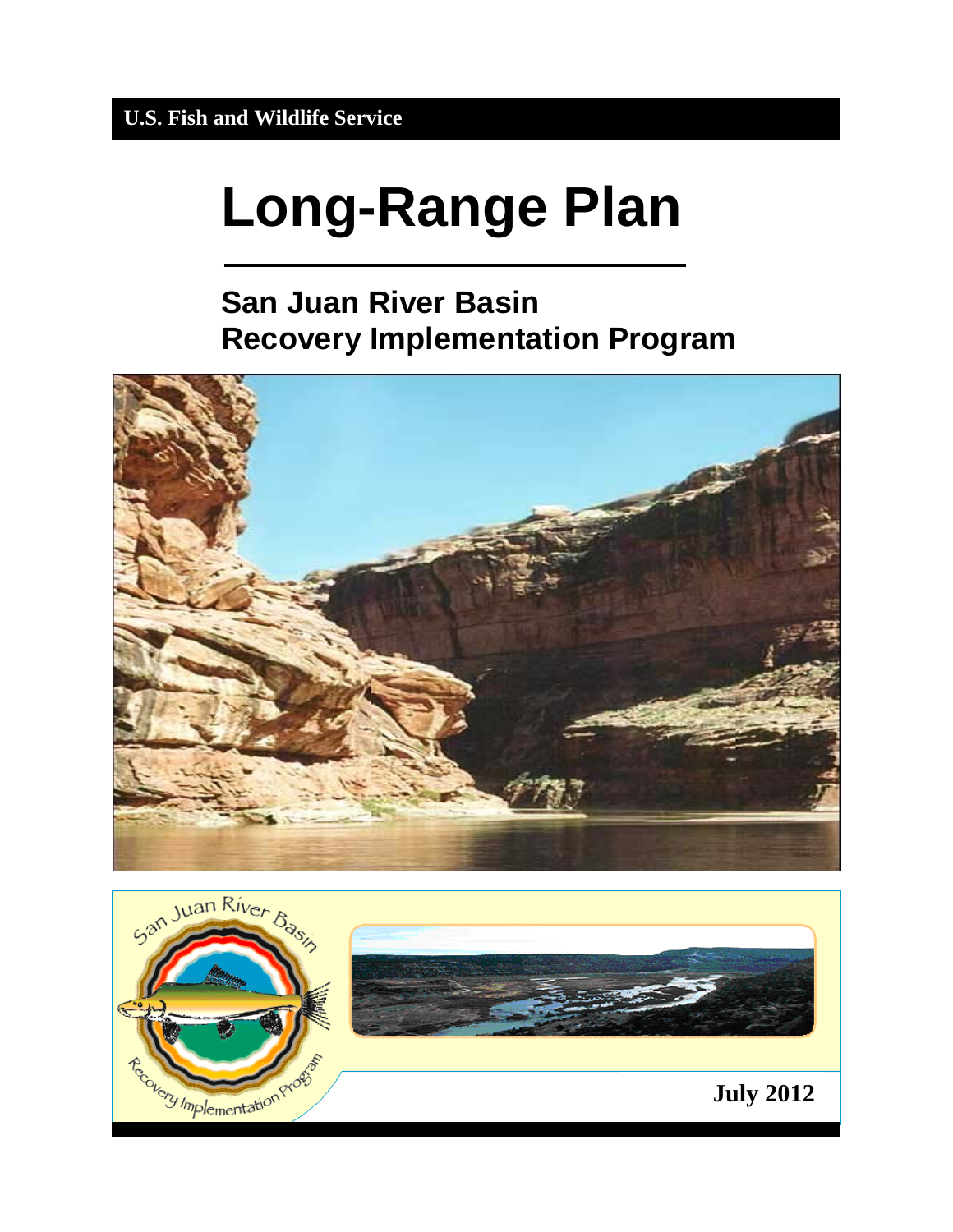## **LONG-RANGE PLAN**

**San Juan River Basin Recovery Implementation Program**

**July 2012**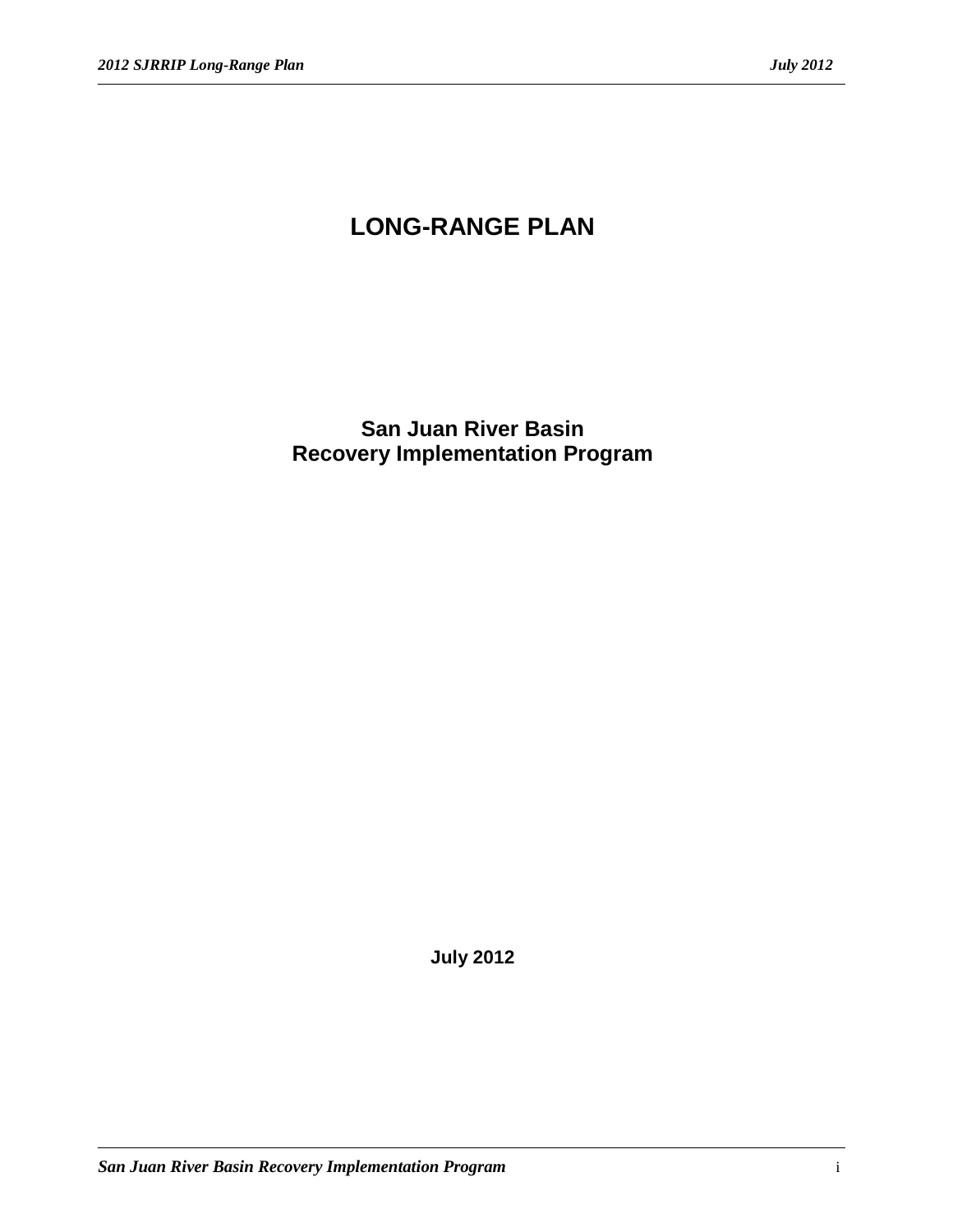Recommended Citation:

San Juan River Basin Recovery Implementation Program. 2012. Long-range plan. San Juan River Basin Recovery Implementation Program, U.S. Fish and Wildlife Service, Albuquerque, New Mexico.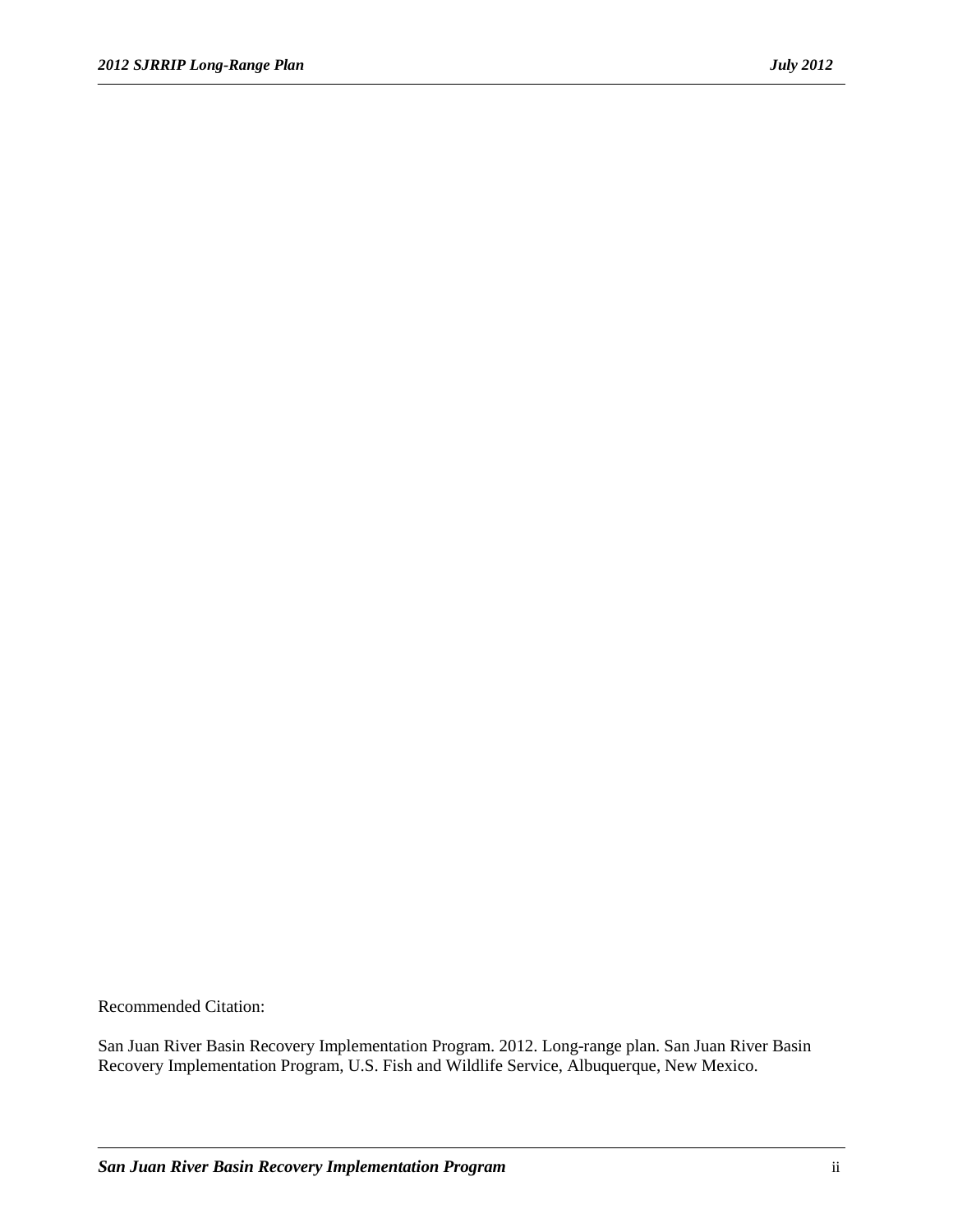# **TABLE OF CONTENTS**

| Element 1. Management and Augmentation of Populations and Protection of Genetic Integrity 11       |  |
|----------------------------------------------------------------------------------------------------|--|
|                                                                                                    |  |
| Element 4. Monitoring and Evaluation of Fish and Habitat in Support of Recovery Actions  16        |  |
| Element 5. Program Coordination and Assessment of Progress toward Recovery  18                     |  |
|                                                                                                    |  |
|                                                                                                    |  |
|                                                                                                    |  |
|                                                                                                    |  |
| APPENDIX A. TASKS, PRIORITIES, RESPONSIBILITIES, DATES, AND DESCRIPTIONS FOR ELEMENTS OF THE LONG- |  |
| Table A1. Element 1-Management and Augmentation of Populations and Protection of Genetic           |  |
|                                                                                                    |  |
|                                                                                                    |  |
|                                                                                                    |  |
| Table A4. Element 4— Monitoring and Evaluation of Fish and Habitat in Support of Recovery Actions. |  |
| Table A5. Element 5.- Program Coordination and Assessment of Progress toward Recovery. 50          |  |
|                                                                                                    |  |
|                                                                                                    |  |

# **LIST OF TABLES**

| Table 2. Ongoing reports and workshops to be generated through this Long-Range Plan10 |  |
|---------------------------------------------------------------------------------------|--|

# **LIST OF FIGURES**

| Figure1. Components and relationships of the San Juan River Basin Recovery Implementation Program |  |
|---------------------------------------------------------------------------------------------------|--|
|                                                                                                   |  |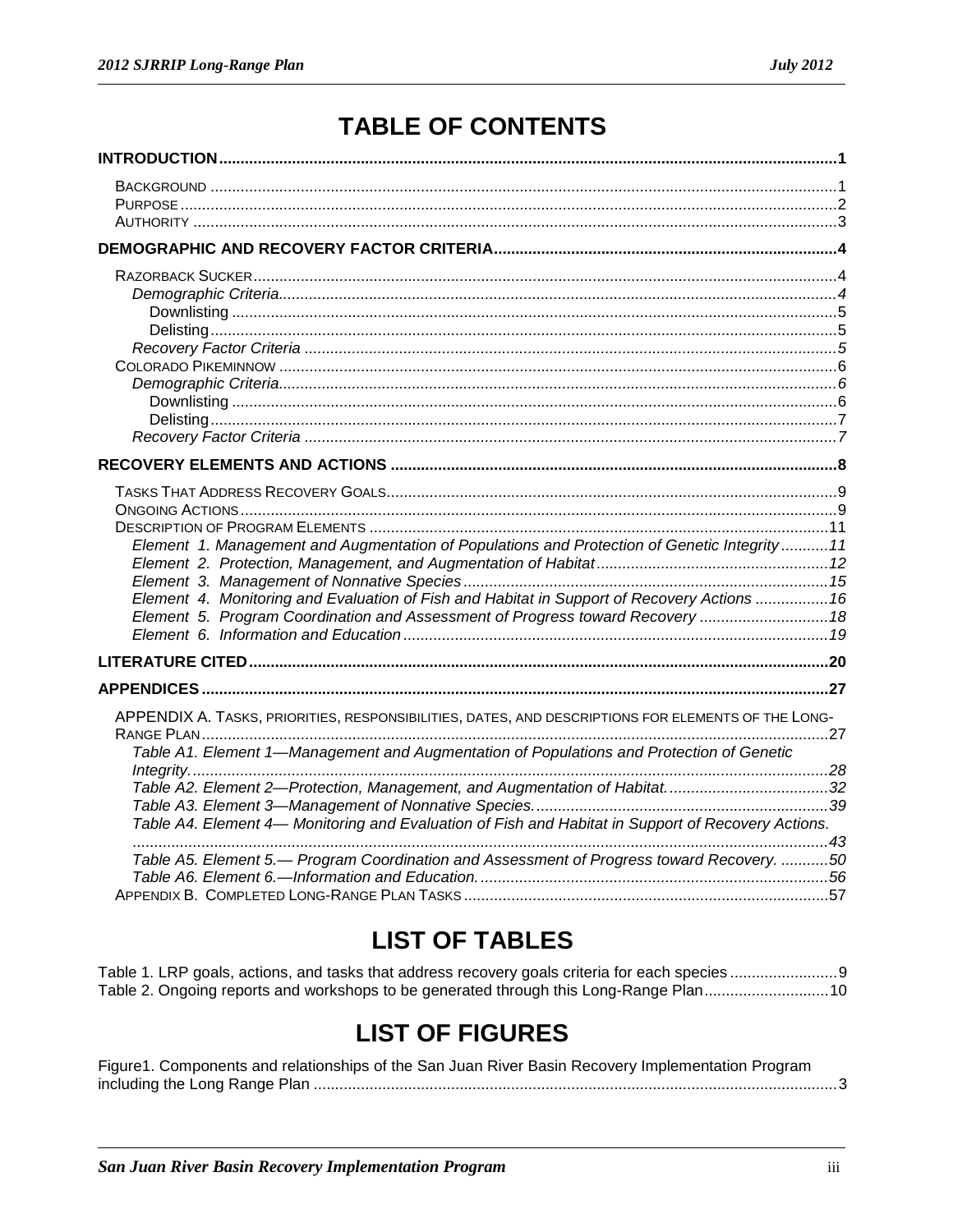### **INTRODUCTION**

### <span id="page-4-1"></span><span id="page-4-0"></span>**Background**

The San Juan River Basin Recovery Implementation Program (Program) was initiated in October 1992 to protect and recover populations of two federally-listed endangered fish species in the San Juan River Basin (Basin) while water development proceeds in compliance with all applicable federal, state, and tribal laws. The two listed fish species are the Colorado pikeminnow (*Ptychocheilus lucius*; formerly known as Colorado squawfish) and razorback sucker (*Xyrauchen texanus*). Activities and actions within the Program serve as the "reasonable and prudent alternative" for projects in the San Juan River Basin and help to ensure that those projects will not jeopardize the continued existence of the endangered species. It is anticipated that actions taken under the Program will benefit other native fishes in the Basin and prevent them from becoming endangered.

The goals of the Program are:

- 1. To conserve populations of Colorado pikeminnow and razorback sucker in the Basin consistent with the recovery goals established under the Endangered Species Act of 1973, as amended, 16 U.S.C. §§ 1531 *et seq.* (ESA).
- 2. To proceed with water development in the Basin in compliance with federal and state laws, interstate compacts, U.S. Supreme Court decisions, and federal trust responsibilities to the Southern Ute Tribe, Ute Mountain Ute Tribe, Jicarilla Apache Nation, and Navajo Nation.

The Program was initiated with the signing of a Cooperative Agreement in 1992 after the rediscovery and documentation of successful spawning by Colorado pikeminnow and the continued presence of razorback sucker in the San Juan River. Adult and young-of-year Colorado pikeminnow and adult razorback sucker were collected during 1987-1989 by biologists gathering detailed fish community data for use in potential razorback sucker reintroduction efforts (Platania et al. 1991). This discovery resulted in the reinitiation of Section 7 consultation through the Bureau of Reclamation (Reclamation) for the Animas–La Plata Project; and subsequently, the Navajo Indian Irrigation Project underwent Section 7 consultation through the Bureau of Indian Affairs.

A 7-year research program, conducted during 1991-1997, provided a baseline of information that identified and characterized factors limiting the two endangered species. The research program was incorporated into the Recovery Program when it was formed in 1992. Culmination of the research program in 1997 marked the end of the research phase and the beginning of the implementation and management phase for the Program. In 1991, a Program Document (Document) was developed to provide the framework for Program implementation. The original Document was adopted in 1992 by the Cooperative Agreement (SJRIP 2006, 1992) and updated in 2006 by the Coordination Committee (SJRIP 2006). A new version of the Document was completed in 2010. The Document outlines the Program's purposes, authorities, structure, and operating procedures including funding and budgeting. The Document details the purposes of the Program's committees and defines their composition, authorities, and duties. The Document also includes a description of the process for conducting Section 7 consultations and for reviewing sufficient progress. The Section 7 procedures specifically reference implementation of a Long Range Plan as the principal means for determination of ESA compliance for water projects in the Basin. The Program operates through committee processes that identify the actions needed to attain the Program goals. The committees include representatives of the signatories to a cooperative agreement (SJRIP 2006, 1992), including state and federal agencies and Native American Tribes. Water development and conservation interests are also Program participants.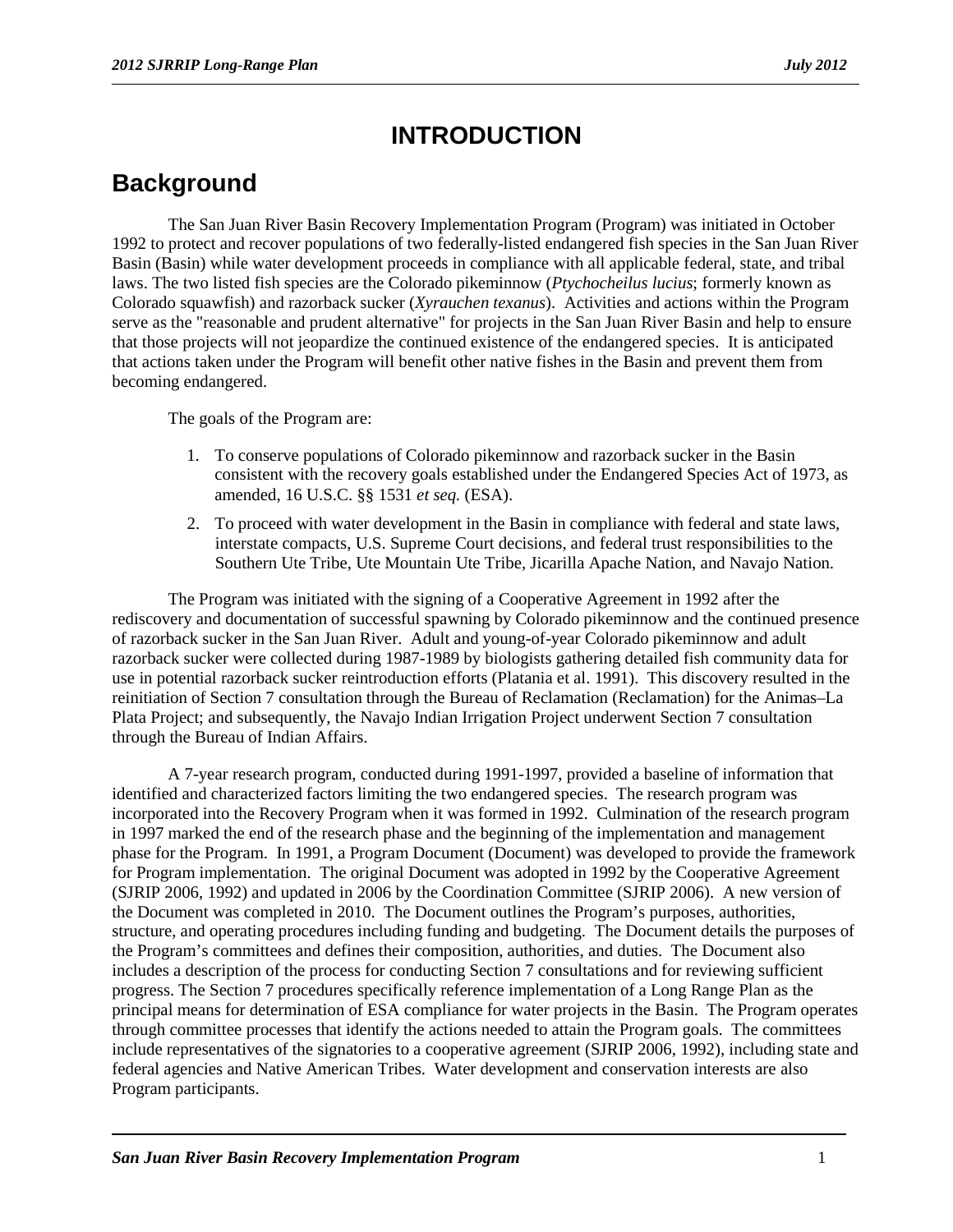#### <span id="page-5-0"></span>**Purpose**

The purpose of this Long-Range Plan (LRP) is to identify specific actions to be implemented in the Basin that will contribute to recovery of the Colorado pikeminnow and razorback sucker in accordance with species recovery goals (U.S. Fish and Wildlife Service [Service] 2002a, 2002b). Recovery of both protected species will be accomplished within the context of conservation and management of the entire native fish assemblage and in a manner that does not compromise, impair, or diminish persistence of unprotected native fishes. The LRP uses research information from past San Juan River studies, as well as that from other regions and Program evaluation reports to identify multi-year research, monitoring, and recovery actions necessary to achieve the Program goals.

The need for a long-range plan was identified in the original Program Document (SJRIP 1992). The first LRP was developed in 1995 by the Biology Committee and was intended primarily to guide the Program through the completion of a 7-year research program to identify and characterize factors limiting the two endangered species. The research program was completed in 1997 and it became necessary to revise and update the LRP to provide guidance on the implementation and management phase of the Program. This revised LRP is a culmination of drafts that updated the 1995 plan and identifies new recovery actions based on evaluation and review of the Program's progress (Holden 2000; Miller 2006; SJRIP 2006; USFWS 2010) and on species recovery goals. The LRP is reviewed annually and updated as needed. The relationship of the LRP to the various Program components is shown in Figure 1.

This LRP identifies actions and tasks to be accomplished and the time frame for carrying out these tasks and activities consistent with species recovery and appropriate for evaluating Program progress. This LRP identifies and describes the progression and priority of implementing identified recovery actions that are expected to result in recovery and delisting of the Colorado pikeminnow and razorback sucker. Because actions identified in this LRP are linked to recovery goals and plans adopted by the Service (USFWS 2002a, 2002b), accomplishing the actions and tasks described in this LRP constitutes the milestones toward achieving recovery of the endangered fish species. As long as these actions and tasks are satisfactorily met and demonstrably contribute to recovery of the listed fishes, it is the mutual expectation of the participants that the Program serves as the foundation for a reasonable and prudent alternative for Section 7 consultations, but shall not preclude the development of reasonable and prudent alternatives independent of the Program.

In order to define and describe specific program activities and projects for upcoming years, the Program develops an Annual Work Plan (AWP). The AWP identifies and describes activities to be conducted by the Program in a given year for conservation of the endangered species. The LRP guides the Program in the development of AWP's and helps link Program activities for continuity and consistency. Approval of AWP's and budgets by the Coordination Committee is based, in part, on consistency and compliance with the LRP and available funds.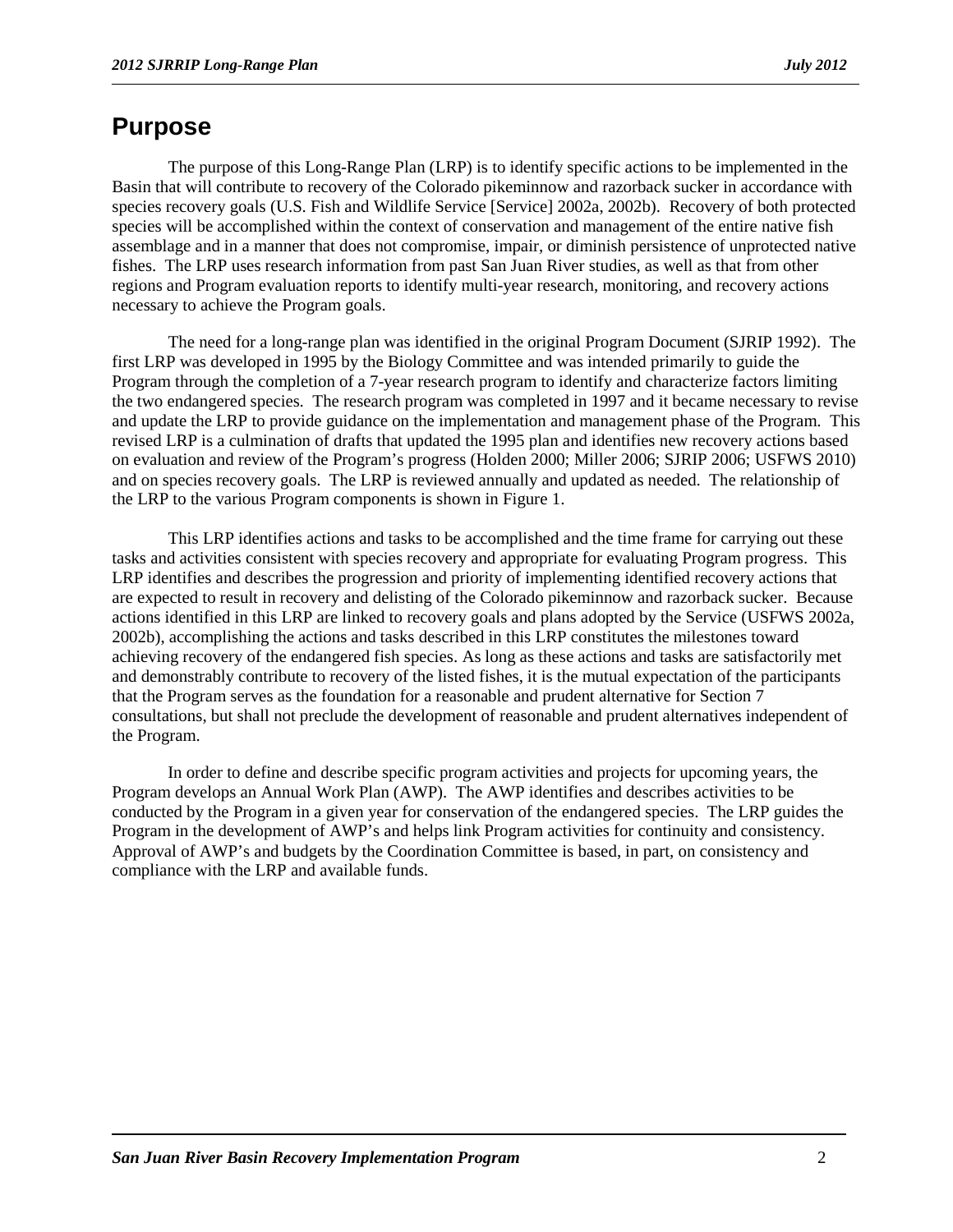

Figure 1. Components and relationships of the San Juan River Basin Recovery Implementation Program including the Long-Range Plan.

### <span id="page-6-0"></span>**Authority**

The Program became operational in October 1992 upon execution of a Cooperative Agreement signed by representatives of the Department of the Interior; the States of Colorado and New Mexico, and the Ute Mountain Ute and Southern Ute tribes; and the Jicarilla Apache Nation. The Bureau of Land Management became a participant in the Program in October 1993 as a condition of a Biological Opinion regarding oil and gas development in the Basin, and the Navajo Nation joined the Program in November 1996. In 2006, the 1992 Cooperative Agreement was extended through 2023.

Funding reliability is critical to the success of the Program to ensure that the Program is conducted on a continuous basis and that high priority recovery elements are funded every year. Prior to 2001, funding of the Program was provided by Reclamation, the BIA, and the Service. On January 24, 2000, Congress enacted Public Law 106-392 that authorized and directed Reclamation to fund this Program and the Upper Colorado River Endangered Fish Recovery Program. Public Law 106-392 authorizes the Secretary of the Interior to use Colorado River Storage Project power revenues to fund annual base costs of both programs and to provide a cost-share, to be matched by state cost-shares, towards the costs of implementing capital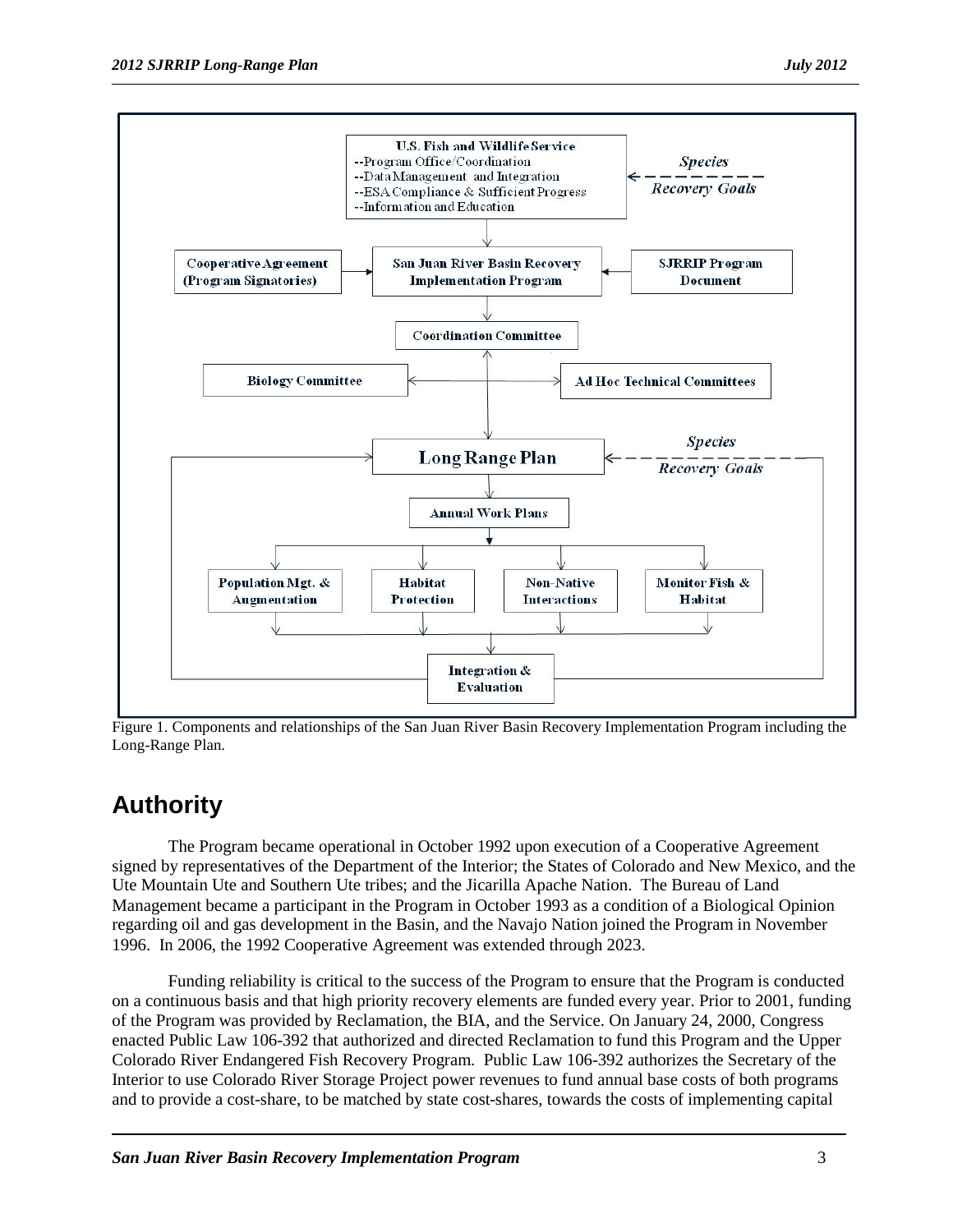recovery projects under both recovery programs. The legislation also authorizes federal appropriations to be made to contribute a federal cost-share towards implementation of the capital recovery projects. If the availability of power revenues proves insufficient to meet the annual base funding and capital project needs of the recovery programs, the Western Area Power Administration and Reclamation will request federal appropriations to meet these needs.

## <span id="page-7-0"></span>**DEMOGRAPHIC AND RECOVERY FACTOR CRITERIA**

Recovery goals for Colorado pikeminnow and razorback sucker identify demographic and recovery factor criteria needed to achieve recovery of the species in the Colorado River System (Service 2002a, 2002b). The Service is currently conducting five-year status reviews for both species and will incorporate revised recovery goals into updated recovery plans. All stakeholders will have the opportunity to comment when these documents are published in the Federal Register. The Upper Colorado River Endangered Fish Recovery Program implements and coordinates these management actions in the Upper Colorado River Basin in Colorado, Utah, and Wyoming, exclusive of the San Juan River Basin. This Program implements and coordinates these management actions in the San Juan River and its tributaries in Colorado, New Mexico, and Utah. The recovery goals provide site-specific management actions; objective, measurable criteria; and estimates of time and costs as guidance for each of the recovery programs.

Demographic criteria and recovery factor criteria for the San Juan River Basin identified in the recovery goals are summarized below. The demographic criteria identify the number of populations, numbers of individuals in each population, and the recruitment rates necessary for downlisting and delisting each species. The recovery factor criteria identify actions that should be taken to minimize or remove threats to each of the endangered fish species as identified for each of the five listing factors in Section  $4(a)(1)$  of the ESA. As described in the species recovery goals, implementation of actions and achievement of criteria for downlisting and delisting of the Colorado pikeminnow and razorback sucker are the responsibility of each of the conservation programs in charge of management of these species for their region of the Colorado River System. Hence, achievement of demographic and listing factor criteria in the San Juan River Basin is the responsibility of this Program. The demographic criteria and recovery factor criteria for each of the two endangered fish species are provided in this LRP to help identify specific actions and tasks that are considered necessary for downlisting and delisting these species.

### <span id="page-7-1"></span>**Razorback Sucker**

#### <span id="page-7-2"></span>*Demographic Criteria*

Objective, measurable criteria for recovery of razorback sucker in the Colorado River Basin were developed for each of two recovery units, the Upper Basin and the Lower Basin<sup>[1](#page-7-3)</sup> (Service 2002b). Recovery of the species is considered necessary in both the upper and lower basins. In order for the species to be considered for downlisting, each population must consist of fish that are spawned and hatched in the wild; hatchery fish cannot be included in recovery demographic criteria. Without viable wild populations, selfsustaining populations need to be established through augmentation with hatchery-produced fish. Once each self-sustaining population is established, the downlist monitoring period is five years and the delist period is an additional three years.

<span id="page-7-3"></span><sup>&</sup>lt;sup>1</sup> The Upper Basin includes the Green River, Upper Colorado River, and San Juan River subbasins, and the Lower Basin includes the Colorado River mainstem and its tributaries from Glen Canyon Dam downstream to the southerly International Boundary with Mexico.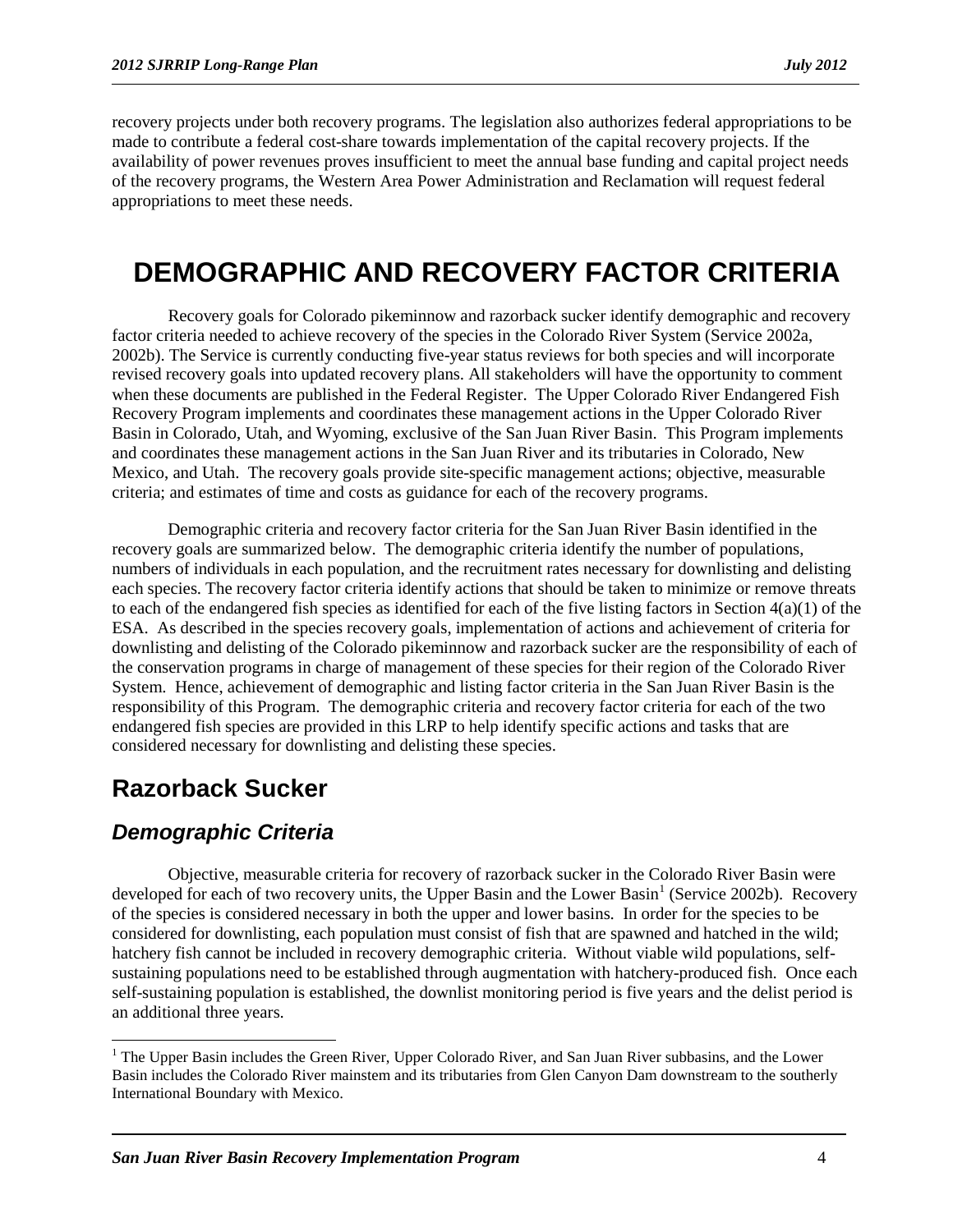#### <span id="page-8-0"></span>*Downlisting*

Downlisting can occur if, over a five-year period:

- 1. genetically and demographically viable, self-sustaining populations are maintained in the Green River subbasin and EITHER in the Upper Colorado River subbasin or the San Juan River subbasin such that: (a) the trend in adult (age  $4+$ ;  $>$  400mm TL) point estimates for each of the two populations does not decline significantly; (b) the mean estimated recruitment of age-3 (300-399 mm TL) naturally produced fish equals or exceeds mean annual adult mortality for each of the two populations; and (c) each point estimate for each of the two populations exceeds 5,800 adults (5,800 is the estimated minimum viable population [MVP] needed to ensure long-term genetic and demographic viability);
- 2. a genetic refuge is maintained in Lake Mojave in the lower basin recovery unit;
- 3. two genetically and demographically viable, self-sustaining populations are maintained in the lower basin recovery unit (e.g., Colorado River mainstream and/or tributaries) such that: (a) the trend in adult point estimates for each population does not decline significantly; (b) mean estimated recruitment of age-3 naturally produced fish equals or exceeds mean annual adult mortality for each population; and (c) each point estimate for each population exceeds 5,800 adults; and,
- 4. certain site-specific management tasks to minimize or remove threats have been identified, developed and implemented.

#### <span id="page-8-1"></span>*Delisting*

Delisting can occur if, over a three-year period beyond downlisting:

- 1. genetically and demographically viable, self-sustaining populations are maintained in the Green River subbasin and **EITHER** in the Upper Colorado River subbasin or the San Juan River subbasin such that: (a) the trend in adult point estimates for each of the two populations does not decline significantly; (b) mean estimated recruitment of age-3 naturally produced fish equals or exceeds mean annual adult mortality for each of the two populations; and (c) each point estimate for each of the two populations exceeds 5,800 adults;
- 2. a genetic refuge is maintained in Lake Mojave;
- 3. two genetically and demographically viable, self-sustaining populations are maintained in the lower basin recovery unit such that: (a) the trend in adult point estimates for each population does not decline significantly; (b) mean estimated recruitment of age-3 naturally produced fish equals or exceeds mean annual adult mortality for each population; and (c) each point estimate for each population exceeds 5,800 adults; and,
- 4. certain site-specific management tasks to minimize or remove threats have been finalized and implemented, and necessary levels of protection are attained.

### <span id="page-8-2"></span>*Recovery Factor Criteria*

Recovery factor criteria in the recovery goals describe site-specific management actions necessary to minimize or remove threats to the species and support wild self-sustaining populations. This LRP incorporates these actions to ensure that this Program is carrying out activities consistent with species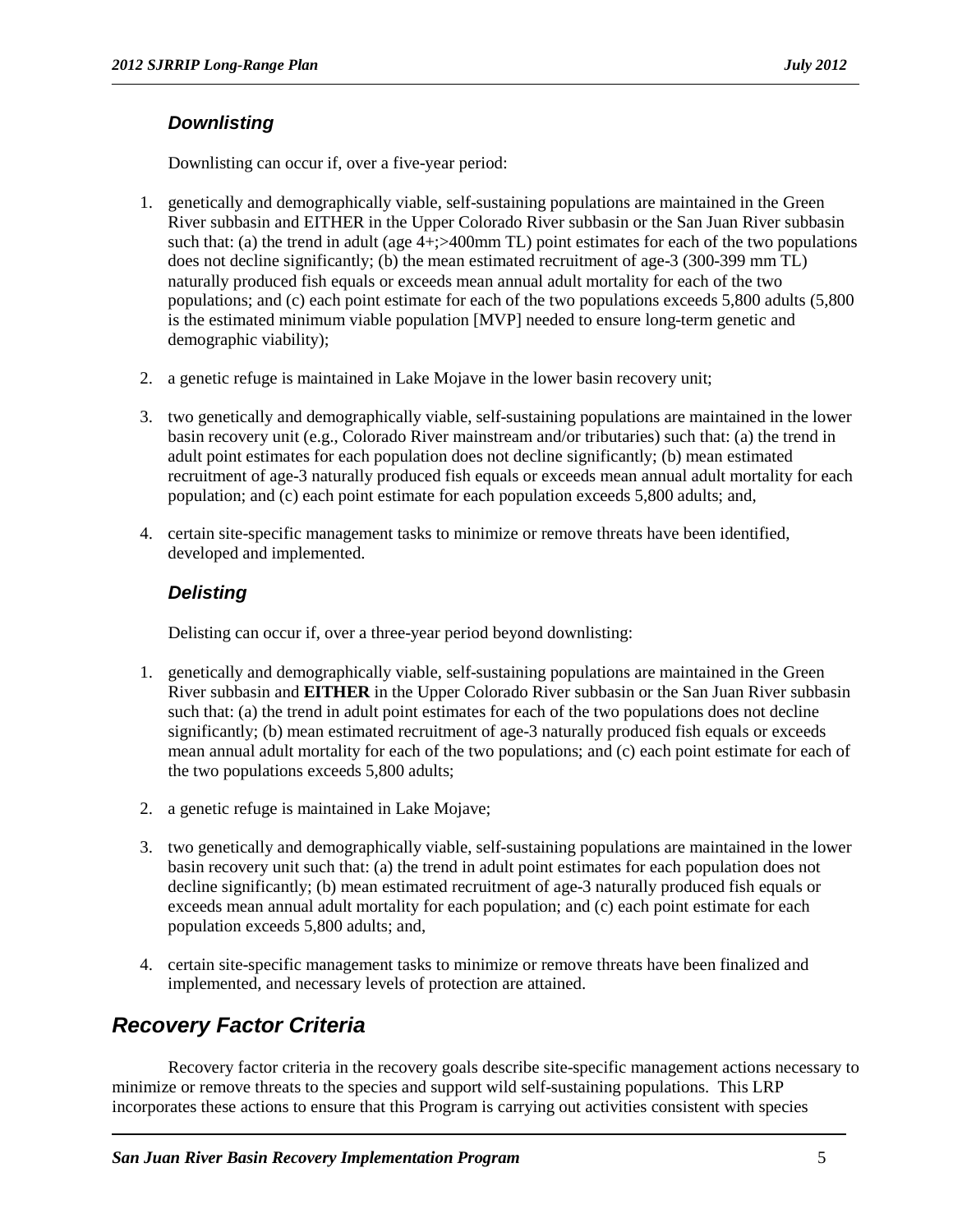recovery. Actions 2 and 5 do not apply to the San Juan River, but are included to show the full scale of actions necessary to address threats to the razorback sucker. The following actions are quoted from the razorback sucker recovery goals (Service 2002b):

- 1. Reestablish populations with hatchery-produced fish.
- 2. Identify and maintain genetic variability of razorback sucker in Lake Mohave.<br>Provide and legally protect habitat (including flow regimes necessary to restore
- 3. Provide and legally protect habitat (including flow regimes necessary to restore and maintain required environmental conditions) necessary to provide adequate habitat and sufficient range for all life stages to support recovered populations.
- 4. Provide passage over barriers within occupied habitat to allow unimpeded movement and, potentially, range expansion.
- 5. Investigate options for providing appropriate water temperatures in the Gunnison River.
- 6. Minimize entrainment of subadults and adults at diversion/out-take structures.<br>
7. Ensure adequate protection from overutilization.
- Ensure adequate protection from overutilization.
- 8. Ensure adequate protection from diseases and parasites.
- 9. Regulate nonnative fish releases and escapement into the main river, floodplain, and tributaries.
- 10. Control problematic nonnative fishes as needed.
- 11. Minimize the risk of hazardous-materials spills in critical habitat.
- 12. Remediate water-quality problems.
- 13. Minimize the threat of hybridization with white sucker.
- 14. Provide for the long-term management and protection of populations and their habitats beyond delisting (i.e., conservation plans).

### <span id="page-9-0"></span>**Colorado Pikeminnow**

#### <span id="page-9-1"></span>*Demographic Criteria*

Objective, measurable criteria for recovery of Colorado pikeminnow in the Colorado River Basin were developed for the Upper Colorado River Basin (Service 2002a). Recovery of the species is considered necessary only in the Upper Basin because of the status of populations and because information on Colorado pikeminnow biology support application of the metapopulation concept to extant populations. The need for self-sustaining populations in the Lower Basin and associated site-specific management actions and tasks necessary to minimize or remove threats will be reevaluated during status reviews of the species.

#### <span id="page-9-2"></span>*Downlisting*

Downlisting can occur if, over a five-year period, the Upper Basin metapopulation is maintained such that:

- 1. a genetically and demographically viable, self-sustaining population is maintained in the Green River subbasin such that: (a) the trends in separate adult (age  $7+$ ;  $>450$  mm TL) point estimates for the middle Green River and the lower Green River do not decline significantly; (b) the mean estimated recruitment of age-6 (400-449 mm TL) naturally produced fish equals or exceeds mean annual adult mortality for the Green River subbasin; and (c) each population point estimate for the Green River subbasin exceeds 2,600 adults (2,600 is the estimated minimum viable population [MVP] needed to ensure long-term genetic and demographic viability);
- 2. a self-sustaining population of at least 700 adults (number based on inferences about carrying capacity) is maintained in the Upper Colorado River subbasin such that: (a) the trend in adult point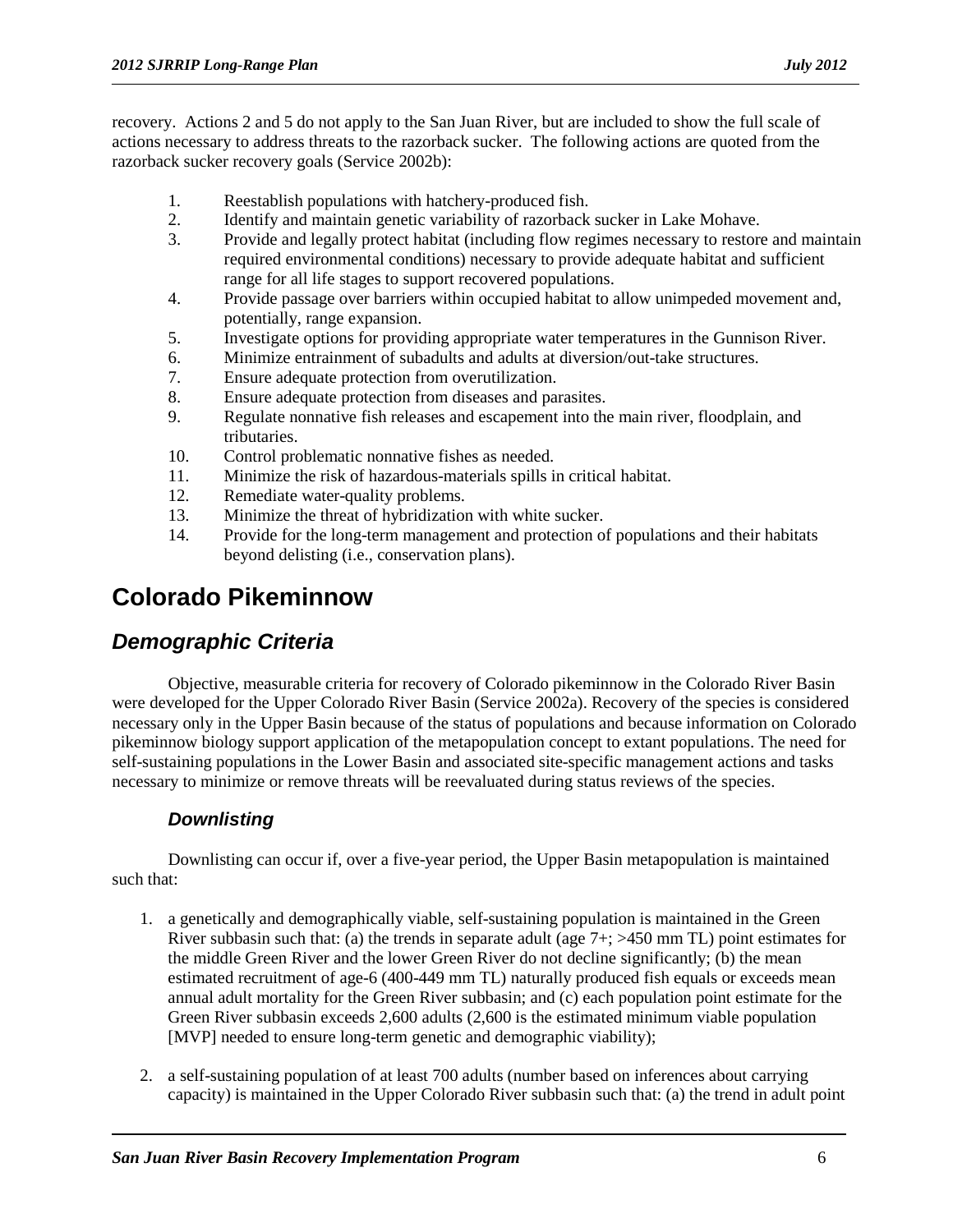estimates does not decline significantly; and (b) the mean estimated recruitment of age-6 naturally produced fish equals or exceeds mean annual adult mortality;

- 3. a target number of 1,000 age-5+ fish (>300 mm TL; number based on estimated survival of stocked fish and inferences about carrying capacity) is established through augmentation and/or natural reproduction in the San Juan River subbasin; and,
- 4. certain site-specific management tasks to minimize or remove threats have been identified, developed and implemented.

#### <span id="page-10-0"></span>*Delisting*

Delisting can occur if, over a seven-year period beyond downlisting, the upper basin metapopulation is maintained such that:

- 1. a genetically and demographically viable, self-sustaining population is maintained in the Green River subbasin such that: (a) the trends in separate adult point estimates for the middle Green River and the lower Green River do not decline significantly; (b) the mean estimated recruitment of age-6 naturally produced fish equals or exceeds mean annual adult mortality for the Green River subbasin; and (c) each population point estimate for the Green River subbasin exceeds 2,600 adults;
- 2. either the Upper Colorado River subbasin self-sustaining population exceeds 1,000 adults **OR** the Upper Colorado River subbasin self-sustaining population exceeds 700 adults and San Juan River subbasin population is self-sustaining and exceeds 800 adults (numbers based on inferences about carrying capacity) such that for each population: (a) the trend in adult point estimates does not decline significantly; and (b) the mean estimated recruitment of age-6 naturally produced fish equals or exceeds mean annual adult mortality; and,
- 3. certain site-specific management tasks to minimize or remove threats have been finalized and implemented, and necessary levels of protection are attained.

#### <span id="page-10-1"></span>*Recovery Factor Criteria*

Recovery factor criteria in the recovery goals describe site-specific management actions necessary to minimize or remove threats to the species and support wild self-sustaining populations. This LRP incorporates these actions to ensure that the Program is carrying out activities consistent with species recovery. Action 3 does not apply to the San Juan River subbasin, but is included to show the full scale of actions necessary to address threats to the Colorado pikeminnow. The following actions are quoted from the recovery goals for the Colorado pikeminnow (Service 2002a):

- 1. Provide and legally protect habitat (including flow regimes necessary to restore and maintain required environmental conditions) necessary to provide adequate habitat and sufficient range for all life stages to support recovered populations.
- 2. Provide passage over barriers within occupied habitat to allow adequate movement and, potentially, range expansion.
- 3. Investigate options for providing appropriate water temperatures in the Gunnison River.
- 4. Minimize entrainment of subadults and adults in diversion canals.
- 5. Ensure adequate protection from overutilization.
- 6. Ensure adequate protection from diseases and parasites.
- 7. Regulate nonnative fish releases and escapement into the main river, floodplain, and tributaries.
- 8. Control problematic nonnative fishes as needed.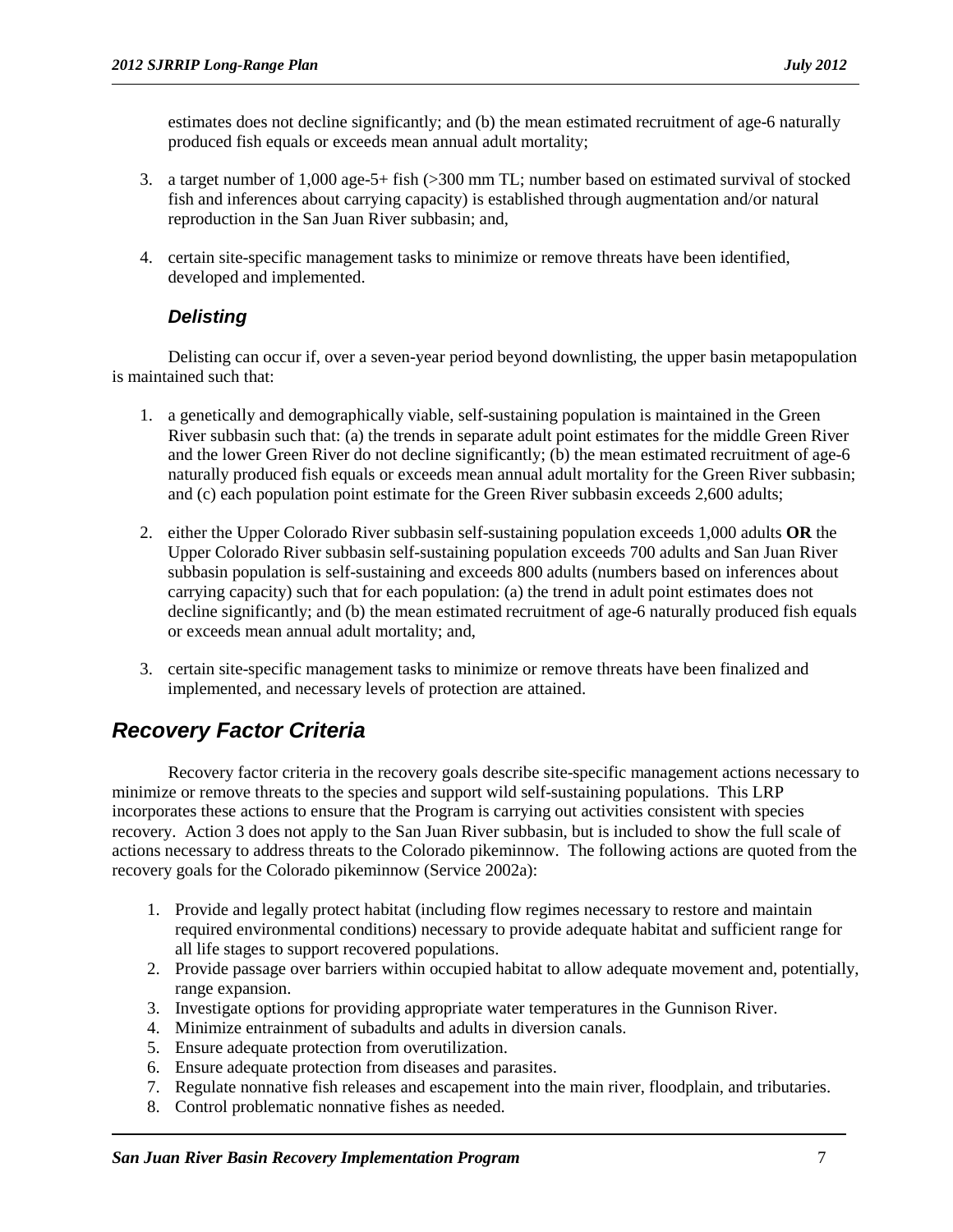- 9. Minimize the risk of hazardous-materials spills in critical habitat.
- 10. Remediate water-quality problems.
- 11. Provide for the long-term management and protection of populations and their habitats beyond delisting (i.e., conservation plans).

### **RECOVERY ELEMENTS AND ACTIONS**

<span id="page-11-0"></span>This LRP consists of the following six Program elements:

- 1. Management and Augmentation of Populations and Protection of Genetic Integrity.
- 2. Protection, Management, and Augmentation of Habitat.
- 3. Management of Nonnative Species.
- 4. Monitoring and Evaluation of Fish and Habitat in Support of Recovery Actions.
- 5. Program Coordination and Assessment of Progress toward Recovery.
- 6. Information and Education

This LRP identifies activities believed necessary to recover the Colorado pikeminnow and razorback sucker in the San Juan River Basin. The LRP describes what actions will be implemented, who will implement them, when they will be implemented, and why. Details of how actions and tasks will be carried out are left to supporting documents and plans, such as genetics management plans, augmentation plans, monitoring plans, and annual work plans. This LRP functions under the principles of adaptive management where annual updates and periodic revisions are necessary to ensure use of the best available scientific information in modifying or eliminating existing activities and formulating future Program activities.

The LRP is intended to facilitate evaluation of the Program's progress toward species recovery and development of sufficient progress reports for ESA Section 7 compliance. Furthermore, this LRP is designed to facilitate tracking of projects and associated budgets to assist the Program Coordinator and Reclamation's budget office. Detailed descriptions of each task with priorities, primary responsibilities, and start and end times are provided in Appendix A. Priorities assigned to tasks in Appendix A reflect necessary actions identified in recovery goals. This LRP identifies actions and tasks that began in 1992, at the initiation of the Recovery Program. Numerous tasks have been completed and that information used to develop strategies for management actions, monitoring, and research. Including past Program activities in the LRP provides documentation and accounting of activities, time schedules, and successes and failures of each. This institutional knowledge of the Program will enable interested parties to assess overall Program progress over time. Completed tasks are included in Appendix B.

Although one of the main goals of this Program is to conserve populations of Colorado pikeminnow and razorback sucker in the Basin consistent with species recovery goals, it is also important to ensure restoration and maintenance of the native fish community. Environmental conditions that support the endangered species also provide suitable conditions for the native fish community and vice versa. Native fishes provide an important food source for the predaceous Colorado pikeminnow, are important in maintaining ecological balance and food web dynamics, and serve as indicator species for a healthy ecosystem. The San Juan River Basin supports seven fish species native to the warm reaches of the drainage, including roundtail chub (*Gila robusta*), Colorado pikeminnow, speckled dace (*Rhinichthys osculus*), bluehead sucker (*Catostomus discobolus*), flannelmouth sucker (*Catostomus latipinnis*), razorback sucker, and mottled sculpin (*Cottus bairdi*) (Holden 1999).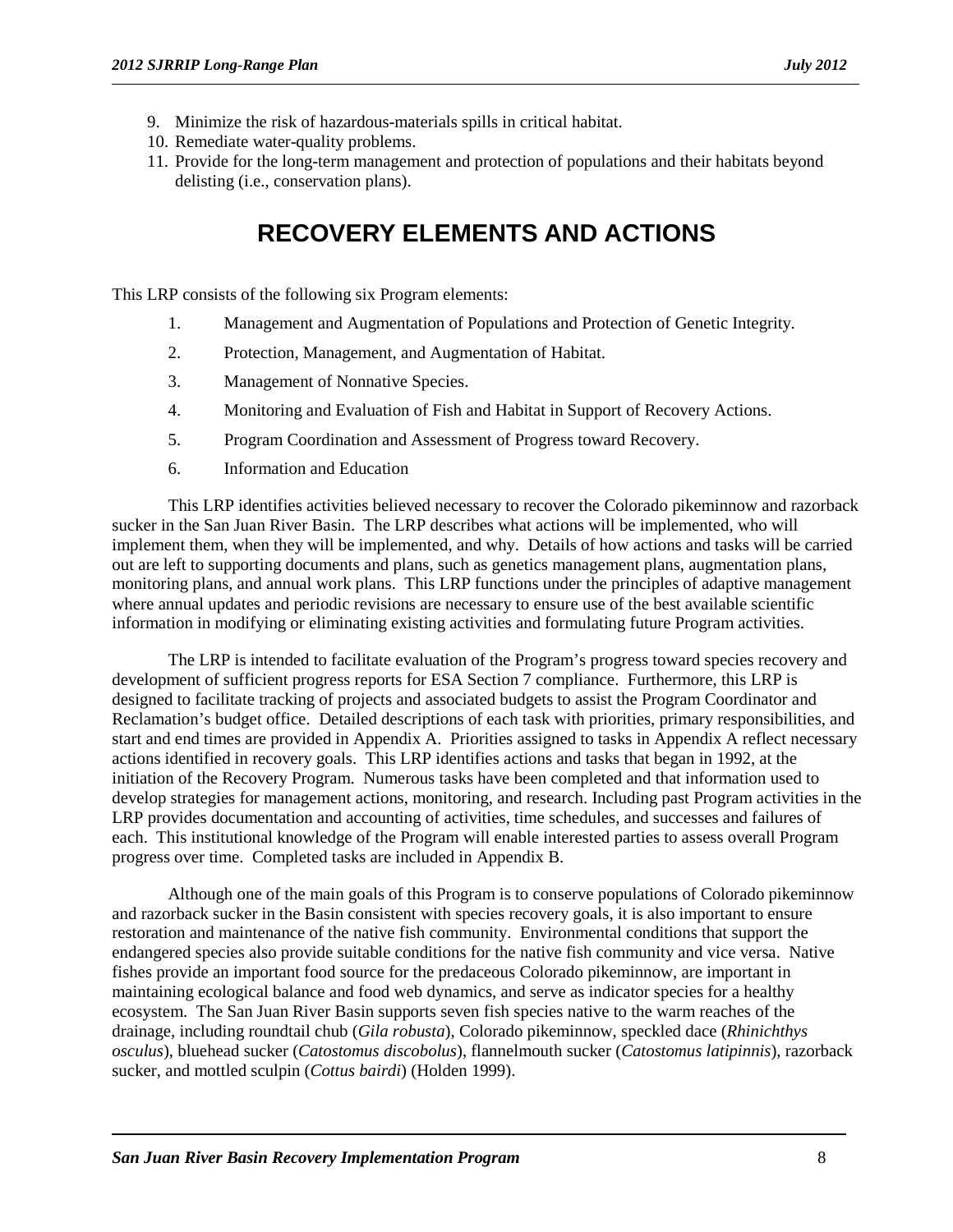### <span id="page-12-0"></span>**Tasks That Address Recovery Goals**

This LRP addresses the species recovery goals through specific tasks that detail actions necessary to quantify demographic criteria and remove or minimize species threats (Table 1). For example, the LRP identifies tasks that reestablish populations with hatchery fish in a systematic manner and tasks for monitoring population abundance. Numerous tasks help to provide and legally protect habitat, especially flows, and also provide for fish passage, as well as minimize entrainment. A series of ongoing tasks continue to be evaluated, including protection from overutilization and diseases and parasites, as well as water-quality remediation and minimizing the risk of hazardous materials spills. Control of problematic nonnative fish, regulating their escapement, and minimizing the threat of hybridization for razorback sucker are also important activities of this Program and the subject of several tasks.

| <b>Recovery Goals Criteria</b>                            | raole 1. Erer gould, actions, and tasks that address recovery gould criteria for each species<br><b>Colorado Pikeminnow</b> | <b>Razorback Sucker</b>                     |  |  |  |
|-----------------------------------------------------------|-----------------------------------------------------------------------------------------------------------------------------|---------------------------------------------|--|--|--|
| Reestablish populations with<br>hatchery-produced fish    | 1.1.1; 1.1.2; 1.2; 1.3                                                                                                      | 1.1.1; 1.1.3; 1.2; 1.3                      |  |  |  |
| Ensure adequate protection<br>from diseases and parasites | 1.2.2.1; 4.1.6                                                                                                              | 1.2.2.1; 4.1.6                              |  |  |  |
| Minimize threat of<br>hybridization                       | Not Applicable                                                                                                              | 4.1.5                                       |  |  |  |
| Minimize risk of hazardous-<br>materials spills           | 2.4; 2.4.1; 2.4.3                                                                                                           | 2.4; 2.4.1, 2.4.3                           |  |  |  |
| Remediate water-quality<br>problems                       | 2.4; 2.4.1; 2.4.2                                                                                                           | 2.4; 2.4.1; 2.4.2                           |  |  |  |
| Provide and legally protect<br>habitat                    | 2.1; 2.1.1; 2.1.2; 2.2.1-2.2.4; 2.2.3-2.2.6                                                                                 | 2.1; 2.1.1; 2.1.2; 2.2.1-2.2.4; 2.2.3-2.2.6 |  |  |  |
| Provide passage over barriers                             | 2.3.1; 2.3.1.3-2.3.1.7                                                                                                      | 2.3.1; 2.3.1.3-2.3.1.7                      |  |  |  |
| Minimize entrainment at<br>diversion structures.          | 2.3.3; 2.3.3.1-2.3.3.7                                                                                                      | 2.3.3; 2.3.3.1-2.3.3.7                      |  |  |  |
| Regulate nonnative fish<br>releases and escapement        | 3.2; 3.2.1-3.2.3                                                                                                            | $3.2; 3.2.1 - 3.2.3$                        |  |  |  |
| Ensure adequate protection<br>from overutilization        | 3.2.1.1; 3.2.1.2; 3.2.2.1-3.2.2.2                                                                                           | 3.2.1.1; 3.2.1.2; 3.2.2.1-3.2.2.2           |  |  |  |
| Control problematic<br>nonnative fishes                   | 3.1.1.1-3.1.1.7                                                                                                             | 3.1.1.1-3.1.1.7                             |  |  |  |
| Demographic criteria                                      | $4.1.1.1$ ; $4.1.1.2$ ; $4.1.2$ ; $4.1.4$ .                                                                                 | $4.1.1.1$ ; $4.1.1.2$ ; $4.1.2$ ; $4.1.4$ . |  |  |  |

Table 1. LRP goals, actions, and tasks that address recovery goals criteria for each species

# <span id="page-12-1"></span>**Ongoing Actions**

A series of ongoing reports and other activities are identified in this LRP. The reports are designed to provide cohesive and periodic updates on specific issues and are distinct from project reports that describe the findings of a particular study. These reports are provided to the Coordination Committee, the Program Coordinator, Reclamation, and the technical committees and are listed in Table 2. The LRP also identifies several workshops that will be held as necessary to help coordinate Program activities and to provide technical assistance to biologists on population estimators and monitoring. These workshops are also listed in Table 2.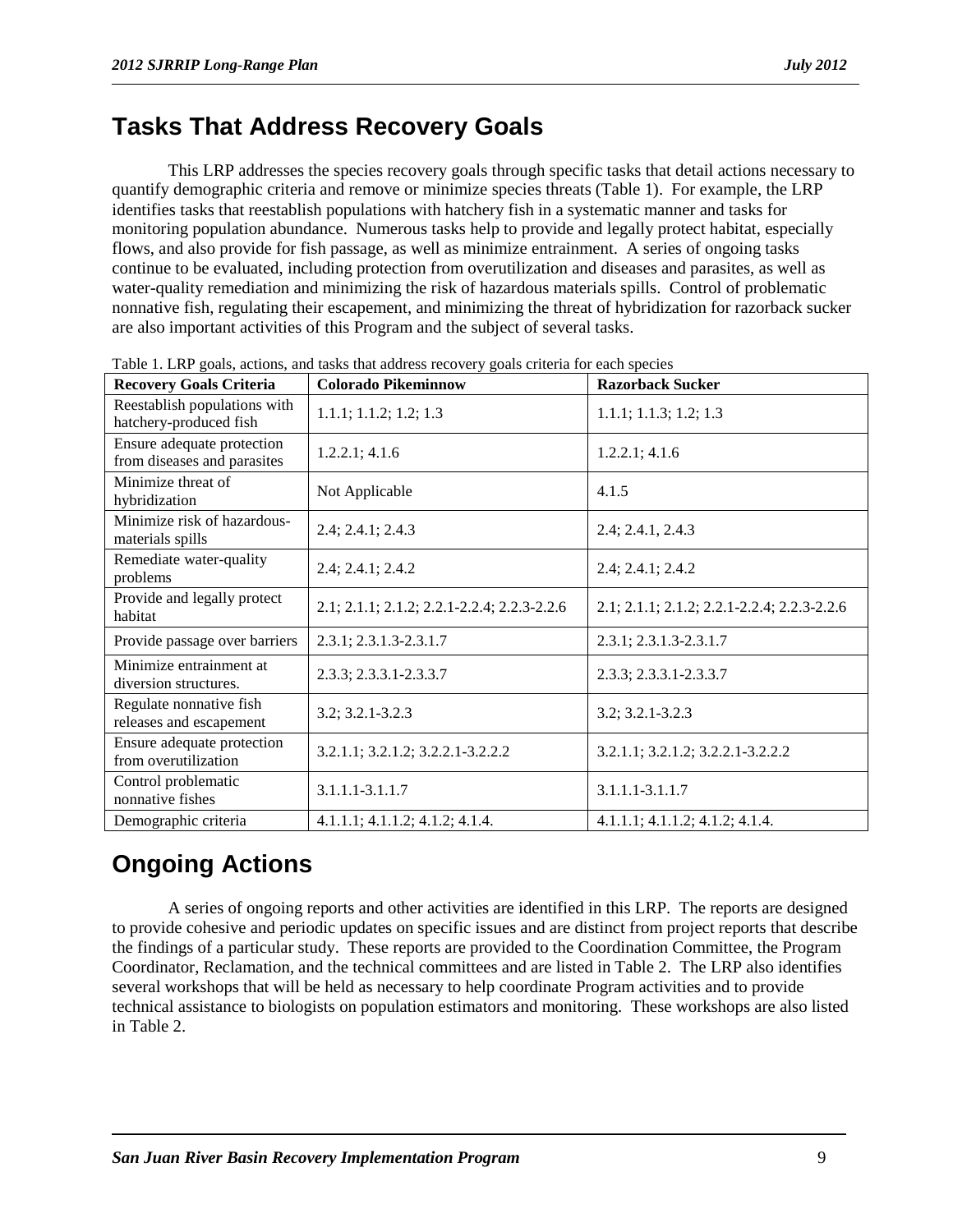| <b>Identified</b><br><b>Task</b> | <b>Report or Workshop</b>                                         | Schedule/Interval          | <b>Status/Action(s) Required</b>                                            |
|----------------------------------|-------------------------------------------------------------------|----------------------------|-----------------------------------------------------------------------------|
| $\overline{5.2.1.1}$             | Standardized database; for all stocked                            | Annual entry of data with  | Program Office maintains and annually                                       |
|                                  | and recaptured Colorado pikeminnow                                | appropriate documentation. | updates the database; Principal                                             |
|                                  | and razorback sucker in order to                                  |                            | Investigators annually provide data to                                      |
|                                  | determine the fate of stocked fish.                               |                            | Program Office by Dec. 31; consolidated                                     |
|                                  |                                                                   |                            | data redistributed by Jan. 31.                                              |
| 4.1.1.2                          | Annual Fish Monitoring Report; to                                 | Annual reports by Biology  | Principal Investigators provide draft                                       |
|                                  | ensure that the best sampling design                              | Committee; compiled by     | reports by March 31 and present results at                                  |
|                                  | and strategies are employed.                                      | Program Office; posted on  | annual meeting in May. Final reports                                        |
|                                  |                                                                   | Program website            | provided to Program Office by June 30.                                      |
| 5.2.1.3                          | Data synthesis and integration report;                            | Annually but may vary in   | Program Office conducts focused data                                        |
|                                  | evaluates progress toward minimizing                              | timing due to competing    | integration annually to address high                                        |
|                                  | limiting factors, details ongoing                                 | fiscal resources, project  | priority data needs identified by the                                       |
|                                  | Program activities, and assesses current                          | scheduling, or significant | Biology Committee. Draft reports by                                         |
|                                  | status of native and endangered fish                              | new information.           | March 31 and present results at annual                                      |
|                                  | populations.                                                      |                            | meeting in May. Final reports due by<br>June 30                             |
| 4.1.1.1                          | Standardized Fish Monitoring Plan; to                             | Standing report is updated | Program Office and Biology Committee                                        |
|                                  | assess the presence, status, and trends                           | as necessary. The 2006     | will continually evaluate the Program's                                     |
|                                  | of Colorado pikeminnow and razorback                              | Monitoring Plan and        | Comprehensive Monitoring Plan and                                           |
|                                  | sucker.                                                           | Protocols (Propst et al.   | Protocols and revise when necessary.                                        |
|                                  |                                                                   | 2006) were updated in      |                                                                             |
|                                  |                                                                   | 2012.                      |                                                                             |
| 4.2.1.1                          | Standardized Habitat Monitoring Plan;                             | Standing report is updated | Program Office and Biology Committee                                        |
|                                  | to assess habitat and flow relationships.                         | as necessary. Included as  | currently in the process of updating the                                    |
|                                  |                                                                   | part of the Program's      | Program's Habitat Monitoring Protocols;                                     |
|                                  |                                                                   | Comprehensive              | to be completed in 2012.                                                    |
| 2.2.2.1                          |                                                                   | Monitoring Plan.           |                                                                             |
|                                  | Flow recommendations update report;<br>evaluates and updates flow | As necessary.              | Reclamation currently developing SJRB<br>Hydrology Model Gen3 after which a |
|                                  | recommendations and response of                                   |                            | comprehensive review and revision of the                                    |
|                                  | native and endangered fishes to flow                              |                            | flow recommendations will occur;                                            |
|                                  | recommendations.                                                  |                            | expected to begin in 2012.                                                  |
| 4.1.1.3                          | Monitoring Plan Workshop: to                                      | As necessary.              | Series of three monitoring workshops                                        |
|                                  | coordinate sampling design, data                                  |                            | were held by the Biology Committee in                                       |
|                                  | collection, and desired precision and                             |                            | 2009.                                                                       |
|                                  | detection levels for detecting responses.                         |                            |                                                                             |
| 4.2.1.2                          | Habitat Monitoring and Mapping                                    | As necessary.              | Workshop to address this issue was held                                     |
|                                  | Workshop; to refine and improve                                   |                            | in January 2012. Program Office and                                         |
|                                  | habitat evaluation methods.                                       |                            | Biology Committee in process of using                                       |
|                                  |                                                                   |                            | workshop results to refine current                                          |
| 4.1.4.4                          | Population Estimation Workshop; to                                | As necessary.              | methods and develop new ones.<br>A population estimate workshop was held    |
|                                  | evaluate population estimators used in                            |                            | in 2007.                                                                    |
|                                  | other systems to identify the most                                |                            |                                                                             |
|                                  | reliable and suitable estimator(s) for                            |                            |                                                                             |
|                                  | Colorado pikeminnow and razorback                                 |                            |                                                                             |
|                                  | sucker.                                                           |                            |                                                                             |
| 3.1.1.7                          | Non-native fish control workshop; to                              | As necessary.              | Non-native fish workshop was held in                                        |
|                                  | evaluate the non-native fish                                      |                            | May 2010.                                                                   |
|                                  | management program                                                |                            |                                                                             |

Table 2. Ongoing reports and workshops generated through this Long-Range Plan.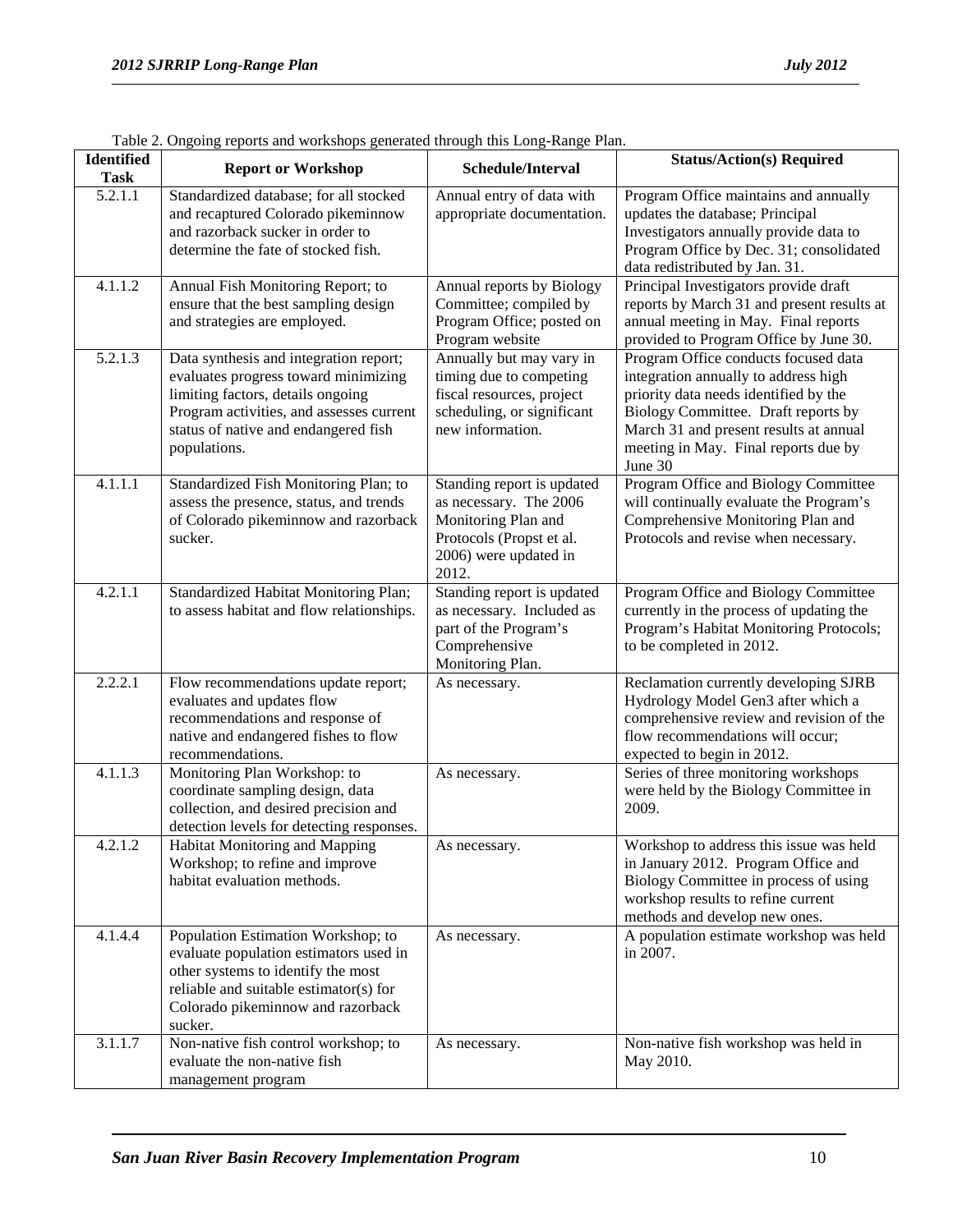### <span id="page-14-0"></span>**Description of Program Elements**

The elements and associated tasks are designed to guide the Program for federal fiscal years 2012 through 2023, with annual updates as new information is obtained. This schedule is consistent with the razorback sucker recovery goals that estimate recovery by the year 2023. Authorization for construction costs under P.L. 106-392 (as amended by P.L. 107-375) also extends to the year 2023.

 For each Recovery Element, a general explanation of the recovery activities and background are provided in the following narrative sections. Specific goals, actions, and tasks deemed necessary to achieve the overall Program purpose are identified and described by element in Appendix A tables. The goals under each element describe major targets that need to be achieved in order to fulfill the specified element; actions identified under each goal describe the principle actions; and the tasks describe the specific activities or projects. Appendix A tables provide the status of each task and the years in which the activity is planned. Completed tasks are included in Appendix B.

#### <span id="page-14-1"></span>*Element 1. Management and Augmentation of Populations and Protection of Genetic Integrity*

This element ensures that the Program's augmentation protocols maintain genetically diverse fish species while producing and rearing Colorado pikeminnow and razorback sucker to stock in the river system. Wild self-sustaining populations of Colorado pikeminnow and razorback sucker do not currently exist in the San Juan River Basin. Recovery goals for both species identify the need to establish self-sustaining populations through augmentation with hatchery-produced fish. The Program has adopted a genetics management plan (Crist and Ryden 2003) that identifies appropriate genetic lineages for use in hatchery programs and stocking efforts for the San Juan River. Augmentation plans (Ryden 2003a, 2003b) for each of the two endangered species were also developed. Production, rearing, and stocking of these fish need to continue to establish wild populations. Stocking protocols and fate of stocked fish are monitored and evaluated to determine the best strategies for enhancing survival and recruitment. Survival models are used to estimate and adjust stocking goals of augmentation plans and to ensure that sufficient numbers of genetically viable fish are being stocked.

Surveys in the late 1980s reported a few wild Colorado pikeminnow or razorback sucker in the San Juan River (Platania 1990; Platania et al. 1991). Prior to initiation of the Program, the Service proposed stocking razorback sucker into the San Juan River in 1986 to restore the species to the San Juan River. The effort was not undertaken, but Colorado pikeminnow and razorback sucker persistence in the river was documented. An experimental stocking program for razorback sucker began in 1994, under Program auspices, and experimental stocking of Colorado pikeminnow began in 1996. Brood stocks of razorback sucker are held at Dexter National Fish Hatchery and Technology Center (NFH) where fish are spawned, hatched, and reared. Brood stocks of Colorado pikeminnow are held at Dexter NFH and at the Colorado Division of Wildlife J.W. Mumma Native Species Hatchery where fish are spawned, hatched, and reared at each facility.

Since its inception, the Program continues to identify and develop strategies for producing and rearing both Colorado pikeminnow and razorback sucker, including hatchery production and grow-out facilities. In addition to using Dexter NFH for maintaining broodstock, spawning, hatching, and rearing both species, the Program uses two other grow-out facilities to produce large razorback sucker (>300 mm total length) for stocking to enhance survival. These facilities include Uvalde National Fish Hatchery and Navajo Agricultural Products Industry (NAPI) Ponds located on the Navajo Indian Irrigation Project (NIIP). The numbers of fish that need to be produced by these facilities are identified in the species augmentation plans. In addition to the fish produced by these facilities, excess fish may be stocked into the San Juan River from other facilities that raise Colorado pikeminnow and razorback sucker. In 2010, the Coordination Committee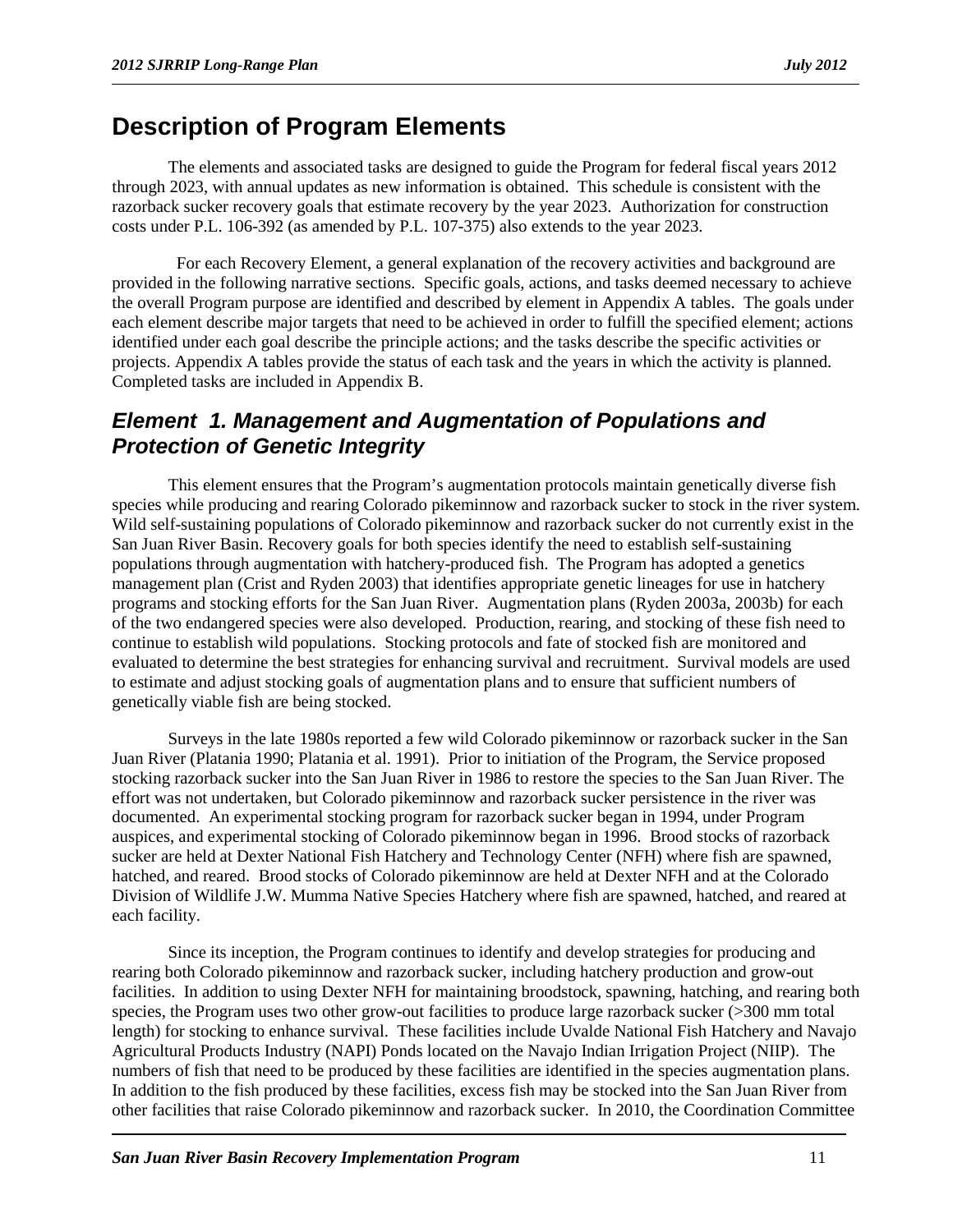approved cost sharing with the Upper Colorado River Endangered Fish Recovery Program to construct, operate, and maintain Horse Thief Canyon Fish Rearing Ponds near Grand Junction, Colorado. This facility became operational in 2012 and includes four 0.25-acre hatchery ponds for future use by the Program.

While the overall goals for this element are the same for both the Colorado pikeminnow and razorback sucker, i.e., *Establish Genetically and Demographically Viable, Self-Sustaining Colorado Pikeminnow and Razorback Sucker Populations (Goal 1.1*), *Evaluate RBS and CPM Augmentation Program and Genetic Integrity* (Goal 1.2), and *Support Operations and Maintenance of Facilities to Support RBS and CPM Stocking Programs (Goal 1.3),* some actions and tasks vary by species.

#### <span id="page-15-0"></span>*Element 2. Protection, Management, and Augmentation of Habitat*

This element identifies actions and tasks that address protection, management, and augmentation of suitable flows, habitat, range, and water quality to support recovery of Colorado pikeminnow and razorback sucker populations. Flow recommendations were developed for the San Juan River (Holden 1999). The May 1999 report suggested that, based on the SJRB Hydrology Model, the flow recommendations could be met by Navajo Dam and Reservoir operations. Since 1999, Navajo Reservoir has largely been operated to meet the flow recommendations. The foundation for these flow recommendations is mimicry of the natural flow regime of the San Juan River. Ecological communities and species have adapted and evolved to temporal flow variations specific to different riverine systems (Poff et al. 1997). Providing flows that reflect a more natural regime is necessary to provide the ecological conditions for restoring and maintaining natural biological variability and health (Stanford et al. 1996). For the San Juan River, the intent was to use linkages between hydrology, geomorphology, habitat, and biology to define mimicry in terms of flow magnitude, duration, and frequency for runoff and base flow periods. These flow characteristics were compared with statistics of the pre-Navajo Dam river hydrology to refine the flow recommendations.

Flow recommendations for the San Juan River were developed in part to aid in the creation and maintenance of habitats important to various life stages of native and endangered fish species. Monitoring habitat availability, use, and change in availability in response to flow conditions is important to the evaluation and refinement of the flow recommendations and to the recovery of the San Juan River populations of Colorado pikeminnow and razorback sucker. The data integration analyses of 2006 indicated that complex channel reaches (those with high habitat diversity, islands, multiple channels and complex channel margins) correlate positively to native fish abundance. Backwater and low-velocity habitats are more likely to occur in these reaches, and capture locations of young-of-year (YOY) endangered fishes also tends to be correlated with channel complexity. Hence, flow management is most effective for providing suitable habitats when the processes that create and maintain complex channel reaches, or result in the loss or creation of backwaters and other habitats important to the endangered fishes are understood and monitored. In addition to providing suitable flows, it is imperative that fish have full access to important river reaches.

An important goal of this element is to provide suitable habitat to support recovered populations of Colorado pikeminnow and razorback sucker. Suitable habitat is intrinsically linked to river flows and the Program is evaluating and identifying flows that provide suitable habitat for various life stages of each of the endangered species. Backwaters are important habitats for young and adult Colorado pikeminnow and razorback sucker but are in low abundance in the San Juan River. A detailed reach study (Bliesner 2009) and associated habitat association studies demonstrated the importance of the more complex portions of the San Juan River to a range of life stages of the endangered fish. The studies found habitat types associated with larger sizes of both species are very abundant in the river, but the abundance and persistence of low velocity habitats, particularly backwaters, are low. Further, the complexity that appears to be important to all life stages is diminishing with time (Bliesner et al. 2009). These results indicate that implementation of flow recommendations alone are not creating and maintaining important suitable habitats. The Program's habitat and geomorphology studies have shown that nonnative vegetation encroachment (primarily Russian olive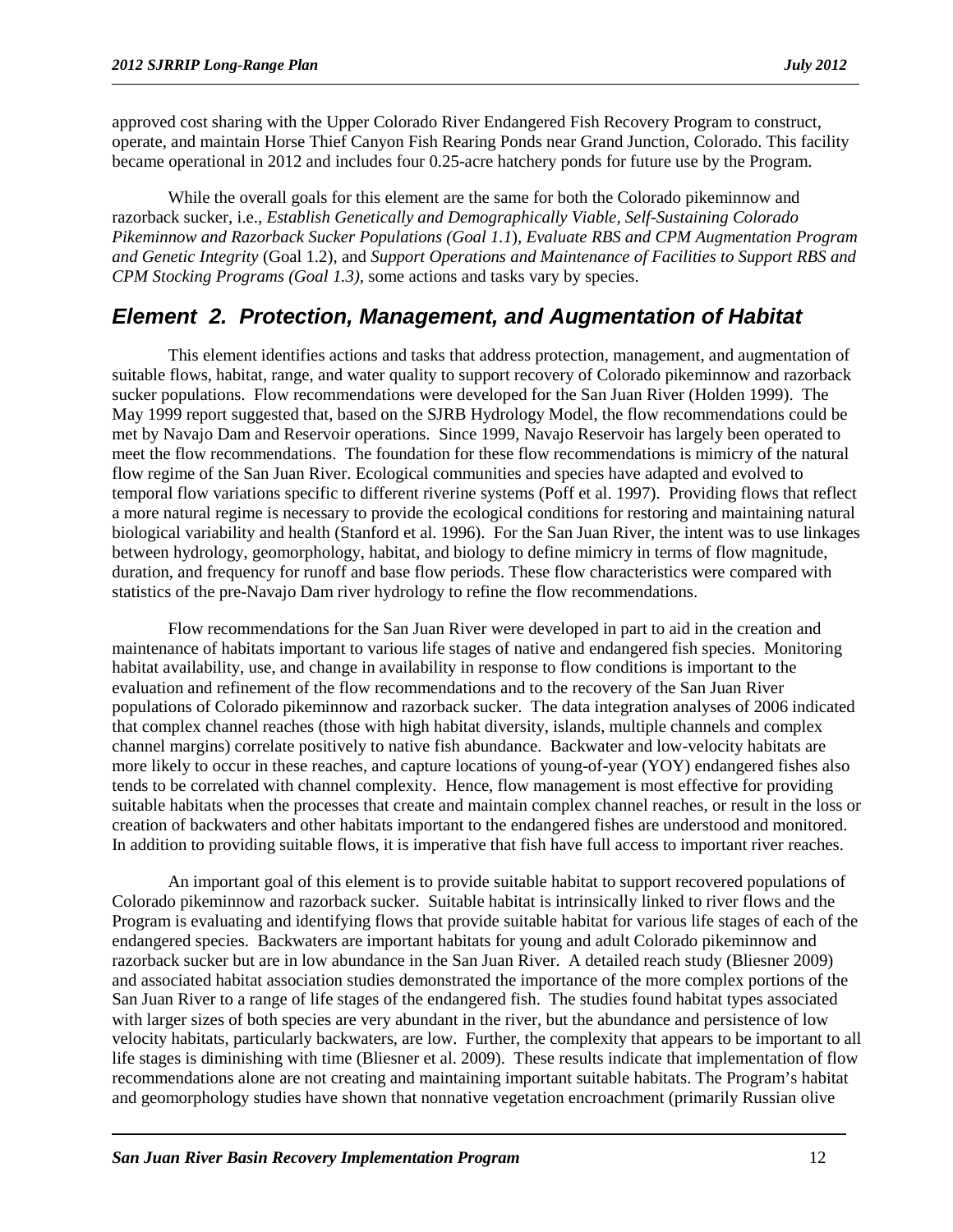and tamarisk) has contributed to long-term narrowing and simplification of the river channel and may affect the ability of the river to provide important habitats for young endangered fishes (Bliesner 2004, Bliesner and Lamarra 2007). Non-flow alternatives that would work in conjunction with flows to create and maintain suitable habitats and restore channel complexity are being investigated such as mechanical removal of invasive riparian species at selected locations and timed to match high flows. Non-flow alternatives to creating and maintaining suitable habitat could also help offset possible effects of climate variability and to augment the beneficial effects of flow recommendations.

In 2011, the Program partnered with The Nature Conservancy on a New Mexico Environment Department River Ecosystem Restoration Initiative (RERI) project to use mechanical manipulation to restore secondary channels along the San Juan River. Four methods were used to promote channel complexity at five sites along the river including: 1) secondary channel flushing (channel sluicing); 2) mechanical clearing/chemical treatment of invasive species; 3) secondary channel inlet re-establishment and cleaning; and, 4) excavation of new secondary channel. Construction on the sites was completed in November with planting on-going through the spring. The Program will conduct physical and biological monitoring of the sites to assess functionality, sustainability, use by fish, and nonnative vegetation encroachment rate. The information gained will be used to determine feasibility, location, and design for future site restoration.

Cold water releases from Navajo Dam were identified as a factor potentially limiting reproduction and upstream distribution of the endangered fishes in the San Juan River (Bliesner and Lamarra 2000). Based on modeling of reservoir and release temperatures (Cutler 2006) and an assessment of longitudinal warming and fish temperature requirements (Lamarra 2007), the Biology Committee determined a temperature control device (TCD) at Navajo Reservoir was not warranted. At that time, impacts to spawning and rearing from cold releases from Navajo Dam into the San Juan River appeared to be minimal and it was thought that spawning was determined more by time-of-year than temperature cues. A TCD may provide seasonal range expansion above critical habitat but it is unknown if range expansion above critical habitat is necessary for recovery. Larval fish surveys conducted on the San Juan River since 1991 indicate that temperature has a greater impact on the spawning period (Brandenburg and Farrington 2009). As a result of the Program's 2012 Habitat Monitoring Workshop, the Biology Committee determined that the extent of riverine habitat available as well as what is being used by the target species needs to be quantified so that management actions that extends that availability can be evaluated. The committee prioritized expanding habitat monitoring into the Animas River and above the Animas River confluence of the San Juan River focusing on temperature and blockages.

Range fragmentation in the San Juan River impedes movement of fish and access to spawning areas and feeding grounds. Additional range for Colorado pikeminnow and razorback sucker is being provided through modification of water diversions that allow fish to move upstream and downstream. This LRP identifies actions that provide fish passage at diversions that will enable fish to move freely for over 180 miles from the Lake Powell inflow upstream past the confluence of the Animas River. Some of the fish passage facilities selectively pass fish and help to diminish movement by problematic nonnative fish to key habitats of native and endangered fishes. There are eight major diversion structures on the mainstem San Juan River in New Mexico, ranging from soil and boulder dikes to concrete and metal weirs over which the entire river flows. The most upstream of these structures are dikes and levees at the heads of the Citizens Ditch and the Hammond Canal, which are upstream of the Animas River confluence and outside of designated critical habitat for either species. These cooler reaches of river are not likely to be occupied by Colorado pikeminnow and razorback sucker. Five structures, located downstream of Farmington, were identified as impediments or partial impediments to fish movement. Fish access was restored at three sites by removing Cudei Diversion Dam at River Mile (RM) ~142, and constructing fish passages at Hogback Diversion Dam at RM 159 in 2001 and Public Service Company of New Mexico (PNM) Weir at RM 166.6 in 2003. Arizona Public Service Company Weir at RM 163.3 and Fruitland Diversion Dam at RM 178.5, the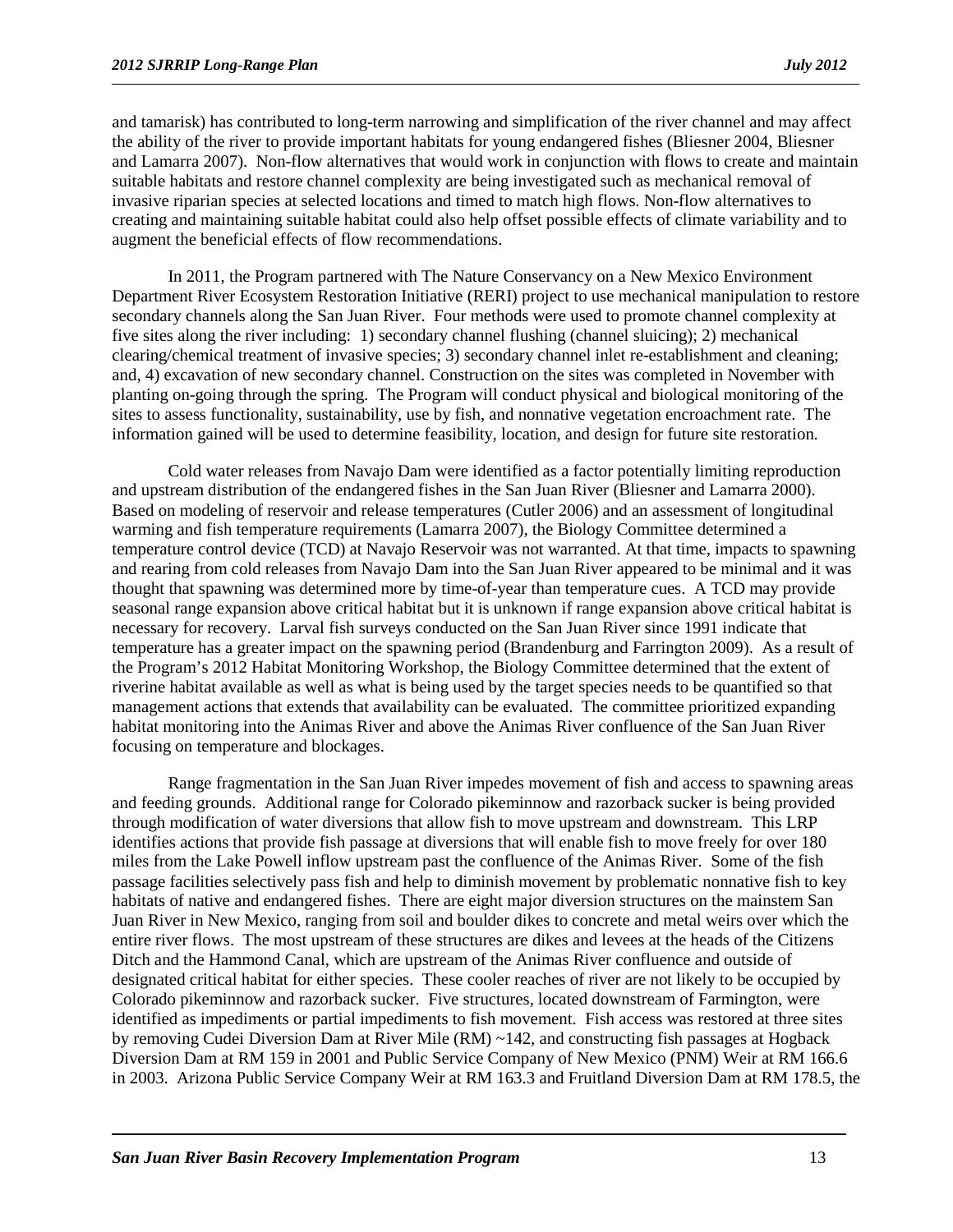last two potential impediments for fish passage, are being evaluated to determine the degree of impediment to fish movement and the feasibility of modifying the structures.

Entrainment of all life stages of native and endangered fishes in diversion structures is another potential impediment to recovery. In 2005, the Program funded the design of fish screens or deflection weirs for the Hogback diversion to reduce entrainment of endangered fishes into the Hogback Canal. Construction of a deflection weir at the Hogback Canal is expected to be completed in 2013, given current budget limitations and the status of preconstruction activities. Principles for minimizing entrainment that are learned from the Hogback Canal design will be used to construct these features on other diversions and canals.

A waterfall formed at Piute Farms in the lower San Juan River at the Lake Powell inflow (river mile 1.1) when the water elevation of that reservoir declined below ~3,660 feet in 2003. This waterfall is an impediment to upstream movement of native and endangered fish, but also impedes nonnative fish from moving upstream from the reservoir. The Biology Committee discussed the need for an artificial barrier at the lower end of the San Juan River to exclude predators from recolonizing the river when water levels in Lake Powell rise and the waterfall is inundated. Reclamation assessed the risk of this occurring and concluded that there is a 60 to 75% chance that the waterfall will be inundated for a total of 30 months (not necessarily continuously) between 2008 and 2030. Probabilities for longer inundation are available. The waterfall became inundated for a short period in 2011 when the lake elevation went above 3,660 feet between July 31 and August 9. It is unknown how many native and nonnative fish moved into the river during that time; however, sampling crews subsequently captured four razorback suckers in the San Juan River that had been captured, tagged, and released in Lake Powell. Strategies for providing passage of native and endangered fish from Lake Powell around the waterfall into the San Juan River (e.g., barriers, passive non-native fish removal, temporary weirs) have been evaluated. If a barrier is determined to be necessary, measures for providing selective upstream passage for native species will be developed.

Designated Critical Habitat for the endangered fish in the San Juan River basin extends approximately 35 miles downstream into Lake Powell to Neskahai Canyon. Any razorback sucker or Colorado pikeminnow existing in this portion of Lake Powell are considered to be part of the San Juan River population of fish. A two-year fish survey of the San Juan Arm of Lake Powell was initiated by the Program in 2011 to assess the extent of San Juan River fish lost over the waterfall especially as it relates to the Program's augmentation program to recover the listed species. During four sampling trips between late March to mid-June, 75 razorback suckers and 24 Colorado pikeminnow were captured in the reservoir. Survey results from 2011 and 2012 will be used to determine future Program management actions regarding Lake Powell.

Based on data collection and an evaluation from the 7-year research period by Holden (2000), the Biology Committee concluded that water quality in the San Juan River was not a limiting factor to recovery of the endangered fishes or to restoration and maintenance of the native fish community. In a comprehensive review of water quality and contaminants in the San Juan River, Abell (1994) found a large quantity of information available on water contaminants and pollutants, primarily abiotic data, but very little data linking those contaminants to fish health. She found many of the studies cannot be compared to each other due to varying methodologies and detection levels. She emphasized the need for agencies responsible for protecting and restoring basin fish populations to work together to insure future sampling efforts complement each other to provide as complete a picture as possible of contaminants in the basin. In a synoptic study of contaminants data from the 7-year research period, Simpson and Lusk (1999) concluded harm from selenium as a contaminant issue for the razorback sucker. The Service has serious concerns with current levels of mercury and selenium found in the tissues of razorback sucker and Colorado pikeminnow in the Upper Colorado River and believes a comprehensive contaminants monitoring and remediation plan is needed to identify sources and magnitude of water quality threats that are adversely affecting the endangered species.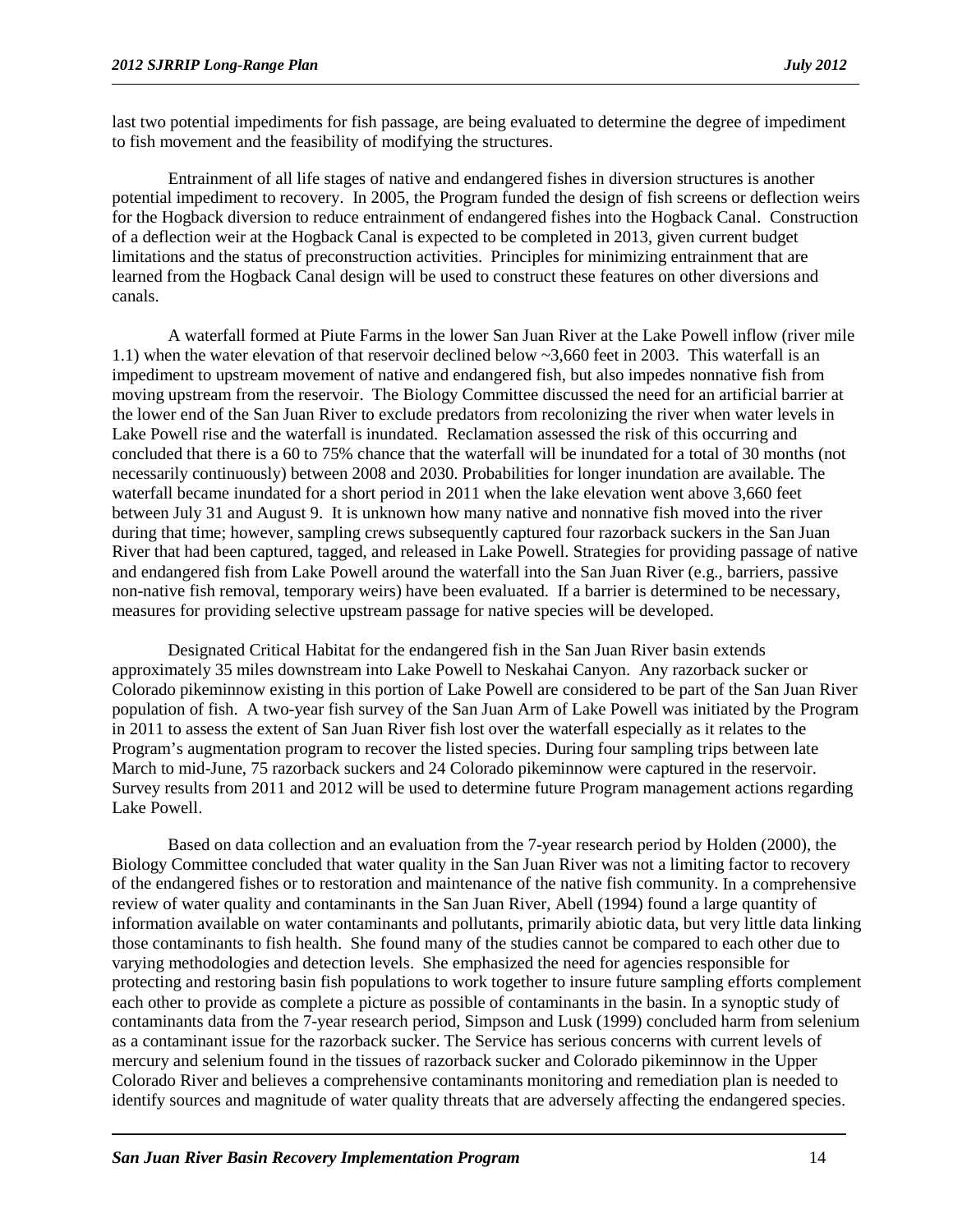This type of effort will require pooling of resources within the Upper Colorado River Basin and the expertise of the Biology Committee, contaminant biologists, fish toxicologists, and management and policy experts.

To achieve this element, four recovery goals were established to provide suitable habitat (*Goal 2.1*), suitable flows (*Goal 2.2*), increased range (*Goal 2.3*), and suitable water quality (*Goal 2.4*). The suitable habitat actions and tasks focus primarily on identifying, characterizing, and quantifying habitat and on managing flows to provide and maintain suitable habitat. An action is also included to evaluate and implement habitat restoration strategies to augment the function of flow to create and maintain suitable habitat. The actions and tasks related to suitable flows focus on implementing flow regimes beneficial to both species, providing flow recommendations and guidance for releases out of Navajo Dam, and maintaining a San Juan River hydrology model to evaluate flow recommendations and basin hydrology over time. Actions and tasks to increase range include construction and maintenance of Program structures at diversions to allow for fish passage and prevent entrainment. An action is also included to evaluate passage of San Juan River fish into Lake Powell in light of the waterfall that has formed and to assess the potential for non-native fish movement into the river if the waterfall becomes inundated. Water quality actions and tasks focus on monitoring water quality and contaminants, assessing effects on species recovery, and minimizing the risk of hazardous materials spills.

#### <span id="page-18-0"></span>*Element 3. Management of Nonnative Species*

This element identifies actions to reduce negative interactions between the endangered fish species and problematic nonnative fish species. Over twenty species of nonnative fish have been documented from the San Juan River Basin, compared to nine native species. Nonnative fishes can numerically dominate riverine habitats and communities, negatively interacting with native and endangered fish species, and contributing to their decline (Mueller 2005). The 2002 recovery goals for Colorado pikeminnow and razorback sucker (Service 2002a, 2002b) identified predation and competition by nonnative fish species as a primary threat to these endangered species. The recovery goals state that management actions to address threats posed by nonnative fishes should be implemented in two steps: (1) develop management programs to identify the levels of management needed to minimize or remove the threat for selected species in selected river reaches (requirement for downlisting), and (2) implement the identified levels of nonnative fish management (requirement for delisting). Nonnative fish management actions conducted by the Program are consistent with these actions.

The suite of nonnative fishes in the San Juan River includes warm-water sport fishes and non-sport fishes (Brandenburg and Gido 1999; Brooks et al. 2000). Rainbow trout and brown trout comprise the tailwater trout fishery below Navajo Dam (Ahlm 1993; Larson and Ahlm 1994) and do not occupy the same river reaches as the endangered fishes, which are found further downstream in warmer water. The non-sport fish include several species of minnows and suckers with little or no commercial or sport value. No known strategy will eliminate these unwanted species from the Basin and their populations need to be reduced to a level that minimizes or removes the threat of predation and competition to native species.

Mechanical removal of nonnative fish in the San Juan River began in 1997 and is ongoing. Intensive removal efforts began in 1999 in the river near Farmington and in 2002 in the canyon section between Mexican Hat and Clay Hills, Utah. Additionally, opportunistic removal of nonnative fish during research and monitoring activities augments this effort. Other measures have been implemented such as operating the selective fish passage at PNM Weir to remove all nonnative fish that pass through the structure. Nonnative fish stocking and baitfish policies of affected states are evaluated and nonnative fish are not being stocked in critical habitat of the endangered fishes in the San Juan River. Measurable objectives and quantitative methods for assessing and maintaining effectiveness of nonnative fish control are developed and implemented through this LRP.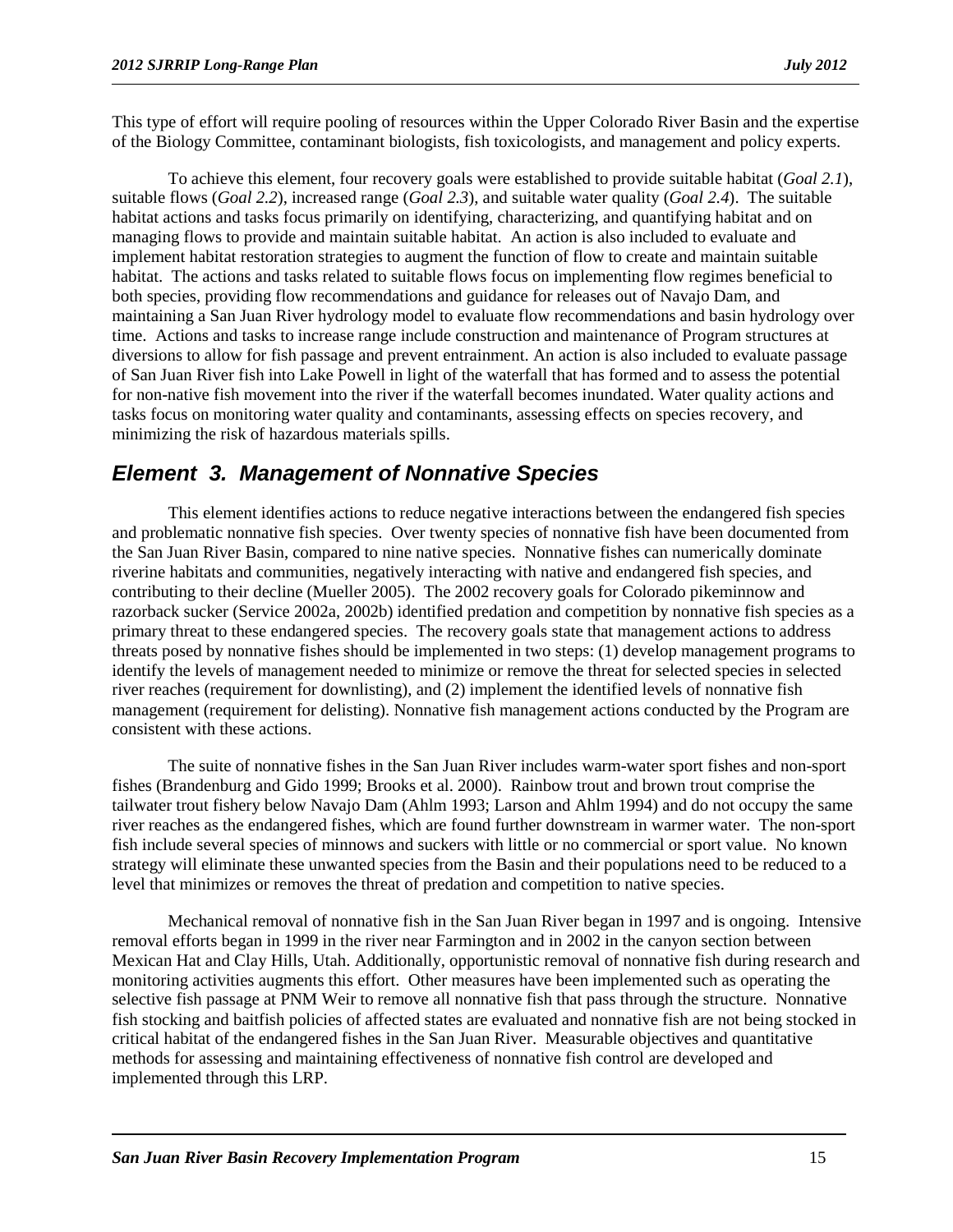Sport fish are important to recreational and commercial interests throughout the southwestern United States. Management of sport fish sometimes conflicts with conservation of native fish species (Clarkson et al. 2005). The San Juan River does not receive a great deal of fishing pressure other than the blue ribbon trout fishery in the tailwaters of Navajo Dam. Nevertheless, appropriate sport fish management is necessary and important to minimize conflicts and ensure conservation of native and endangered fish species. The States of Utah and New Mexico currently have open bag limits on channel catfish and striped bass in the San Juan River. The State of Colorado allows daily bag limits of 10 fish of each species. Although recreational fishing pressure on the San Juan River is limited, maintenance of these regulations will aid the Program in the goal of limiting nonnative fish distribution and abundance. Navajo Nation sport fishing regulations are also included in meeting this goal.

The Biology Committee held a nonnative fish control workshop in 2010 to evaluate and modify, if needed, the nonnative fish management program. A strong message that came out of the workshop was the importance of prevention in managing nonnative species. Nonnative introductions are not limited to fish and all introduced nonnative aquatic species have the potential to become an invasive species. Intentionally or illicitly introduced or stocked aquatic species undermine recovery actions. For the San Juan River, a waterfall at Lake Powell currently keeps nonnative fish from entering the river from that source but other reservoirs in the basin could be sources. The Program needs to be vigilant about preventing introductions of all nonnative species. Nonnative species that are already in the system but not currently a problem need to be tracked because any number of events could potentially trigger a problem.

To achieve this element, two goals have been established to manage nonnative species that could impact the Program's ability to recover the endangered fish species in the San Juan River. These include controlling problematic nonnative fishes *(Goal 3.1)* and preventing the introduction and establishment of other nonnative invasive species (*Goal 3.2*). The actions and tasks under Goal 3.1 focus on full implementation of the nonnative fish control strategy initiated in 2008, evaluation of methods, assessment of effects on the fish community, and development of targets for nonnative fish removal. Also included are actions and tasks to handle removed fish in collaboration with state and tribal agencies. Goal 3.2 includes actions and tasks that focus on establishing policies and agreements with states and tribes to manage sport fish and bait species in the San Juan River in a manner compatible with endangered fish recovery and to identify potential invasive nonnative species and control their introduction and escapement into the main river, floodplain, and tributaries. Included are tasks to assess the effects of non-native fish from Lake Powell and from other sources on the fish community in the San Juan River and to track all nonnative species in the basin to the extent possible.

#### <span id="page-19-0"></span>*Element 4. Monitoring and Evaluation of Fish and Habitat in Support of Recovery Actions*

Monitoring San Juan River native and nonnative fish populations and their habitat is necessary to evaluate management actions and to document the Program's progress toward achieving species recovery. The Program developed a standardized fish monitoring plan and protocols that describes the sampling design and strategies to be used in monitoring Colorado pikeminnow and razorback sucker as part of fish community monitoring (Propst et al. 2000). Through a series of monitoring workshops held by the Biology Committee in 2009, the monitoring plan and protocols were evaluated and an updated (SJRIP 2011). The new plan includes updated and expanded monitoring protocol sections and a section that addresses annual and long-term data synthesis and integration.

Monitoring the endangered fish provides information necessary to assess the status and trends of the Colorado pikeminnow and razorback sucker populations in order to gauge progress toward recovery. Ongoing monitoring of stocked and wild fish helps to evaluate the success of stocking strategies and the need for additional hatchery augmentation. Once populations are established, reliable and precise population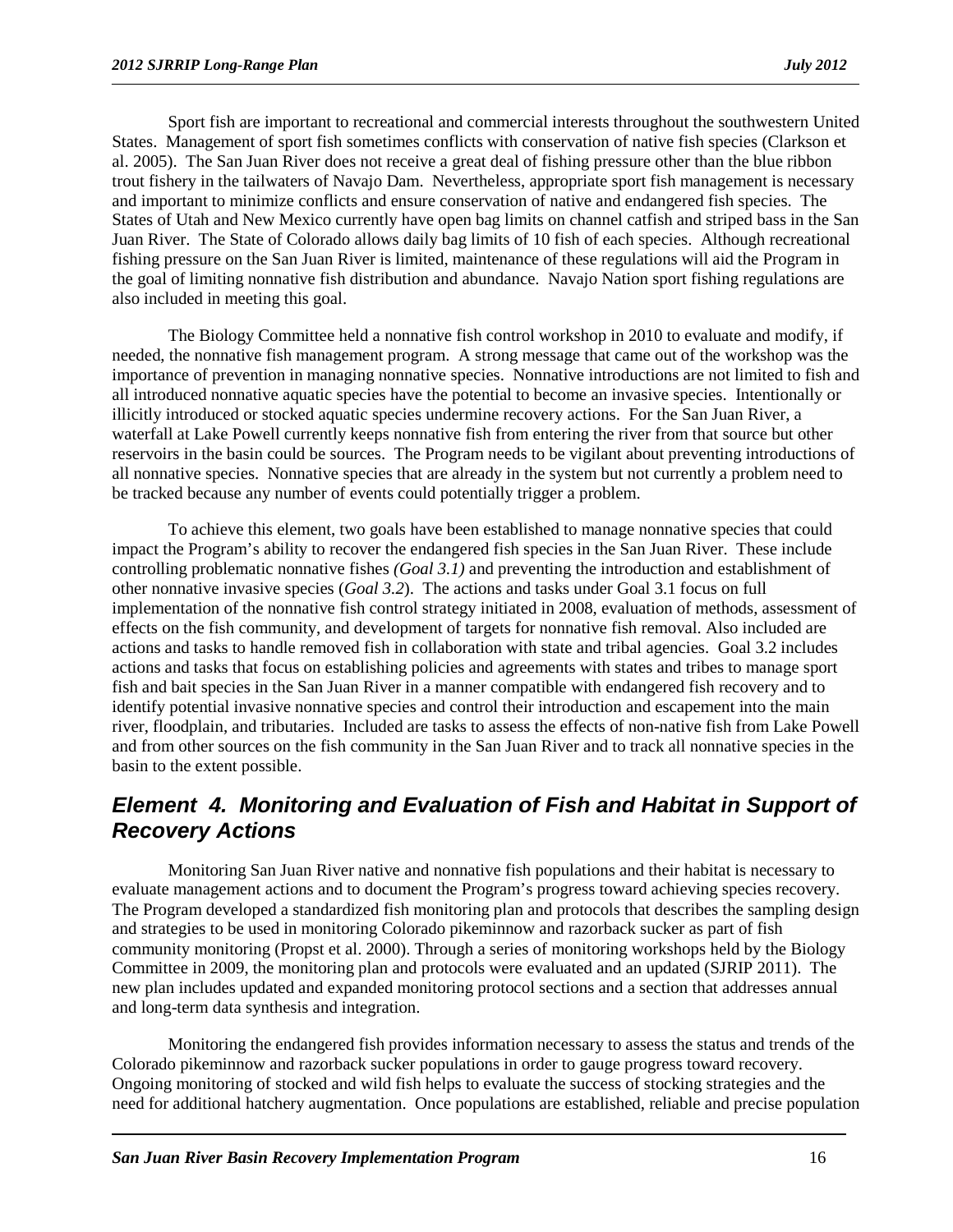estimates will help to determine if downlist and delist criteria of recovery goals are being achieved, as is currently being done for Colorado pikeminnow and humpback chub in the upper Colorado and Green rivers. Recovery goals for the Colorado pikeminnow and razorback sucker are closely linked between this Program and the Upper Colorado River Endangered Fish Recovery Program and continued annual monitoring of fish populations in the San Juan River is important in order to determine survival of stocked fish, reproduction, and recruitment. Bestgen (2009) used methods similar to those used in the Upper Colorado River Basin, in the Green and Colorado River subbasins, to analyze the survival of razorback suckers in the San Juan River using mark-recapture data. The results of this kind of analysis are useful in improving stocking procedures to increase survival of both species and should be repeated periodically. Because recovery goals require wild populations, criteria are needed to supplement catch rate estimators with mark-recapture population estimates of wild-produced adults and juveniles. Relationships between catch rate estimators and markrecapture population estimates of fish in the upper basin may be helpful in developing these criteria. Implementation of mark-recapture estimators will require a comprehensive assessment of logistics, personnel, equipment, and funds.

Other native and nonnative fish populations are being monitored to better understand the status and trends of these species and their inter-relationships with the endangered fish species. To the extent possible, habitat monitoring is closely coordinated and integrated with fish community monitoring to allow assessment of changing habitat availability and fish use in response to management actions and population recovery. Standardized habitat monitoring for the San Juan River was included in the 2000 monitoring plan and was reviewed and revised for the 2011 version. The plan is designed to monitor and evaluate habitat changes through time. The data and information from habitat monitoring will be integrated with different monitoring activities to assess the effectiveness of management actions, such as flow management, fish population estimates, and nonnative fish population abundances. A focused habitat monitoring workshop was held in January 2012 to evaluate, refine, and improve habitat monitoring and mapping work on the San Juan River to insure the Program implements methodologies that are conducive to answering outstanding questions.

To adequately evaluate the management actions, the data from all monitoring, management, and research activities is collectively synthesized as a comprehensive date set. The monitoring data is analyzed for each individual protocol during annual data analysis by the principal investigator for each protocol. This annual data analysis uses statistics appropriate for each protocol to test relevant hypotheses and examine data temporally and spatially. The integrated data from individual protocols is used to address questions that synthesize data across protocols. Some synthesis questions can be addressed with the monitoring data that is collected each year while other questions require datasets over multiple years or specific research efforts. Prioritization of questions critical to Colorado pikeminnow and razorback sucker recovery in the San Juan River is a critical element in carrying out annual and long-term data integration exercises.

To achieve this element, four goals have been established to monitor fish populations (*Goal 4.1*), to monitor habitat use and availability (*Goal 4.2*), to integrate and synthesize monitoring data and other information to evaluate fish community and ecosystem responses to recovery actions (*Goal 4.3*), and to identify and conduct research and monitoring in support of recovery actions (*Goal 4.4*). The focus is on implementation of a standardized monitoring program that was developed to track the presence, status, and trends of endangered fish populations and the native fish community and to monitor habitat. In addition, data from all monitoring, management activities and research is integrated and synthesized annually to assess the status of the fish community, evaluate ecosystem responses to the management actions, and support broader, long-term data and information needs. Actions and tasks are included to use adaptive management concepts to evaluate and assess results and methods to refine current methodologies and develop and implement new monitoring and research strategies. A primary purpose of the actions and tasks under Element 4 is to collect and evaluate data in such a way that the Program's progress toward achieving recovery of razorback sucker and Colorado pikeminnow in the San Juan River can be adequately tracked and assessed.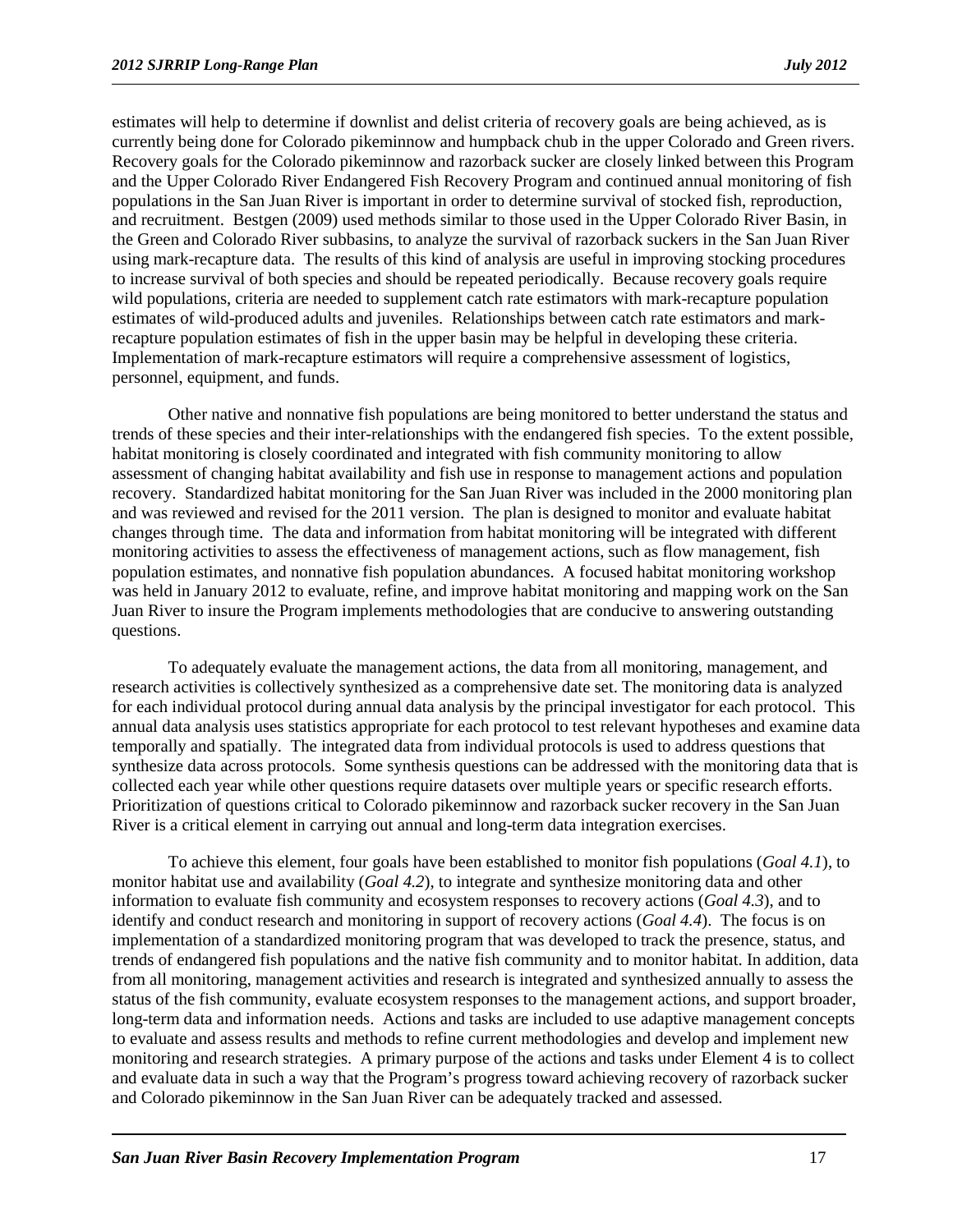#### <span id="page-21-0"></span>*Element 5. Program Coordination and Assessment of Progress toward Recovery*

The U.S. Fish and Wildlife Service is responsible for coordinating the San Juan River Basin Recovery Implementation Program. To fulfill this responsibility, the Service has appointed a Program Coordinator who is responsible for overall Program planning and management, information integration and review, and facilitation of contracting funding and management. The Bureau of Reclamation appoints a Funds Manager to maintain and distribute base and capital funds and administer contracts. The Program Coordinator, Program staff, and the Program's technical committees have developed this LRP to facilitate achievement of recovery of the endangered fish species of the San Juan River Basin. There are two major components under this element, Program coordination and data integration and evaluation to assess the Program's progress toward achieving recovery.

#### *Program Coordination*

The Program Coordinator works with the Program's technical committees to identify and expedite individual projects that are needed to accomplish the LRP tasks for each of the Recovery Elements. The Program Coordinator, together with the Program's technical committees, drafts Annual Work Plans consisting of high priority individual projects, and forwards these to the Coordination Committee for review and approval. The Program Coordinator is responsible for maintaining records showing distribution and expenditures of all annual and capital funds expended under the Annual Work Plan by each funding source. The Program Coordinator is responsible for insuring that the Program operates according to the Program Document; including the preparation of this LRP, the Annual Work Plans, budgets, and annual progress reports. In all these tasks, the Program Coordinator is assisted by the technical committees to ensure that appropriate work products are reviewed by the technical committees and all work products are approved by the Coordination Committee. The Program Coordinator annually compiles Program reports for transmittal to the involved agencies and to the Coordination Committee.

#### *Assessment of Progress toward Recovery*

Ongoing development, integration, and evaluation of information are essential for assessing progress toward species recovery as well as for guiding future Program direction. An important first step of the Program was implementation of a research phase to document distribution and abundance of resident fishes, characterize species life histories, and identify limiting factors. A 7-year research program, conducted during 1991 through 1997, provided a baseline of information and identified and characterized factors limiting the Colorado pikeminnow and razorback sucker (Holden 2000). The research program was incorporated into the Recovery Program when it was formed in 1992. An array of potential limiting factors have been investigated, including water quality, spawning habitat, nursery habitat, recruitment, hybridization, truncated range, capture-related stress, nonnative fishes, habitat quantity and diversity, flow regime, food, population size, disease, movement barriers, thermal regime, and entrainment in diversion structures. Although activities have been implemented by the Program to address these factors, much remains to be learned about the life history of the endangered fishes, their relationships with other native and nonnative fishes, their habitat associations, and components of their environment that directly and indirectly influence their welfare.

Many of the actions and tasks identified in the initial 7-year research phase of the Program have been completed and the work has contributed to understanding the San Juan River Basin. However, because contemporary Colorado pikeminnow and razorback sucker populations in the San Juan River were extremely small, there is still the need to identify and characterize limitations to the establishment and maintenance of self-sustaining populations. Once a potential limiting factor is identified and characterized through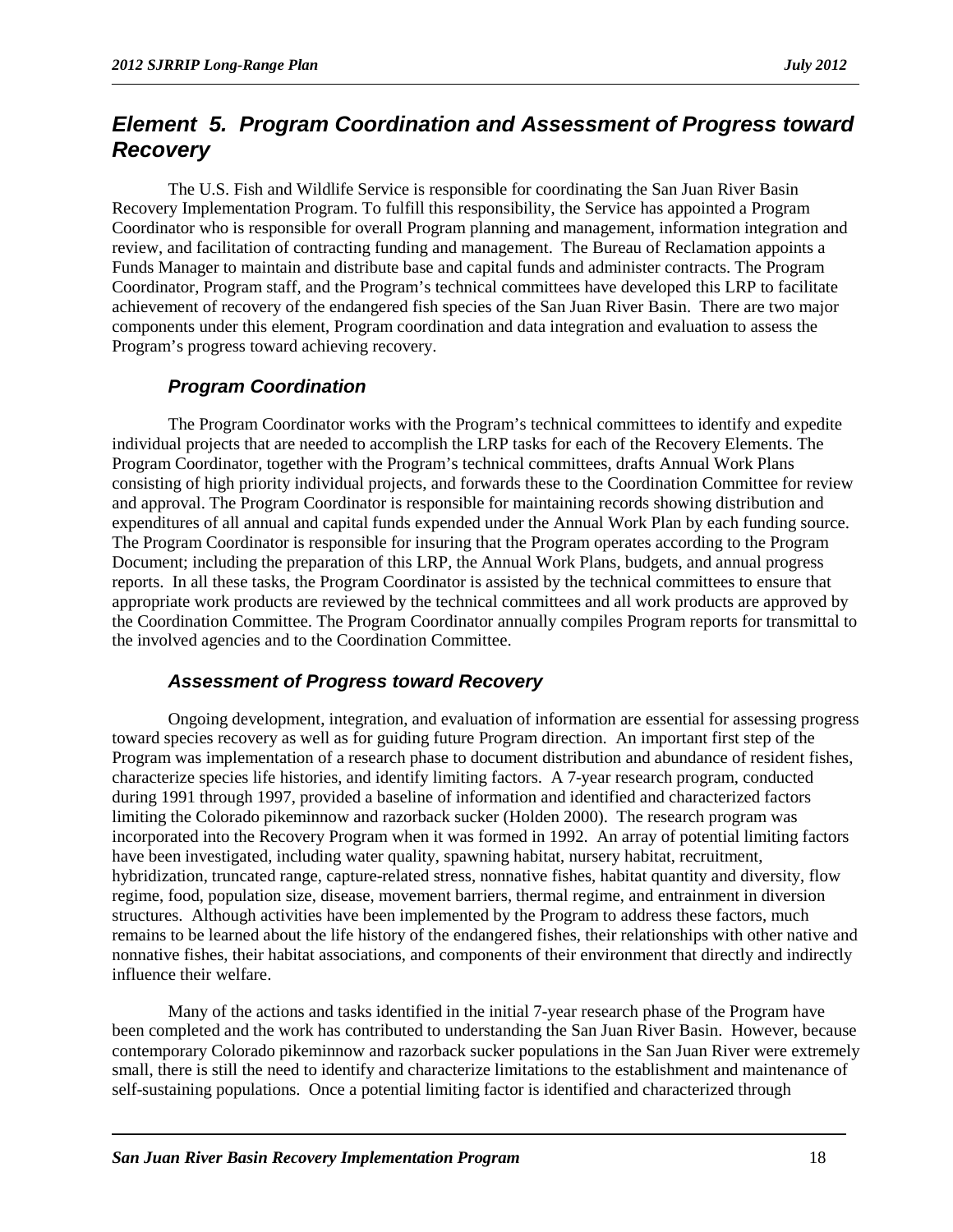monitoring and research, efforts are made to implement activities that will eliminate or mitigate its impacts. These activities may not always successfully eliminate threats and mitigation alternatives may be developed.

The knowledge gained from the initial and future research coupled with other Program activities is valuable in evaluating progress toward species recovery and guiding future Program direction through annual revisions of the LRP. Annual data collection and analyses included under Element 4, provide the information base for assessing the Program's progress toward achieving recovery. Long-term, broader-based integration and synthesis of this information is also vital to interpreting results of research and management so that informed decisions can be made on future management actions and strategies. The Program Office will use the information and results obtained under Element 4 to prepare on a biennial basis, a written "Sufficient Progress" assessment of the Program's progress towards recovery. This report, as mandated in the Program Document, will assess the Program's ability to provide ESA compliance for water development and management activities and identify any corrective actions needed to ensure future ESA compliance.

To achieve this element, three goals have been established as follows: *Goal 5.1)* facilitate Program planning and management; *Goal 5.2)* ensure integration and synthesis of data and information to evaluate progress toward recovery; and, *Goal 5.3)* facilitate contract and funding management. Accomplishment of *Goal 5.2* relies heavily on activities included in Element 4 such as establishing and maintaining a comprehensive Program database, annual monitoring data analyses, and synthesizing and evaluating information from all activities and studies.

#### <span id="page-22-0"></span>*Element 6. Information and Education*

The Upper Colorado River Endangered Fish Recovery Program and the San Juan River Basin Recovery Implementation Program each have a multi-stakeholder structure in which federal and state agencies work with public and private entities to recover endangered fish species in a manner that is consistent with federal, state, and tribal water laws. Although their structure and goals are similar, these recovery programs operate independently, working with their own program partners and governing committees to fulfill requirements detailed in their respective cooperative agreements. Nevertheless, the similarities in these programs provide for effective communication and public outreach under a coordinated effort.

Using a shared approach, the two recovery programs coordinate their outreach efforts to ensure that common audiences receive accurate and consistent information about the endangered fish species and efforts to recover them. These audiences include the general public, elected officials, Indian Tribes, landowners, anglers, river rafters and guides, environmental organizations, water and power developers, teachers, students, and Program participants. Although the geographic coverage of these recovery programs differs, the majority of affected parties are interested in the recovery efforts taking place for both programs.

To achieve this element, a goal was established to increase publish awareness and support for the endangered fish and the recovery program (*Goal 6.1*). Actions and tasks focus on providing information about the recovery program to the public and coordinating with the Upper Colorado River Endangered Fish Recovery Program to conduct an effective outreach program.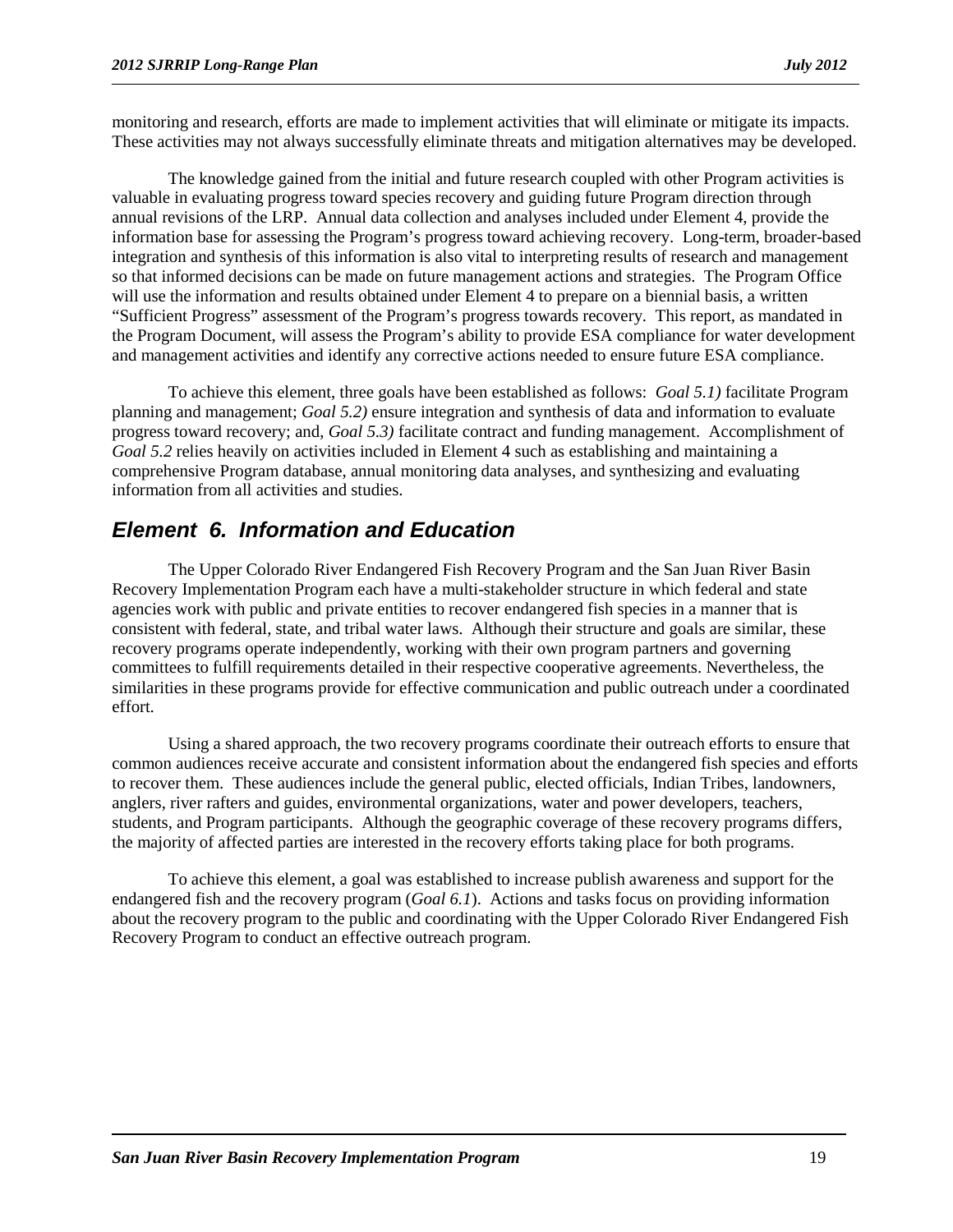# **LITERATURE CITED**

#### **(Includes literature cited in Appendices)**

- <span id="page-23-0"></span>Abell, R. 1994. San Juan River Basin water quality and contaminants review. Volumes I and II. Museum of Southwestern Biology, Department of Biology, University of New Mexico.
- Ahlm, L. A., 1993. San Juan River tailwater trout fishery investigations 1992 Annual Report. New Mexico Department of Game and Fish, Navajo Dam, New Mexico.
- Archer, E. 2000. Appendix B: effects of food availability and competition on age-0 Colorado pikeminnow growth and lipid accrual in the San Juan River. Pages B-1 to B-42 in Archer, E., T.A. Crowl, and M. Trammell, editors. Age-0 native species abundances and nursery habitat quality and availability in the San Juan River, New Mexico, Colorado, and Utah. Utah Division of Wildlife Resources, Salt Lake City, Utah.
- Archer, E., and T. A. Crowl. 2000a. Chapter 2: age-0 native fish year class abundances and size in relation to flow and temperature patterns in the San Juan River 1991-1997. Pages 2-1 to 2-19 in Archer, E., T.A. Crowl, and M. Trammell, editors. Age-0 native species abundances and nursery habitat quality and availability in the San Juan River, New Mexico, Colorado, and Utah. Utah Division of Wildlife Resources, Salt Lake City, Utah.
- Archer, E., and T. A. Crowl. 2000b. Chapter 3: nursery habitat survey of the San Juan River, New Mexico and Utah, 1994-1997. Pages 3-1 to 3-36 in Archer, E., T.A. Crowl, and M. Trammell, editors. Age-0 native species abundances and nursery habitat quality and availability in the San Juan River, New Mexico, Colorado, and Utah. Utah Division of Wildlife Resources, Salt Lake City, Utah.
- Archer, E., T. A. Crowl, and M. Trammell. 2000. Age-0 native species abundances and nursery habitat quality and availability in the San Juan River, New Mexico, Colorado, and Utah. Utah Division of Wildlife Resources, Salt Lake City, Utah.
- Bestgen, K., K. Zelasko, and G. White. 2009. Survival of hatchery-reared razorback suckers *xyrauchen texanus* stocked in the San Juan River Basin, New Mexico, Colorado, and Utah. Final Report submitted to the San Juan River Recovery Implementation Program. Larval Fish Laboratory, Colorado State University. 46 pp.
- Bliesner, R., and V. Lamarra. 2000. Hydrology, geomorphology, and habitat studies. Final Draft Report of Keller-Bliesner Engineering and Ecosystem Research Institute to San Juan River Basin Recovery Implementation Program, U.S. Fish and Wildlife Service, Albuquerque, NM.
- Bliesner, R., and V. Lamarra. 2002. Hydrology, geomorphology, and habitat studies; final report. San Juan River Basin Recovery Implementation Program, U.S. Fish and Wildlife Service, Albuquerque, New Mexico.
- Bliesner, R. 2004. San Juan River Basin Recovery Implementation Program Habitat Response Analysis 1992-2002. Keller-Bliesner Engineering, Logan, Utah.
- Bliesner, R., and V. Lamarra. 2007. San Juan River habitat studies; evaluation of constructed experimental backwaters to aid in the retention of stocked Colorado Pikeminnow. Annual Research Report of Keller-Bliesner Engineering and Ecosystems Research Institute to San Juan River Basin Recovery Implementation Program, U.S. Fish and Wildlife Service, Albuquerque, NM.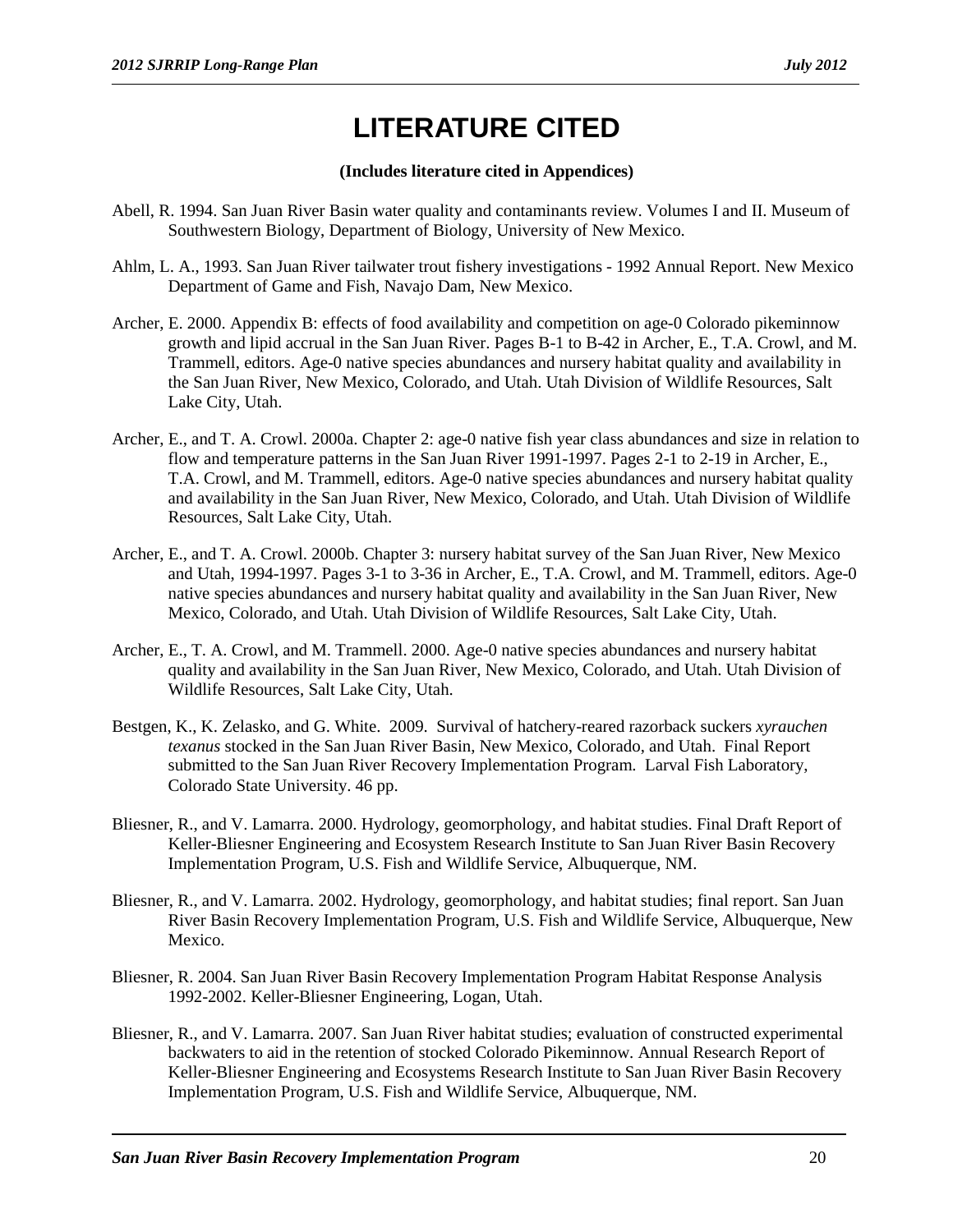- Brandenburg, W. H. and K. B. Gido. 1999. Predation by Nonnative Fish on Native Fishes in the San Juan River, New Mexico and Utah. Southwest Naturalist 44(3):392-394.
- Brandenburg, W. H., M. A. Farrington, and S. J. Gottlieb. 2003. Razorback sucker larval fish survey in the San Juan River during 2002. University of New Mexico, Albuquerque, New Mexico.
- Brandenburg, W. H., M. A. Farrington, and S. J. Gottlieb. 2004a. Razorback sucker larval fish survey in the San Juan River during 1999-2002 three-year summary. University of New Mexico, Albuquerque, New Mexico.
- Brandenburg, W. H., M. A. Farrington, and S. J. Gottlieb. 2004b. Razorback sucker larval fish survey in the San Juan River during 2003. University of New Mexico, Albuquerque, New Mexico.
- Brandenburg, W. H. and M. A. Farrington. 2009. San Juan River 2008 Colorado pikeminnow and razorback sucker larval fish surveys. American Southwest Ichthyological Researchers L.L.C., New Mexico, Albuquerque, New Mexico.
- Brooks, J. E., M. J. Buntjer, and J. R. Smith. 2000. Non-native species interactions: management implications to aid in recovery of the Colorado pikeminnow *Ptychocheilus lucius* and razorback sucker *Xyrauchen texanus* in the San Juan River, Colorado, New Mexico, Utah. San Juan River Basin Recovery Implementation Program, U.S. Fish and Wildlife Service, Albuquerque, New Mexico.
- Buhl, K. J. and S. J. Hamilton. 2000. The chronic toxicity of dietary and waterborne selenium to adult Colorado pikeminnow (*Ptychocheilus lucius*) in a water quality simulating that in the San Juan River. U.S. Geological Survey, Yankton, South Dakota.
- Buntjer, M., T. Chart, and L. Lentsch. 1993. Early life history fisheries survey of the San Juan River, New Mexico and Utah, 1992. Utah Division of Wildlife Resources for San Juan River Basin Recovery Implementation Program, U.S. Fish and Wildlife Service, Albuquerque, New Mexico.
- Buntjer, M., T. Chart, and L. Lentsch. 1994. Early life history fisheries survey of the San Juan River, New Mexico and Utah, 1993. Utah Division of Wildlife Resources for San Juan River Basin Recovery Implementation Program, U.S. Fish and Wildlife Service, Annual Research Report, Fiscal Year 1993, Albuquerque, New Mexico.
- Clarkson, R.W., P.C. Marsh, S.E. Stefferud, and J.A. Stefferud. 2005. Conflicts between native fish and nonnative sport fish management in the southwestern United States. Fisheries 30(9):20-27.
- Crist, L.W. and D.W. Ryden. 2003. Genetics management plan for the endangered fishes of the San Juan River. Report of Bureau of Reclamation and U.S. Fish and Wildlife Service, San Juan River Basin Recovery Implementation Program, U.S. Fish and Wildlife Service, Albuquerque, NM.
- Cutler, A. 2006. Navajo Reservoir and San Juan River temperature study. Final Report. U.S. Department of the Interior, Bureau of Reclamation, Upper Colorado Regional Office, Salt Lake City, UT.
- Dowling, T. E., and W. L. Minckley. 1993. Genetic diversity of razorback sucker as determined by restriction endonuclease analysis of mitochondrial DNA. Report of Arizona State University, Department of Zoology for U.S. Bureau of Reclamation, Final Report, Arizona.
- Farrington, M. A., W. H. Brandenburg, and S. J. Gottlieb. 2003. Colorado pikeminnow larval fish survey in the San Juan River during 2002. University of New Mexico, Albuquerque, New Mexico.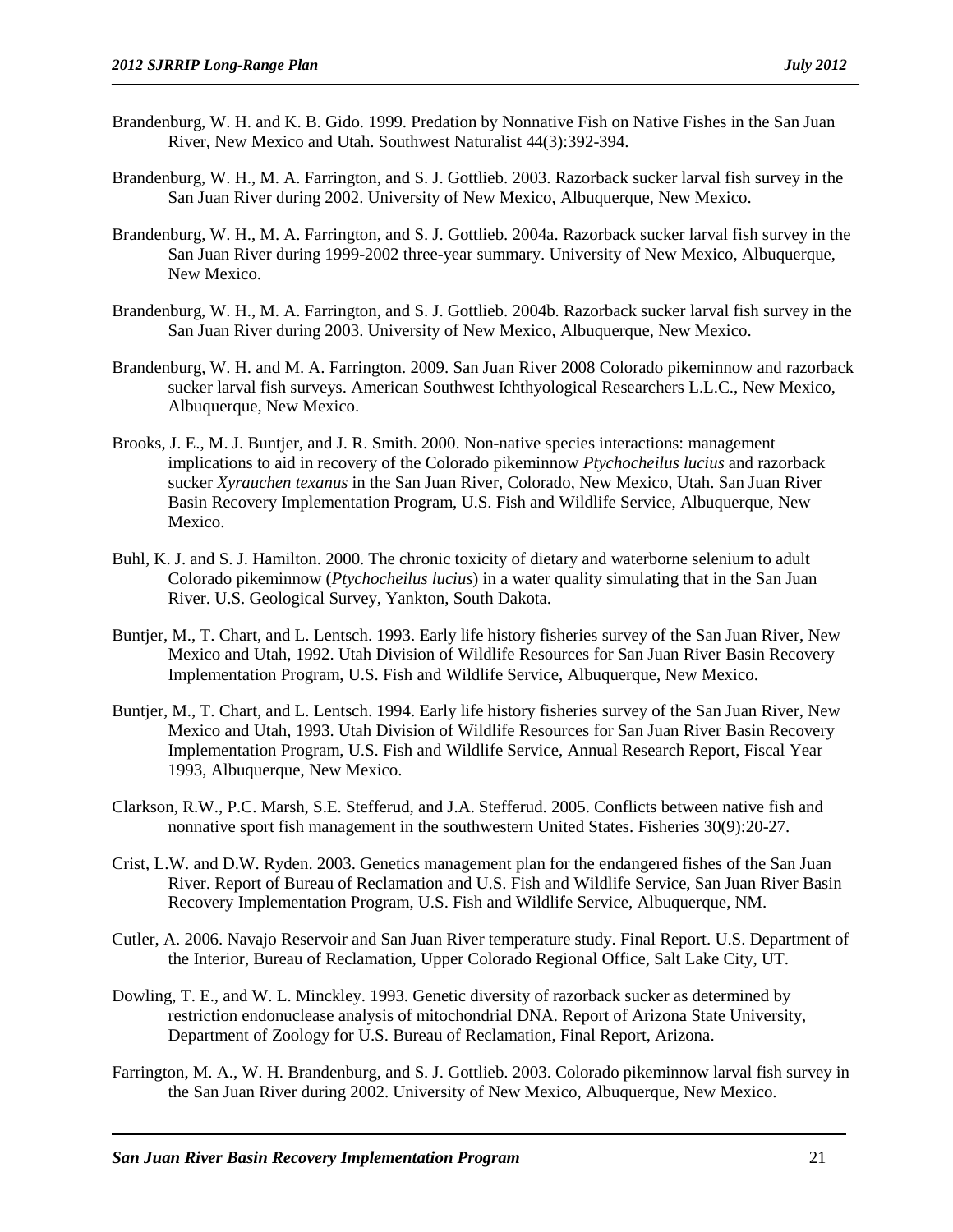- Farrington, M. A., W. H. Brandenburg, and S. J. Gottlieb. 2004. Colorado pikeminnow larval fish survey in the San Juan River during 2003. University of New Mexico, Albuquerque, New Mexico.
- Gido, K. B., and D. L. Propst. 1994. San Juan River secondary channel community studies, permanent study sites, 1993 Annual Report. U.S. Fish and Wildlife Service for San Juan River Basin Recovery Implementation Program, Annual Research Report, Fiscal Year 1993, U.S. Fish and Wildlife Service, Albuquerque, New Mexico.
- Gido, K. B., and D. L. Propst. 1995. San Juan River secondary channel community studies, permanent study sites, 1994 Draft Annual Report. Museum of Southwestern Biology, Department of Biology, University of New Mexico and New Mexico Department of Game and Fish, Albuquerque.
- Gido, K. B., and D. L. Propst. 1999. Habitat use and association of native and nonnative fishes in the San Juan River, New Mexico and Utah. Copeia 1999(2):321-332.
- Goettlicher, W. P., and M. J. Pucherelli. 1994. Mapping instream habitat on the San Juan River using airborne videography, 1993. For Bureau of Reclamation, Annual Progress Report, Denver, Colorado.
- Golden, M. E., and P. B. Holden. 2003. Summary of monitoring activities and other studies conducted by the San Juan River Basin Recovery Implementation Program, 1999-2002. Bio-West, Inc., Logan, Utah.
- Hamilton, S. J., and K. J. Buhl. 1997a. Hazard assessment of inorganics, individually and in mixtures, to two endangered fish in the San Juan River, New Mexico. Environmental Toxicology and Water Quality 12:195-209.
- Hamilton, S. J., and K. J. Buhl. 1997b. Hazard evaluation of inorganics, singly and in mixtures, to flannelmouth sucker Catostomus latipinnis in the San Juan River, New Mexico. Ecotoxicology and Environmental Safety 1997 (38):296-308.
- Holden, P.B. (Ed.) 1999. Flow recommendations for the San Juan River. San Juan River Basin Recovery Implementation Program, Biology Committee. U.S. Fish and Wildlife Service, Albuquerque, NM.
- Holden, P.B. (Ed.) 2000. Program evaluation report for the 7-year research period (1991–1997). San Juan River Basin Recovery Implementation Program, U.S. Fish and Wildlife Service, Albuquerque, NM.
- Lamarra, V. 2004. Statistical analysis of habitat availability and fish abundance in the San Juan River. Ecosystems Research Institute, Logan, Utah.
- Landye, J., B. McCasland, C. Hart, K. Hayden, and J. C. Thoesen. 2000. San Juan River fish health surveys, 1992-1999. U.S. Fish and Wildlife Service, Pinetop Fish Health Center, Pinetop, Arizona.
- Larson, R. D., and L. A. Ahlm. 1994. San Juan River tailwater trout fishery investigations, 1993 Annual Report. New Mexico Department of Game and Fish, Navajo Dam, New Mexico.
- Lashmett, K. 1993. Fishery survey of the lower San Juan River and the upper arm of Lake Powell (RMI 4.0 11.0), 1991/92 Annual Report. Report of U.S. Bureau of Reclamation for San Juan River Basin Recovery Implementation Program, U.S. Fish and Wildlife Service, Albuquerque, New Mexico.
- Lashmett, K. 1994. Fishery survey of the lower San Juan River and the upper arm of Lake Powell (RMI 4.0 0.8), 1993 Annual Report. U.S. Bureau of Reclamation for San Juan River Basin Recovery Implementation Program, U.S. Fish and Wildlife Service, Annual Research Report, Fiscal Year 1993, Albuquerque, New Mexico.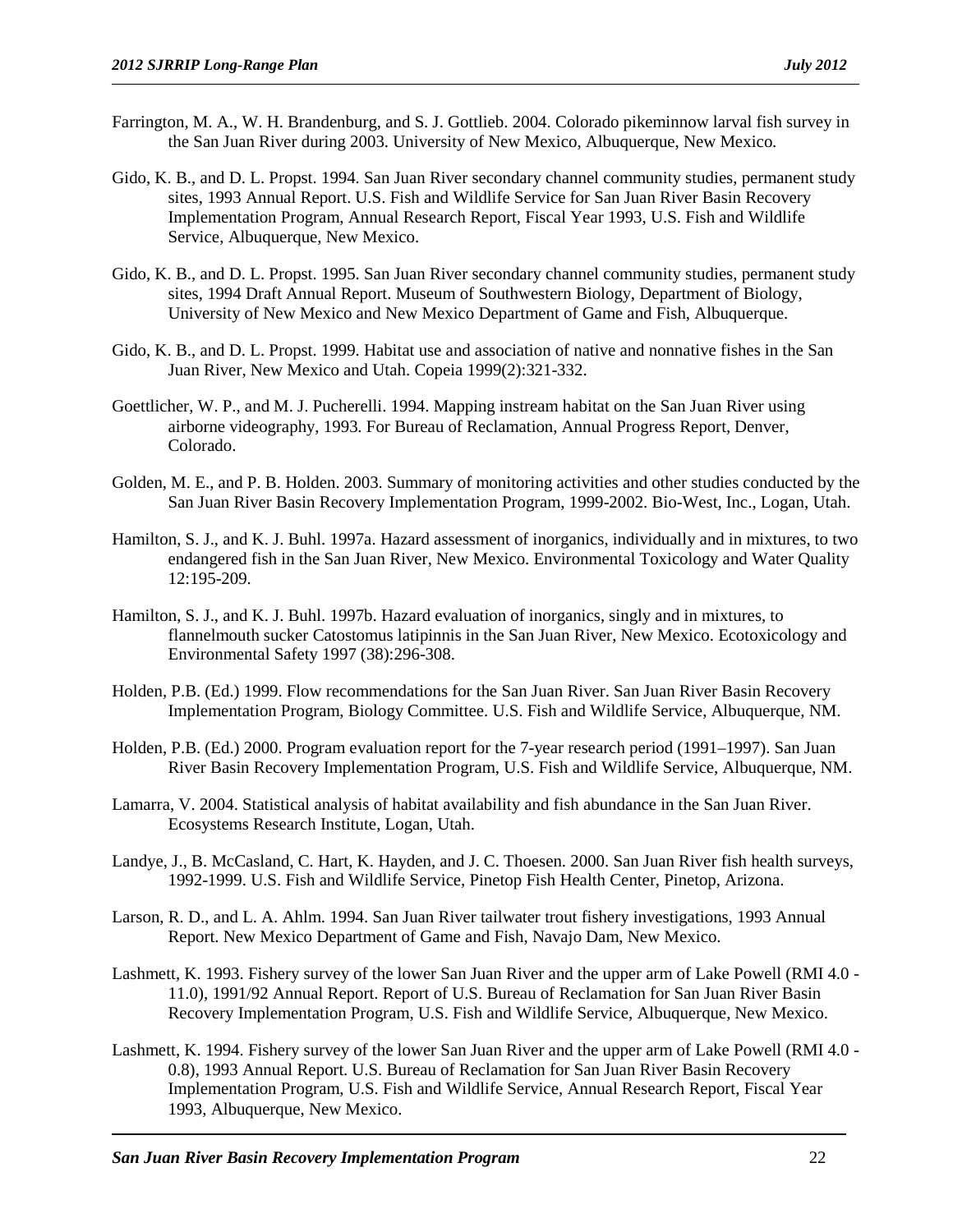- Lashmett, K. 1995. Fishery survey of the lower San Juan River and the upper arm of Lake Powell (RMI 4.0 1.9), 1994 Annual Report. Report of U.S. Bureau of Reclamation for San Juan River Basin Recovery Implementation Program, U.S. Fish and Wildlife Service, Annual Research Report, Fiscal Year 1994, Albuquerque, New Mexico.
- Masslich, W., and P.B. Holden. 1996. Expanding distribution of Colorado squawfish in the San Juan River: a discussion paper. Report of Bio/West, Inc. for the San Juan River Basin Recovery Implementation Program, U.S. Fish and Wildlife Service, Albuquerque, NM.
- Miller, W. J. 2006. Standardized monitoring program five-year data integration report. San Juan River Basin Recovery Implementation Program, U.S. Fish and Wildlife Service, Albuquerque, NM.
- Miller, W. J., A. L. Hobbes, and D. L. Propst. 1993. Ichthyofaunal surveys of the Animas, La Plata, Florida, Los Pinos, and San Juan rivers, New Mexico and Colorado, August and September, 1992 Annual Report. Report of W.J. Miller and Associates and Endangered Species Program, New Mexico Department of Fish and Game for San Juan River Basin Recovery Implementation Program, U.S. Fish and Wildlife Service, Albuquerque, New Mexico.
- Miller, W. J., and J. Ptacek. 2000. Colorado pikeminnow habitat use in the San Juan River, New Mexico and Utah. Miller Ecological Consultants, Inc., for San Juan River Basin Recovery Implementation Program, U.S. Fish and Wildlife Service, Albuquerque, New Mexico.
- Miller, W. J., and D. E. Rees. 2000. Ichthyofaunal surveys of tributaries of the San Juan River, New Mexico. Report of Miller Ecological Consultants, Inc., for San Juan River Basin Recovery Implementation Program, U.S. Fish and Wildlife Service, Albuquerque, New Mexico.
- Mueller, G.A. 2005. Predatory fish removal and native fish recovery in the Colorado River mainstem: what have we learned? Fisheries 30(9):10-19.
- Odell, S. 1995. Polynuclear aromatic hydrocarbon study: 1994 annual report of data collection activities concerning suspected contributions of polynuclear aromatic hydrocarbons by oil and gas leasing on public lands in the San Juan Basin, New Mexico. Bureau of Land Management for San Juan River Basin Recovery Implementation Program, U.S. Fish and Wildlife Service, Annual Research Report, Fiscal Year 1994, Albuquerque, New Mexico.
- Odell, S. 1997. Polynuclear aromatic hydrocarbon study: 1996 annual report of data collection activities concerning suspected contributions of polynuclear aromatic hydrocarbons by oil and gas leasing on public land in the San Juan Basin, New Mexico. U.S. Bureau of Land Management for San Juan River Basin Recovery Implementation Program, U.S. Fish and Wildlife Service, 1996 Annual Report, Albuquerque, New Mexico.
- Platania, S. P. 1990. Biological summary: San Juan River ichthyofaunal study, New Mexico-Utah, 1987 to 1989. Museum of Southwestern Biology, Department of Biology, University of New Mexico for U.S. Bureau of Reclamation, Salt Lake City, Utah.
- Platania, S.P., K.R. Bestgen, M.A. Moretti, D.L. Propst and J.E. Brooks. 1991. Status of Colorado squawfish and razorback sucker in the San Juan River, Colorado, New Mexico, and Utah. Southwestern Naturalist 36 (1):147-150.
- Platania, S. P., R. K. Dudley, and S. L. Maruca. 2000. Drift of fishes in the San Juan River 1991-1997, Final Report. Division of Fishes, Museum of Southwestern Biology, Department of Biology, University of New Mexico, Albuquerque, New Mexico.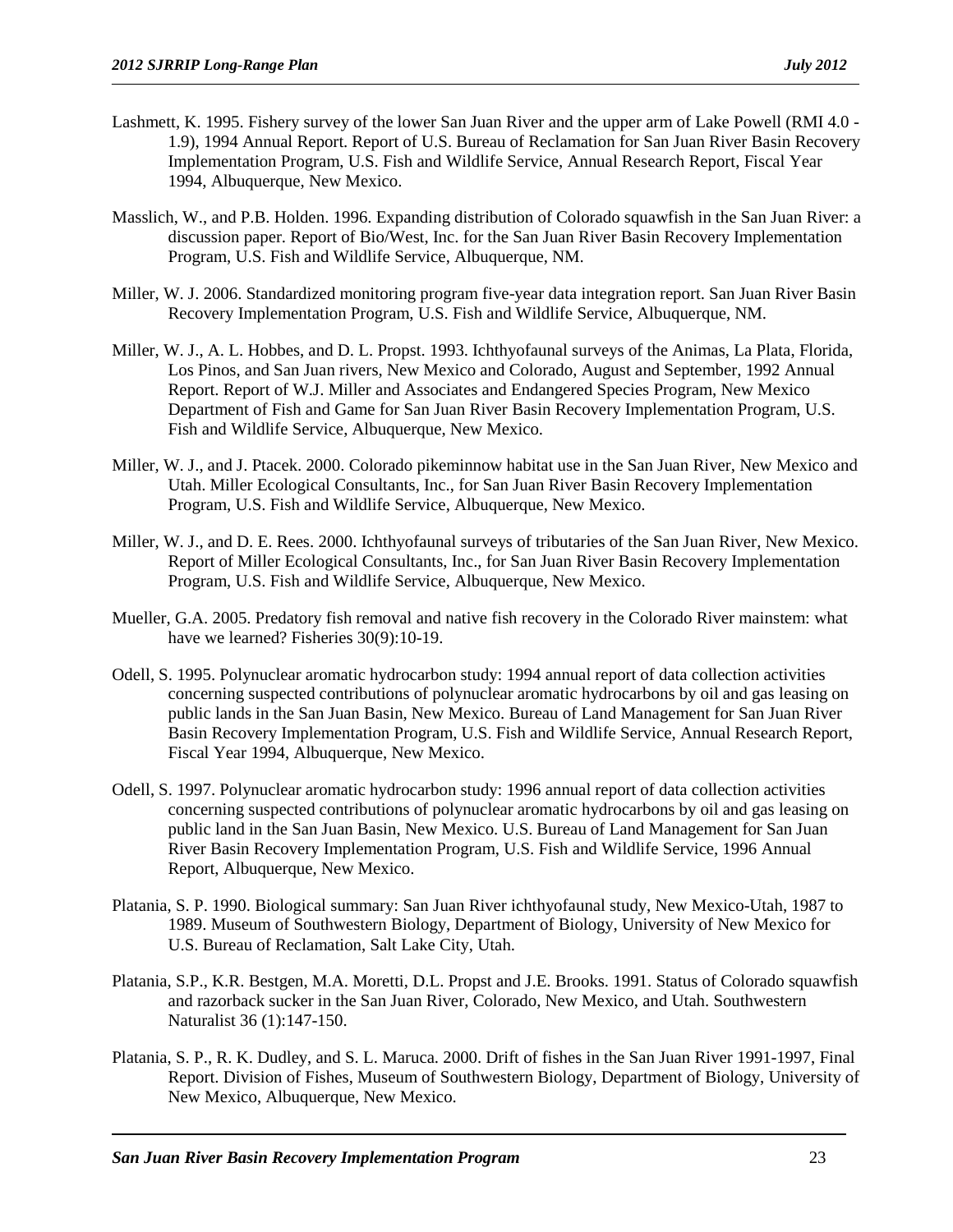- Poff, N.L., J.D. Allan, M.B. Bain, J.R. Karr, K.L. Prestegaard, B.D. Richter, R.E. Sparks, and J.C. Stromberg. 1997. The natural flow regime: a paradigm for river conservation and restoration. BioScience 47:769–784.
- Propst, D. L., A. Hobbes, and K. Lawrence. 1999. Chapter 4: physical and biological response to test flows, red shiner section. Pages 4-1 to 4-88 in P.B. Holden, editor. Flow recommendations for the San Juan River. San Juan River Basin Recovery Implementation Program, USFWS, Albuquerque, New Mexico.
- Propst, D. L., and A. L. Hobbes. 2000. Seasonal abundance, distribution, and population size-structure of fishes in San Juan River secondary channels 1991-1997. Conservation Services Division, New Mexico Department of Game and Fish, Santa Fe, New Mexico.
- Propst, D.L., S. P. Platania, D. W. Ryden, and R. L. Bliesner. 2000. San Juan River monitoring plan and protocols. San Juan River Basin Recovery Implementation Program, U.S. Fish and Wildlife Service, Albuquerque, New Mexico.
- Propst, D. L., A. H. Kingsburg, and R. D. Larson. 2004. Small-bodied fish monitoring San Juan River, 1998- 2002. U.S. Fish and Wildlife Service, Albuquerque, New Mexico.
- Pucherelli, M. J., and R. C. Clark. 1990. San Juan River habitat mapping using remote sensing techniques. U.S. Bureau of Reclamation, AP-90-4-2, Denver, Colorado.
- Pucherelli, M. J., and W. P. Goettlicher. 1992. Mapping instream habitat on the San Juan River using airborne videography. U.S. Bureau of Reclamation Technical Report, R-92-16, Denver, Colorado.
- Ryden, D. W. 1997. Five-year augmentation plan for razorback sucker in the San Juan River. U.S. Fish and Wildlife Service, Grand Junction, CO.
- Ryden, D.W. 2000a. Adult fish community monitoring on the San Juan River, 1991-1997. U.S. Fish and Wildlife Service, Grand Junction, CO.
- Ryden, D.W. 2000b. Monitoring of experimentally stocked razorback sucker in the San Juan River: March 1994 through October 1997. Final Report, U.S. Fish and Wildlife Service, Grand Junction, CO.
- Ryden, D. W. 2003a. An augmentation plan for Colorado pikeminnow in the San Juan River. U.S. Fish and Wildlife Service, Grand Junction, CO.
- Ryden, D. W. 2003b. An augmentation plan for razorback sucker in the San Juan River; an addendum to the five-year augmentation plan for razorback sucker in the San Juan River (Ryden 1997). U.S. Fish and Wildlife Service, Grand Junction, CO.
- Ryden, D. W. 2003c. Long term monitoring of sub-adult and adult large-bodied fishes in the San Juan River: 1999-2001 integration report. U.S. Fish and Wildlife Service, Grand Junction, Colorado.
- Ryden, D. W. 2003d. Long term monitoring of sub-adult and adult large-bodied fishes in the San Juan River: 2002, interim progress report. U.S. Fish and Wildlife Service, Grand Junction, Colorado.
- Ryden, D. W. 2004a. Long term monitoring of sub-adult and adult large-bodied fishes in the San Juan River: 2003, interim progress report. U.S. Fish and Wildlife Service, Grand Junction, Colorado.
- Ryden, D. W. 2004b. Sub-adult and adult large bodied fish community monitoring trip, fall 2003. U.S. Fish and Wildlife Service, Grand Junction, CO.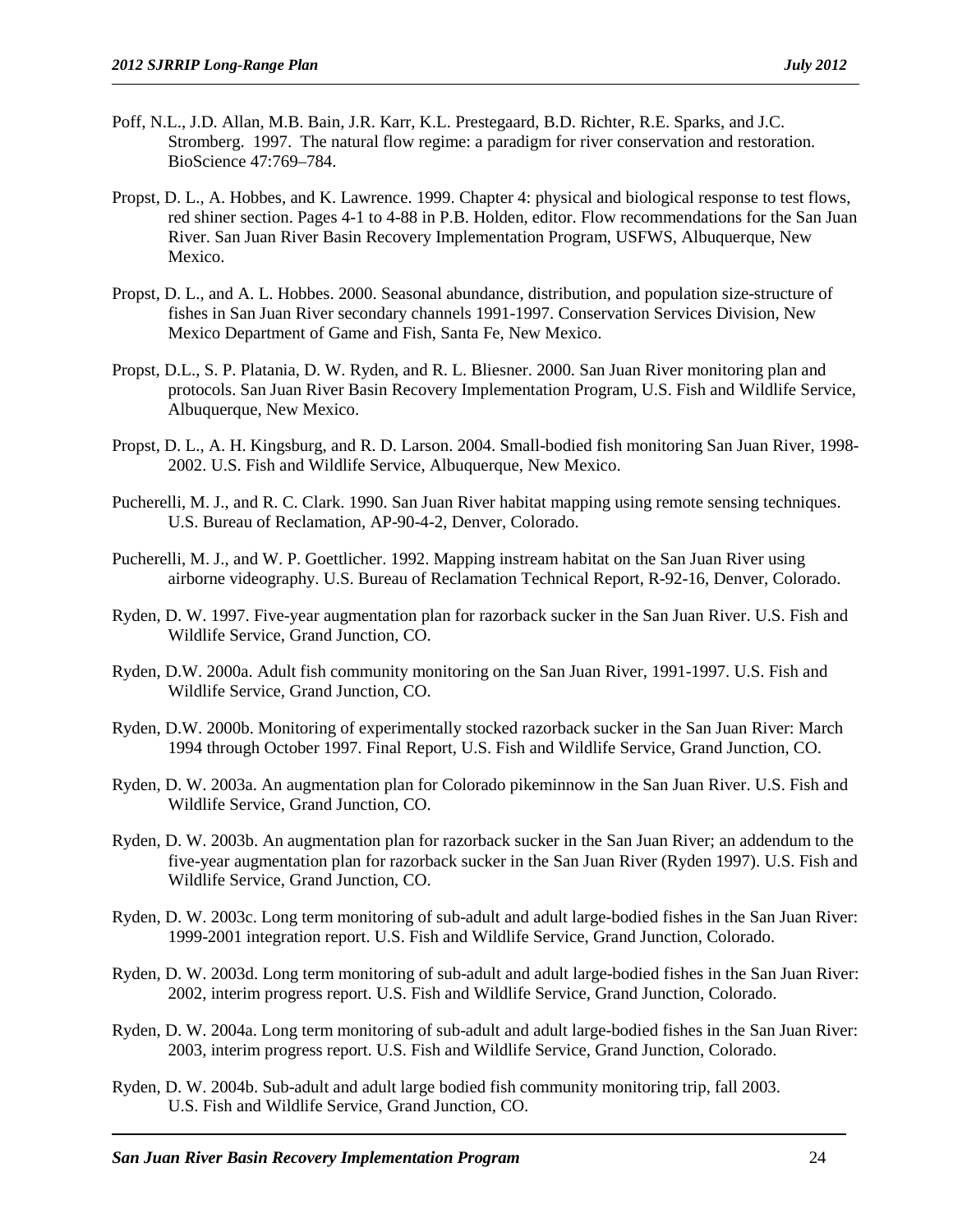- Ryden, D. W. 2005. Sub-adult and adult large bodied fish community monitoring trip, fall 2004. U.S. Fish and Wildlife Service, Grand Junction, CO. San Juan River Basin Recovery Implementation Program. 1995. I. Program Document, II. Cooperative Agreement, III. Long-Range Plans, IV. Rip Side By Side Analysis. San Juan River Basin Recovery Implementation Program, U.S. Fish and Wildlife Service, Albuquerque, N.M.
- Ryden, D. W., and L. A. Alm. 1996. Observations on the distribution and movements of Colorado squawfish, *Ptychocheilus lucius*, in the San Juan River, New Mexico, Colorado, and Utah. Southwestern Naturalist 41(2):161-168.
- San Juan River Basin Recovery Implementation Program. 2010. San Juan River Recovery Implementation Program Comprehensive Monitoring Plan, *draft*. U.S. Fish and Wildlife Service, Albuquerque, New Mexico.
- San Juan River Basin Recovery Implementation Program. 2009. Long-Range Plan. San Juan River Basin Recovery Implementation Program, U.S. Fish and Wildlife Service, Albuquerque, New Mexico.
- San Juan River Basin Recovery Implementation Program (SJRIP). 2006. Final Program Document. San Juan River Basin Recovery Implementation Program, U.S. Fish and Wildlife Service, Albuquerque, N.M.
- San Juan River Basin Recovery Implementation Program (SJRIP). 1995. I. Program Document, II. Cooperative Agreement, III. Long-Range Plans, IV. Rip Side By Side Analysis. San Juan River Basin Recovery Implementation Program, U.S. Fish and Wildlife Service, Albuquerque, N.M.
- Simpson, Z. R., and J. D. Lusk. 1999. Environmental contaminants in aquatic plants, invertebrates, and fishes of the San Juan River mainstem, 1990-1996. U.S. Fish and Wildlife Service, Albuquerque, New Mexico.
- Stanford, J.A., J.V. Ward, W.J. Liss, C.A. Frizzell, R.N. Williams, J.A. Lichatowich, and C.C. Coutant. 1996. A general protocol for restoration of regulated rivers. Regulated Rivers: Research and Management 12:391–413.
- Trammell, M. A., and E. Archer. 2000. Chapter 4: evaluation of reintroduction of young of year Colorado pikeminnow in the San Juan River 1996-1998. Pages 4-1 to 4-33 in Archer, E., T.A. Crowl, and M. Trammell, editors. Age-0 native species abundances and nursery habitat quality and availability in the San Juan River, New Mexico, Colorado, and Utah. Utah Division of Wildlife Resources, Salt Lake City, Utah.
- Turner, T. F., M. V. McPhee, D. Alò, W. H. Brandenburg, and S. P. Platania. 2002. Determination of occurrence of hybridization of San Juan River razorback sucker through genetic screening of larval fishes. Draft Report submitted to SJRIP.
- Turner, T. F., T. E. Dowling, M. J. Osborne, M. V. McPhee, R. E. Broughton, and J. R. Gold. 2008. Microsatellite markers for the endangered razorback sucker, *Xyrauchen texanus*, are widely applicable to genetic studies of other catostomine fishes. Conservation Genetics, In press (available online at Springer).
- U.S. Fish and Wildlife Service. 2010. Review and Assessment of the San Juan River Basin Recovery Implementation Program. U.S. Fish and Wildlife Service, Southwest Region (2), Albuquerque, New Mexico.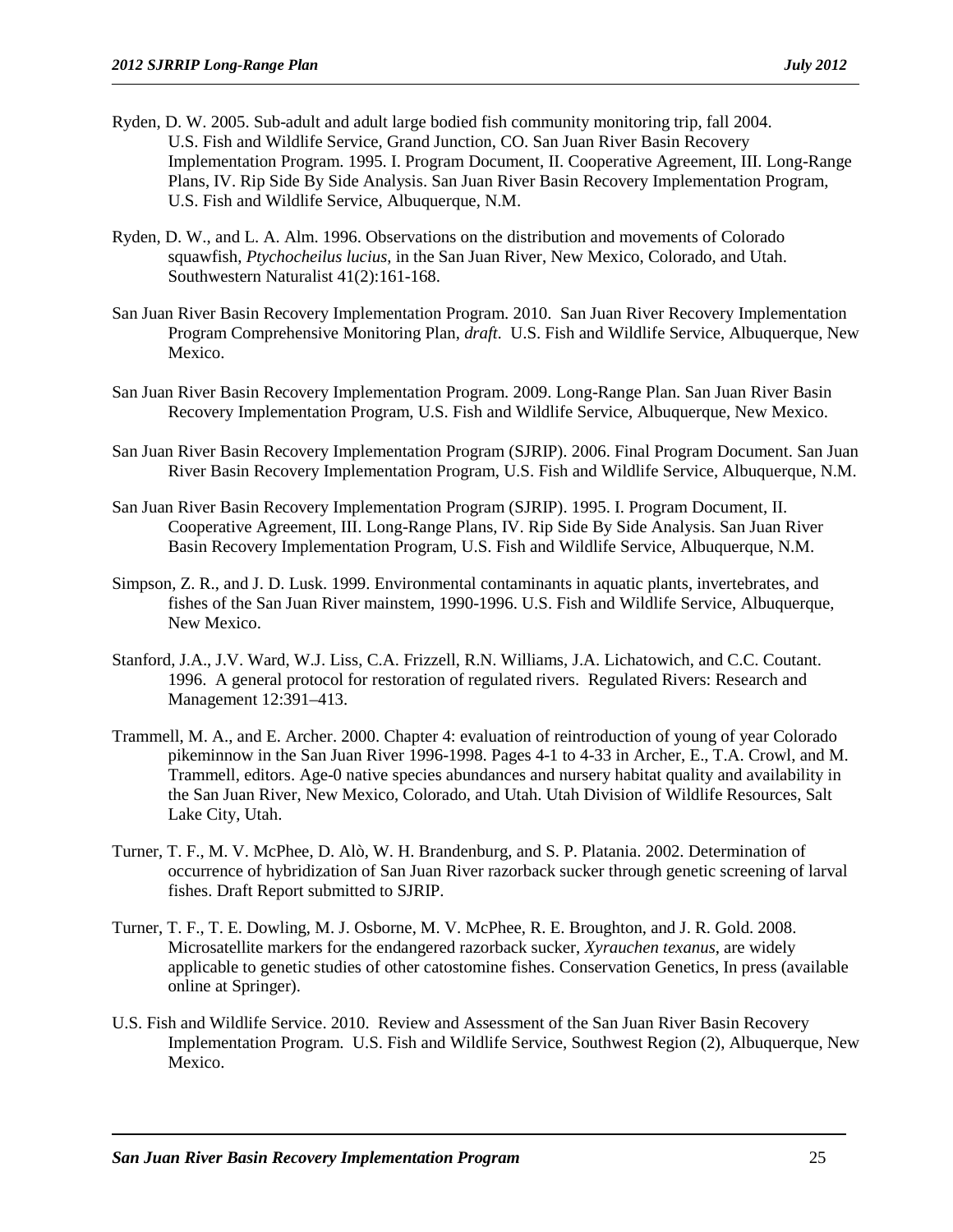- U.S. Fish and Wildlife Service. 2002a. Colorado pikeminnow (*Ptychocheilus lucius*) Recovery Goals: amendment and supplement to the Colorado Squawfish Recovery Plan. U.S. Fish and Wildlife Service, Mountain-Prairie Region (6), Denver, Colorado. Available in pdf format at http://www/r6.fws.gov/crrip/rg.htm.
- U.S. Fish and Wildlife Service. 2002b. Razorback sucker (*Xyrauchen texanus*) Recovery Goals: amendment and supplement to the Razorback Sucker Recovery Plan. U.S. Fish and Wildlife Service, Mountain-Prairie Region (6), Denver, Colorado. Available in pdf format at http://www/r6.fws.gov/crrip/rg.htm.
- Wilson, R.M., J.D. Lusk, S. Bristol, B. Waddell, and C. Wiens. 1995. Environmental contaminants in biota from the San Juan River and selected tributaries in Colorado, New Mexico, and Utah. Regions 2 and 6, U.S. Fish and Wildlife Service for San Juan River Basin Recovery Implementation Program, Annual Research Report, Fiscal Year 1994, U.S. Fish and Wildlife Service, Albuquerque, New Mexico.
- Wirth, D. 1999. Annual report on data collection activities for 1997 and 1998 concerning suspected contributions of polynuclear aromatic hydrocarbon by oil and gas leasing on public lands in the San Juan Basin, New Mexico. Bureau of Land Management, Farmington, New Mexico.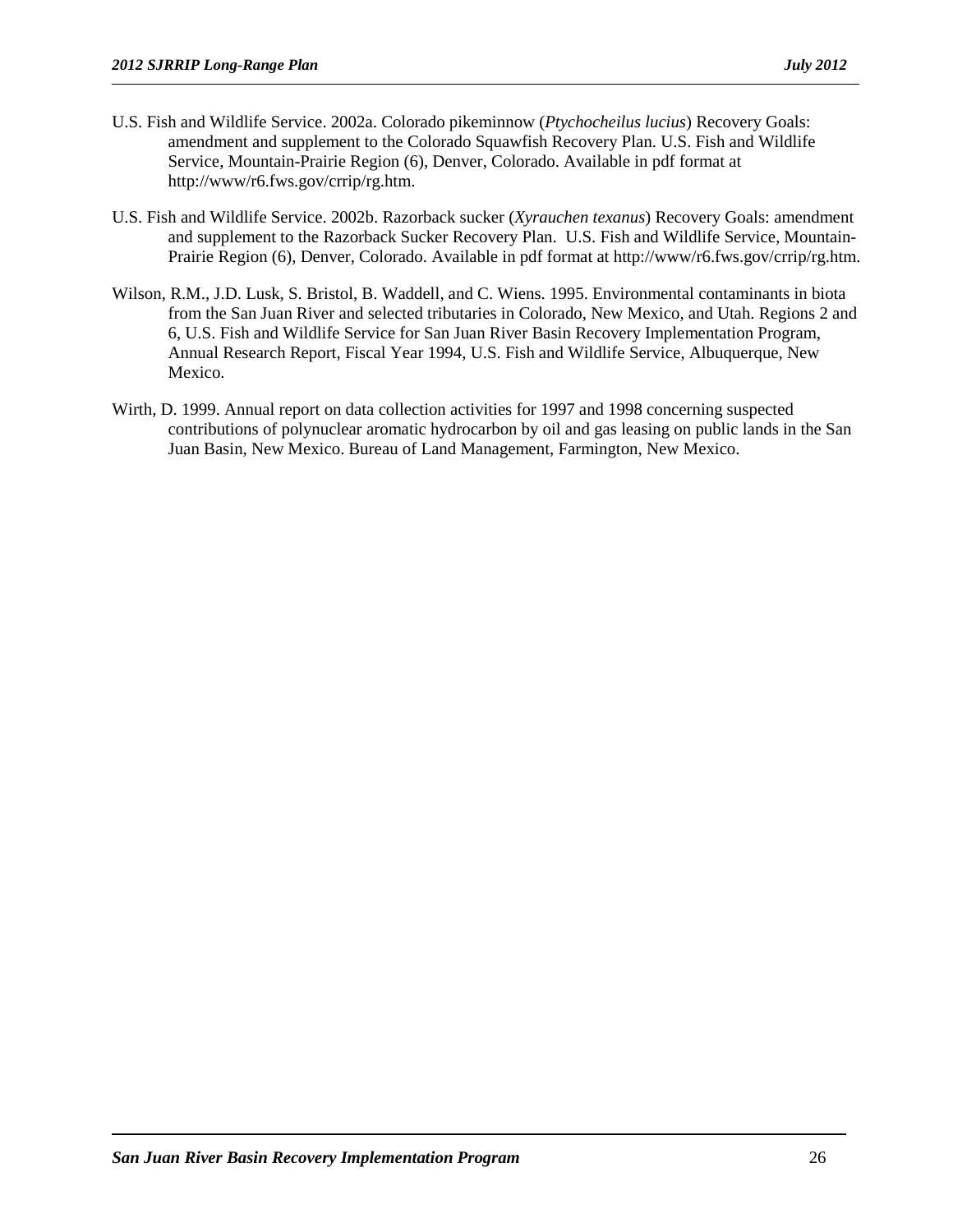### **APPENDICES**

#### <span id="page-30-1"></span><span id="page-30-0"></span>**APPENDIX A. Tasks, priorities, responsibilities, dates, and descriptions for elements of the Long-Range Plan**

The following Recovery Element Tables 1-6 are included:

- 1. Management and Augmentation of Populations and Protection of Genetic Integrity
- 2. Protection, Management, and Augmentation of Habitat
- 3. Management of Nonnative Species
- 4. Monitoring and Evaluation of Fish and Habitat in Support of Recovery Actions
- 5. Program Coordination and Assessment of Progress toward Recovery
- 6. Information and Education

The following are criteria used as guidance for "Recovery Goals Priority" used in the *P* column of the following tables:

| Low $(L)$                 | The task is not linked to site-specific management actions of recovery goals and<br>is not necessary for species recovery.                                                                                   |
|---------------------------|--------------------------------------------------------------------------------------------------------------------------------------------------------------------------------------------------------------|
| Medium $(M)$              | The task is indirectly linked to site-specific management actions and may be<br>supportive of species recovery.                                                                                              |
| High $(H)$                | The task is linked or related to a site-specific management action cited in<br>recovery goals and may be necessary to achieve species recovery goals.                                                        |
| Critical/Compliance $(C)$ | The task reflects a site-specific management action cited in recovery goals or<br>biological opinions as a compliance measure and is considered necessary to<br>achieve species recovery (formerly Highest). |

Status Categories: Ongoing, Annually, Pending, As Needed, As Requested, On Hold, Completed

The following are abbreviations used in the following Tables:

| BC              | <b>Biology Committee</b>                            |
|-----------------|-----------------------------------------------------|
| <b>BIA</b>      | Bureau of Indian Affairs                            |
| <b>BOR</b>      | Bureau of Reclamation                               |
| CC              | <b>Coordination Committee</b>                       |
| <b>CPM</b>      | Colorado pikeminnow                                 |
| <b>DNFH</b>     | Dexter National Fish Hatchery and Technology Center |
| <b>FWS</b>      | U.S. Fish and Wildlife Service                      |
| GJ              | <b>Grand Junction</b>                               |
| <b>NMDGF</b>    | New Mexico Game and Fish Department                 |
| NN              | Navajo Nation                                       |
| PO <sub>1</sub> | Program Office                                      |
| <b>RBS</b>      | Razorback sucker                                    |
| <b>UNFH</b>     | Uvalde National Fish Hatchery                       |
|                 |                                                     |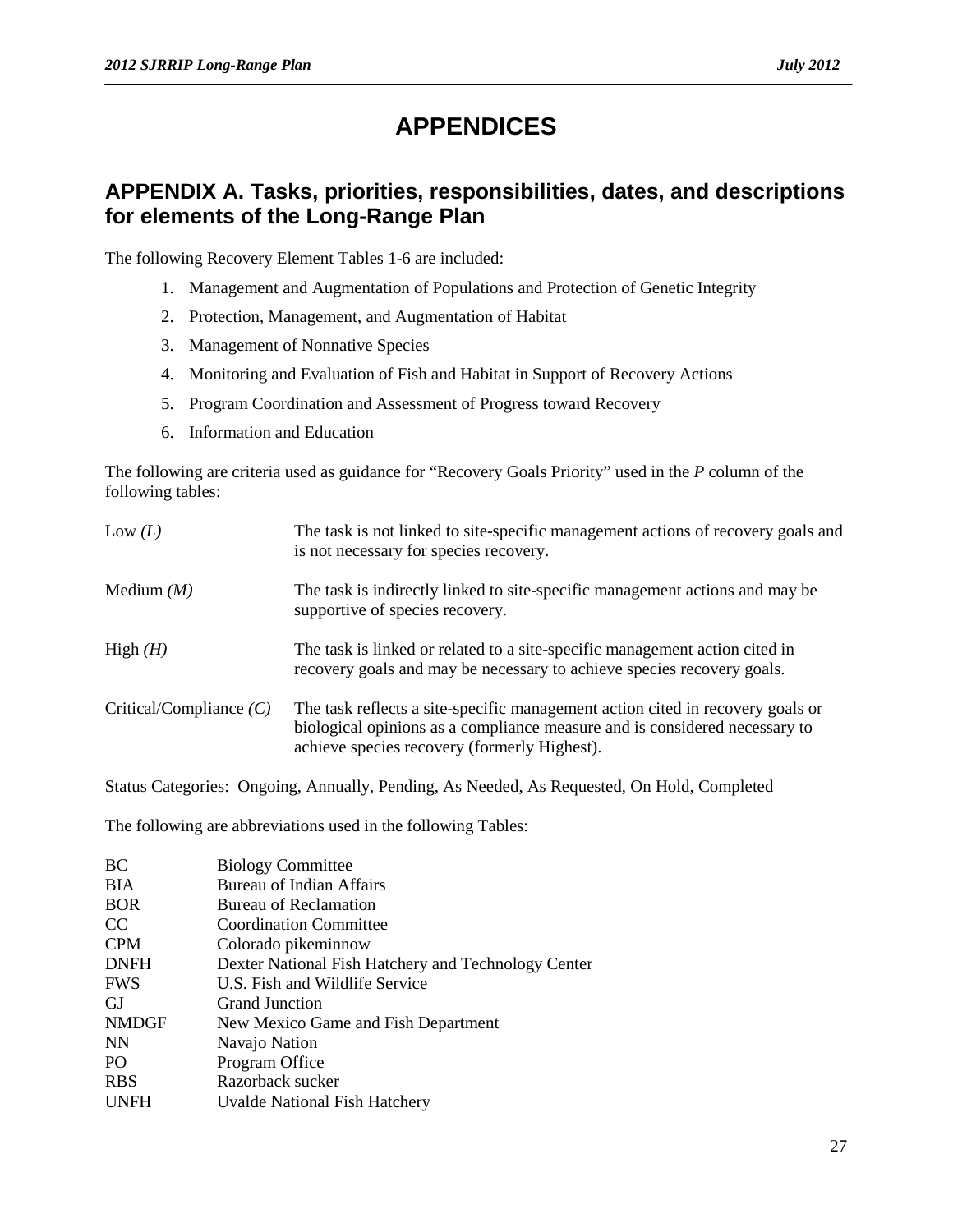### *Table A1. Element 1—Management and Augmentation of Populations and Protection of Genetic Integrity.*

<span id="page-31-0"></span>

| $\boldsymbol{P}$ | <b>Tasks</b>                                                                                                              | <b>Who</b>     | <b>Status</b> | <b>FY</b><br>11 | <b>FY</b><br><b>12</b>    | <b>FY</b><br>13 | <b>FY</b><br>14 | <b>FY</b><br>15 | Out<br>Years              | <b>Description</b>                                                                                                                                                                                                                                                                                                                                                                                                                                                                                                                                                                                                                                                                                                                                                                                                                                                                                               |
|------------------|---------------------------------------------------------------------------------------------------------------------------|----------------|---------------|-----------------|---------------------------|-----------------|-----------------|-----------------|---------------------------|------------------------------------------------------------------------------------------------------------------------------------------------------------------------------------------------------------------------------------------------------------------------------------------------------------------------------------------------------------------------------------------------------------------------------------------------------------------------------------------------------------------------------------------------------------------------------------------------------------------------------------------------------------------------------------------------------------------------------------------------------------------------------------------------------------------------------------------------------------------------------------------------------------------|
|                  | Goal 1.1-Establish a Genetically and<br><b>Demographically Viable, Self-Sustaining</b><br><b>CPM and RBS Populations.</b> |                |               |                 |                           |                 |                 |                 |                           |                                                                                                                                                                                                                                                                                                                                                                                                                                                                                                                                                                                                                                                                                                                                                                                                                                                                                                                  |
|                  | Action 1.1.1 Develop plans for rearing and<br>stocking CPM and RBS.                                                       |                |               |                 |                           |                 |                 |                 |                           |                                                                                                                                                                                                                                                                                                                                                                                                                                                                                                                                                                                                                                                                                                                                                                                                                                                                                                                  |
| $\boldsymbol{H}$ | Task 1.1.1.1 Review and update augmentation<br>plan for CPM and adjust stocking goals as<br>scheduled.                    | FWS,<br>BC, PO | Ongoing       | X               | $\boldsymbol{\mathrm{X}}$ | X               | X               | X               | $\mathbf X$               | Numerous stocking plans for Colorado pikeminnow have been<br>developed and updated since stocking began. Current stocking<br>plans include:<br>• Furr, D. W. 2010. Augmentation of Colorado pikeminnow<br>(Ptychocheilus lucius) in the San Juan River Phase II, 2010-<br>2020 (Draft Augmentation Plan). U.S. Fish and Wildlife<br>Service, Albuquerque, NM. 20 pp.<br>• Furr, D. W and J.E. Davis. 2009. Stocking plan and protocol<br>for the augmentation of Colorado pikeminnow<br>(Ptychocheilus lucius) in the San Juan River. Draft for the<br>U.S. Fish and Wildlife Service, Albuquerque, NM. 9 pp.                                                                                                                                                                                                                                                                                                    |
| H                | Task 1.1.1.2 Review and update augmentation<br>plan for RBS and adjust stocking goals as needed.                          | FWS,<br>PO, BC | Ongoing       | X               | X                         | X               | X               | X               | $\boldsymbol{\mathrm{X}}$ | Numerous stocking plans for razorback sucker have been<br>developed and updated since stocking began. Current stocking<br>plans include:<br>· Ryden, D. W. 2003b. An augmentation plan for razorback<br>sucker in the San Juan River: Addendum to the five-year<br>augmentation plan for razorback sucker in the San Juan River<br>(Ryden 1997). U.S. Fish and Wildlife Service, Grand<br>Junction, CO. 32 pp.<br>• Ryden, D. W. 2005. An augmentation plan for razorback<br>sucker in the San Juan River. Addendum # 2: Justification for<br>changing the beginning date of the eight-year stocking period<br>(Final). U.S. Fish and Wildlife Service, Grand Junction, CO.<br>4 pp.<br>• Furr, D. W. and J.E. Davis. 2009. A stocking plan and<br>production protocol for razorback sucker (Xyrauchen<br>texanus) reared at NAPI ponds. Draft for the U.S. Fish and<br>Wildlife Service, Albuquerque, NM. 9 pp. |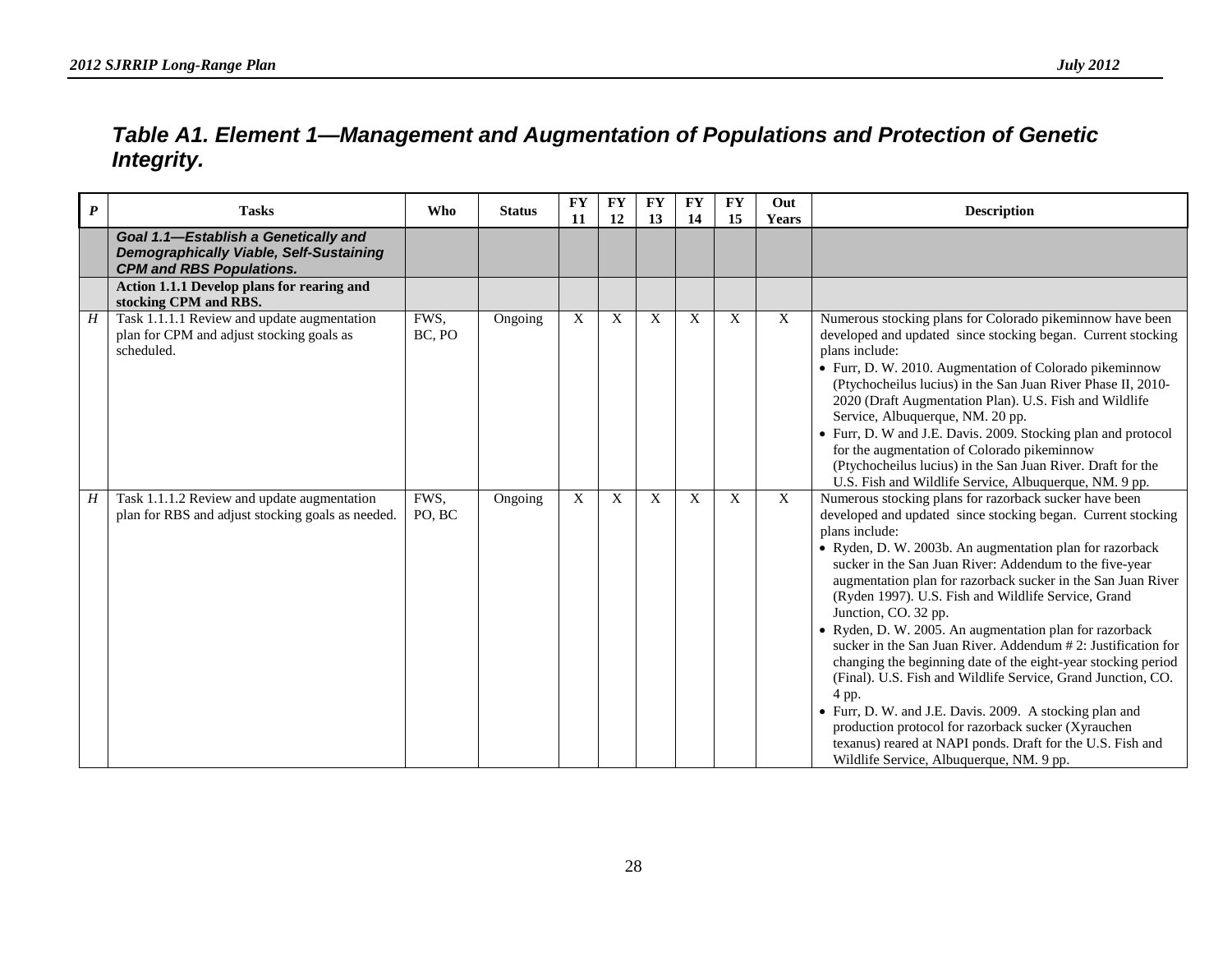| $\boldsymbol{P}$            | <b>Tasks</b>                                                                                                                     | Who                              | <b>Status</b> | <b>FY</b><br>11           | <b>FY</b><br>12           | FY<br>13     | <b>FY</b><br>14 | <b>FY</b><br>15 | Out<br><b>Years</b> | <b>Description</b>                                                                                                                                                                                                                                                                                                                                                                                                                                       |
|-----------------------------|----------------------------------------------------------------------------------------------------------------------------------|----------------------------------|---------------|---------------------------|---------------------------|--------------|-----------------|-----------------|---------------------|----------------------------------------------------------------------------------------------------------------------------------------------------------------------------------------------------------------------------------------------------------------------------------------------------------------------------------------------------------------------------------------------------------------------------------------------------------|
|                             | Action 1.1.2 Produce, rear, and stock sufficient<br>numbers of CPM to meet stocking goals of<br>augmentation plan.               |                                  |               |                           |                           |              |                 |                 |                     |                                                                                                                                                                                                                                                                                                                                                                                                                                                          |
| $\mathcal{C}_{\mathcal{C}}$ | Task 1.1.2.1 Annually produce and rear at least<br>400,000 age-0 CPM (50-55 mm TL) at Dexter<br>NFH.                             | FWS,<br><b>DNFH</b>              | Ongoing       | X                         | X                         | X            | X               | $\mathbf X$     | X                   | At least 400,000 age-0 (50-55 mm TL) CPM will be produced<br>and reared annually at the Dexter NFH and will continue until<br>further production capacity is identified and/or stocking targets<br>are modified by the SJRRIP (see Task 1.1.1.1).<br>SOW 12-9                                                                                                                                                                                            |
| $\cal C$                    | Task 1.1.2.2 Annually stock >400,000 age-0<br>CPM into the San Juan River                                                        | FWS,<br><b>DNFH</b>              | Ongoing       | X                         | $\mathbf X$               | $\mathbf X$  | $\mathbf X$     | $\mathbf X$     | $\overline{X}$      | At least 400,000 age-0 (50-55 mm TL) CPM will be released<br>annually from the Dexter NFH into the San Juan River and will<br>continue until stocking targets are modified by the SJRRIP (see<br>Task 1.1.1.1).<br>SOW 12-8                                                                                                                                                                                                                              |
| $\boldsymbol{M}$            | Task 1.1.2.3 Opportunistically stock available<br>CPM in excess of those described above.                                        | FWS,<br>PO, BC                   | Ongoing       | $\boldsymbol{\mathrm{X}}$ | $\overline{X}$            |              |                 |                 |                     | Excess CPM may be available from the upper basin or other<br>sources. These should be procured and stocked<br>opportunistically in excess of the numbers described above.                                                                                                                                                                                                                                                                                |
|                             | Action 1.1.3 Produce, rear, and stock sufficient<br>numbers of RBS to meet stocking goals of<br>augmentation plan.               |                                  |               |                           |                           |              |                 |                 |                     |                                                                                                                                                                                                                                                                                                                                                                                                                                                          |
| $\mathcal{C}_{0}$           | Task 1.1.3.1 Produce and rear RBS at Dexter<br>NFH for stocking to grow-out facilities.                                          | <b>DNFH</b>                      | Ongoing       | $\mathbf X$               | $\boldsymbol{\mathrm{X}}$ | $\mathbf X$  |                 |                 |                     | RBS will be produced and reared annually at Dexter NFH in<br>accordance with the genetics mgt. plan and stocked into grow-<br>out facilities, currently NAPI ponds and Uvalde NFH. All fish<br>will be marked with PIT tags. Eight-year time period; start date<br>TBD (see Task 1.1.1.2).<br>SOW 12-10                                                                                                                                                  |
| $\cal C$                    | Task 1.1.3.2 Rear and stock hatchery-reared RBS<br>from three NAPI grow-out ponds (3,000-3,500<br>fish per pond, $> 200$ mm TL). | DNFH,<br>$\mathbf{N} \mathbf{N}$ | Ongoing       | $\boldsymbol{\mathrm{X}}$ | $\boldsymbol{\mathrm{X}}$ | $\mathbf{X}$ |                 |                 |                     | RBS will be stocked annually into three NAPI grow-out ponds<br>with $3,000-3,500$ ( $> 200$ mm TL) hatchery-reared RBS<br>produced at Dexter NFH (expectation to harvest 40-60%) using<br>a single cohort strategy; pit tag and stock 300 mm fish in 12<br>months. Eight-year time period; start date TBD (see Task<br>1.1.1.2)<br>SOW 12-12                                                                                                             |
| $\mathcal{C}_{0}^{0}$       | Task 1.1.3.3 Produce 12,000 RBS per year (>300<br>mm TL) at Uvalde NFH.                                                          | <b>UNFH</b>                      | Ongoing       | X                         | X                         | X            |                 |                 |                     | A total of 12,000 RBS per year (>300 mm TL) will be<br>produced annually at Uvalde NFH. Eight-year time period; start<br>date TBD (see Task 1.1.1.2).<br>SOW 12-11                                                                                                                                                                                                                                                                                       |
| $\mathcal{C}_{0}^{0}$       | Task 1.1.3.4 Stock at least 91,200 RBS (> 300<br>mm TL) during eight year stocking period or<br>11,400 per year.                 | <b>FWS</b>                       | Ongoing       | X                         | X                         | X            |                 |                 |                     | At least $91,200$ RBS ( $> 300$ mm TL) will be harvested annually<br>from grow-out ponds and/or supplemental hatchery facilities<br>and stocked into the SJR over an 8-year period or 11,400 per<br>year. A 2005 addendum to the stocking plan specified the<br>eight-year stocking period to begin when the production<br>program was at full implementation, estimated to start no later<br>than 2007 (see Task 1.1.1.2). SOWs 12-10, 12-11, and 12-12 |
| $\cal M$                    | Task 1.1.3.5 Opportunistically stock available<br>RBS in excess of the 11,400 described above.                                   | PO,<br>FWS, BC                   | Ongoing       | X                         | X                         |              |                 |                 |                     | Excess RBS may be available from the upper basin or other<br>sources. These should be procured and stocked<br>opportunistically in excess of the 12,000 described above.                                                                                                                                                                                                                                                                                 |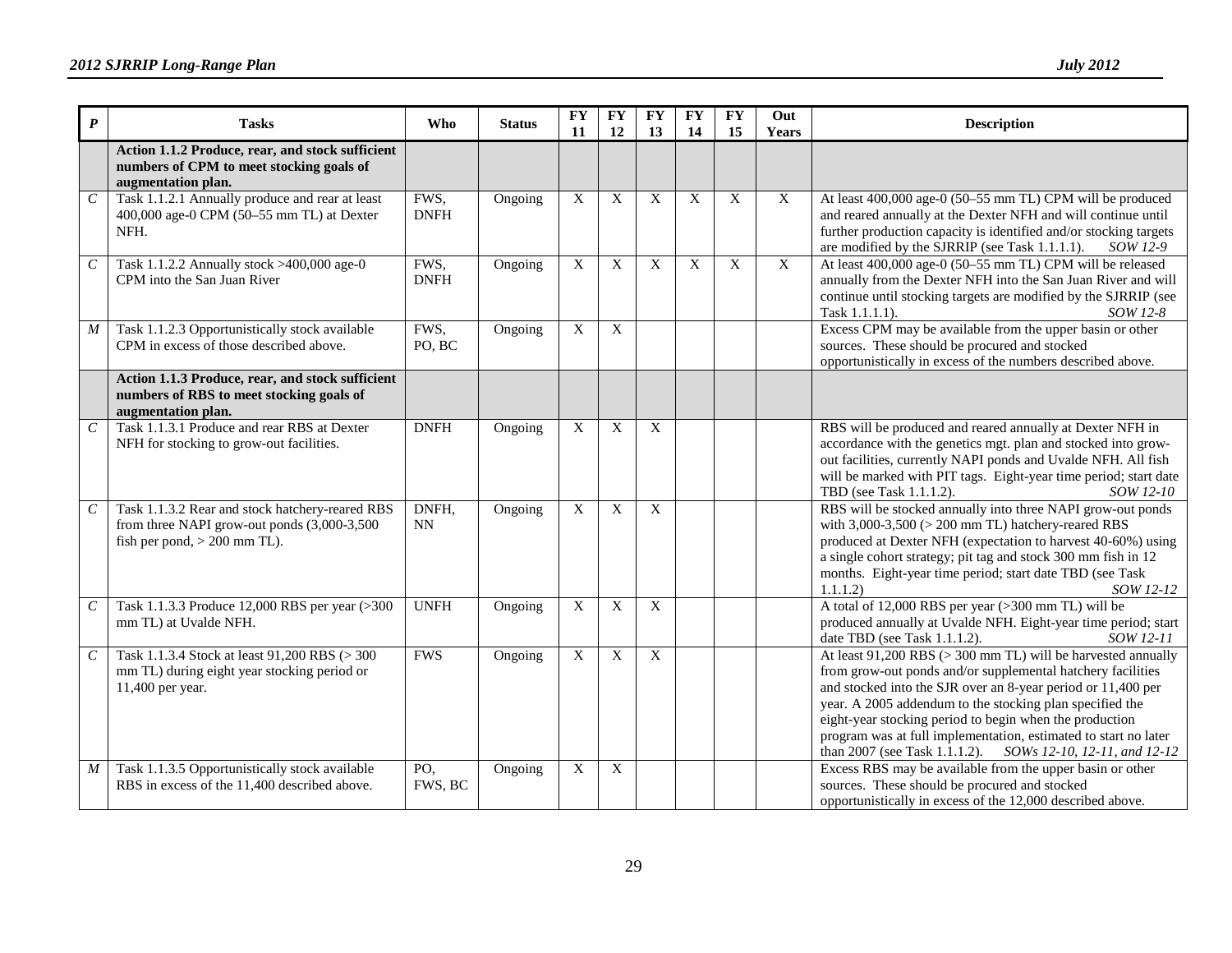| $\boldsymbol{P}$ | <b>Tasks</b>                                                                                                                                                                                                                                                                                                           | Who                 | <b>Status</b> | <b>FY</b><br>11           | <b>FY</b><br>12           | <b>FY</b><br>13 | <b>FY</b><br>14 | <b>FY</b><br>15 | Out<br>Years   | <b>Description</b>                                                                                                                                                                                                                                                                                                                                                                                                                                                                                                                      |
|------------------|------------------------------------------------------------------------------------------------------------------------------------------------------------------------------------------------------------------------------------------------------------------------------------------------------------------------|---------------------|---------------|---------------------------|---------------------------|-----------------|-----------------|-----------------|----------------|-----------------------------------------------------------------------------------------------------------------------------------------------------------------------------------------------------------------------------------------------------------------------------------------------------------------------------------------------------------------------------------------------------------------------------------------------------------------------------------------------------------------------------------------|
|                  | Goal 1.2-Evaluate RBS and CPM<br><b>Augmentation Program and Genetic</b><br>Integrity.                                                                                                                                                                                                                                 |                     |               |                           |                           |                 |                 |                 |                |                                                                                                                                                                                                                                                                                                                                                                                                                                                                                                                                         |
|                  | Action 1.2.1 Evaluate status and success of<br>stocked RBS and CPM.                                                                                                                                                                                                                                                    |                     |               |                           |                           |                 |                 |                 |                |                                                                                                                                                                                                                                                                                                                                                                                                                                                                                                                                         |
| $\overline{H}$   | Task 1.2.1.1 Develop a standardized database for<br>all stocked and recaptured RBS and CPM in<br>order to determine the fate of stocked fish                                                                                                                                                                           | P <sub>O</sub>      | Ongoing       | $\boldsymbol{\mathrm{X}}$ | X                         | X               | X               | X               | X              | All RBS and CPM released into the San Juan River will be<br>tabulated and tracked to understand survival of fish and success<br>of the augmentation program. Fish of sufficient size will be<br>PIT-tagged and a standardized database will be established and<br>updated annually for access by researchers. This database is<br>part of the overall Program database.<br>SOW 12-29                                                                                                                                                    |
| H                | Task 1.2.1.2 Determine survival and recruitment<br>of stocked RBS and CPM to assess stocking<br>success and to determine when to implement<br>mark-recapture population estimates.                                                                                                                                     | FWS, BC             | Ongoing       | X                         | X                         | X               | X               | $\mathbf X$     | $\overline{X}$ | Every RBS and CPM captured will be examined for marks<br>(e.g., coded wire tag, PIT tag, etc.) and information will be<br>assimilated on these marked fish to estimate survival and<br>recruitment. The numbers of stocked RBS surviving in the wild<br>will be estimated from the monitoring program (see Goal 4.1)<br>Monitor Fish Populations). These surviving fish will help to<br>contribute toward reproduction in the wild and eventual species<br>SOW 12-29<br>recovery.                                                       |
|                  | Action 1.2.2 Evaluate methods to improve<br>RBS and CPM stocking successes.                                                                                                                                                                                                                                            |                     |               | $\overline{X}$            |                           |                 |                 |                 |                |                                                                                                                                                                                                                                                                                                                                                                                                                                                                                                                                         |
| $\overline{H}$   | Task 1.2.2.1 Identify, describe, and implement<br>strategies for improving survival and retention of<br>stocked razorback sucker and Colorado<br>pikeminnow, including acclimation prior to<br>stocking, size of fish stocked, time and location<br>of stocking, physiological conditioning, and<br>predator avoidance | <b>FWS</b>          | Ongoing       | $\overline{X}$            | $\boldsymbol{\mathrm{X}}$ | $\overline{X}$  | X               | $\overline{X}$  | X              | Factors that limit or impede survival of stocked RBS and CPM<br>will be identified and strategies will be developed to eliminate<br>or ameliorate these factors. Scientific evidence shows that<br>acclimation by fish before release may reduce dispersal and<br>increase survival. Experiments should be conducted to evaluate<br>dispersal and survival of fish released directly into the wild vs.<br>fish held at on-site acclimation pens. Protocols for acclimating<br>stocked CPM were developed in 2009 (Furr and Davis 2009). |
| H                | Task 1.2.2.2 Assimilate the genetics information<br>on CPM and RBS to describe best strategies for<br>establishing and maintaining genetically viable<br>wild populations of endangered fish.                                                                                                                          | FWS,<br><b>NMGF</b> | Ongoing       |                           |                           |                 |                 | X               |                | Although a genetics management plan has been developed,<br>ongoing genetic monitoring of fish stocks is necessary to<br>ensure genetic integrity of CPM and RBS.                                                                                                                                                                                                                                                                                                                                                                        |
| L                | Task 1.2.2.3 Monitor genetics of Colorado<br>pikeminnow and razorback sucker in the San<br>Juan River to determine if and to what extent<br>wild produced individuals depart from genetic<br>structure of parental stock (hatchery derived).<br><b>Goal 1.3-Support Operations and</b>                                 | <b>FWS</b>          | As needed     |                           |                           |                 |                 |                 |                |                                                                                                                                                                                                                                                                                                                                                                                                                                                                                                                                         |
|                  | <b>Maintenance of Facilities to Support RBS</b><br>and CPM Stocking Programs.                                                                                                                                                                                                                                          |                     |               |                           |                           |                 |                 |                 |                |                                                                                                                                                                                                                                                                                                                                                                                                                                                                                                                                         |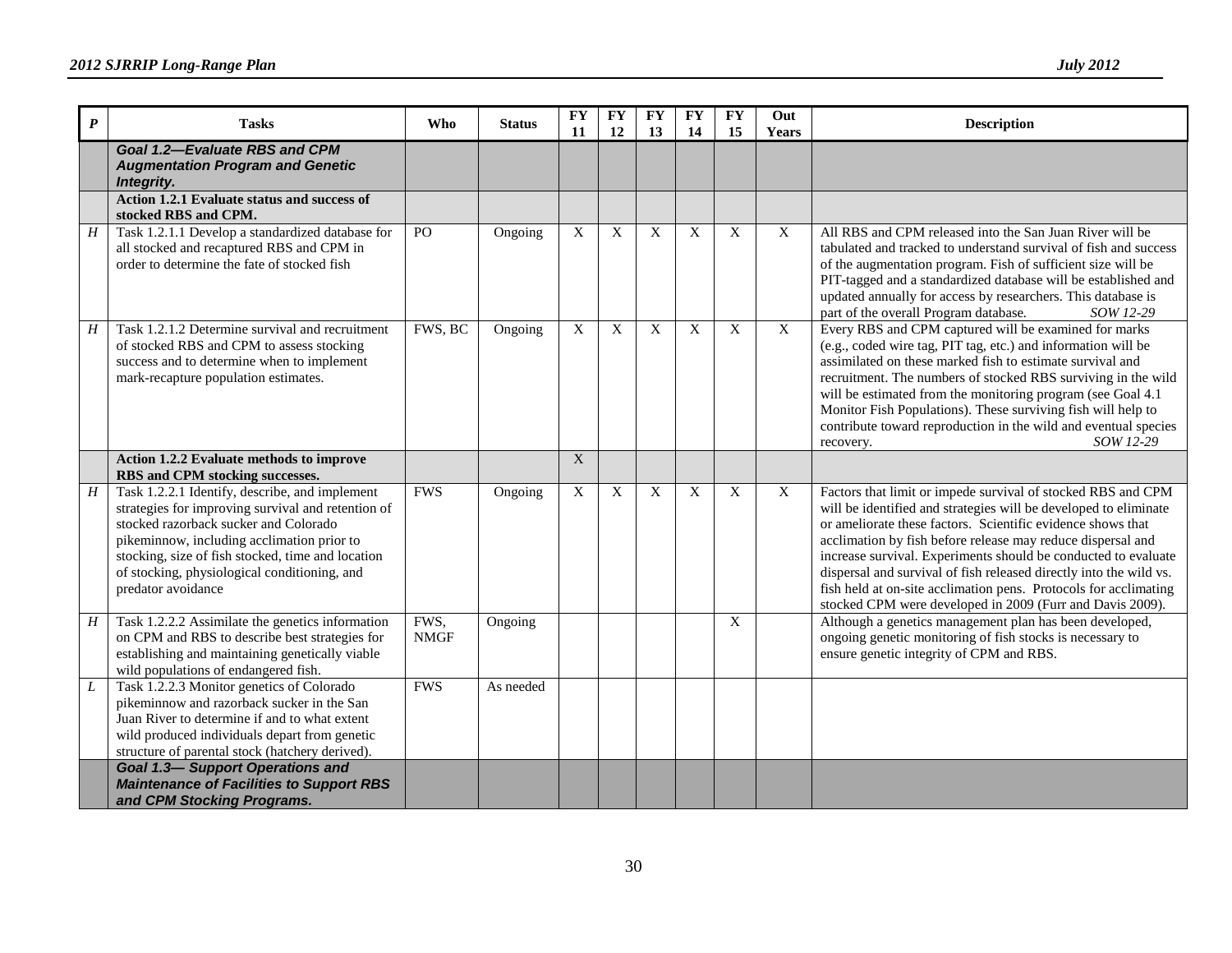|                  | <b>Tasks</b>                                                                                                            | Who                   | <b>Status</b> | <b>FY</b><br>11 | FY<br>12 | 13 | FY<br>14  | FY<br>15 | Out<br><b>Years</b> | <b>Description</b>                                                                                                                                                                                                                                                                                    |
|------------------|-------------------------------------------------------------------------------------------------------------------------|-----------------------|---------------|-----------------|----------|----|-----------|----------|---------------------|-------------------------------------------------------------------------------------------------------------------------------------------------------------------------------------------------------------------------------------------------------------------------------------------------------|
|                  | Action 1.3.1. Support Production and Grow-<br>out Facilities.                                                           |                       |               |                 |          |    |           |          |                     |                                                                                                                                                                                                                                                                                                       |
| H                | Task 1.3.1.1 Support operation and maintenance<br>of hatchery facilities (Dexter and Uvalde NFH)<br>for RBS production. | PO. FWS               | Ongoing       | X               | X        | X  | $\Lambda$ | X        | X                   | The operation and maintenance of hatchery facilities at Dexter<br>and Uvalde NFH will be supported for RBS and CPM<br>production.                                                                                                                                                                     |
| $\boldsymbol{M}$ | Task 1.3.1.2 Operate and maintain NAPI grow-<br>out ponds.                                                              | NN. FWS               | Ongoing       |                 | X        | X  |           | X        | X                   | The operation and maintenance of Navajo Agricultural<br>Products Industry (NAPI) grow-out ponds will be supported for<br>RBS production.                                                                                                                                                              |
| H                | Task 1.3.1.3 Support construction, operation, and<br>maintenance of Horse Thief Canyon Fish<br>Rearing Ponds            | PO, BR.<br><b>FWS</b> | Ongoing       |                 | X        | X  |           | X        | X                   | The Program, in conjunction with the Upper Colorado River<br>Endangered Fish Recovery Program, constructed, operates, and<br>maintains Horse Thief Canyon Fish Rearing Ponds near Grand<br>Junction, Colorado. This facility includes four 0.25-acre<br>hatchery ponds for future use by the Program. |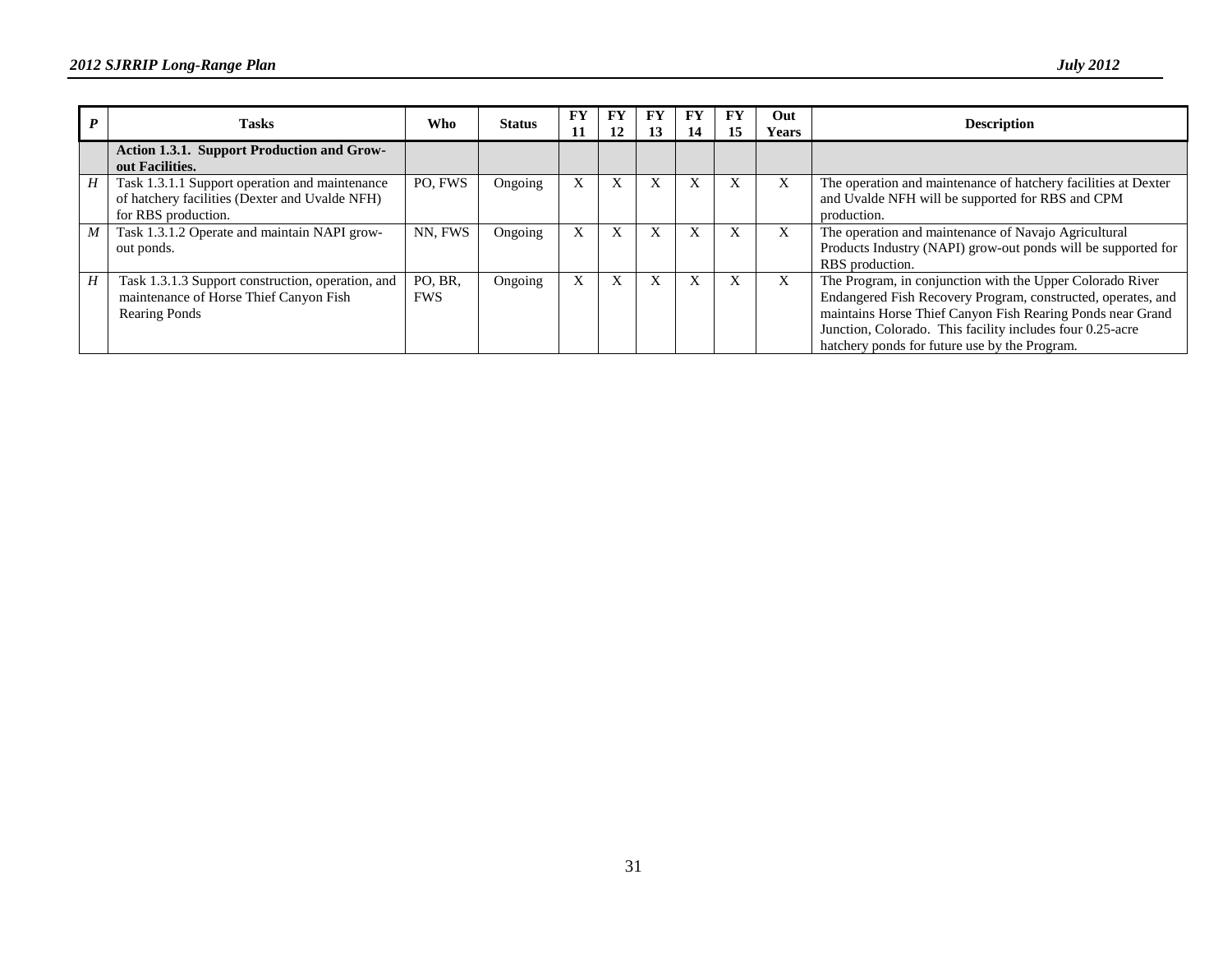### *Table A2. Element 2—Protection, Management, and Augmentation of Habitat.*

<span id="page-35-0"></span>

| $\boldsymbol{P}$ | <b>Tasks</b>                                                                                                                                                                                   | <b>Who</b> | <b>Status</b> | <b>FY</b><br>11 | <b>FY</b><br>12 | <b>FY</b><br>13  | <b>FY</b><br>14 | <b>FY</b><br>15 | Out<br><b>Years</b> | <b>Description</b>                                                                                                                                                                                                                                                                                                                                                                                                                                                   |
|------------------|------------------------------------------------------------------------------------------------------------------------------------------------------------------------------------------------|------------|---------------|-----------------|-----------------|------------------|-----------------|-----------------|---------------------|----------------------------------------------------------------------------------------------------------------------------------------------------------------------------------------------------------------------------------------------------------------------------------------------------------------------------------------------------------------------------------------------------------------------------------------------------------------------|
|                  | Goal 2.1-Provide Suitable Habitat to<br><b>Support Recovery of CPM and RBS</b><br><b>Populations.</b>                                                                                          |            |               |                 |                 |                  |                 |                 |                     |                                                                                                                                                                                                                                                                                                                                                                                                                                                                      |
|                  | Action 2.1.1 Identify, characterize, and quantify<br>suitable habitat.                                                                                                                         |            |               |                 |                 |                  |                 |                 |                     |                                                                                                                                                                                                                                                                                                                                                                                                                                                                      |
| $\boldsymbol{H}$ | Task 2.1.1.1 Assess data collected to identify and<br>describe flow-habitat relationships.                                                                                                     | PO, BC     | Ongoing       | X               | X               |                  |                 |                 |                     | A Habitat Monitoring Workshop was held 2012 to assess<br>available data collected to date. The results from the<br>workshop are being evaluated and will be used to refine<br>current methods and develop new ones.                                                                                                                                                                                                                                                  |
| $\boldsymbol{M}$ | Task 2.1.1.2 Identify habitats and areas of essential<br>habitat to native and endangered fishes at different<br>volumes of water released (including timing and<br>duration) from Navajo Dam. | PO, BC     | Ongoing       | X               |                 | $\boldsymbol{X}$ |                 |                 |                     | See Task 2.1.1.1. Program monitors various aspects of habitat<br>and flow. A retrospective habitat analysis using existing data<br>will be conducted in 2013.<br>SOW 12-30                                                                                                                                                                                                                                                                                           |
| $\cal C$         | Task 2.1.1.3 Assess endangered fishes (or suitable<br>native fish surrogate if needed) response to various<br>flow releases from Navajo Dam.                                                   | PO, BC     | Ongoing       | X               | X               | X                |                 |                 |                     | Flow recommendations were designed to maintain channel<br>complexity and provide necessary habitats for native and<br>endangered fishes. This task will link information gathered<br>under Tasks 1.3.1.1 and 1.3.1.2 with the hydrology of flow<br>recommendations to evaluate endangered fish response to the<br>flow recommendations.                                                                                                                              |
| $\boldsymbol{M}$ | Task 2.1.1.4 Characterize channel geomorphology<br>and river channel dynamics to better understand<br>flow-habitat relationships.                                                              | PO, BC     | Ongoing       | X               |                 | $\boldsymbol{X}$ |                 |                 |                     | See Task 2.1.1.1. Program monitors various aspects of habitat<br>and flow. A retrospective habitat analysis using existing data<br>will be conducted in 2013.<br>SOW 12-30                                                                                                                                                                                                                                                                                           |
|                  | Action 2.1.2 Create and maintain habitat<br>complexity to minimize loss and degradation of<br>habitat for the endangered fish in the SJR                                                       |            |               |                 |                 |                  |                 |                 |                     |                                                                                                                                                                                                                                                                                                                                                                                                                                                                      |
| $\cal C$         | Task 2.1.2.1 Support implementation of TNC's<br>Conservation/Habitat Planning Project (RERI).                                                                                                  | <b>TNC</b> | Ongoing       | X               | X               |                  |                 |                 |                     | Habitat monitoring and research has shown a downward trend<br>in channel complexity, an important habitat component for the<br>endangered fishes. Flow mgt. coupled with mechanical<br>methods may be needed to create and maintain backwaters<br>and side channels. TNC's Conservation/Habitat Planning<br>Project (RERI) restored 6 backwater/side channel sites along<br>the river in 2011. Site monitoring will be conducted in 2012<br>to assess functionality. |
|                  | <b>Goal 2.2-Provide Suitable Flows to Support</b><br><b>Recovery of CPM and RBS Populations.</b>                                                                                               |            |               |                 |                 |                  |                 |                 |                     |                                                                                                                                                                                                                                                                                                                                                                                                                                                                      |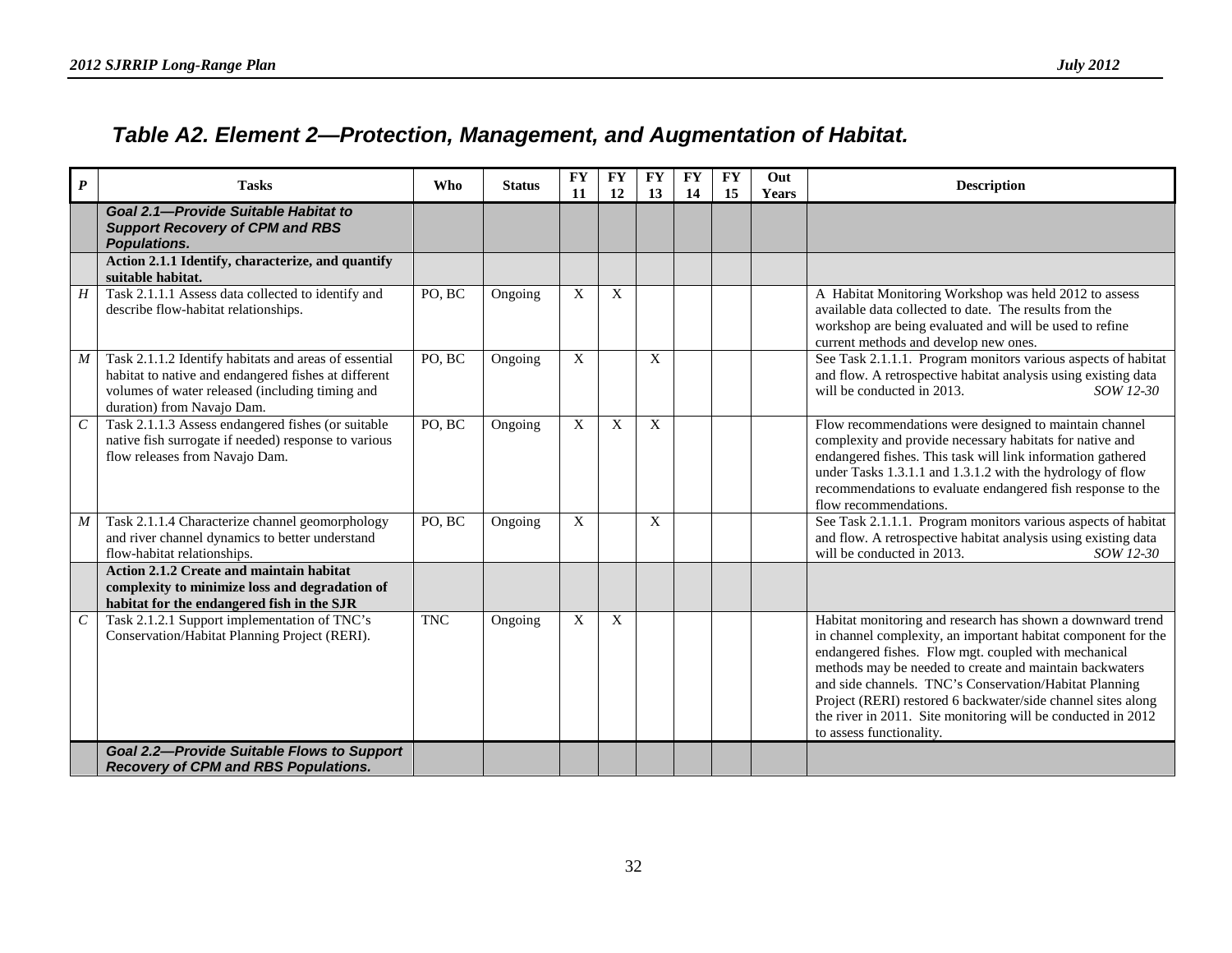| $\boldsymbol{P}$      | <b>Tasks</b>                                                                                                                                                                                                                                                              | <b>Who</b>                | <b>Status</b> | <b>FY</b><br><b>11</b> | <b>FY</b><br>12 | <b>FY</b><br>13           | <b>FY</b><br>14 | <b>FY</b><br>15 | Out<br><b>Years</b> | <b>Description</b>                                                                                                                                                                                                                                                                                                                                                                                                                                                             |
|-----------------------|---------------------------------------------------------------------------------------------------------------------------------------------------------------------------------------------------------------------------------------------------------------------------|---------------------------|---------------|------------------------|-----------------|---------------------------|-----------------|-----------------|---------------------|--------------------------------------------------------------------------------------------------------------------------------------------------------------------------------------------------------------------------------------------------------------------------------------------------------------------------------------------------------------------------------------------------------------------------------------------------------------------------------|
|                       | Action 2.2.1 Develop flow regimes to provide<br>adequate flow and function to maintain habitat<br>for CPM and RBS.                                                                                                                                                        |                           |               |                        |                 |                           |                 |                 |                     |                                                                                                                                                                                                                                                                                                                                                                                                                                                                                |
| $\mathcal{C}_{0}^{0}$ | Task 2.2.1.1 Implement flows that provide suitable<br>habitat for endangered fishes and other native fishes<br>in the San Juan River.                                                                                                                                     | BOR,<br>FWS,<br><b>BC</b> | Ongoing       | X                      | $\mathbf X$     | X                         | X               | $\mathbf{X}$    | X                   | Flow recommendations were developed in 1999 (Holden<br>1999). Reclamation is implementing the flow<br>recommendations through the operations decision criteria of<br>Navajo Dam. Releases are made to provide sufficient releases<br>of water at times, quantities, and durations necessary to<br>protect the endangered fish and their designated critical<br>habitat while maintaining the other authorized purposes of the<br>Navajo Unit.                                  |
|                       | Task 2.2.1.2 Use data and information gathered from<br>habitat assessments as the foundation for evaluating<br>the effectiveness of the flow recommendations and<br>operations decision criteria for Navajo Dam in<br>providing suitable habitat for the endangered fish. | FWS,<br>BC                | Ongoing       | X                      | X               | X                         | X               | X               |                     | Flow recommendations continue to be implemented and<br>evaluated. A great deal of data and information has been<br>collected, and continues to be collected on the San Juan River<br>riverine habitats. This information needs to be continually<br>assimilated, synthesized, and interpreted to assess and<br>evaluate the habitat response to flow recommendations to<br>determine if the habitat response is consistent with the<br>objectives of the flow recommendations. |
| H                     | Task 2.2.1.3 Develop and implement a process for<br>revising flow recommendations.                                                                                                                                                                                        | BOR,<br><b>FWS</b>        | Pending       | X                      | X               | $\boldsymbol{\mathrm{X}}$ |                 |                 |                     | The process for revising flow recommendations uses<br>information from habitat to flow relationships and the<br>hydrology model. The flow recommendations will continue to<br>be evaluated and revised for long-term flow management for<br>the San Juan River and the RBS and CPM are recovered.                                                                                                                                                                              |
| H                     | Task 2.2.1.4 Evaluate and update flow<br>recommendations and response of native and<br>endangered fishes to flow recommendations.                                                                                                                                         | BC<br><b>FWS</b>          | As needed     | X                      | X               |                           |                 |                 |                     | Upon completion of Gen3 of the San Juan Basin Hydrology<br>Model (SJBHM), the BC will assemble a report that evaluates<br>and updates the flow recommendations. This report will be<br>provided to the CC for approval.                                                                                                                                                                                                                                                        |
|                       | Action 2.2.2 Develop and maintain a hydrology<br>model to evaluate flow recommendations in the<br>context of water supply and demand in the Basin.                                                                                                                        |                           |               |                        |                 |                           |                 |                 |                     |                                                                                                                                                                                                                                                                                                                                                                                                                                                                                |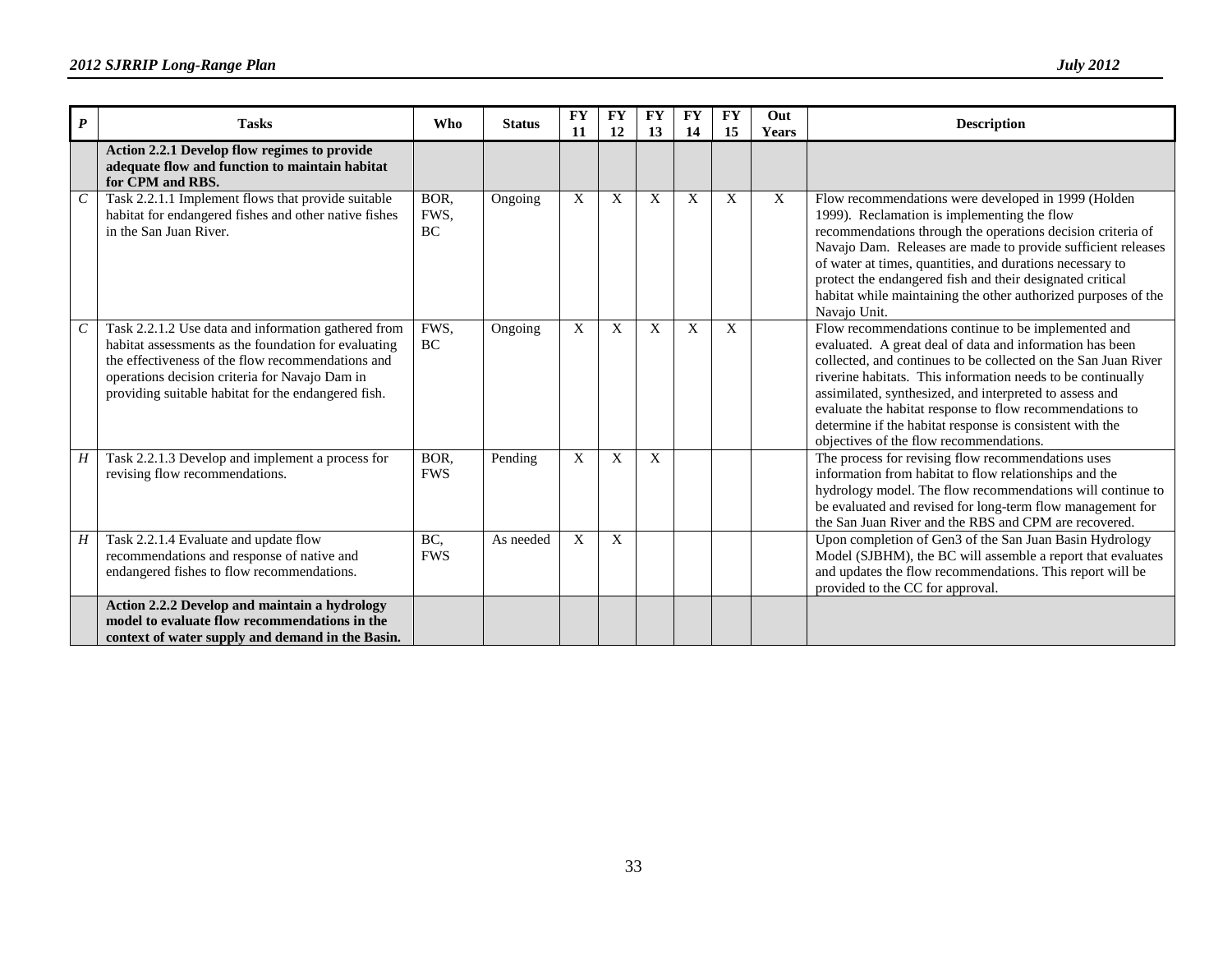| $\boldsymbol{P}$      | <b>Tasks</b>                                                                                                                                                                                                        | Who                | <b>Status</b>   | <b>FY</b><br>11 | <b>FY</b><br>12 | FY<br>13 | <b>FY</b><br>14           | <b>FY</b><br>15           | Out<br>Years | <b>Description</b>                                                                                                                                                                                                                                                                                                                                                                                                                                                                                                                                                                                                                                                                                                                                          |
|-----------------------|---------------------------------------------------------------------------------------------------------------------------------------------------------------------------------------------------------------------|--------------------|-----------------|-----------------|-----------------|----------|---------------------------|---------------------------|--------------|-------------------------------------------------------------------------------------------------------------------------------------------------------------------------------------------------------------------------------------------------------------------------------------------------------------------------------------------------------------------------------------------------------------------------------------------------------------------------------------------------------------------------------------------------------------------------------------------------------------------------------------------------------------------------------------------------------------------------------------------------------------|
| $\mathcal{C}_{0}^{0}$ | Task 2.2.2.1 Develop, evaluate, and refine a San<br>Juan Basin hydrology model that provides a<br>scientifically sound and biologically relevant<br>representation of the San Juan River.                           | FWS,<br>BOR,<br>BC | Ongoing         | X               | $\mathbf X$     |          |                           |                           |              | The SJBHM was developed to provide a tool to analyze ways<br>to manage flows in the San Juan River Basin for the benefit of<br>endangered fish while allowing water development to<br>proceed. The purpose of the model is to: a) provide input to<br>the development and periodic evaluation and analysis of flow<br>recommendations, and b) assess the impact of project<br>development on basin depletions and recommended flows for<br>endangered fish. Model development has undergone two<br>generations (Generations I and II) and development of a third<br>(Generation III) is in progress. The utility and effectiveness<br>of the hydrology model is evaluated periodically by technical<br>experts appointed by Program participants. SOW 12-13 |
| $\boldsymbol{M}$      | Task 2.2.2.2 Conduct peer review of the hydrology<br>model by qualified specialists not affiliated with the<br>Program.                                                                                             | PO                 | Pending         | X               | $\mathbf X$     |          |                           |                           |              | An independent peer review will be conducted of Generation<br>III of the hydrology model to determine if the model properly<br>represents San Juan River hydrology and to ensure that the<br>model can be used to evaluate flow recommendations.                                                                                                                                                                                                                                                                                                                                                                                                                                                                                                            |
| H                     | Task 2.2.2.3 Provide model analysis for the<br>evaluation of flow recommendations.                                                                                                                                  | BOR,<br>BC         | As<br>requested |                 |                 |          |                           |                           |              | Model analyses for the evaluation of flow recommendations<br>and project impacts will be conducted by the Program's<br>technical committees and experts at the request of the<br>Coordination Committee or FWS.                                                                                                                                                                                                                                                                                                                                                                                                                                                                                                                                             |
| H                     | Task 2.2.2.4 Support operation and maintenance of<br>stream gauges for San Juan River as needed                                                                                                                     | BOR,<br>PO         | Annually        | $\mathbf X$     | $\mathbf X$     | X        | $\boldsymbol{\mathrm{X}}$ | $\boldsymbol{\mathrm{X}}$ | X            | Stream gauges necessary for monitoring flow of the San Juan<br>River will be supported with supplemental discharge rating<br>measurements as may be needed for improving gaging<br>reliability.<br>SOW 12-14                                                                                                                                                                                                                                                                                                                                                                                                                                                                                                                                                |
|                       | Action 2.2.3 Coordinate with BOR on Navajo<br>Dam operations.                                                                                                                                                       |                    |                 |                 |                 |          |                           |                           |              |                                                                                                                                                                                                                                                                                                                                                                                                                                                                                                                                                                                                                                                                                                                                                             |
| $\boldsymbol{M}$      | Task 2.2.3.1 Provide input and recommendations to<br>Fish and Wildlife Service and Reclamation on<br>alternate dam operations when extreme hydrologic<br>conditions prevent flow recommendations from<br>being met. | BC, PO             | Ongoing         |                 |                 |          |                           |                           |              | BOR will organize semi-annual meetings with stakeholders<br>on operations of Navajo Dam. BOR will coordinate these<br>meetings and solicit input from stakeholders.                                                                                                                                                                                                                                                                                                                                                                                                                                                                                                                                                                                         |
| $H_{\rm}$             | Task 2.2.3.2 Make determination of perturbation for<br>Navajo Dam operations.                                                                                                                                       | BC                 | Annually        | X               | X               | X        | X                         | X                         | X            | The BC will provide a determination of perturbation year to<br>Reclamation in January of each year.                                                                                                                                                                                                                                                                                                                                                                                                                                                                                                                                                                                                                                                         |
|                       | Action 2.2.4 Provide and protect flows in the San<br>Juan River consistent with flow<br>recommendations.                                                                                                            |                    |                 |                 |                 |          |                           |                           |              |                                                                                                                                                                                                                                                                                                                                                                                                                                                                                                                                                                                                                                                                                                                                                             |
| $\mathcal C$          | Task 2.2.4.1 Develop and implement mechanisms<br>for protecting water required to meet flow<br>recommendations.                                                                                                     | <b>BOR</b>         | Ongoing         | $\mathbf X$     | X               | X        | X                         | $\mathbf X$               | X            | BOR will coordinate with the States of New Mexico and<br>Colorado to ensure protection of water released from Navajo<br>Reservoir storage intended to fulfill flow recommendations.                                                                                                                                                                                                                                                                                                                                                                                                                                                                                                                                                                         |
|                       | <b>Action 2.2.5 Review and evaluate San Juan River</b><br>stream flow in light of hydrology variability.                                                                                                            |                    |                 |                 |                 |          |                           |                           |              |                                                                                                                                                                                                                                                                                                                                                                                                                                                                                                                                                                                                                                                                                                                                                             |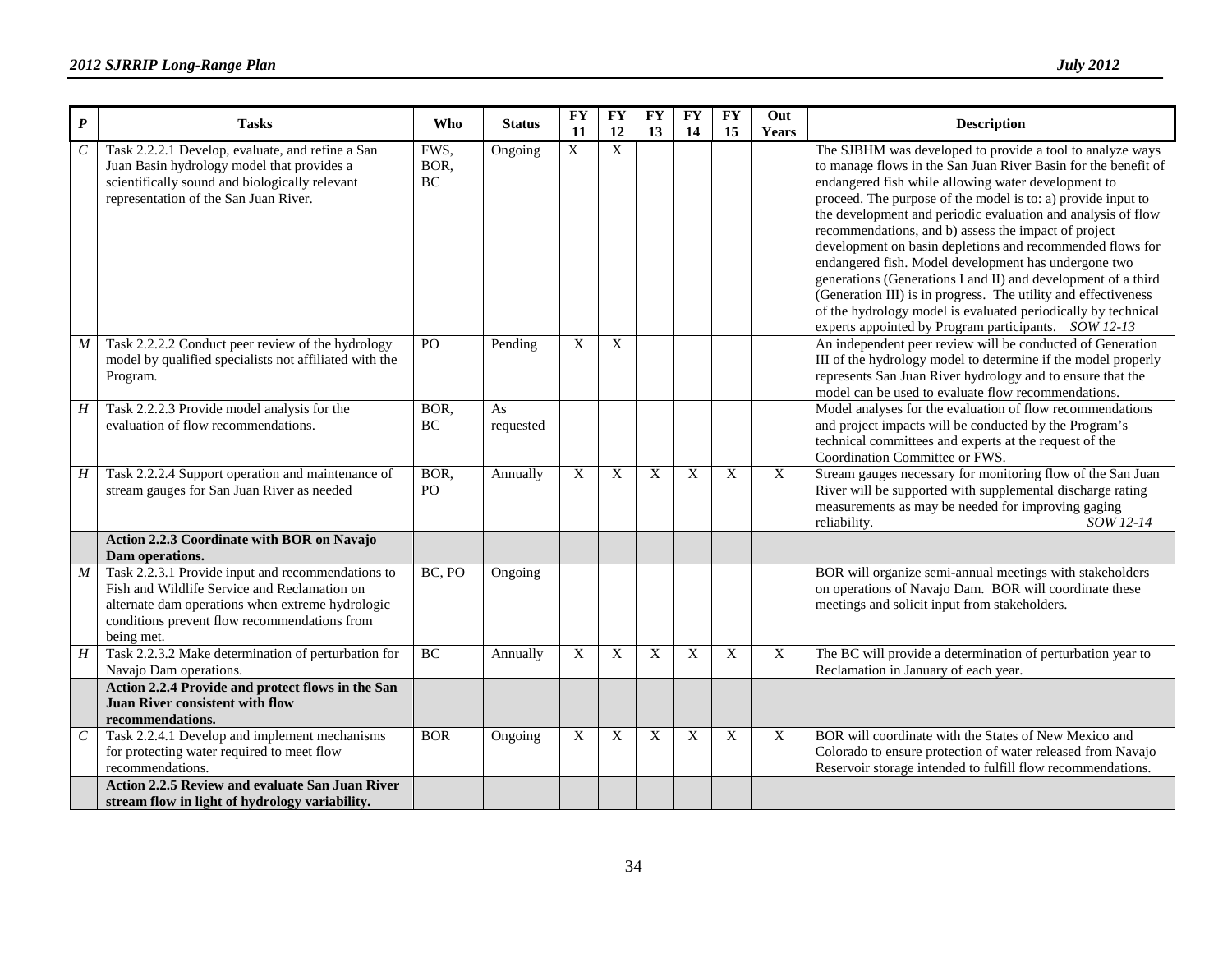| $\boldsymbol{P}$            | <b>Tasks</b>                                                                                                                                                                                                                                                                                         | <b>Who</b>                           | <b>Status</b> | <b>FY</b><br><b>11</b> | <b>FY</b><br>12 | <b>FY</b><br>13 | <b>FY</b><br>14 | <b>FY</b><br>15 | Out<br>Years | <b>Description</b>                                                                                                                                                                                                                                                                                                                                                                |
|-----------------------------|------------------------------------------------------------------------------------------------------------------------------------------------------------------------------------------------------------------------------------------------------------------------------------------------------|--------------------------------------|---------------|------------------------|-----------------|-----------------|-----------------|-----------------|--------------|-----------------------------------------------------------------------------------------------------------------------------------------------------------------------------------------------------------------------------------------------------------------------------------------------------------------------------------------------------------------------------------|
| H                           | Task 2.2.5.1 Conduct a comprehensive analysis of<br>hydrologic variability in the San Juan River.                                                                                                                                                                                                    | BOR,<br><b>FWS</b>                   | Pending       | X                      |                 |                 |                 |                 |              |                                                                                                                                                                                                                                                                                                                                                                                   |
| $\overline{H}$              | Task 2.2.5.2 Evaluate the possible and most<br>probable impacts of hydrologic variability on future<br>water availability.                                                                                                                                                                           | BOR,<br><b>FWS</b>                   | Pending       | X                      |                 |                 |                 |                 |              | The long-term consequences of climate change are unknown.<br>Possible impacts on stream flow and other environmental<br>variables need to be evaluated in order to identify possible<br>contingencies and alternative management actions.                                                                                                                                         |
| $\boldsymbol{H}$            | Task 2.2.5.3 Evaluate ability of the river to meet the<br>functions provided by the flow recommendations<br>during extended periods of drought.                                                                                                                                                      | BOR,<br>FWS,<br>BC                   | Pending       |                        |                 |                 |                 |                 |              | An evaluation of the river's ability to meet flow<br>recommendations under periods of extended drought should<br>be evaluated.                                                                                                                                                                                                                                                    |
| $\mathcal{C}_{\mathcal{C}}$ | Task 2.2.5.4 Develop contingency strategies to meet<br>the functions provided by flow recommendations<br>during extended periods of droughts.                                                                                                                                                        | BOR,<br>FWS,<br>$\rm BC$             | Pending       |                        |                 |                 |                 |                 |              | Alternative strategies for meeting the functions provided by<br>flow recommendations during extended periods of droughts<br>should be developed.                                                                                                                                                                                                                                  |
|                             | Action 2.2.6 Evaluate and implement habitat<br>restoration strategies to augment the function of<br>river flow to create and maintain suitable habitat.                                                                                                                                              |                                      |               |                        |                 |                 |                 |                 |              |                                                                                                                                                                                                                                                                                                                                                                                   |
| $\boldsymbol{C}$            | Task 2.2.6.1 Use data and information gathered from<br>habitat assessments as the foundation for identifying<br>and evaluating the need to implement other recovery<br>actions, including but not limited to, habitat<br>modification (flow or mechanically induced) and<br>population augmentation. | FWS,<br>BC                           | Ongoing       | X                      | X               | X               | X               | X               | 2015         | Flow recommendations continue to be implemented and<br>evaluated. A great deal of data and information has been<br>collected, and continues to be collected, on the San Juan River<br>fishes. This information needs to be continually assimilated,<br>synthesized, and interpreted to describe best strategies for<br>providing suitable habitat for native and endangered fish. |
| H                           | Task 2.2.6.2 Evaluate construction of backwater<br>habitats to serve as low-velocity nursery habitat if<br>lack of backwater habitat is found to be limiting<br>recovery.                                                                                                                            | BOR,<br>PO,<br>$\rm BC$<br><b>NN</b> | Ongoing       |                        |                 |                 |                 |                 |              | Backwaters serve as low-velocity nursery habitats for native<br>and endangered fish. Backwaters will be mechanically<br>created. Included as compliance measure in Navajo-Gallup<br>BO.                                                                                                                                                                                           |
| H                           | Task 2.2.6.3 Evaluate selective nonnative vegetation<br>removal in conjunction with high flow conditions for<br>habitat creation and maintenance.                                                                                                                                                    | BOR,<br>BC,<br>FWS,<br><b>NN</b>     | Ongoing       | X                      |                 |                 |                 |                 |              | Tamarisk and Russian olive have encroached into riparian<br>areas, stabilized the channel, and reduced channel complexity<br>that is selected by native and endangered fishes.                                                                                                                                                                                                    |
| $\boldsymbol{M}$            | Task 2.2.6.4 Evaluate large-scale nonnative<br>vegetation control, as feasible and necessary.                                                                                                                                                                                                        | BOR,<br>BC,<br>FWS,<br>NN            | As needed     |                        |                 |                 |                 |                 |              | Tamarisk and Russian olive have encroached into riparian<br>areas, stabilized the channel, and reduced channel complexity<br>that is selected by native and endangered fishes.                                                                                                                                                                                                    |
| H                           | Task 2.2.6.5 Evaluate non-flow alternatives that<br>would work in conjunction with flows to meet the<br>functions provided by flow recommendations.                                                                                                                                                  | BOR,<br>FWS,<br><b>BC</b>            | Ongoing       | X                      |                 |                 |                 |                 |              | Non-flow alternatives should be evaluated to help offset<br>possible effects of climate variability and to augment the<br>beneficial effects of flow recommendations. The Program is<br>working on this task through development of SJBHM Gen III<br>and TNC's Conservation/Habitat Planning Project                                                                              |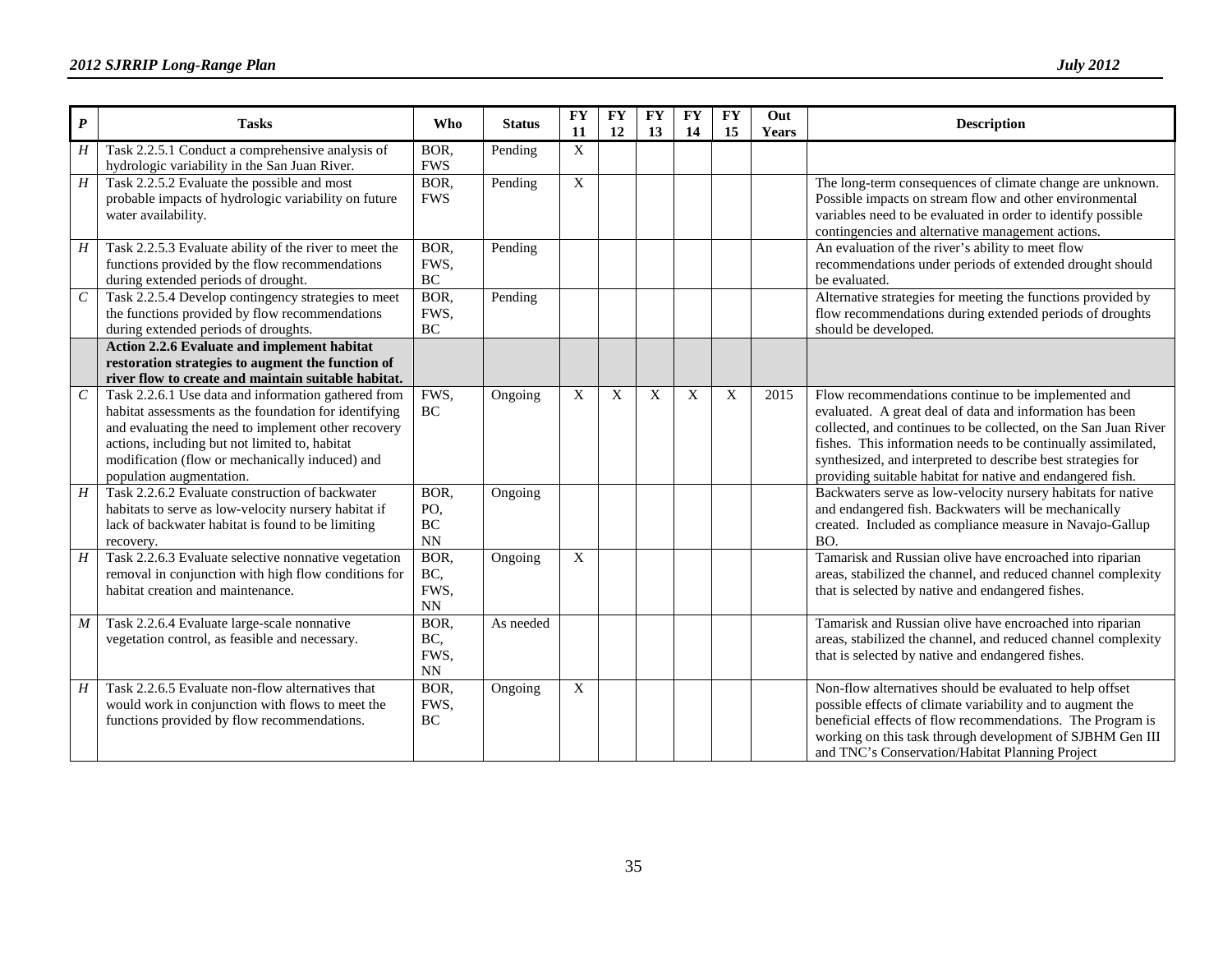| $\boldsymbol{P}$      | <b>Tasks</b>                                                                                                                                              | Who                           | <b>Status</b> | <b>FY</b><br>11           | <b>FY</b><br>12           | $\mathbf{F}\mathbf{Y}$<br>13 | <b>FY</b><br>14 | <b>FY</b><br>15 | Out<br><b>Years</b> | <b>Description</b>                                                                                                                                                                                                                                                                                                                                               |
|-----------------------|-----------------------------------------------------------------------------------------------------------------------------------------------------------|-------------------------------|---------------|---------------------------|---------------------------|------------------------------|-----------------|-----------------|---------------------|------------------------------------------------------------------------------------------------------------------------------------------------------------------------------------------------------------------------------------------------------------------------------------------------------------------------------------------------------------------|
| H                     | Task 2.2.6.6 Develop and implement a plan for<br>feasible habitat restoration strategies and implement<br>such plan as funding becomes available.         | BOR,<br>BC,<br>FWS,<br>NN     | Ongoing       | $\boldsymbol{\mathrm{X}}$ |                           |                              |                 |                 |                     | Other habitat creation and restoration strategies will be<br>developed and implemented (2010-2012), as identified by<br>Program review processes.                                                                                                                                                                                                                |
|                       | <b>Goal 2.3-Provide Increased Range to</b><br><b>Support Recovery of CPM and RBS</b><br><b>Populations.</b>                                               |                               |               |                           |                           |                              |                 |                 |                     |                                                                                                                                                                                                                                                                                                                                                                  |
|                       | Action 2.3.1 Provide and maintain fish passage at<br>diversion structures.                                                                                |                               |               |                           |                           |                              |                 |                 |                     |                                                                                                                                                                                                                                                                                                                                                                  |
| $\overline{C}$        | Task 2.3.1.3 Provide and maintain fish passage at the<br>Hogback Diversion.                                                                               | BIA, NN                       | Ongoing       | $\boldsymbol{X}$          | X                         | X                            | $\mathbf X$     | X               | 2023                | Passive fish passage at Hogback Diversion was completed in<br>2002. The Hogback Diversion is owned by the Navajo Nation                                                                                                                                                                                                                                          |
| $\mathcal{C}_{0}^{0}$ | Task 2.3.1.4 Provide and maintain fish passage at the<br>Public Service Company of New Mexico (PNM)<br>Weir.                                              | FWS,<br>NN                    | Ongoing       | $\boldsymbol{\mathrm{X}}$ | X                         | X                            | X               | $\mathbf X$     | 2023                | Selective fish passage at Public Service Company of New<br>Mexico (PNM) Weir was completed in 2003. SOW 12-15                                                                                                                                                                                                                                                    |
| $\cal C$              | Task 2.3.1.5 Provide and maintain fish passage at the<br>Arizona Public Service Company (APS) Weir.                                                       | <b>BOR</b>                    | Pending       | $\boldsymbol{\mathrm{X}}$ | X                         | X                            | $\mathbf X$     | X               | 2015                | An evaluation of the need for fish passage at the APS<br>diversion structure was done in 2005 (Stamp et al. 2005).<br>Design for fish passage at the Arizona Public Service<br>Company (APS) Weir was completed in 2008.                                                                                                                                         |
| $\mathcal{C}_{0}^{0}$ | Task 2.3.1.6 Evaluate fish passage at the Fruitland<br>Diversion.                                                                                         | BOR,<br>NN                    | Pending       | $\mathbf{X}$              | $\mathbf{x}$              | X                            | X               | X               | 2015                | The Fruitland Diversion is owned by the Navajo Nation. An<br>evaluation of the need for fish passage at the Fruitland<br>diversion structure was done in 2005 (Stamp et al. 2005). A<br>feasibility study was completed in 2008 for a simple but<br>effective approach to improving fish passage at the Fruitland<br>Diversion.                                  |
| $H_{\rm}$             | Task 2.3.1.7 Evaluate strategies for providing<br>passage of native and endangered fish from Lake<br>Powell around the waterfall into the San Juan River. | FWS.<br>BOR,<br>BC            |               |                           |                           |                              |                 |                 |                     | If necessary, strategies for providing fish passage at this<br>natural barrier should be developed. If a barrier is determined<br>to be necessary, the BC believes it should provide selective<br>upstream passage for native species and should be built in a<br>location where it can be operated, possibly at Mexican Hat<br>(see Tasks 3.1.3.1 and 3.1.3.2). |
|                       | Action 2.3.3 Minimize fish entrainment at<br>diversion structures.                                                                                        |                               |               |                           |                           |                              |                 |                 |                     |                                                                                                                                                                                                                                                                                                                                                                  |
| $\cal C$              | Task 2.3.3.1 Identify and evaluate diversions with<br>potential endangered fish entrainment in the San<br>Juan River.                                     | BC                            | Ongoing       | $\boldsymbol{\mathrm{X}}$ |                           |                              |                 |                 |                     | Diversions and canals on the San Juan River and Animas<br>River will be evaluated for potential entrainment of fish. This<br>may lead to design and construction of fish screens or<br>deflection weirs to address significant entrainment issues.                                                                                                               |
| $\cal C$              | Task 2.3.3.2 Design and construct a fish deflection<br>weir at the Hogback Diversion.                                                                     | BOR,<br>BC, PO,<br>FWS,<br>NN | Ongoing       | $\boldsymbol{X}$          | $\boldsymbol{\mathrm{X}}$ |                              |                 |                 |                     | A fish deflection weir has been designed for the Hogback<br>Diversion. Construction is expected to begin in FY2012.                                                                                                                                                                                                                                              |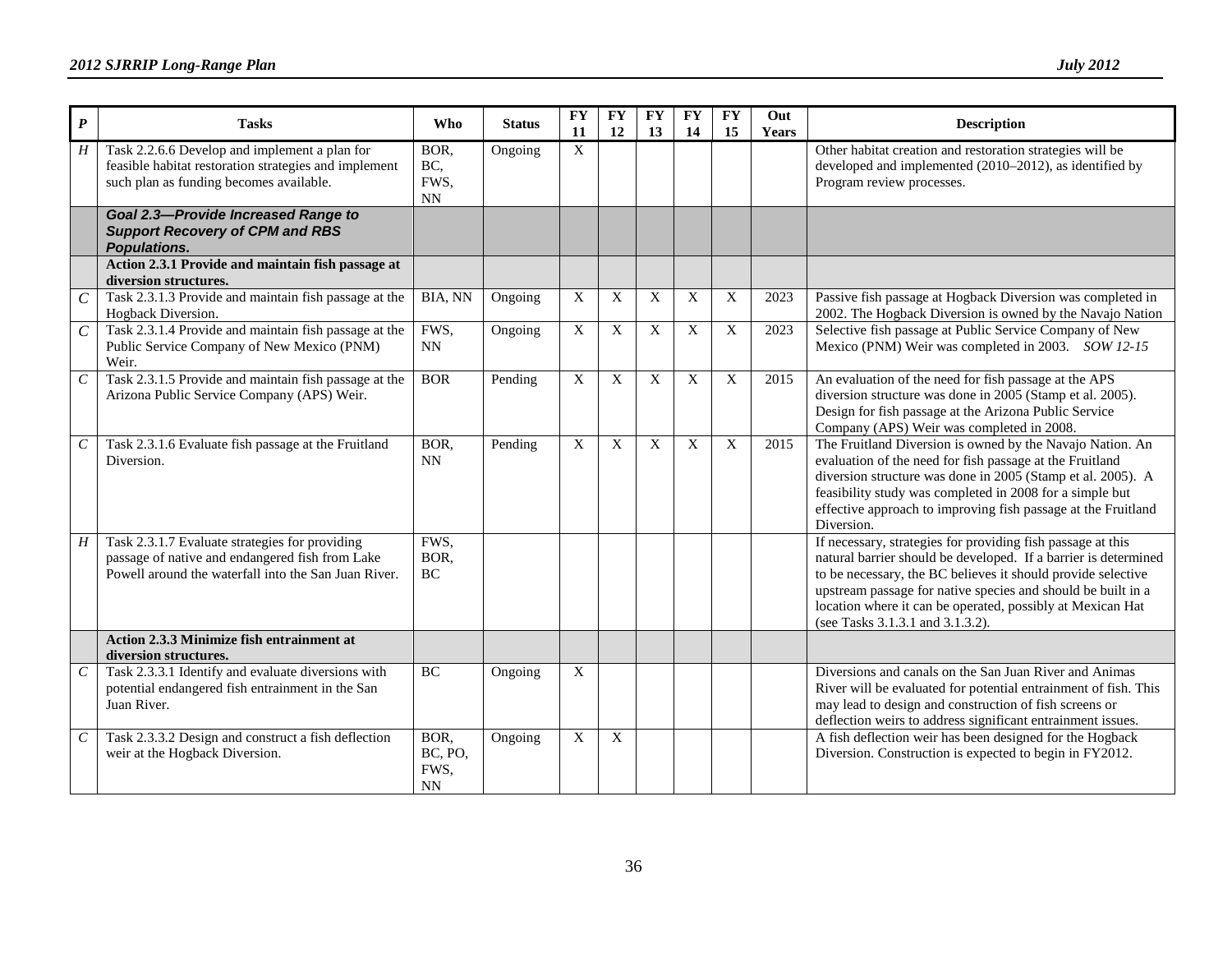| $\boldsymbol{P}$            | <b>Tasks</b>                                                                                                                                                                                                                                                                                  | <b>Who</b>                    | <b>Status</b> | <b>FY</b><br>11 | <b>FY</b><br>12 | <b>FY</b><br>13  | $\mathbf{F}\mathbf{Y}$<br>14 | <b>FY</b><br>15 | Out<br>Years | <b>Description</b>                                                                                                                                                                                                                                                                                                                                                                                                                                                                                                                                                          |
|-----------------------------|-----------------------------------------------------------------------------------------------------------------------------------------------------------------------------------------------------------------------------------------------------------------------------------------------|-------------------------------|---------------|-----------------|-----------------|------------------|------------------------------|-----------------|--------------|-----------------------------------------------------------------------------------------------------------------------------------------------------------------------------------------------------------------------------------------------------------------------------------------------------------------------------------------------------------------------------------------------------------------------------------------------------------------------------------------------------------------------------------------------------------------------------|
| $\mathcal{C}_{\mathcal{C}}$ | Task 2.3.3.3 Evaluate the need for and construct, if<br>appropriate, a fish screen or deflection weir at the<br>Arizona Public Service Company (APS) Weir.                                                                                                                                    | BOR,<br>BC,<br><b>POFWS</b>   | Pending       |                 |                 |                  |                              |                 |              | Need for a fish screen or deflection weir will be evaluated at<br>the Arizona Public Service Company (APS) Weir.                                                                                                                                                                                                                                                                                                                                                                                                                                                            |
| $\cal C$                    | Task 2.3.3.4 Evaluate the need for and construct, if<br>appropriate, a fish screen or deflection weir at the<br>Fruitland Canal.                                                                                                                                                              | BOR.<br>BC, PO,<br><b>FWS</b> | Pending       |                 |                 |                  |                              |                 |              | Need for a fish screen or deflection weir will be evaluated at<br>the Fruitland Canal.                                                                                                                                                                                                                                                                                                                                                                                                                                                                                      |
| $\cal C$                    | Task 2.3.3.5 Evaluate the need for and construct, if<br>appropriate, a fish screen or deflection weir at the<br>Jewett Valley Ditch.                                                                                                                                                          | BOR,<br><b>FWS</b>            | Pending       |                 |                 |                  |                              |                 |              | Need for a fish screen or deflection weir will be evaluated at<br>the Jewett Valley Ditch.                                                                                                                                                                                                                                                                                                                                                                                                                                                                                  |
| $\cal C$                    | Task 2.3.3.6 Evaluate the need for and construct, if<br>appropriate, a fish screen or deflection weir at the<br>San Juan Generating Station.                                                                                                                                                  | BOR,<br>BC, PO,<br><b>FWS</b> | Pending       |                 |                 |                  |                              |                 |              | Need for a fish screen or deflection weir will be evaluated at<br>the San Juan Generating Station.                                                                                                                                                                                                                                                                                                                                                                                                                                                                          |
| $\overline{C}$              | Task 2.3.3.7 Evaluate the need for and construct, if<br>appropriate, a fish screen or deflection weir at the<br>Farmer's Mutual Ditch.                                                                                                                                                        | BOR,<br>BC, PO,<br><b>FWS</b> | Pending       |                 |                 |                  |                              |                 |              | Need for a fish screen or deflection weir will be evaluated at<br>Farmer's Mutual Ditch.                                                                                                                                                                                                                                                                                                                                                                                                                                                                                    |
|                             | <b>Goal 2.4-Provide Suitable Water Quality to</b><br><b>Support Recovery of CPM and RBS</b><br><b>Populations.</b>                                                                                                                                                                            |                               |               |                 |                 |                  |                              |                 |              |                                                                                                                                                                                                                                                                                                                                                                                                                                                                                                                                                                             |
|                             | Action 2.4.1 Describe water quality and identify<br>potential problems to native and endangered fish.                                                                                                                                                                                         |                               |               |                 |                 |                  |                              |                 |              |                                                                                                                                                                                                                                                                                                                                                                                                                                                                                                                                                                             |
| $\cal C$                    | Task 2.4.1.1 Evaluate water quality of the San Juan<br>River Basin, in coordination with other agencies, and<br>identify potential effects to native and endangered<br>fish.                                                                                                                  | FWS,<br>BOR,<br>BC            | Ongoing       | X               | X               | X                | X                            | X               | X            | Initial investigations revealed a suite of water quality issues<br>on the San Juan River, but none could be independently or<br>synergistically linked to failure of the CPM or RBS<br>populations. In coordination with other agencies, strategies<br>for research and monitoring will be developed.                                                                                                                                                                                                                                                                       |
| $\,$                        | Task 2.4.1.2 Compile, evaluate, and synthesize<br>historic water quality information on the San Juan<br>River to identify water quality parameters that may<br>be detrimental to native and endangered fish species<br>(e.g., mercury, selenium, polycyclic aromatic<br>hydrocarbons [PAHs]). | BC,<br><b>BOR</b>             | Ongoing       | X               | X               | $\boldsymbol{X}$ | X                            | X               | $\mathbf X$  | Historic water quality information for the San Juan River was<br>compiled and evaluated in 1994 to identify water quality<br>parameters that may be potentially detrimental to native and<br>endangered fish species (Abell 1994). Results of the 7-year<br>research period were assimilated by Holden (2000). Simpson<br>and Lusk (1999) summarized contaminants data from the 7-<br>year research period. Continuation of water quality<br>monitoring and compilation of information is needed to<br>evaluate trends and patterns of various water quality<br>components. |
| $\,$                        | Task 2.4.1.3 Evaluate water quality as potential<br>limiting factors.                                                                                                                                                                                                                         | <b>FWS</b>                    | Ongoing       | X               | X               | X                | X                            | X               | $\mathbf X$  | Various studies have been completed that assessed various<br>aspects of water quality (e.g., Abell 1994; Buhl and Hamilton<br>2000; Hamilton and Buhl 1997a, 1997b; Odell 1995, 1997;<br>Wilson et al. 1995).                                                                                                                                                                                                                                                                                                                                                               |
|                             | <b>Action 2.4.2 Remediate Water Quality Problems</b>                                                                                                                                                                                                                                          |                               |               |                 |                 |                  |                              |                 |              |                                                                                                                                                                                                                                                                                                                                                                                                                                                                                                                                                                             |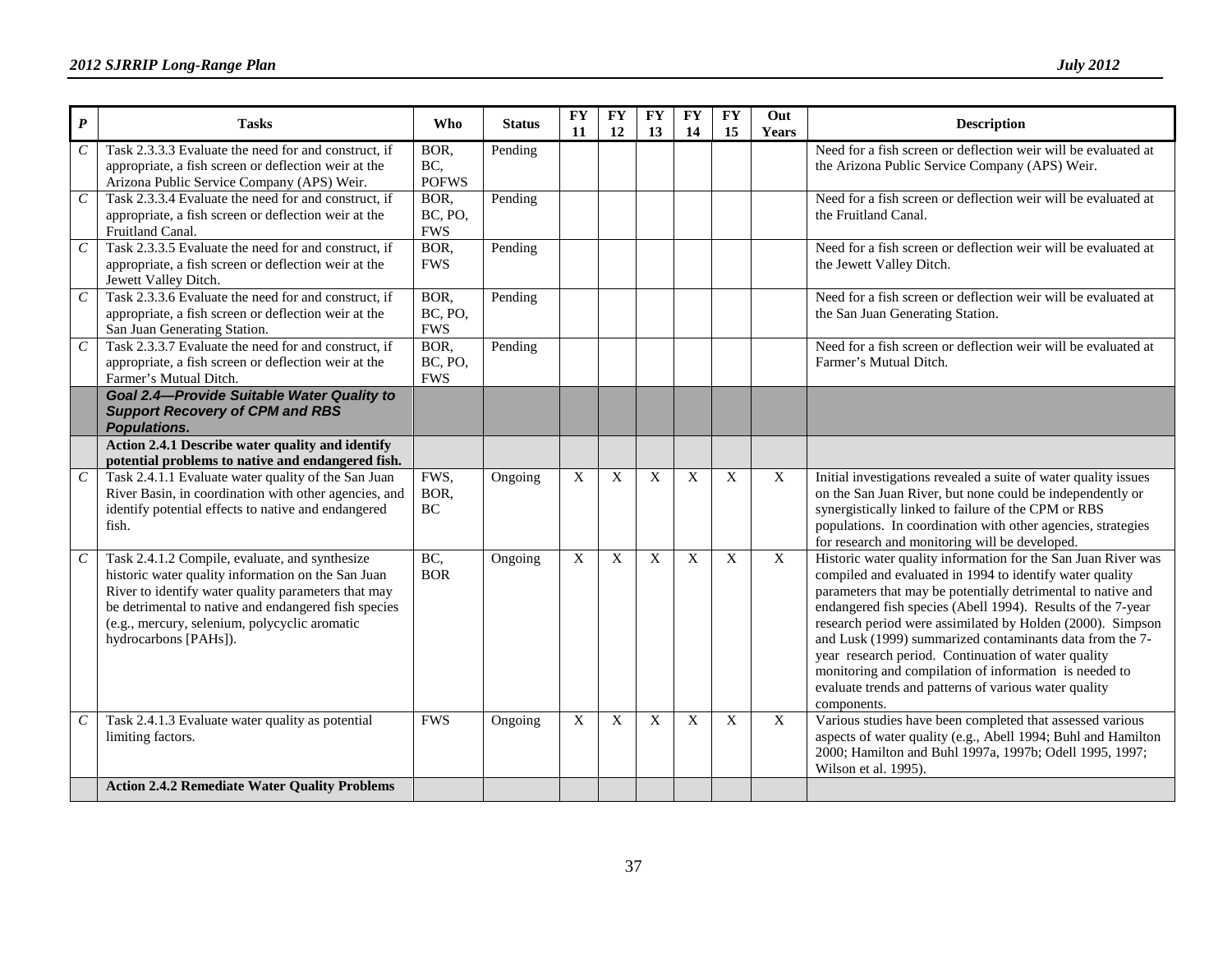| $\boldsymbol{P}$            | <b>Tasks</b>                                                                                                                                                                                                                                                                                                                              | Who              | <b>Status</b> | <b>FY</b><br>11 | <b>FY</b><br>12 | <b>FY</b><br>13 | <b>FY</b><br>14 | <b>FY</b><br>15 | Out<br>Years | <b>Description</b>                                                                                                                                                                                                                                                                                     |
|-----------------------------|-------------------------------------------------------------------------------------------------------------------------------------------------------------------------------------------------------------------------------------------------------------------------------------------------------------------------------------------|------------------|---------------|-----------------|-----------------|-----------------|-----------------|-----------------|--------------|--------------------------------------------------------------------------------------------------------------------------------------------------------------------------------------------------------------------------------------------------------------------------------------------------------|
| $\mathcal C$                | Task 2.4.2.1 Develop and implement a<br>comprehensive contaminants monitoring plan to<br>identify water quality threats to the endangered<br>species.                                                                                                                                                                                     | <b>FWS</b>       |               |                 |                 |                 |                 |                 |              | The steps to developing this plan would include:<br>• Defining issues and the process for plan development.<br>• Defining the role of the Program in contaminants<br>assessment with concurrence by the CC.<br>• Identifying specific monitoring tasks for the Program and<br>incorporate into the LRP |
|                             | Task 2.4.2.2 Identify effects of contaminants on<br>recovery of endangered fish.                                                                                                                                                                                                                                                          | FWS,<br>$\rm BC$ |               |                 |                 |                 |                 |                 |              |                                                                                                                                                                                                                                                                                                        |
|                             | Task 2.4.2.3 Provide assistance in developing<br>recommended water quality criteria for problematic<br>contaminants for consideration by state and federal<br>water quality regulatory agencies when those<br>agencies adopt enforceable water quality standards.                                                                         | <b>FWS</b>       |               |                 |                 |                 |                 |                 |              |                                                                                                                                                                                                                                                                                                        |
|                             | Action 2.4.3 Minimize the risk of hazardous-<br>materials spills in critical habitat.                                                                                                                                                                                                                                                     |                  |               |                 |                 |                 |                 |                 |              |                                                                                                                                                                                                                                                                                                        |
| $\mathcal C$                | Task 2.4.3.1 Identify and remediate potential sources<br>of hazardous materials to areas of designated critical<br>habitat (e.g., oil pipelines, riverside retention ponds).                                                                                                                                                              | <b>FWS</b>       | Ongoing       | X               |                 |                 |                 |                 |              | The Program will identify and remediate any potential sources<br>of hazardous materials, such as gas lines, oil product<br>pipelines, riverside retention ponds, etc.                                                                                                                                  |
| $\mathcal C$                | Task 2.4.3.2 Review and recommend modifications<br>to state and federal hazardous-materials spills<br>emergency-response plans to ensure adequate<br>protection for razorback sucker and Colorado<br>pikeminnow populations from hazardous-materials<br>spills, including prevention and quick response to<br>hazardous-materials spills. | <b>FWS</b>       |               |                 |                 |                 |                 |                 |              |                                                                                                                                                                                                                                                                                                        |
| $\mathcal{C}_{0}^{0}$       | Task 2.4.3.3 Implement State and Federal<br>emergency-response plans that contain the necessary<br>preventive measures for hazardous-materials spill.                                                                                                                                                                                     | <b>FWS</b>       |               |                 |                 |                 |                 |                 |              |                                                                                                                                                                                                                                                                                                        |
| $\mathcal{C}_{\mathcal{C}}$ | Task 2.4.3.4 Identify the locations of all petroleum-<br>product pipelines within the 100-year floodplain of<br>critical habitat.                                                                                                                                                                                                         | <b>FWS</b>       |               |                 |                 |                 |                 |                 |              |                                                                                                                                                                                                                                                                                                        |
| $\cal C$                    | Task 2.4.3.5 Assess the need for and install<br>emergency shut-off valves on problematic<br>petroleum-product pipelines within the 100-year<br>floodplain of critical habitat to minimize the<br>potential of spills.                                                                                                                     | <b>FWS</b>       |               |                 |                 |                 |                 |                 |              |                                                                                                                                                                                                                                                                                                        |
| $\mathcal C$                | Task 2.4.3.6 Develop Best Management Practices<br>for heavy equipment use within the 100 year<br>floodplain.                                                                                                                                                                                                                              | <b>FWS</b>       |               |                 |                 |                 |                 |                 |              |                                                                                                                                                                                                                                                                                                        |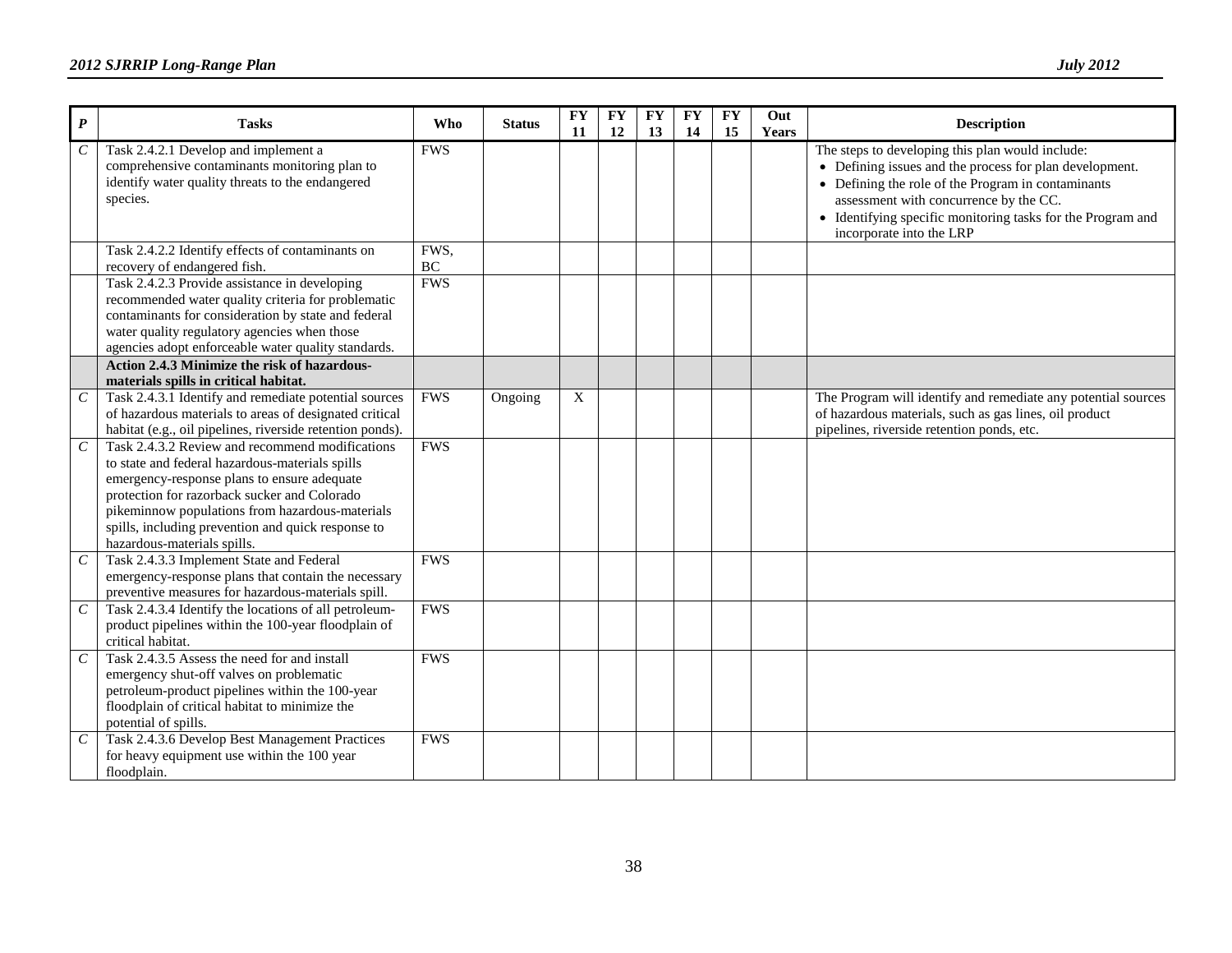### *Table A3. Element 3—Management of Nonnative Species.*

<span id="page-42-0"></span>

| $\boldsymbol{P}$            | <b>Tasks</b>                                                                                                                                                          | <b>Who</b>          | <b>Status</b> | <b>FY</b><br>11 | <b>FY</b><br>12 | <b>FY</b><br>13 | <b>FY</b><br>14 | <b>FY</b><br>15 | Out<br><b>Years</b> | <b>Description</b>                                                                                                                                                                                                                                                                                                                                                                                                                                                                                                                                                                                                                                                                      |
|-----------------------------|-----------------------------------------------------------------------------------------------------------------------------------------------------------------------|---------------------|---------------|-----------------|-----------------|-----------------|-----------------|-----------------|---------------------|-----------------------------------------------------------------------------------------------------------------------------------------------------------------------------------------------------------------------------------------------------------------------------------------------------------------------------------------------------------------------------------------------------------------------------------------------------------------------------------------------------------------------------------------------------------------------------------------------------------------------------------------------------------------------------------------|
|                             | <b>Goal 3.1-Control Problematic Nonnative</b><br><b>Fishes as Needed.</b>                                                                                             |                     |               |                 |                 |                 |                 |                 |                     |                                                                                                                                                                                                                                                                                                                                                                                                                                                                                                                                                                                                                                                                                         |
|                             | Action 3.1.1 Develop, implement, and evaluate the<br>most effective strategies for reducing problematic<br>nonnative fish.                                            |                     |               |                 |                 |                 |                 |                 |                     |                                                                                                                                                                                                                                                                                                                                                                                                                                                                                                                                                                                                                                                                                         |
| $\overline{C}$              | Task 3.1.1.1 Mechanically remove nonnative fish to<br>achieve objectives.                                                                                             | FWS,<br><b>UDWR</b> | Ongoing       | X               | X               | X               | X               | X               | $\mathbf{X}$        | Full implementation of the nonnative fish control strategy<br>began in 2008.<br>SOWs 12-17 and 12-18                                                                                                                                                                                                                                                                                                                                                                                                                                                                                                                                                                                    |
| $\mathcal{C}_{\mathcal{C}}$ | Task 3.1.1.2 Remove nonnative fish at selective fish<br>passage structures.                                                                                           | NN,<br><b>FWS</b>   | Ongoing       | $\mathbf X$     | X               | X               | X               | $\mathbf X$     | $\overline{X}$      | Nonnative fish will be removed at PNM selective fish passage<br>structure (see Task 2.3.1.4).<br>SOW 12-15                                                                                                                                                                                                                                                                                                                                                                                                                                                                                                                                                                              |
| $\,$                        | Task 3.1.1.3 Remove nonnative fish during Program<br>research and monitoring activities.                                                                              | P.I.s               | Ongoing       | $\mathbf X$     | X               | X               | X               | $\mathbf X$     | $\mathbf X$         | Nonnative fish captured during other Program activities will<br>be removed when possible.                                                                                                                                                                                                                                                                                                                                                                                                                                                                                                                                                                                               |
| $\mathcal{C}_{0}^{0}$<br>С  | Task 3.1.1.4 Conduct annual review of success<br>nonnative fish control strategy.<br>Task 3.1.1.5 Develop a comprehensive non-native                                  | BC                  | Annually      | X               | X               | X               | X               | X               | X                   | The nonnative fish reduction strategy will be evaluated<br>annually to determine if current efforts are meeting<br>established criteria (Task 3.1.2.1). If criteria are not being<br>met, increases or reallocation of effort may be necessary or<br>alternative strategies identified and implemented. Data will be<br>integrated with other Program data (Element 4)                                                                                                                                                                                                                                                                                                                  |
|                             | species management plan, including measurable river<br>wide objective to determine effects of removal effort<br>on native and nonnative fishes.                       |                     |               |                 |                 |                 |                 |                 |                     |                                                                                                                                                                                                                                                                                                                                                                                                                                                                                                                                                                                                                                                                                         |
| H                           | Task 3.1.1.6 Establish target criteria for reduction of<br>problematic nonnative fish species to estimate time,<br>effort, and cost for controlling nonnative fishes. | BC,<br><b>FWS</b>   | Ongoing       | X               |                 |                 |                 |                 |                     | Target criteria will be established for reduction of the most<br>problematic nonnative fish species. These criteria will<br>describe annual and long-term target removal levels. These<br>criteria may be expressed as percentage reduction of the total<br>population, as generated by Ricker stock-recruitment models;<br>or as exploitation rate, such as the Kwak and Peterson model.<br>These models estimate the proportion of population reduction<br>necessary to cause recruitment failure; i.e., mortality exceeds<br>survival (lambda < $1.0$ ). Bioenergetics models may also<br>apply. The BC held a workshop in 2010 to evaluate the non-<br>native fish control program. |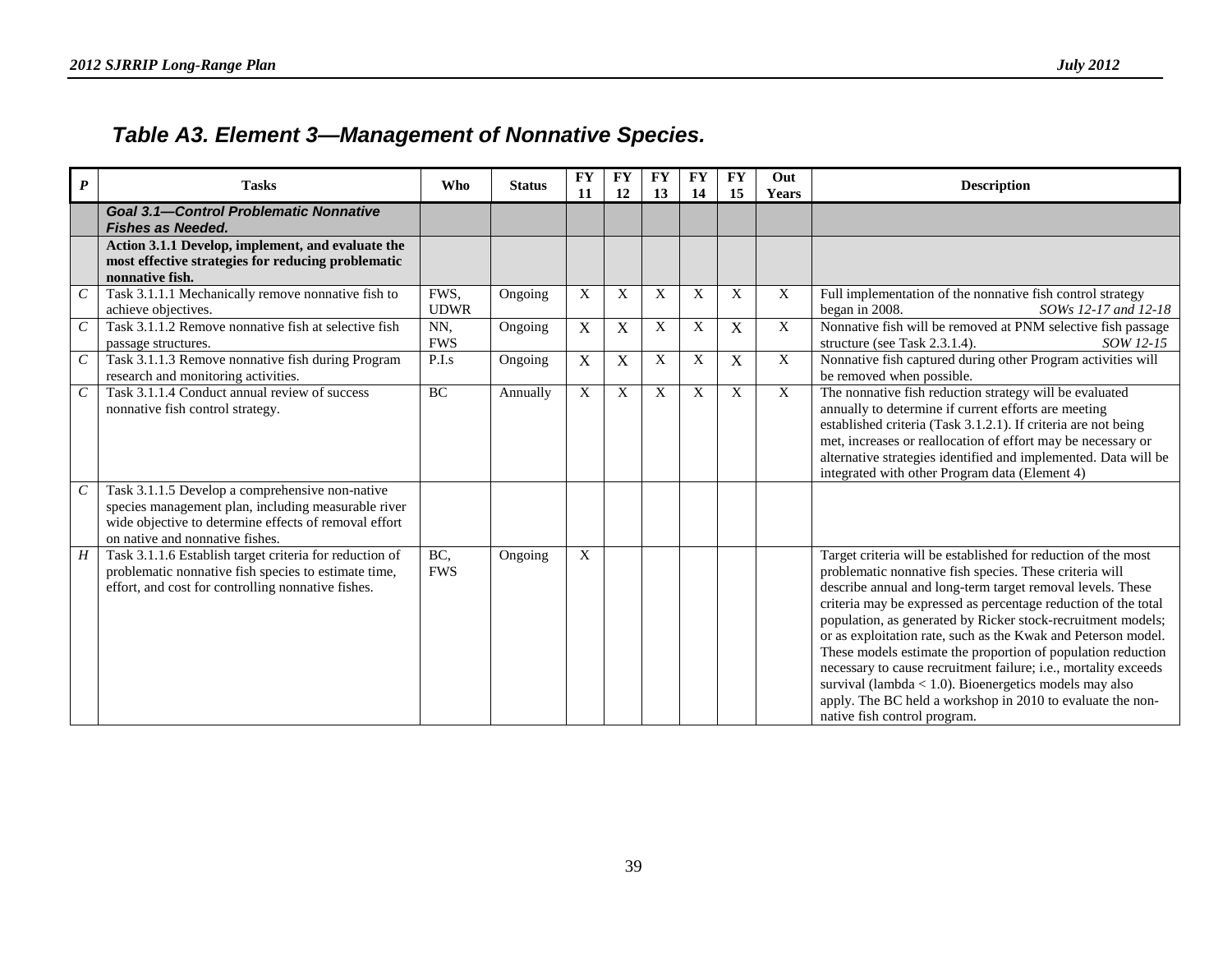| $\pmb{P}$        | <b>Tasks</b>                                                                                                                              | <b>Who</b>                      | <b>Status</b> | <b>FY</b><br>11           | <b>FY</b><br>12 | <b>FY</b><br>13 | <b>FY</b><br>14 | <b>FY</b><br>15 | Out<br><b>Years</b> | <b>Description</b>                                                                                                                                                                                                                                                                                                                                                                                                                                                                                                                                                                                                                                                                                                |
|------------------|-------------------------------------------------------------------------------------------------------------------------------------------|---------------------------------|---------------|---------------------------|-----------------|-----------------|-----------------|-----------------|---------------------|-------------------------------------------------------------------------------------------------------------------------------------------------------------------------------------------------------------------------------------------------------------------------------------------------------------------------------------------------------------------------------------------------------------------------------------------------------------------------------------------------------------------------------------------------------------------------------------------------------------------------------------------------------------------------------------------------------------------|
| $\boldsymbol{C}$ | Task 3.1.1.7 Evaluate and implement effective<br>alternative nonnative fish reduction methods.                                            | FWS,<br><b>BC</b>               | Ongoing       | X                         |                 |                 |                 |                 |                     | The effectiveness of mechanical removal will be evaluated by<br>analyzing trends in catch rates, length distributions,<br>population size of nonnative fishes, and determining if<br>removal criteria are being met. If mechanical removal is<br>determined to be ineffective, alternative methods will be<br>developed, evaluated, and implemented. These may include<br>use of chemicals (e.g., rotenone, cyanide), species-specific<br>viruses (e.g., carp viremia), and genetic manipulation (e.g.,<br>Trojan gene). The BC held a workshop in 2010 to evaluate the<br>non-native fish control program and make adjustments as<br>appropriate. Data will be integrated with other Program data<br>(Element 4) |
|                  | Action 3.1.2 Establish and evaluate strategies for<br>handling removed nonnative fish in collaboration<br>with state and tribal agencies. |                                 |               |                           |                 |                 |                 |                 |                     |                                                                                                                                                                                                                                                                                                                                                                                                                                                                                                                                                                                                                                                                                                                   |
| $\boldsymbol{M}$ | Task 3.1.2.1 Evaluate and revise, as necessary,<br>translocation strategy for channel catfish removed<br>from the San Juan River.         | <b>FWS</b>                      | Ongoing       | $\mathbf X$               | X               | X               | X               | $\mathbf X$     | X                   | Channel catfish removed from the San Juan River are<br>translocated to closed impoundments within the San Juan<br>River Basin. These translocations will be evaluated and<br>revised, as necessary, to ensure compliance with all state,<br>federal and tribal regulations.                                                                                                                                                                                                                                                                                                                                                                                                                                       |
| $\boldsymbol{M}$ | Task 3.1.2.2 Implement standardized fish health<br>analysis for translocated channel catfish to avoid<br>transfer of harmful pathogens.   | <b>FWS</b>                      | Ongoing       | $\mathbf X$               | $\mathbf X$     | X               | X               | $\mathbf X$     | X                   | Standardized fish health analysis will be implemented on<br>channel catfish every 2 years to identify and prevent the<br>unintentional spread of harmful pathogens to local<br>impoundments. If potential fish health problems are detected,<br>the translocation strategy will be appropriately revised.                                                                                                                                                                                                                                                                                                                                                                                                         |
| H                | Task 3.1.2.3 Develop, evaluate, and implement<br>standard procedures for disposal of fish that cannot be<br>translocated.                 | <b>FWS</b>                      | Ongoing       | $\mathbf X$               | X               | X               | X               | $\mathbf X$     | X                   | Procedures for disposal of fish are important to maintain good<br>relationships with affected stakeholders and the public.                                                                                                                                                                                                                                                                                                                                                                                                                                                                                                                                                                                        |
|                  | <b>Goal 3.2-Prevent introduction and</b><br>establishment of other nonnative invasive<br>species.                                         |                                 |               |                           |                 |                 |                 |                 |                     |                                                                                                                                                                                                                                                                                                                                                                                                                                                                                                                                                                                                                                                                                                                   |
|                  | Action 3.2.1 Ensure that sport fishing regulations<br>and enforcement are consistent with endangered<br>fish recovery.                    |                                 |               |                           |                 |                 |                 |                 |                     |                                                                                                                                                                                                                                                                                                                                                                                                                                                                                                                                                                                                                                                                                                                   |
| $\boldsymbol{M}$ | Task 3.2.1.1 Review sport fishing regulations and<br>revise, as necessary, to ensure consistency with<br>endangered fish recovery.        | PO, BC,<br>NN,<br><b>States</b> | Ongoing       | $\boldsymbol{\mathrm{X}}$ | X               | X               | X               | X               | X                   | State and tribal fishing regulations will be reviewed.<br>Recommendations may be made for new regulations or<br>revision of existing regulations that are consistent with<br>endangered fish recovery. An example is to increase or<br>remove bag limits for problematic nonnative species.                                                                                                                                                                                                                                                                                                                                                                                                                       |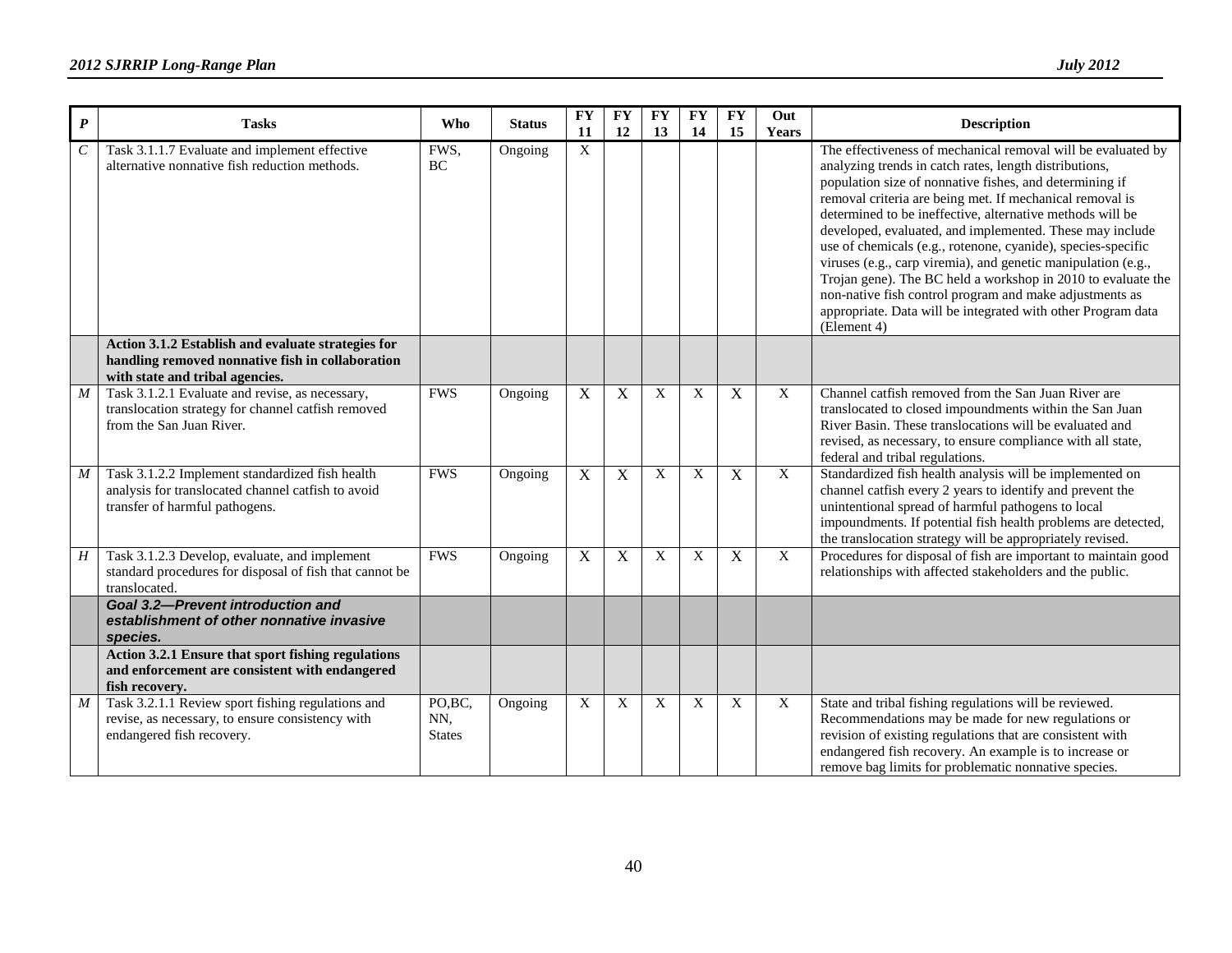| $\boldsymbol{P}$ | <b>Tasks</b>                                                                                                                                                                                                                                                      | Who                                 | <b>Status</b> | <b>FY</b><br>11           | <b>FY</b><br>12 | <b>FY</b><br>13 | <b>FY</b><br>14 | <b>FY</b><br>15 | Out<br>Years | <b>Description</b>                                                                                                                                                                                                                                                                                                                                                                                                                                                                                                |
|------------------|-------------------------------------------------------------------------------------------------------------------------------------------------------------------------------------------------------------------------------------------------------------------|-------------------------------------|---------------|---------------------------|-----------------|-----------------|-----------------|-----------------|--------------|-------------------------------------------------------------------------------------------------------------------------------------------------------------------------------------------------------------------------------------------------------------------------------------------------------------------------------------------------------------------------------------------------------------------------------------------------------------------------------------------------------------------|
| $\boldsymbol{M}$ | Task 3.2.1.2 Collaborate with state and tribal agencies<br>to enforce fishing regulations.                                                                                                                                                                        | PO,BC,<br>NN,<br><b>States</b>      | Ongoing       | $\boldsymbol{\mathrm{X}}$ | $\mathbf X$     | $\overline{X}$  | X               | $\overline{X}$  | X            | Illicit translocation of nonnative fish can introduce new<br>problematic species and expands their range. The Recovery<br>Program will collaborate with state and Navajo Nation law<br>enforcement agencies to reduce illicit translocations,<br>including baitfish and live-well releases.                                                                                                                                                                                                                       |
|                  | Action 3.2.2 Develop and implement policies and<br>agreements among stakeholders on nonnative<br>game fish management to prevent introduction of<br>invasive species                                                                                              |                                     |               |                           |                 |                 |                 |                 |              |                                                                                                                                                                                                                                                                                                                                                                                                                                                                                                                   |
| $\cal C$         | Task 3.2.2.1 Develop and implement a sport fish<br>stocking policy among the states and tribes.                                                                                                                                                                   | PO, CC,<br>BC, NN,<br><b>States</b> | Pending       | X                         | X               | X               | X               | X               | X            | A sport fish stocking policy among the States and Tribes for<br>the San Juan River Basin has been developed and is currently<br>in the signature process. The plan will be implemented upon<br>completion.                                                                                                                                                                                                                                                                                                        |
| H                | Task 3.2.2.2 Execute agreements among the states and<br>tribes to prevent the spread of nonnative invasive<br>species.                                                                                                                                            | PO, CC,<br>BC, NN,<br><b>States</b> | Pending       | $\overline{X}$            | $\mathbf X$     | X               | $\mathbf X$     | $\mathbf X$     | $\mathbf X$  | One or more agreements will be executed, as needed, among<br>the States of New Mexico, Utah, Colorado, and the Tribes to<br>implement a nonnative sport fish stocking policy.                                                                                                                                                                                                                                                                                                                                     |
|                  | Action 3.2.3 Identify potential invasive nonnative<br>species and control their introduction and<br>escapement into the main river, floodplain, and<br>tributaries.                                                                                               |                                     |               |                           |                 |                 |                 |                 |              |                                                                                                                                                                                                                                                                                                                                                                                                                                                                                                                   |
| L                | Task 3.2.3.1 Consolidate all information for a<br>comprehensive report and risk assessment of waterfall<br>inundation and associated immigration of nonnative<br>fish from Lake Powell including options and<br>recommendations for potential management actions. | PO, BC                              | As<br>needed  |                           |                 |                 |                 |                 |              | At present, a natural waterfall exists at the outflow of the San<br>Juan River that prevents access by most fish from Lake<br>Powell. The risk of immigration of nonnative fishes from<br>Lake Powell into the San Juan River were assessed and<br>measures will be identified to reduce the risk, if necessary.                                                                                                                                                                                                  |
| $\,$             | Task 3.2.3.2 Develop a plan to control non-native fish<br>entering the SJR from Lake Powell and be prepared to<br>implement when the lake refills.                                                                                                                | PO, BC                              | Pending       |                           |                 |                 |                 |                 |              | Measures identified necessary in Task 2.3.1.7 will be<br>implemented to reduce the risk of immigration of nonnative<br>fish from Lake Powell, as feasible and necessary. If a barrier<br>is determined to be necessary, the BC believes it should<br>provide selective upstream passage for native species and<br>should be built in a location where it can be operated, possibly<br>at Mexican Hat (see Tasks 2.3.2.2).                                                                                         |
| $H_{\rm}$        | Task 3.2.3.3 Identify major sources of nonnative fish<br>from tributaries and off-channel features to minimize<br>reinvasion of riverine habitats by problematic species.                                                                                         | <b>BC</b>                           | Ongoing       | $\mathbf X$               | X               | X               | X               | X               | X            | Major sources of nonnative fish from tributaries and off-<br>channel features will be identified, including inflowing<br>streams, riverside ponds, canals, or other features. Isotopes<br>may be used to locate sources of nonnative fish with<br>established signatures of source waters. Measures to reduce<br>escapement of nonnative fish from these sources will be<br>identified. The BC held a workshop in 2010 to evaluate the<br>non-native fish control program and make adjustments as<br>appropriate. |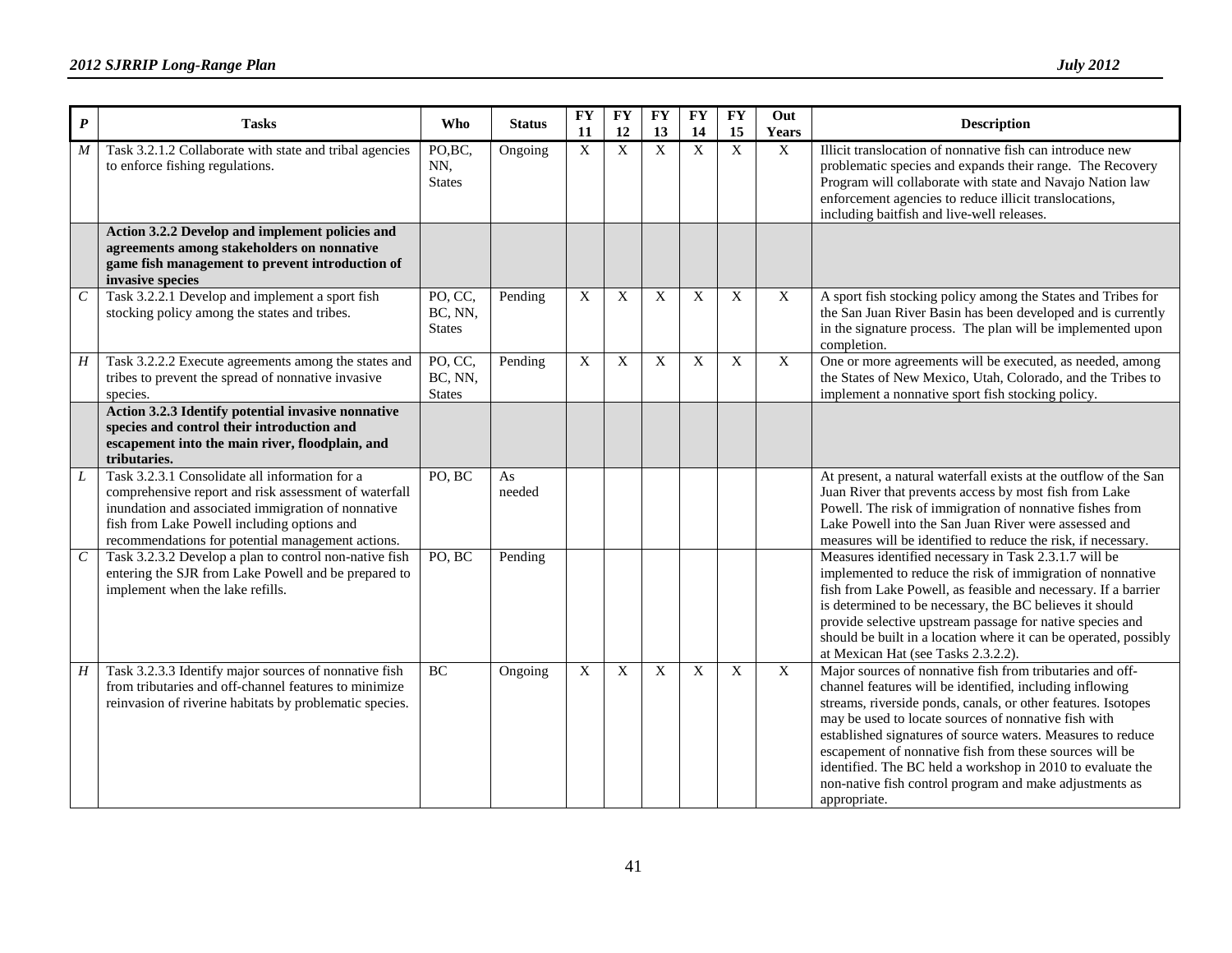|   | <b>Tasks</b>                                                                                                                                                                                                                                                                    | Who                       | <b>Status</b> | FY<br>11 | FY<br>12 | 13 | 14 | FY<br>15     | Out<br><b>Years</b> | <b>Description</b>                                                                                                                                                                                                                                                                                                                                                                                                                                                                                                                 |
|---|---------------------------------------------------------------------------------------------------------------------------------------------------------------------------------------------------------------------------------------------------------------------------------|---------------------------|---------------|----------|----------|----|----|--------------|---------------------|------------------------------------------------------------------------------------------------------------------------------------------------------------------------------------------------------------------------------------------------------------------------------------------------------------------------------------------------------------------------------------------------------------------------------------------------------------------------------------------------------------------------------------|
|   | Task 3.2.3.4 Implement measures to reduce<br>escapement of nonnative fish from tributaries and off-<br>channel features, as necessary.                                                                                                                                          | PO.<br>BOR.<br><b>FWS</b> | Pending       |          |          |    |    |              |                     | Measures identified necessary in Task 3.1.3.3 will be<br>implemented to reduce escapement of nonnative fish from<br>tributaries and off-channel features, as necessary. Potential<br>problems have been identified at the newly filling Lake<br>Nighthorse. Warm water fish stocking was not originally<br>anticipated; the BO assumes no escapement; the "bassomatic"<br>may not prevent 100% escapement as originally anticipated;<br>Animas River fish have been found in the reservoir (Contact:<br>Rob Waldman, Reclamation). |
| H | Task 3.2.3.5 Coordinate with other programs,<br>agencies, and activities to track occurrences of<br>nonnative species in the San Juan River Basin and, if<br>a potential invasive species problem is identified,<br>develop and implement preventive actions as<br>appropriate. | PO, BC,<br><b>States</b>  | Ongoing       | X        | X        | X  | X  | $\mathbf{X}$ | X                   |                                                                                                                                                                                                                                                                                                                                                                                                                                                                                                                                    |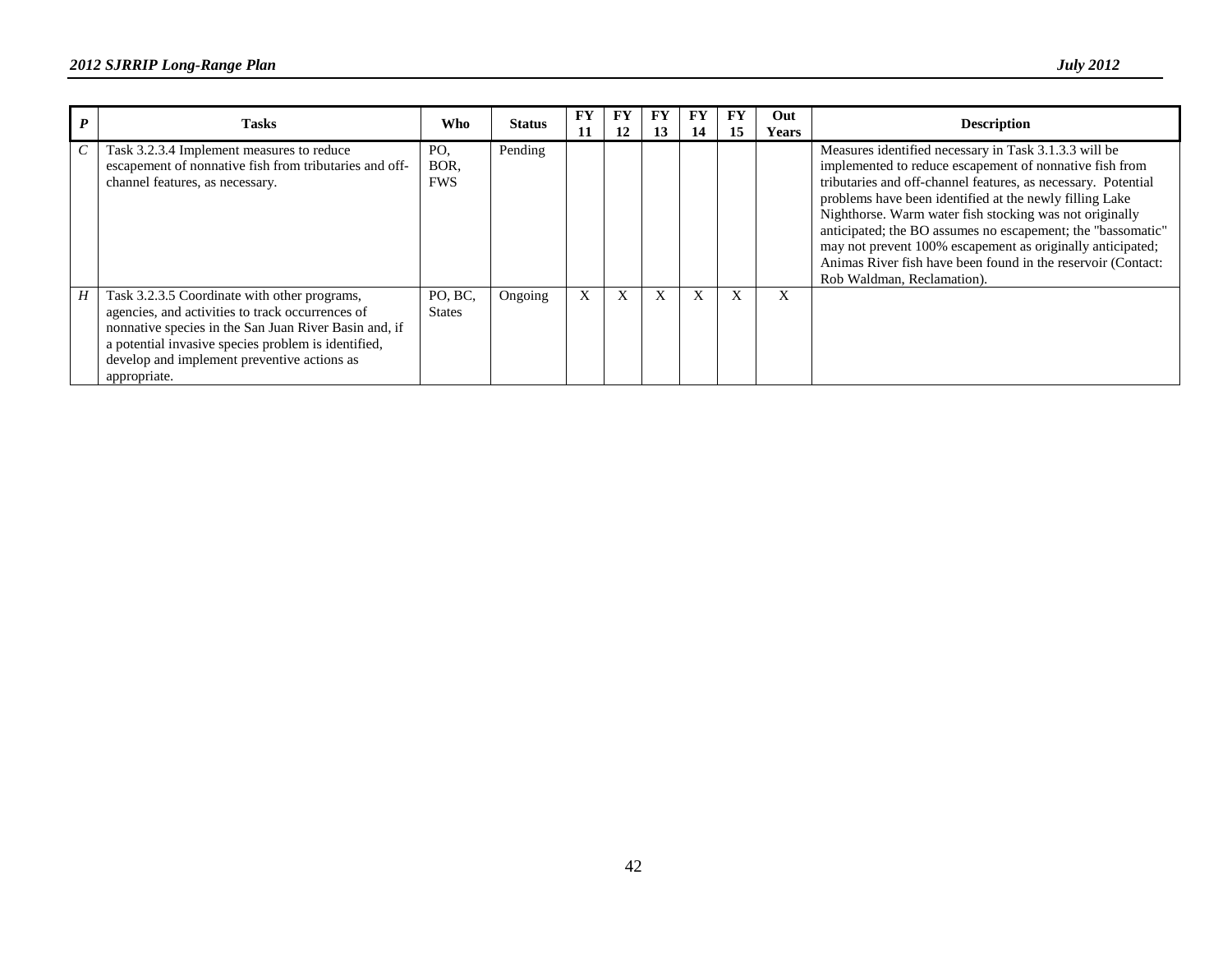<span id="page-46-0"></span>

| $\boldsymbol{P}$ | <b>Tasks</b>                                                                                                                                                                                            | Who                                | <b>Status</b> | <b>FY</b><br>11  | <b>FY</b><br>12 | FY<br>13    | <b>FY</b><br>14 | <b>FY</b><br>15 | Out<br><b>Years</b> | <b>Description</b>                                                                                                                                                                                                                                                                                                                                                                                                                                                                                                                                                                                                                                                                                                                                                                                                                                                                                                                                                                                           |
|------------------|---------------------------------------------------------------------------------------------------------------------------------------------------------------------------------------------------------|------------------------------------|---------------|------------------|-----------------|-------------|-----------------|-----------------|---------------------|--------------------------------------------------------------------------------------------------------------------------------------------------------------------------------------------------------------------------------------------------------------------------------------------------------------------------------------------------------------------------------------------------------------------------------------------------------------------------------------------------------------------------------------------------------------------------------------------------------------------------------------------------------------------------------------------------------------------------------------------------------------------------------------------------------------------------------------------------------------------------------------------------------------------------------------------------------------------------------------------------------------|
|                  | Goal 4.1-Monitor Fish Populations of the<br>San Juan River.                                                                                                                                             |                                    |               |                  |                 |             |                 |                 |                     |                                                                                                                                                                                                                                                                                                                                                                                                                                                                                                                                                                                                                                                                                                                                                                                                                                                                                                                                                                                                              |
|                  | <b>Action 4.1.1 Develop a standardized monitoring</b><br>program for fish.                                                                                                                              |                                    |               |                  |                 |             |                 |                 |                     |                                                                                                                                                                                                                                                                                                                                                                                                                                                                                                                                                                                                                                                                                                                                                                                                                                                                                                                                                                                                              |
| M                | Task 4.1.1.1 Develop and revise a Standardized Fish<br>Monitoring Plan to assess the presence, status, and<br>trends of Colorado pikeminnow and razorback sucker<br>and fish community.                 | BC,<br>FWS,<br>PO,<br><b>NMDGF</b> | Ongoing       | $\boldsymbol{X}$ | X               | $\mathbf X$ | X               | $\mathbf X$     | X                   | A Monitoring Plan And Protocols was developed for the San<br>Juan River Bain in 2000 and updated in 2006 (Propst et al.<br>2006) to identify changes in the endangered and other native<br>fish populations, status, distributions, and habitat conditions.<br>The goals of the plan are to: 1) track the status and trends of<br>endangered and other fish populations in the San Juan River,<br>2) track changes in abiotic parameters, including water<br>quality, channel morphology, and habitat, important to the<br>fish community, and 3) utilize data collected under Goals 1<br>and 2 to help assess progress towards recovery of<br>endangered fish species. This monitoring plan describes<br>protocols for monitoring larval drift, YOY and small-bodied<br>fish, subadults and adults; and channel geomorphology,<br>cobble bars, backwaters, habitat mapping; as well as water<br>temperature, and water quality. BC held workshops in 2009<br>and an update of the plan is expected in 2011. |
| H                | Task 4.1.1.2 Analyze and evaluate monitoring data<br>and produce Annual Fish Monitoring Reports to<br>ensure that the best sampling design and strategies are<br>employed.                              | BC                                 | Annually      | X                | X               | X           | X               | X               | $\boldsymbol{X}$    | As a goal of the monitoring plan, this task will a) determine<br>relative annual reproductive success of CPM and RBS; and<br>b) determine population trends, including size-structure of<br>adult and juvenile fishes.                                                                                                                                                                                                                                                                                                                                                                                                                                                                                                                                                                                                                                                                                                                                                                                       |
| H                | Task 4.1.1.3 Organize and conduct Monitoring Plan<br>Workshops, as necessary, to coordinate sampling<br>design, data collection, and desired precision and<br>detection levels for detecting responses. | PO, BC                             | As<br>needed  |                  |                 |             |                 |                 |                     | Monitoring workshops were held 2009 to coordinate<br>sampling design, data collection, and desired precision and<br>detection levels for detecting responses. An update of the<br>plan is expected in 2011. Additional workshops will be held<br>as necessary to accomplish Task 4.1.1.1.                                                                                                                                                                                                                                                                                                                                                                                                                                                                                                                                                                                                                                                                                                                    |
|                  | <b>Action 4.1.2 Implement a Standardized</b><br>Monitoring Plan to track the presence, status and<br>trends of endangered fish populations.                                                             |                                    |               |                  |                 |             |                 |                 |                     |                                                                                                                                                                                                                                                                                                                                                                                                                                                                                                                                                                                                                                                                                                                                                                                                                                                                                                                                                                                                              |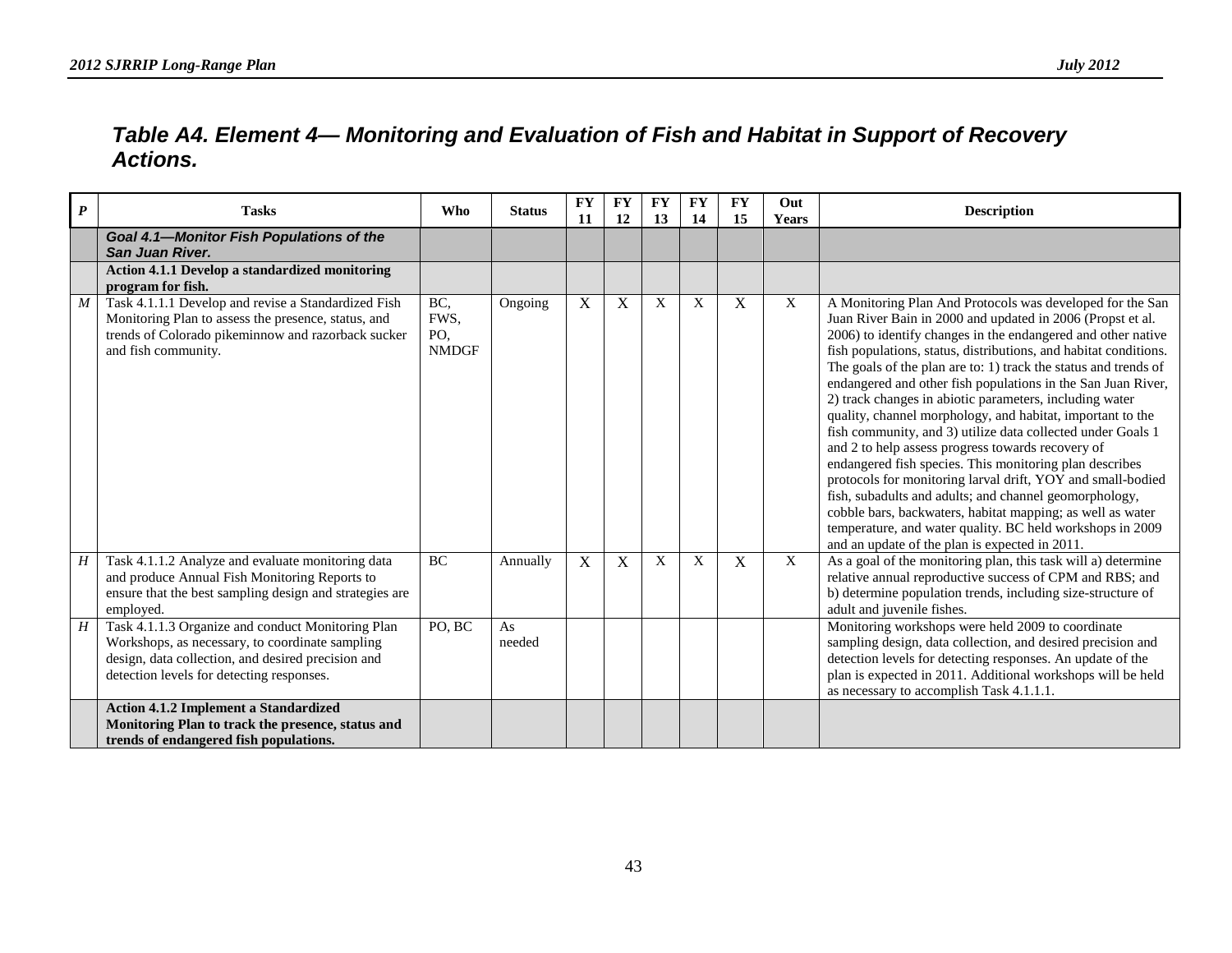| $\boldsymbol{P}$ | <b>Tasks</b>                                                                                                                                                                                                        | <b>Who</b> | <b>Status</b> | $\overline{\mathbf{F}}\mathbf{Y}$<br>11 | <b>FY</b><br>12 | <b>FY</b><br>13 | $\overline{\mathbf{F}}\mathbf{Y}$<br>14 | $\overline{\mathbf{F}}$<br>15 | Out<br>Years   | <b>Description</b>                                                                                                                                                                                                                                                                                                                                                                                                                                                 |
|------------------|---------------------------------------------------------------------------------------------------------------------------------------------------------------------------------------------------------------------|------------|---------------|-----------------------------------------|-----------------|-----------------|-----------------------------------------|-------------------------------|----------------|--------------------------------------------------------------------------------------------------------------------------------------------------------------------------------------------------------------------------------------------------------------------------------------------------------------------------------------------------------------------------------------------------------------------------------------------------------------------|
| H                | Task 4.1.2.1 Conduct larval fish studies to determine<br>if reproduction is occurring, locate spawning and<br>nursery areas, and to gauge the extent of annual<br>reproduction.                                     | P.I.s      | Ongoing       | $\overline{X}$                          | X               | $\overline{X}$  | $\overline{X}$                          | $\overline{X}$                | $\mathbf X$    | Long-term CPM and RBS sucker larval fish surveys have<br>been conducted since 2003.<br>SOW 12-21                                                                                                                                                                                                                                                                                                                                                                   |
| H                | Task 4.1.2.2 Conduct juvenile and small-bodied fish<br>studies to determine if young fish are surviving and<br>recruiting and the areas and habitat used for rearing.                                               | P.I.s      | Ongoing       | $\mathbf X$                             | X               | X               | X                                       | X                             | X              | Long-term small-bodied fish monitoring has been in place<br>SOW 12-20<br>since $2003$ .                                                                                                                                                                                                                                                                                                                                                                            |
| $\overline{M}$   | Task 4.1.2.3 Conduct adult fish studies to estimate<br>densities of fish (CPUE) and estimates of population<br>size (mark-recapture estimates).                                                                     | P.I.s      | Ongoing       | $\mathbf X$                             | $\mathbf X$     | X               | $\mathbf X$                             | $\mathbf X$                   | X              | Long term monitoring of sub-adult and adult large-bodied<br>fishes has been in place since 2003.<br>SOW 12-19                                                                                                                                                                                                                                                                                                                                                      |
| H                | Task 4.1.2.4 Deposit, process, and secure SJR fish<br>specimens, field notes, and associated data at an<br>organized permanent repository.                                                                          | P.I.s      | Ongoing       | $\overline{X}$                          | $\mathbf X$     | X               | X                                       | X                             | $\overline{X}$ | UNM Div. of Fisheries Museum of Southwestern Biology<br>currently provides this service for the Program. In addition to<br>curation and deposition, species identification and data are<br>verified, entered into an electronic catalog, and<br>georeferenced in ArcView.<br>SOW 12-22                                                                                                                                                                             |
| H                | Task 4.1.2.5 Collect scales from unmarked fish<br>captured during monitoring and nonnative fish<br>removal activities for future analyses                                                                           | P.I.s      | Ongoing       |                                         | X               | X               |                                         |                               |                | Scales can be used for aging and for distinguishing natural<br>recruitment from fish that lost tags.                                                                                                                                                                                                                                                                                                                                                               |
|                  | Action 4.1.3 Collect data on the endangered fish<br>and native and nonnative fish communities during<br>other Program management activities, when<br>possible                                                       |            |               |                                         |                 |                 |                                         |                               |                |                                                                                                                                                                                                                                                                                                                                                                                                                                                                    |
| H                | Task 4.1.3.1 Collect data on the endangered fish and<br>native fish community during nonnative fish control<br>activities to aid in tracking the presence, status and<br>trends of endangered fish populations.     | FWS,<br>BC | Ongoing       | X                                       | X               | X               | X                                       | X                             |                | See SOW 12-17 and 12-18                                                                                                                                                                                                                                                                                                                                                                                                                                            |
| $\overline{H}$   | Task 4.1.3.2 Collect data on the endangered fish and<br>native fish community during PNM selective fish<br>passage operations to aid in tracking the presence,<br>status and trends of endangered fish populations. | FWS,<br>NN | Ongoing       | X                                       | X               | $\mathbf X$     | $\mathbf X$                             | X                             |                | See SOW 12-15                                                                                                                                                                                                                                                                                                                                                                                                                                                      |
|                  | Action 4.1.4 Obtain reliable population estimates<br>of RBS and CPM.                                                                                                                                                |            |               |                                         |                 |                 |                                         |                               |                |                                                                                                                                                                                                                                                                                                                                                                                                                                                                    |
| H                | Task 4.1.4.1 Implement pilot mark-recapture<br>population estimates to develop target criteria for full<br>implementation of population estimates consistent<br>with recovery goals requirements.                   | BC         | Pending       |                                         |                 |                 |                                         |                               |                | Reliable and precise mark-recapture population estimates are<br>required for recovery goals. Criteria will be developed to<br>transition from catch rate indices to mark-recapture<br>population estimators for subadult and adult RBS and CPM.<br>These criteria may be numbers of fish per kilometer or a<br>similar metric that signals when population sizes are<br>sufficiently large to implement mark-recapture sampling.<br>See Tasks 4.1.4.2 and 4.1.4.3. |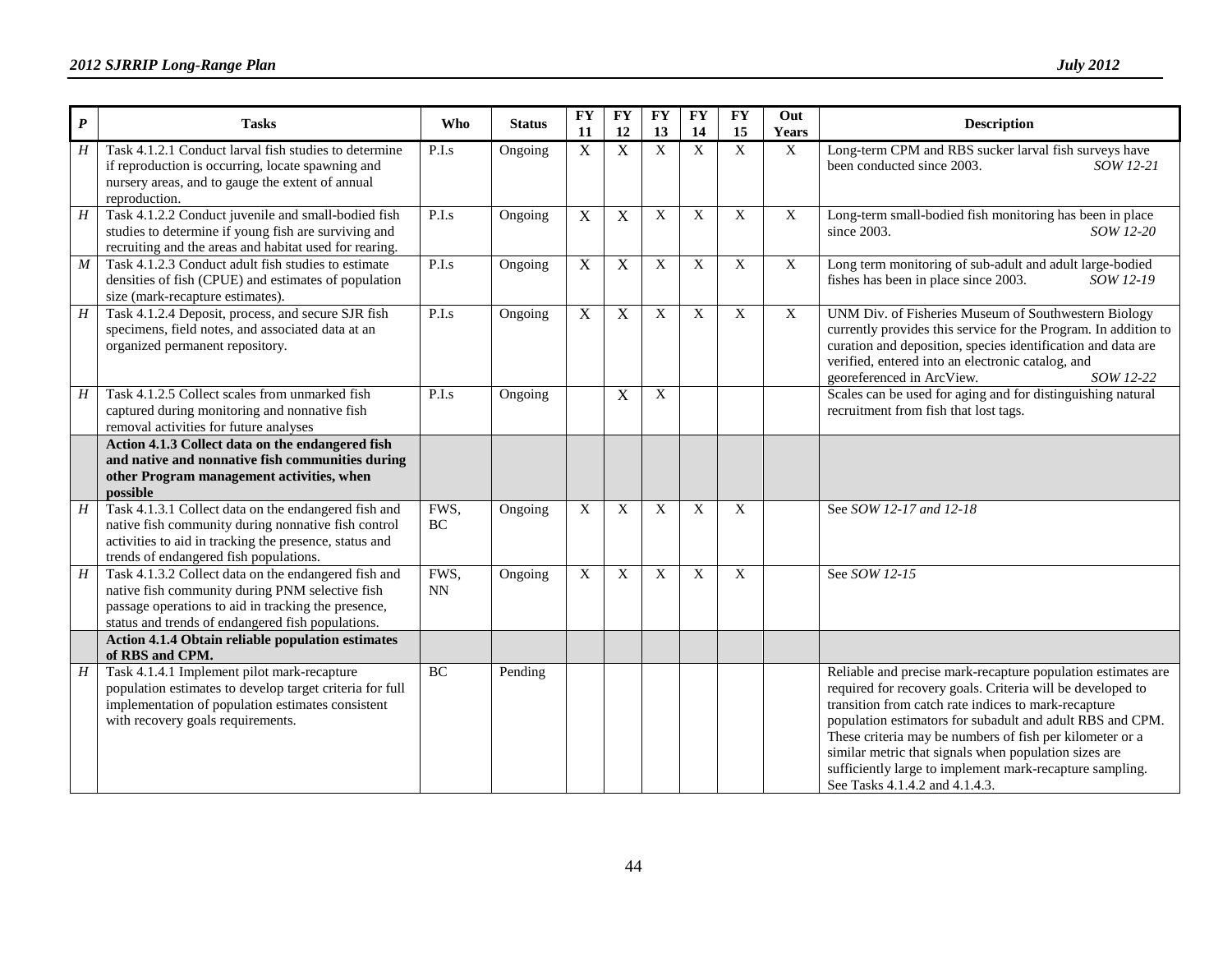| $\boldsymbol{P}$ | <b>Tasks</b>                                                                                                                                                                                                                                                                                | <b>Who</b>           | <b>Status</b> | <b>FY</b><br>11 | <b>FY</b><br>12 | <b>FY</b><br>13 | <b>FY</b><br>14 | <b>FY</b><br>15           | Out<br>Years | <b>Description</b>                                                                                                                                                                                                                                                                                                                                                                                                   |
|------------------|---------------------------------------------------------------------------------------------------------------------------------------------------------------------------------------------------------------------------------------------------------------------------------------------|----------------------|---------------|-----------------|-----------------|-----------------|-----------------|---------------------------|--------------|----------------------------------------------------------------------------------------------------------------------------------------------------------------------------------------------------------------------------------------------------------------------------------------------------------------------------------------------------------------------------------------------------------------------|
| H                | Task 4.1.4.2 Use mark-recapture population<br>estimators, when feasible, and in conjunction with<br>catch rate estimators, to provide reliable estimates of<br>adults, subadults, survival, and recruitment consistent<br>with recovery goals criteria to gauge recovery of CPM<br>and RBS. | FWS,<br>BC,<br>P.I.s | Ongoing       | $\overline{X}$  | $\overline{X}$  | $\mathbf X$     | $\mathbf{X}$    | X                         | X            | Via long-term monitoring, non-native fish removal, and<br>stocking programs, implement and refine mark-recapture<br>population estimates for RBS and CPM that provide reliable<br>and precise estimates of subadult and adults, as well as<br>estimates of survival. After workshops in 2009, the BC<br>determined existing Program mark-recapture data will be<br>used to do population estimates in the near term. |
|                  | Task 4.1.4.3 Analyze mark-recapture data with<br>methods used by Bestgen (2009) to estimate survival<br>rates of razorback sucker.                                                                                                                                                          | PO<br>BC             | Ongoing       |                 | X               |                 |                 | $\boldsymbol{\mathrm{X}}$ |              | Bestgen (2009) used methods similar to those used in the<br>Upper Colorado River Basin, in the Green and Colorado<br>River subbasins, to analyze the survival of razorback suckers<br>in the San Juan River using mark-recapture data. These<br>analyses will be replicated every 3-5 years.                                                                                                                         |
| $\boldsymbol{H}$ | Task 4.1.4.4 Conduct Population Estimation<br>Workshops and evaluate population estimators used in<br>other systems to identify the most reliable and suitable<br>estimator(s) for Colorado pikeminnow and razorback<br>sucker.                                                             | PO, BC               | As<br>needed  |                 |                 |                 |                 |                           |              | Monitoring workshops were held in 2009 to evaluate<br>population estimators to be used for RBS and CPM in the<br>San Juan River. Estimation techniques used in other systems<br>were evaluated to identify the most reliable and suitable<br>estimators. The monitoring plan is being updated and will<br>address this issue.                                                                                        |
| H                | Task 4.1.4.5 Procure adequate numbers of PIT tags<br>for marking native and endangered fish.                                                                                                                                                                                                | <b>BOR</b>           | Ongoing       | X               | X               | X               | $\mathbf{X}$    | X                         | X            | PIT tags are the standard marking tool for the endangered<br>fishes. $SOW12-27$                                                                                                                                                                                                                                                                                                                                      |
|                  | Action 4.1.5 Evaluate the risk of hybridization<br>among sucker species.                                                                                                                                                                                                                    |                      |               |                 |                 |                 |                 |                           |              |                                                                                                                                                                                                                                                                                                                                                                                                                      |
| M                | Task 4.1.5.1 Quantify the extent of hybridization<br>among native suckers to determine if releasing large<br>numbers of hatchery razorback suckers into the San<br>Juan River will reduce genetic diversity and viability<br>of razorback sucker and/or flannelmouth sucker.                | <b>BC</b>            | Ongoing       |                 | X               |                 |                 |                           |              | Hybridization may be reducing genetic viability of native<br>suckers and may require actions such as mechanical removal<br>to reduce white suckers. There is some information on the<br>extent of hybridization between native suckers (i.e.,<br>razorback, flannelmouth, bluehead) and nonnative white<br>suckers in the San Juan River (Turner et al. 2002, 2008). A<br>reassessment should be conducted in 2012.  |
| $\boldsymbol{M}$ | Task 4.1.5.2 Quantify the extent of hybridization<br>between native suckers with nonnative white suckers to<br>determine if hybridization is reducing genetic diversity<br>and viability of native suckers (i.e., razorback sucker,<br>flannelmouth sucker, bluehead sucker).               | BC                   | Ongoing       |                 | X               |                 |                 | X                         |              | Observational surveys are conducted during other Program<br>activities. Hybridization between native suckers and<br>nonnative white suckers does not currently appear to be a<br>problem in the San Juan River. A reassessment should be<br>conducted in 2012.                                                                                                                                                       |
| M                | Task 4.1.5.3 Identify and implement necessary actions<br>to minimize hybridization among native suckers and<br>nonnative suckers.                                                                                                                                                           | BC                   | As<br>needed  |                 | X               |                 |                 |                           |              | Reassessment should be conducted in 2012.                                                                                                                                                                                                                                                                                                                                                                            |
|                  | Action 4.1.6. Ensure adequate protection from<br>diseases and parasites.                                                                                                                                                                                                                    |                      |               |                 |                 |                 |                 |                           |              |                                                                                                                                                                                                                                                                                                                                                                                                                      |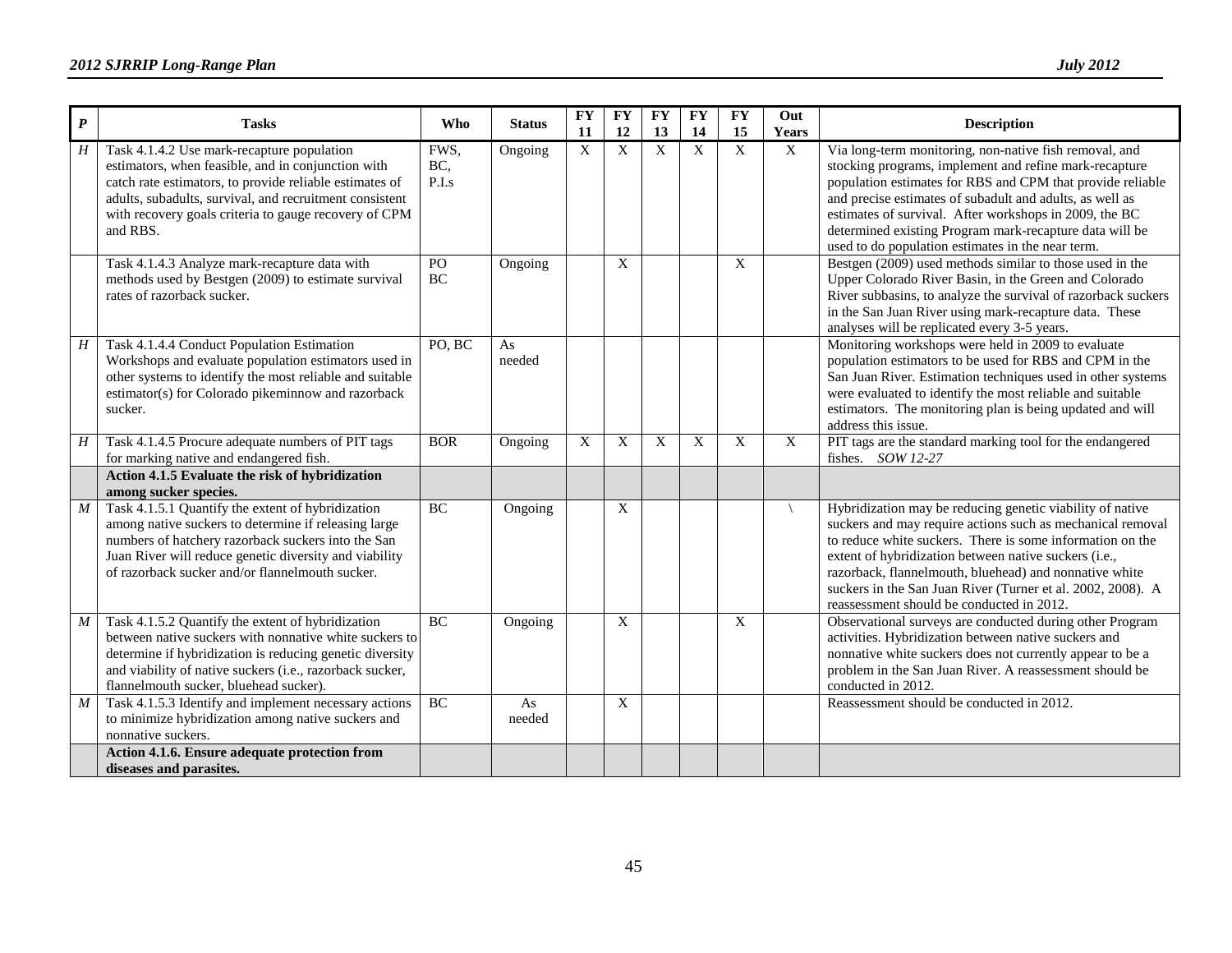| $\boldsymbol{P}$      | <b>Tasks</b>                                                                                                                                      | Who                | <b>Status</b> | <b>FY</b><br>11 | <b>FY</b><br>12 | <b>FY</b><br>13 | <b>FY</b><br>14 | <b>FY</b><br>15           | Out<br>Years   | Description                                                                                                                                                                                                                                                                                                                                                                                                                                                                                                                                                                                      |
|-----------------------|---------------------------------------------------------------------------------------------------------------------------------------------------|--------------------|---------------|-----------------|-----------------|-----------------|-----------------|---------------------------|----------------|--------------------------------------------------------------------------------------------------------------------------------------------------------------------------------------------------------------------------------------------------------------------------------------------------------------------------------------------------------------------------------------------------------------------------------------------------------------------------------------------------------------------------------------------------------------------------------------------------|
| $\cal C$              | Task 4.1.6.1 Track health of fish in the San Juan<br>River to ensure adequate protection from diseases and<br>parasites.                          | PO, P.I.s          | Ongoing       | $\overline{X}$  | $\overline{X}$  | $\overline{X}$  | $\mathbf X$     | $\overline{X}$            | X              | Ensuring adequate protection from diseases and parasites is<br>indentified as a potential limiting factor for RBS and CPM<br>population recovery. During fish handling and capture<br>activities on the San Juan River, optical inspections of<br>general fish health and condition is conducted and any<br>indication of poor health of endangered fishes is logged and<br>reported.                                                                                                                                                                                                            |
| $\mathcal{C}_{0}^{0}$ | Task 4.1.6.2 Identify causes and recommend<br>corrective actions if any indications of poor health are<br>of concern.                             | P.O.,<br>BC, P.I.s | As<br>needed  |                 |                 | X               |                 |                           |                | In 2011, opercular deformities in larval razorback sucker<br>samples appeared to be potentially increasing. Past samples<br>will be analyzed to detect trends.                                                                                                                                                                                                                                                                                                                                                                                                                                   |
|                       | Goal 4.2-Monitor Habitat Use and<br>Availability.                                                                                                 |                    |               |                 |                 |                 |                 |                           |                |                                                                                                                                                                                                                                                                                                                                                                                                                                                                                                                                                                                                  |
|                       | Action 4.2.1 Develop a standardized monitoring<br>program for habitat.                                                                            |                    |               |                 |                 |                 |                 |                           |                |                                                                                                                                                                                                                                                                                                                                                                                                                                                                                                                                                                                                  |
| $\boldsymbol{M}$      | Task 4.2.1.1 Develop and revise Standardized Habitat<br>Monitoring Plan.                                                                          | BC                 | Ongoing       | X               | X               |                 |                 |                           |                | BC workshops were conducted in 2009 to evaluate current<br>fish and habitat monitoring and develop a comprehensive<br>plan for both fish and habitat monitoring. Final results of the<br>detailed reach study were available in 2010. The Program's<br>2006 monitoring plan and protocols were updated in 2012.<br>A habitat monitoring workshop was held in January 2012.<br>The Program Office and Biology Committee are in the<br>process of using workshop results to refine current methods<br>and develop new ones. The Program's Habitat Monitoring<br>Protocols will be updated in 2012. |
| $\boldsymbol{M}$      | Task 4.2.1.2 Organize and conduct Habitat<br>Monitoring and Mapping Workshops, as necessary, to<br>refine and improve habitat evaluation methods. | PO, BC             | As<br>needed  |                 | X               |                 |                 |                           |                | BC workshops were conducted in 2009 to evaluate current<br>fish and habitat monitoring and develop a comprehensive<br>plan for both fish and habitat monitoring. A focused habitat<br>monitoring workshop was held in January 2012.                                                                                                                                                                                                                                                                                                                                                              |
|                       | Action 4.2.2 Implement a standardized monitoring<br>program for habitat.                                                                          |                    |               |                 |                 |                 |                 |                           |                |                                                                                                                                                                                                                                                                                                                                                                                                                                                                                                                                                                                                  |
| $\boldsymbol{H}$      | Task 4.2.2.1 Quantify attributes of habitats important<br>to each life stage of endangered fish.                                                  | FWS,<br><b>BC</b>  | Ongoing       |                 |                 |                 |                 |                           |                | Habitats used by various life stages of CPM and RBS should<br>be monitored and related to flow and river location.                                                                                                                                                                                                                                                                                                                                                                                                                                                                               |
|                       | Task 4.2.2.2 Map habitat at different flows as<br>described in the Standardized Habitat Monitoring Plan                                           | P.I.s              | Ongoing       |                 | X               | X               | X               | $\overline{X}$            | $\overline{X}$ | SOW 12-30                                                                                                                                                                                                                                                                                                                                                                                                                                                                                                                                                                                        |
| H                     | Task 4.2.2.3 Monitor long-term habitat response of<br>the river channel to flow recommendations.                                                  | <b>BC</b>          | Ongoing       |                 | X               | X               | X               | $\boldsymbol{\mathrm{X}}$ | $\overline{X}$ | Long-term river-wide response of the river channel (i.e.,<br>aggradation or degradation) will be monitored and related to<br>the flow recommendations to assess gross overall channel<br>change (as needed).                                                                                                                                                                                                                                                                                                                                                                                     |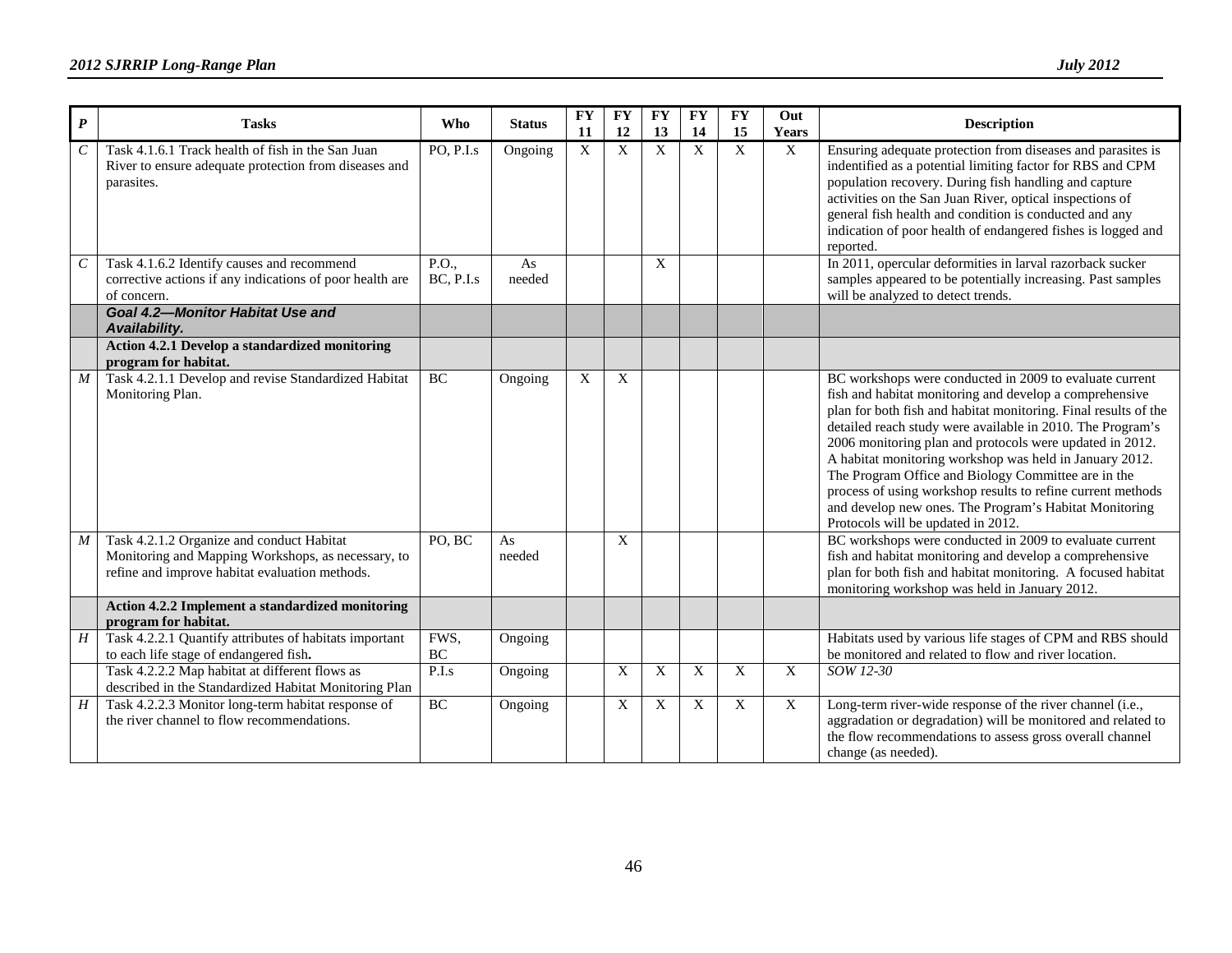| $\boldsymbol{P}$ | <b>Tasks</b>                                                                                                                                                                                 | Who                        | <b>Status</b> | <b>FY</b><br>11 | <b>FY</b><br>12 | <b>FY</b><br>13 | <b>FY</b><br>14           | <b>FY</b><br>15 | Out<br><b>Years</b> | <b>Description</b>                                                                                                                                                                                                                                                                                                                                                                                                                                                  |
|------------------|----------------------------------------------------------------------------------------------------------------------------------------------------------------------------------------------|----------------------------|---------------|-----------------|-----------------|-----------------|---------------------------|-----------------|---------------------|---------------------------------------------------------------------------------------------------------------------------------------------------------------------------------------------------------------------------------------------------------------------------------------------------------------------------------------------------------------------------------------------------------------------------------------------------------------------|
| C                | Task 4.2.2.4 Monitor water quality in the San Juan<br>River (see Action 2.4.1.).                                                                                                             | FWS,<br>BIA,<br><b>BOR</b> | Ongoing       |                 | $\mathbf X$     | $\overline{X}$  | $\overline{X}$            | $\mathbf X$     | $\overline{X}$      | Elevated levels of selenium and mercury have been detected<br>in the San Juan River and identified by the FWS as potential<br>causes of failure of CPM or RBS populations. Continued<br>monitoring of critical water quality parameters is needed to<br>track and assess water quality effects on the endangered fish.<br>Long-term monitoring for selenium and temperature is a<br>required measure in the NIIP BO. The Program currently<br>monitors temperature. |
| Η                | Task 4.2.2.5 Monitor stream flows                                                                                                                                                            | P.I.s                      | Annually      | X               | X               | X               | $\boldsymbol{\mathrm{X}}$ | $\mathbf X$     | $\mathbf X$         | Five USGS streamflow gaging stations on the mainstem of<br>the SJR provide flow data. USGS takes additional flow<br>measurements at Archuleta, Farmington, Shiprock, and Four<br>Corners. SOW 12-14                                                                                                                                                                                                                                                                 |
| $\,c\,$          | Task 4.2.2.6 Monitor water temperature                                                                                                                                                       | P.I.s                      | Annually      | X               | X               | X               | $\boldsymbol{\mathrm{X}}$ | $\mathbf X$     | $\overline{X}$      | Daily water temperature data at key locations are used by all<br>researchers and allow future assessment of the impact of<br>releases from Navajo Dam on critical habitat. SOW 12-30                                                                                                                                                                                                                                                                                |
| $H \mid$         | Task 4.2.2.7 Obtain river videography                                                                                                                                                        | P.I.s                      | Annually      | $\mathbf X$     | X               | X               | X                         | X               | X                   | High definition videography taken in late summer during<br>base flow conditions is used for developing maps of the<br>river, evaluating habitat relationships, and providing a<br>database for comparing future conditions. SOW 12-25                                                                                                                                                                                                                               |
|                  | Action 4.2.3 Identify and refine habitat/fish<br>relationships.                                                                                                                              |                            |               |                 |                 |                 |                           |                 |                     |                                                                                                                                                                                                                                                                                                                                                                                                                                                                     |
| H                | Task 4.2.3.1 Determine if a habitat/fish relationship<br>can be defined, the probability of success, the level of<br>data needed to accomplish this, and the cost of<br>collecting the data. | FWS,<br>$\rm BC$           | Ongoing       | X               | X               |                 |                           |                 |                     | Workshops were conducted in 2009 to evaluate and modify<br>current monitoring and data collection methodologies and<br>address data integration. A habitat monitoring workshop was<br>held in January 2012. The Program Office and Biology<br>Committee are in the process of using workshop results to<br>refine current methods and develop new ones. The<br>Program's Habitat Monitoring Protocols will be updated in<br>2012.                                   |
| Η                | Task 4.2.3.2 Identify principal river reaches and<br>habitats used by various life-stages of endangered<br>fish.                                                                             | FWS,<br><b>BC</b>          | Ongoing       | X               | $\overline{X}$  |                 |                           |                 |                     | An understanding of river reaches and habitats used by CPM<br>and RBS is important in understanding how flows benefit<br>these habitats.                                                                                                                                                                                                                                                                                                                            |
| H                | Task 4.2.3.3 Relate geo-referenced fish capture data<br>to habitat data.                                                                                                                     | P.I.s, PO                  | Ongoing       | X               | X               |                 |                           |                 |                     | This was initiated by Bliesner during the detailed reach<br>study. Starting in 2010, P.I.s will record GPS coordinates<br>for all captures and recaptures during monitoring and<br>nonnative fish removal activities.                                                                                                                                                                                                                                               |
|                  | <b>Goal 4.3-Integrate And Synthesize</b><br><b>Monitoring Data And Information To Evaluate</b><br><b>Fish Community And Ecosystem Responses</b><br><b>To Recovery Actions.</b>               |                            |               |                 |                 |                 |                           |                 |                     |                                                                                                                                                                                                                                                                                                                                                                                                                                                                     |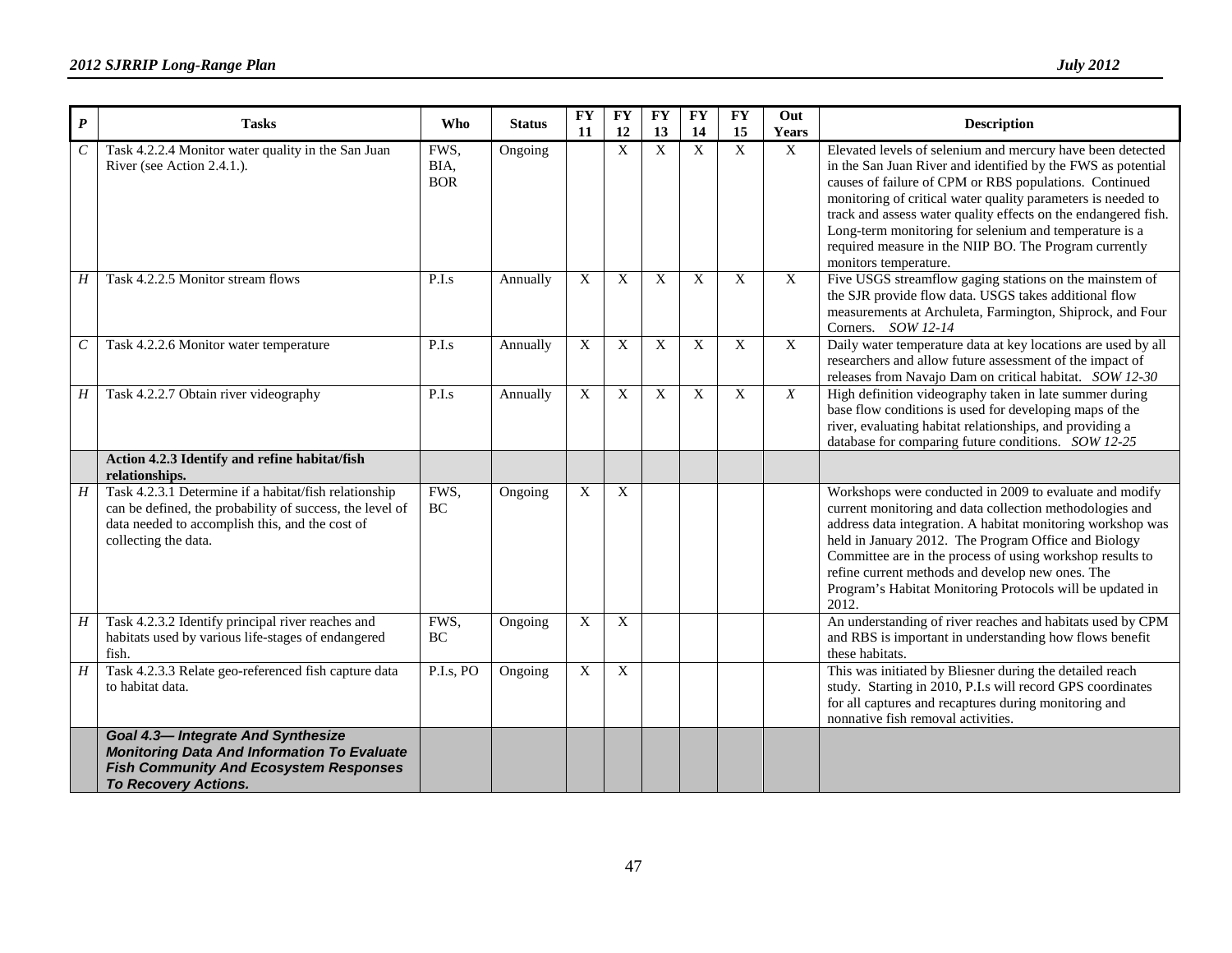| $\boldsymbol{P}$ | <b>Tasks</b>                                                                                                                                                                                                                                                                                                                       | <b>Who</b> | <b>Status</b> | <b>FY</b><br>11 | <b>FY</b><br>12 | <b>FY</b><br>13 | <b>FY</b><br>14 | <b>FY</b><br>15 | Out<br>Years   | <b>Description</b>                                                                                                                                                                                                                                                                                                                                               |
|------------------|------------------------------------------------------------------------------------------------------------------------------------------------------------------------------------------------------------------------------------------------------------------------------------------------------------------------------------|------------|---------------|-----------------|-----------------|-----------------|-----------------|-----------------|----------------|------------------------------------------------------------------------------------------------------------------------------------------------------------------------------------------------------------------------------------------------------------------------------------------------------------------------------------------------------------------|
|                  | Action 4.3.1 Describe life history parameters of<br>wild CPM and RBS.                                                                                                                                                                                                                                                              |            |               |                 |                 |                 |                 |                 |                |                                                                                                                                                                                                                                                                                                                                                                  |
| $\cal C$         | Task 4.3.1.1 Document and quantify reproduction,<br>survival, and recruitment.                                                                                                                                                                                                                                                     | FWS,<br>BC | Ongoing       | X               | X               | X               | X               | X               | $\mathbf X$    | Survival will be estimated by age group for RBS and CPM.<br>Survival can be estimated from periodic comparison of<br>abundance estimates and from mark-recapture analyses.<br>Recruitment will be estimated from periodic abundance<br>estimates of subadults and adults. Estimates of recruitment<br>are demographic criteria of recovery goals. 1992 - present |
|                  | Action 4.3.2 Develop fish community and<br>ecosystem response strategies                                                                                                                                                                                                                                                           |            |               |                 |                 |                 |                 |                 |                |                                                                                                                                                                                                                                                                                                                                                                  |
| $\boldsymbol{H}$ | Task 4.3.2.1 Develop a centralized database that<br>incorporates all data from standardized monitoring<br>and integrate into the Program database.                                                                                                                                                                                 | PO, BC     | Ongoing       | X               | X               | X               | X               | X               | $\overline{X}$ | The San Juan River Basin Recovery Implementation<br>Program maintains a centralized database of all monitoring<br>activities. This database is part of the overall Program<br>database-see Task 5.2.1.1.                                                                                                                                                         |
| $\boldsymbol{H}$ | Task 4.3.2.2 Use previous and current data collected<br>during ongoing investigations to characterize<br>dynamics of native fishes and their response to<br>management activities intended to improve status of<br>listed species.                                                                                                 | PO, BC     | Ongoing       | X               | X               | X               | $\mathbf X$     | X               | $\mathbf X$    | In coordination with the BC, the Program Office is<br>responsible for ensuring that information is integrated and<br>synthesized to evaluate Program progress toward recovery-<br>see Goal 5.2.                                                                                                                                                                  |
| $\boldsymbol{M}$ | Task 4.3.2.3 Evaluate and review available fisheries<br>data for use in SJR population model to evaluate<br>recovery actions.                                                                                                                                                                                                      | PO, BC     | As<br>needed  |                 |                 |                 |                 |                 |                | A great deal of information has been gathered on the fish<br>community of the San Juan River. This information should<br>be assimilated. Data Integration and Habitat and Fish<br>Monitoring Workshops were held in 2009.                                                                                                                                        |
| $\boldsymbol{M}$ | Task 4.3.2.4 Update SJR population model and use<br>with other existing data to evaluate fish community<br>response to recovery actions.                                                                                                                                                                                           | PO, BC     | As<br>needed  | X               |                 |                 |                 |                 |                | The population model will be updated to assist in evaluating<br>possible responses by fish species to management actions.                                                                                                                                                                                                                                        |
|                  | Action 4.3.3 Identify and implement appropriate<br>monitoring and research strategies to evaluate<br>ecosystem response                                                                                                                                                                                                            |            |               |                 |                 |                 |                 |                 |                |                                                                                                                                                                                                                                                                                                                                                                  |
| $\boldsymbol{H}$ | Task 4.3.3.1 Develop and implement an integrated<br>fish and habitat monitoring plan that includes an<br>annual process for assessing and modifying<br>monitoring activities so that current status of native<br>and endangered fish populations and habitat can be<br>assessed and progress toward recovery can be<br>determined. | PO, BC     | Ongoing       | $\mathbf X$     | X               | X               | X               | X               | $\mathbf X$    | Workshops were conducted in 2009 and 2012 to evaluate<br>current fish and habitat monitoring. A stated purpose of the<br>workshops was to develop an integrated fish and habitat<br>monitoring plan that includes annual evaluation and data<br>integration, and an adaptive management component.                                                               |
|                  | Action 4.3.4 Use data from monitoring and<br>management actions and research information to<br>evaluate and modify recovery activities, as<br>necessary, to ensure progress toward recovery.                                                                                                                                       |            |               |                 |                 |                 |                 |                 |                |                                                                                                                                                                                                                                                                                                                                                                  |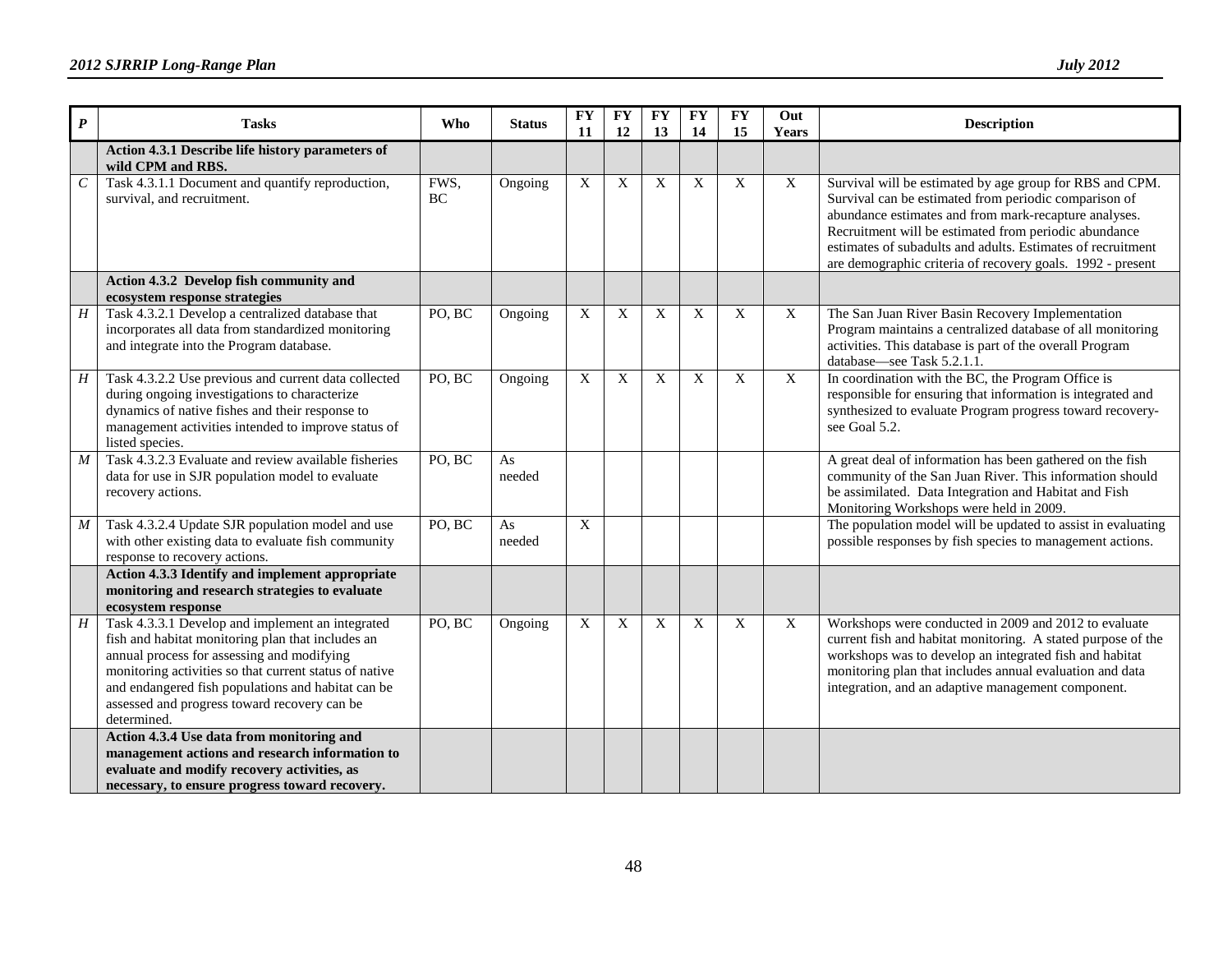| $\boldsymbol{P}$            | <b>Tasks</b>                                                                                                                                                                                                                                                                                                                                                   | Who               | <b>Status</b> | <b>FY</b><br>11 | <b>FY</b><br>12 | FY<br>13 | <b>FY</b><br>14 | <b>FY</b><br>15 | Out<br>Years | <b>Description</b>                                                                                                                                                                                                                                                                                                                                                                    |
|-----------------------------|----------------------------------------------------------------------------------------------------------------------------------------------------------------------------------------------------------------------------------------------------------------------------------------------------------------------------------------------------------------|-------------------|---------------|-----------------|-----------------|----------|-----------------|-----------------|--------------|---------------------------------------------------------------------------------------------------------------------------------------------------------------------------------------------------------------------------------------------------------------------------------------------------------------------------------------------------------------------------------------|
| $\mathcal{C}_{\mathcal{C}}$ | Task 4.3.4.1 Identify, describe, and implement<br>strategies for improving long-term survival and<br>recruitment of razorback sucker and Colorado<br>pikeminnow including but not limited to nonnative<br>fish removal, enhancing habitat and food resources,<br>enhancing genetic diversity and viability, and<br>mitigating barriers to range fragmentation. | PO, BC            | Ongoing       | X               | X               | X        | X               | X               | X            | Use adaptive management strategies to eliminate, add, or<br>adjust monitoring and research activities and management<br>actions to obtain needed information and improve species<br>and habitat status and condition.                                                                                                                                                                 |
| $\boldsymbol{H}$            | Task 4.3.4.2 Use data and information gathered from<br>fish surveys, hatchery augmentation, and survival<br>studies to describe best strategies for establishing wild<br>populations of endangered fish and restoring the<br>native fish community.                                                                                                            | PO, BC            | Ongoing       |                 |                 |          |                 |                 |              | Information will be assimilated and evaluated on a continual<br>basis to assess stocking success and establishment of wild<br>populations of CPM and RBS.                                                                                                                                                                                                                             |
| $\overline{H}$              | Task 4.3.4.3 Use data and information gathered from<br>nonnative fish efforts to evaluate effects of nonnative<br>fish control on distribution, abundance, and<br>demographics (e.g., fish size, age, sexual maturity) of<br>the endangered fish populations and native fish<br>community.                                                                     | FWS,<br>BC        | Ongoing       |                 |                 |          |                 |                 |              | Fish population respond in various ways to severe reduction<br>from mechanical removal. These responses need to be<br>evaluated to determine if removal will require different<br>strategies for minimizing negative impacts to native and<br>endangered fish species. Ongoing evaluation is needed,<br>including assessment of new technologies for controlling<br>nonnative fishes. |
| $\overline{H}$              | Task 4.3.4.4 Evaluate effects of nonnative fish control<br>on distribution, abundance, and demographics (e.g.,<br>fish size, age, and sexual maturity) of nonnative fish<br>populations.                                                                                                                                                                       | FWS,<br><b>BC</b> | Ongoing       |                 |                 |          |                 |                 |              | Full implementation of the nonnative fish control strategy<br>began in 2008. The BC held a workshop in 2010 to evaluate<br>the non-native fish control program and made adjustments to<br>the nonnative fish control program.                                                                                                                                                         |
|                             | <b>Goal 4.4-Identify and Conduct Research</b><br>and Monitoring in Support of Recovery<br><b>Actions</b>                                                                                                                                                                                                                                                       |                   |               |                 |                 |          |                 |                 |              |                                                                                                                                                                                                                                                                                                                                                                                       |
|                             | <b>Action 4.4.1 Annually identify potential</b><br>project/activities/questions/information needs<br>(ongoing list)                                                                                                                                                                                                                                            |                   |               |                 |                 |          |                 |                 |              |                                                                                                                                                                                                                                                                                                                                                                                       |
|                             | Radiotelemetry Study                                                                                                                                                                                                                                                                                                                                           |                   |               |                 |                 |          |                 |                 |              |                                                                                                                                                                                                                                                                                                                                                                                       |
|                             | <b>Tributary Sampling</b>                                                                                                                                                                                                                                                                                                                                      |                   |               |                 |                 |          |                 |                 |              |                                                                                                                                                                                                                                                                                                                                                                                       |
|                             | Conduct Inventory of all potential problematic<br>reservoirs (i.e., potential sources of nonnative species)                                                                                                                                                                                                                                                    |                   |               |                 |                 |          |                 |                 |              |                                                                                                                                                                                                                                                                                                                                                                                       |
|                             | Determine how to distinguish stocked from naturally<br>produced fish                                                                                                                                                                                                                                                                                           |                   |               |                 |                 |          |                 |                 |              | e.g., Yellow Jacket Canyon                                                                                                                                                                                                                                                                                                                                                            |
|                             | Enhanced/expanded larval studies                                                                                                                                                                                                                                                                                                                               |                   |               |                 |                 |          |                 |                 |              |                                                                                                                                                                                                                                                                                                                                                                                       |
|                             | Hg and Se effects work                                                                                                                                                                                                                                                                                                                                         |                   |               |                 |                 |          |                 |                 |              |                                                                                                                                                                                                                                                                                                                                                                                       |
|                             | Evaluate entrainment losses at diversions                                                                                                                                                                                                                                                                                                                      |                   |               |                 |                 |          |                 |                 |              |                                                                                                                                                                                                                                                                                                                                                                                       |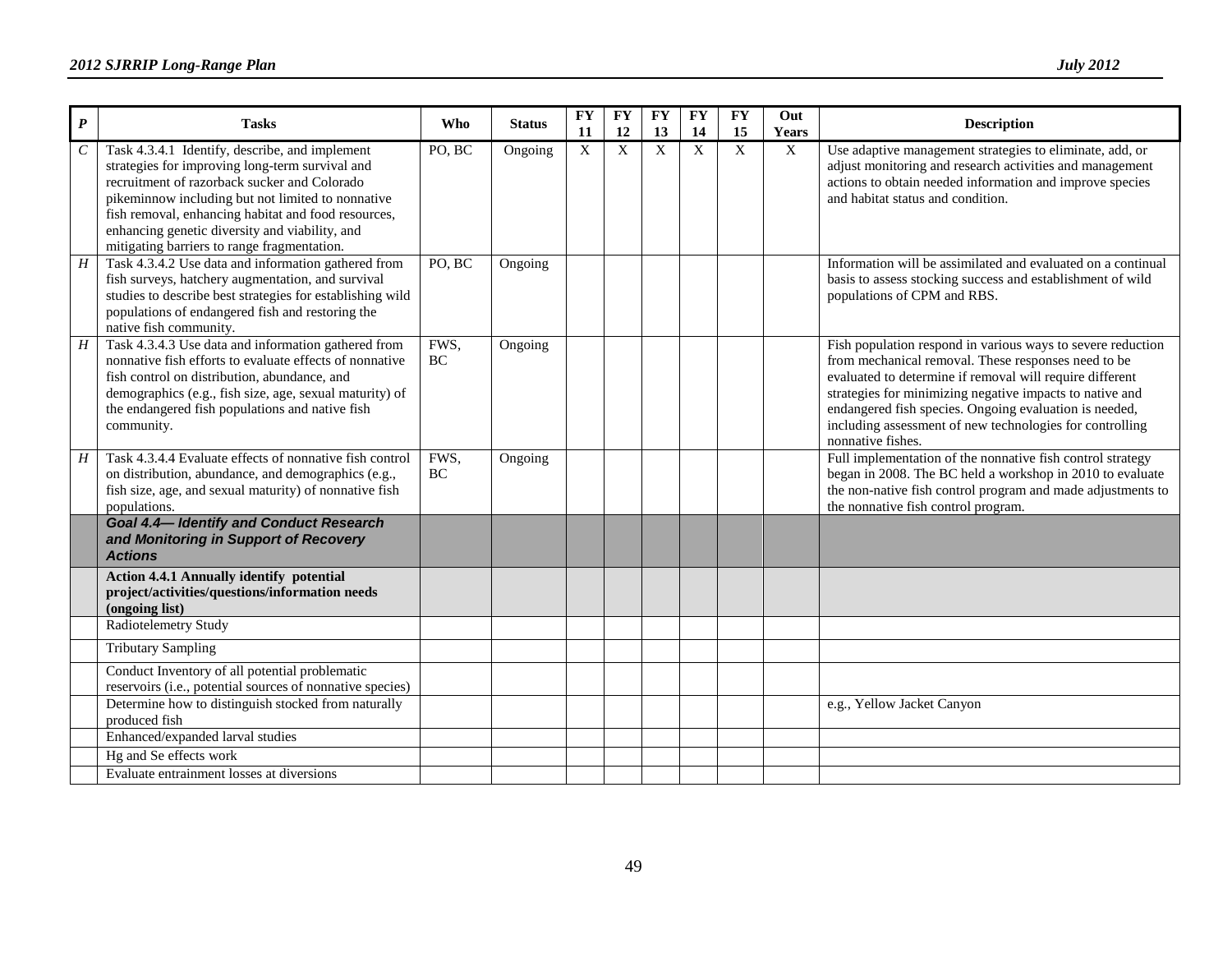|   | <b>Tasks</b>                                                                                                                                  | Who                | <b>Status</b> | <b>FY</b><br>11 | FY<br>12 | <b>FY</b><br>13 | FY<br>14 | <b>FY</b> | Out<br><b>Years</b> | <b>Description</b>                                                                                                                                  |
|---|-----------------------------------------------------------------------------------------------------------------------------------------------|--------------------|---------------|-----------------|----------|-----------------|----------|-----------|---------------------|-----------------------------------------------------------------------------------------------------------------------------------------------------|
|   | Action 4.4.2 Implement project/activities as<br>necessary to obtain needed information                                                        |                    |               |                 |          |                 |          |           |                     |                                                                                                                                                     |
| H | Task 4.4.2.1 Conduct fish studies in the SJR Arm of<br>Lake Powell as needed to assess presence/absence of<br>SJR endangered fish populations | P.I.s              | Ongoing       | X               | X        |                 |          |           |                     | A fish survey of Lake Powell was conducted in 2011 and<br>will continue in 2012.<br>SOW 12-28                                                       |
|   | Task 4.4.2.2 Investigate and install passive PIT tag<br>detectors in the river to track fish presence/absence<br>and movement                 | BOR.<br><b>FWS</b> | Ongoing       |                 |          |                 |          |           |                     | Three sites were identified for installation of a Passive PIT<br>tag detector (PNM Diversion, Hogback Fish Weir, and the<br>river at Medicine Hat). |

### *Table A5. Element 5.— Program Coordination and Assessment of Progress toward Recovery.*

<span id="page-53-0"></span>

| $\boldsymbol{P}$ | <b>Tasks</b>                                                                                                                                 | <b>Who</b>     | <b>Status</b> | <b>FY</b><br>11 | <b>FY</b><br>12 | FY<br>13 | <b>FY</b><br>14 | <b>FY</b><br>15 | Out          | <b>Description</b>                                                                                                                                                                                                                                                                                                                                                                                                                                                                                                                                                                                                                              |
|------------------|----------------------------------------------------------------------------------------------------------------------------------------------|----------------|---------------|-----------------|-----------------|----------|-----------------|-----------------|--------------|-------------------------------------------------------------------------------------------------------------------------------------------------------------------------------------------------------------------------------------------------------------------------------------------------------------------------------------------------------------------------------------------------------------------------------------------------------------------------------------------------------------------------------------------------------------------------------------------------------------------------------------------------|
|                  | Goal 5.1-Facilitate Program Planning and<br><b>Management.</b>                                                                               |                |               |                 |                 |          |                 |                 | <b>Years</b> |                                                                                                                                                                                                                                                                                                                                                                                                                                                                                                                                                                                                                                                 |
|                  | <b>Action 5.1.1 Provide Ongoing Program</b><br>SOW 11-29<br><b>Management</b>                                                                |                |               |                 |                 |          |                 |                 |              |                                                                                                                                                                                                                                                                                                                                                                                                                                                                                                                                                                                                                                                 |
| H                | Task 5.1.1.1 Coordinate and schedule meetings and<br>activities of the Coordination Committee and the<br>technical committees, as necessary. | P <sub>O</sub> | As Needed     | $\mathbf{X}$    | X               | X        | X               | X               | X            | The Program Office will coordinate the activities of the<br>Coordination Committee and the Program's technical<br>committees, including providing notices, agendas,<br>information packets, and providing draft and final summaries<br>for committee and subcommittee meetings and conference<br>calls as per the committee meeting.                                                                                                                                                                                                                                                                                                            |
| H                | Task 5.1.1.2 Annually review and update the Long-<br>Range Plan to reflect new information, new projects<br>and Program progress.            | PO,<br>BC, CC  | Annually      | X               | X               | X        | X               | X               | X            | The LRP is a living document that will be reviewed and<br>revised annually according to the process described in the<br>SJRRIP Program Document (2006). The Program Office<br>will update the LRP in coordination with the CC and<br>technical committees to reflect accomplishments during the<br>past year, new projects needed to achieve goals, and changes<br>in timing of projects. The LRP will include those actions the<br>Program and Service believe are necessary to achieve<br>recovery and those ESA compliance actions identified in the<br>biological opinions that the Program has assumed<br>responsibility for implementing. |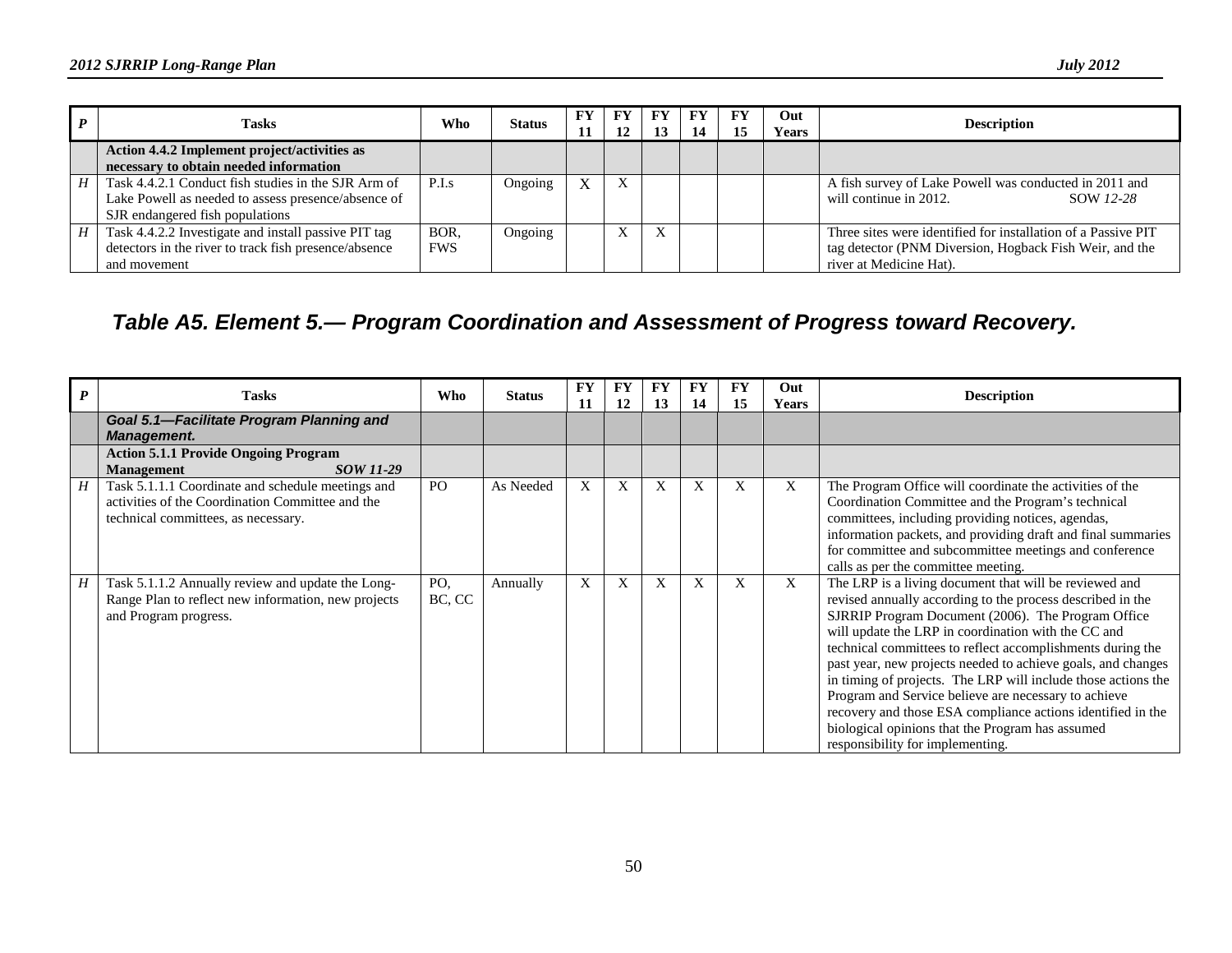| $\boldsymbol{P}$ | <b>Tasks</b>                                                                                                                                                                                                                             | <b>Who</b>        | <b>Status</b> | <b>FY</b><br>11 | <b>FY</b><br>12 | <b>FY</b><br>13 | <b>FY</b><br>14 | <b>FY</b><br>15 | Out<br>Years | <b>Description</b>                                                                                                                                                                                                                                                                                                                                                                                                                                                                                                                                                                                                                                                                                                                                                                                                           |
|------------------|------------------------------------------------------------------------------------------------------------------------------------------------------------------------------------------------------------------------------------------|-------------------|---------------|-----------------|-----------------|-----------------|-----------------|-----------------|--------------|------------------------------------------------------------------------------------------------------------------------------------------------------------------------------------------------------------------------------------------------------------------------------------------------------------------------------------------------------------------------------------------------------------------------------------------------------------------------------------------------------------------------------------------------------------------------------------------------------------------------------------------------------------------------------------------------------------------------------------------------------------------------------------------------------------------------------|
| H                | Task 5.1.1.3 Convene annual Program coordination<br>meetings to review the preceding year's monitoring,<br>recovery and research data; assess progress toward<br>recovery; and provide recommendations to modify the<br>Long-Range Plan. | PO,<br><b>BOR</b> | Annually      | $\overline{X}$  | $\mathbf{X}$    | $\overline{X}$  | $\mathbf X$     | $\mathbf{X}$    | X            | The Program Coordinator will chair an annual meeting of the<br>Coordination and Biology committees and the Service to<br>review the preceding year's monitoring, recovery and<br>research data, assess progress toward recovery, and provide<br>recommendations to modify monitoring, recovery and<br>research actions, as appropriate.                                                                                                                                                                                                                                                                                                                                                                                                                                                                                      |
| H                | Task 5.1.1.4 Develop list of prioritized actions and<br>projects for the Annual Work Plan that most benefit<br>recovery of the endangered fish populations.                                                                              | BC, PO            | Annually      | X               | X               | X               | X               | X               | X            | Based on the Long-Range Plan, the Program Office will<br>work with the technical committees to develop a list of<br>prioritized projects for the next Annual Work Plan. The<br>prioritized list will be consistent with the Long Rang Plan,<br>include input from the technical committees, and be<br>approved by the Coordination Committee.                                                                                                                                                                                                                                                                                                                                                                                                                                                                                |
| H                | Task 5.1.1.5 Develop and issue Requests for<br>Proposals (RFPs) and request Scopes of Work<br>(SOWs) for projects that most benefit recovery of the<br>endangered fish populations.                                                      | PO,<br><b>BOR</b> | Annually      | X               | X               | X               | X               | X               | X            | Scopes of work will be prepared for the list of prioritized<br>projects and requests for proposals will be solicited. Upon<br>receipt of the scopes of work, and responses to requests for<br>proposals, the prioritized projects will have associated<br>budgets. These will be compared to the availability of funds.<br>Projects that are low on the priority list will not be included<br>in the Work Plan if funding is not available to fund all<br>projects in that fiscal year. This effort will be conducted by<br>the Program Coordinator. Unfunded, low priority, projects<br>may be considered in the next Annual Work Plan.                                                                                                                                                                                     |
| H                | Task 5.1.1.6 Assemble and review annual Scopes of<br>Work to identify most suitable projects for funding<br>and implementation.                                                                                                          | PO,<br><b>BOR</b> | Annually      | X               | X               | X               | X               | X               | X            | If the Program Office, in consultation with the Service and<br>the Program's Coordination Committee and technical<br>committees, identifies an action that may facilitate the<br>recovery of the endangered fish populations in the San Juan<br>River and the action is not included in the Long-Range Plan,<br>the Program Coordinator will forward to the Coordination<br>Committee a recommendation for the inclusion of the action<br>in the LRP, along with information on the identified action<br>that the Coordination Committee needs to complete its<br>review and approval of the recommendation. Approval will<br>be based on whether the LRP accurately reflects the best<br>scientific information available, the efficient implementation<br>of recovery goals, and the management actions of the<br>Program. |
|                  | <b>Action 5.1.2 Oversee and Conduct Endangered</b><br><b>Species Act Compliance</b>                                                                                                                                                      |                   |               |                 |                 |                 |                 |                 |              |                                                                                                                                                                                                                                                                                                                                                                                                                                                                                                                                                                                                                                                                                                                                                                                                                              |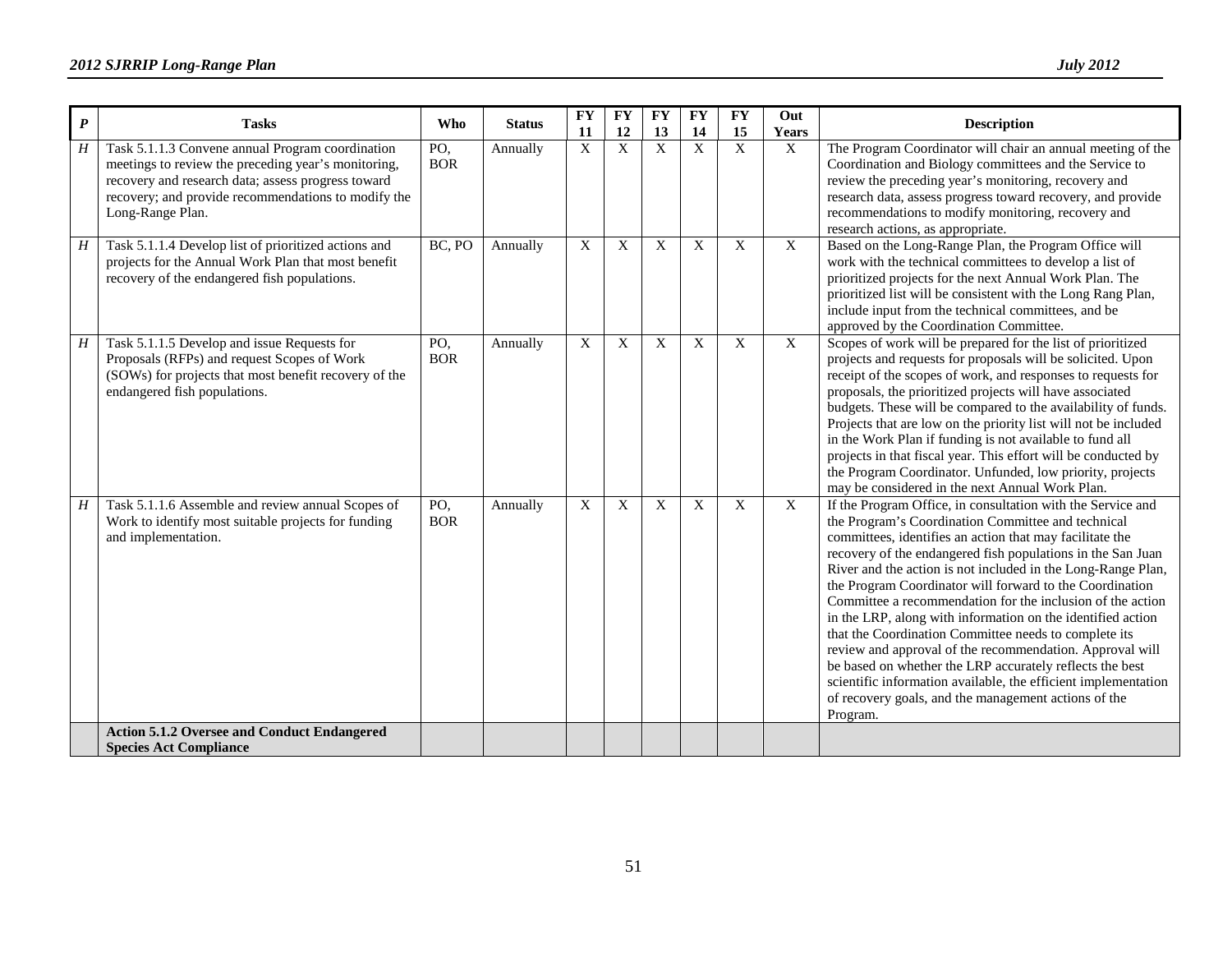| $\boldsymbol{P}$ | <b>Tasks</b>                                                                                                                                                                                                | <b>Who</b> | <b>Status</b> | <b>FY</b><br>11 | <b>FY</b><br>12 | <b>FY</b><br>13 | <b>FY</b><br>14 | <b>FY</b><br>15           | Out<br><b>Years</b>       | <b>Description</b>                                                                                                                                                                                                                                                                                                                                                                                                                                                                                                                                                                                                                                                                                                 |
|------------------|-------------------------------------------------------------------------------------------------------------------------------------------------------------------------------------------------------------|------------|---------------|-----------------|-----------------|-----------------|-----------------|---------------------------|---------------------------|--------------------------------------------------------------------------------------------------------------------------------------------------------------------------------------------------------------------------------------------------------------------------------------------------------------------------------------------------------------------------------------------------------------------------------------------------------------------------------------------------------------------------------------------------------------------------------------------------------------------------------------------------------------------------------------------------------------------|
| $\overline{H}$   | Task 5.1.2.1 Administer Program and review BOs<br>consistent with the Program's Principles                                                                                                                  | PO         | Ongoing       | $\overline{X}$  | $\mathbf X$     | $\overline{X}$  | $\overline{X}$  | $\mathbf X$               | $\overline{X}$            | The Program is intended to provide measures for compliance<br>with the ESA for water development and water management<br>activities in the San Juan River Basin. The Coordination<br>Committee in 2001 adopted the Principles for Conducting<br>Endangered Species Act section 7 Consultations on Water<br>Development and Water Management Activities Affecting<br>Endangered Fish in the San Juan River Basin (Principles).<br>The Principles constitute a guide to define how Program<br>actions will be used to provide ESA compliance for water<br>development and water management activities.                                                                                                               |
| $H_{\rm}$        | Task 5.1.2.2 Monitor and ensure implementation of<br>Program actions identified as RPAs and RPMs in BOs<br><b>Goal 5.2- Ensure Integration and Synthesis</b><br>of Information to Evaluate Program Progress | PO         | Ongoing       | X               | $\mathbf X$     | X               | X               | $\boldsymbol{\mathrm{X}}$ | X                         | The Program Office will ensure necessary actions are being<br>implemented to meet the requirements of the BOs that rely<br>on the Program for ESA compliance. The Coordination<br>Committee will be informed of any problems or issues that<br>may arise according to the Principles                                                                                                                                                                                                                                                                                                                                                                                                                               |
|                  | <b>Toward Recovery</b><br><b>SOW 11-29</b>                                                                                                                                                                  |            |               |                 |                 |                 |                 |                           |                           |                                                                                                                                                                                                                                                                                                                                                                                                                                                                                                                                                                                                                                                                                                                    |
|                  | Action 5.2.1 Synthesize and evaluate information<br>from all studies for Program to evaluate progress<br>toward recovery.                                                                                   |            |               |                 |                 |                 |                 |                           |                           |                                                                                                                                                                                                                                                                                                                                                                                                                                                                                                                                                                                                                                                                                                                    |
| H                | Task 5.2.1.1 Establish and maintain a Program<br>database of information collected under the various<br>Program projects including all rare fish collections.                                               | PO         | Annually      | X               | X               | X               | X               | $\boldsymbol{\mathrm{X}}$ | X                         | The Program Office will maintain and continually improve a<br>comprehensive database to centralize data for all Program<br>activities, including monitoring, stocked fish, nonnative fish<br>control, etc. The database includes all rare fish collection<br>information in a relational database for use by Program<br>participants.                                                                                                                                                                                                                                                                                                                                                                              |
| H                | Task 5.2.1.2 Conduct annual Program reviews and<br>develop annual reports that integrate monitoring and<br>research data and results to track and assess yearly<br>Program progress toward recovery.        | PO, BC     | Annually      | X               | $\mathbf X$     | X               | X               | X                         | $\boldsymbol{\mathrm{X}}$ | The Program Office will annually review Program progress<br>to include review and evaluation of progress, annual, and<br>final reports; as well as all monitoring, recovery and research<br>activities, data and results. The Program Office will ensure,<br>in coordination with Program committees that all required<br>Program documents are completed on schedule and as<br>needed to accomplish the Program purpose and goals. This<br>report will assess the preceding year's monitoring data,<br>progress toward recovery, and adaptive management<br>recommendations, including recommendations for changes<br>in direction, termination of projects, new projects, or other<br>pertinent recommendations. |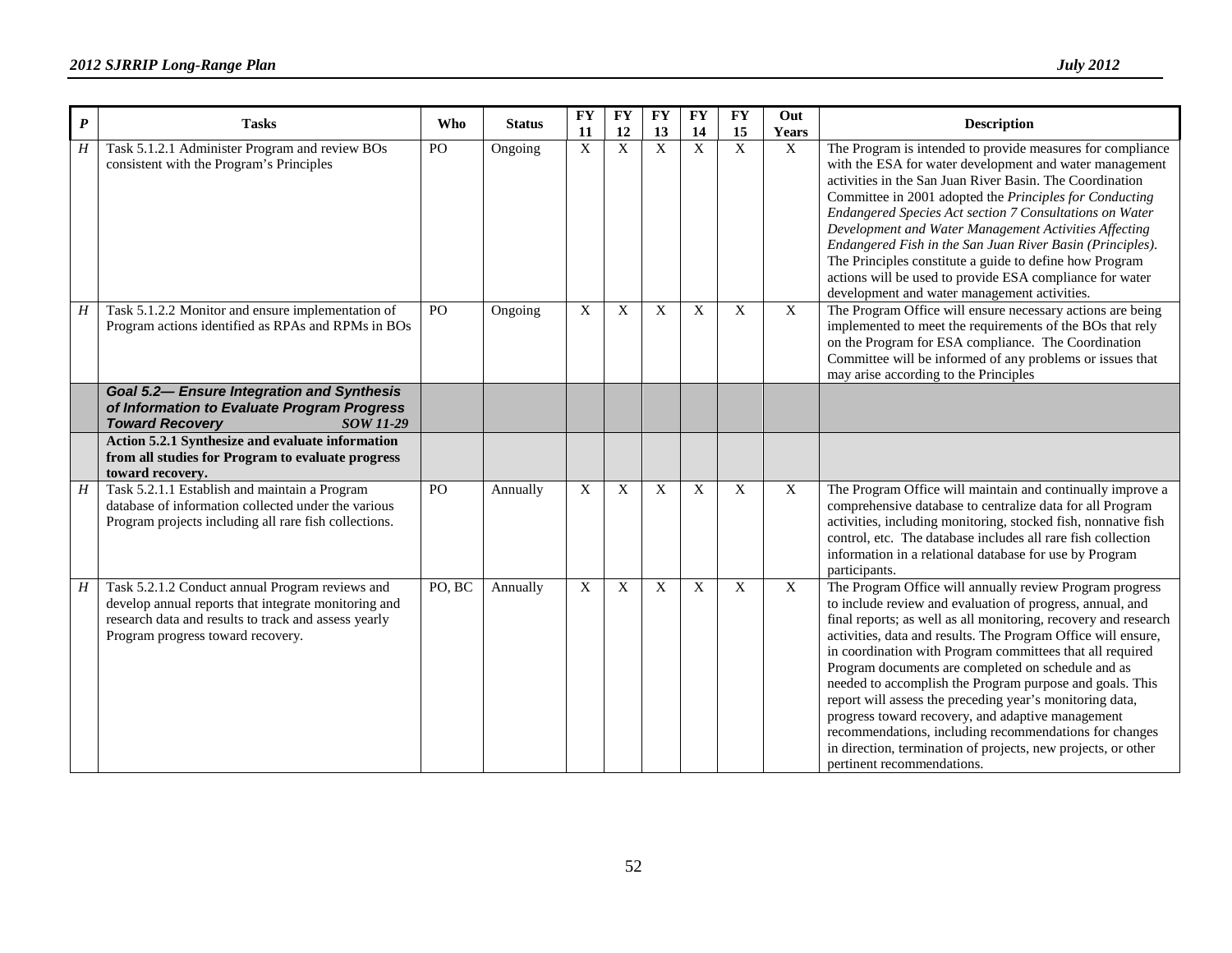| $\boldsymbol{P}$ | <b>Tasks</b>                                                                                                                                                                                                                                   | Who               | <b>Status</b>      | <b>FY</b><br>11 | <b>FY</b><br>12  | <b>FY</b><br>13 | <b>FY</b><br>14 | <b>FY</b><br>15 | Out<br><b>Years</b> | <b>Description</b>                                                                                                                                                                                                                                                                                                                                                                                                                                                                                                 |
|------------------|------------------------------------------------------------------------------------------------------------------------------------------------------------------------------------------------------------------------------------------------|-------------------|--------------------|-----------------|------------------|-----------------|-----------------|-----------------|---------------------|--------------------------------------------------------------------------------------------------------------------------------------------------------------------------------------------------------------------------------------------------------------------------------------------------------------------------------------------------------------------------------------------------------------------------------------------------------------------------------------------------------------------|
| H                | Task 5.2.1.3 Conduct a biennial comprehensive<br>review and assessment of Program progress towards<br>recovery (i.e., Sufficient Progress Report).                                                                                             | PO, BC            | Every two<br>years |                 | $\boldsymbol{X}$ |                 | $\mathbf X$     |                 | X                   | The Program Office will prepare on a biennial basis a<br>"Sufficient Progress" assessment of the Program's progress<br>towards recovery, the Program's ability to provide ESA<br>compliance for water development and management<br>activities, and any corrective actions needed to ensure future<br>ESA compliance. A "Sufficient Progress" Report was<br>completed in 2010.                                                                                                                                     |
|                  | Action 5.2.2 Ensure new information is identified<br>and developed, as necessary to achieve Program<br>goals and Assess Progress Toward Recovery                                                                                               | PO                |                    |                 |                  |                 |                 |                 |                     |                                                                                                                                                                                                                                                                                                                                                                                                                                                                                                                    |
| $\boldsymbol{C}$ | Task 5.2.2.1 Coordinate and oversee development of<br>revisions to the SJRB Hydrology Model and the<br>Program's flow recommendations                                                                                                          | PO,<br><b>BOR</b> | Ongoing            | X               | X                |                 |                 |                 |                     | The Program Office will work with Reclamation and other<br>Program participants to improve, maintain, and utilize the<br>Hydrology Model for use in revising the SJR flow<br>recommendations. Hydrology Model Gen 3 will be<br>completed in 2011; flow recommendations revisions will<br>begin in 2012.                                                                                                                                                                                                            |
| $\mathcal C$     | Task 5.2.2.2 Develop positive population response<br>criteria for the Colorado pikeminnow for 2012-2016<br>to meet recovery demographic criteria for downlisting<br>and delisting specified in recovery goals/plans<br>adopted by the Service. | FWS,<br>PO, BC    |                    | X               | X                |                 |                 |                 |                     | This process will involve coordinating with the BC to: 1)<br>evaluate past positive population response criteria for<br>Colorado pikeminnow to develop reasonable criteria for the<br>future; 2) determine the cause of not meeting 2007-2011<br>positive population response criteria; 3) Identify any<br>additional management actions necessary to attain those<br>criteria that should be carried out by the Program; and, 4)<br>revaluate and update the criteria in 2016.                                    |
| $\,c\,$          | Task 5.2.2.3 Develop positive population response<br>criteria for the razorback sucker for 2012-2016 to<br>meet recovery demographic criteria for downlisting<br>and delisting specified in recovery goals/plans<br>adopted by the Service.    | FWS,<br>PO, BC    |                    |                 |                  |                 |                 |                 |                     | This process will involve coordinating with the BC to: 1)<br>evaluate past positive population response criteria 2007-<br>2011; 2) develop a new set of criteria for 2012 and beyond<br>that leads to achievement of demographic criteria for down<br>listing and delisting consistent with the revised recovery<br>goals; 3) Identify any additional management actions<br>necessary to attain those criteria that should be carried out by<br>the Program; and, 4) revaluate and update the criteria in<br>2016. |
| $\mathcal C$     | Task 5.2.2.4 Identify and evaluate limiting factors and<br>determine necessary research to identity actions that<br>will minimize or remove these limiting factors                                                                             | <b>FWS</b>        | Ongoing            | X               | X                | X               | $\mathbf X$     | X               | X                   | The Program Office will use previous and current data and<br>information from habitat assessments, nonnative fish efforts,<br>ongoing investigations to characterize dynamics of native<br>fishes and their response to management activities intended<br>to improve status of listed species, water quality<br>assessments, and data collected to better define the<br>interdependence of protected and unprotected native species<br>to evaluate and identify potential limiting factors.                        |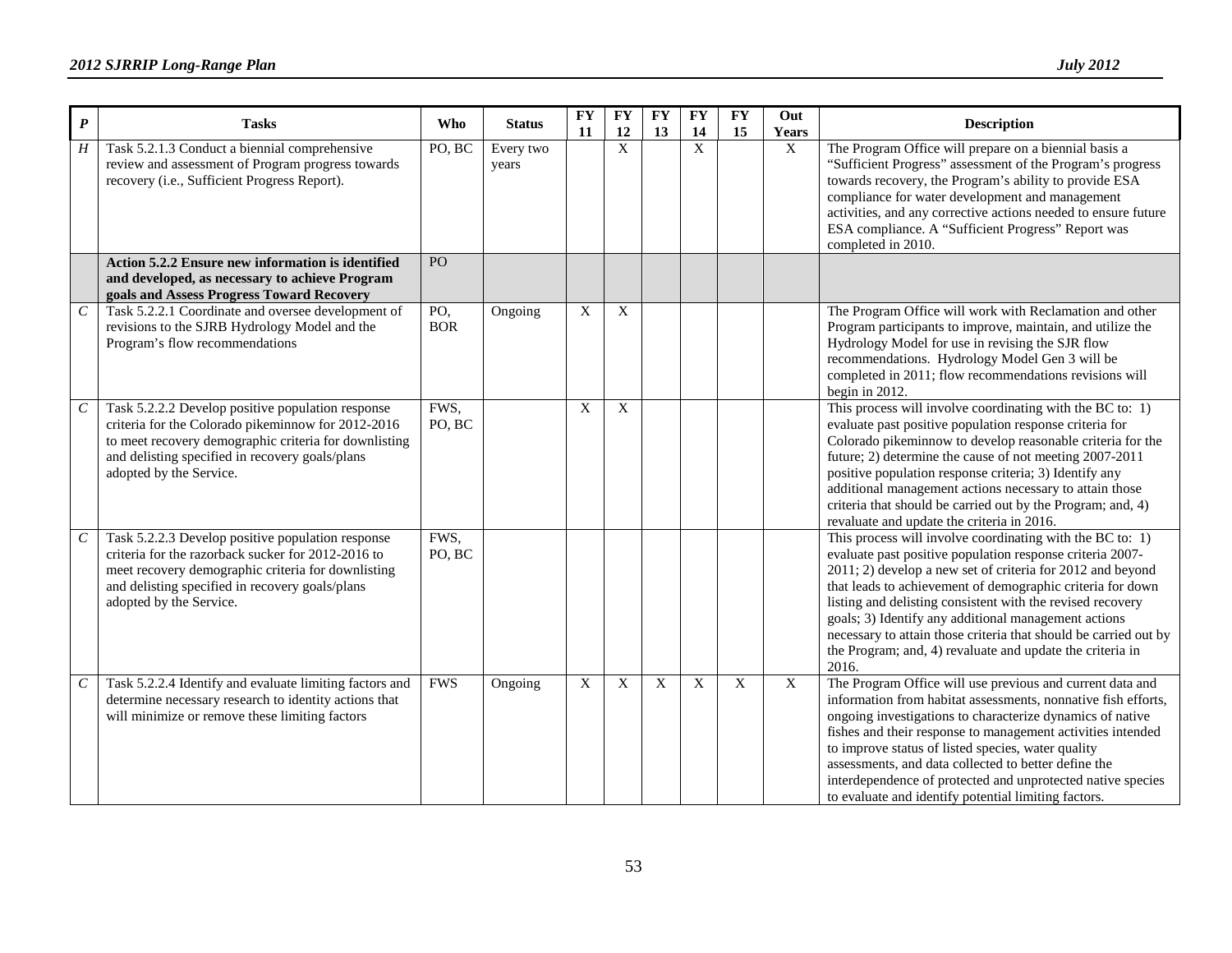| $\pmb{P}$             | <b>Tasks</b>                                                                                                                                                                                      | <b>Who</b>        | <b>Status</b> | <b>FY</b><br>11           | <b>FY</b><br>12 | <b>FY</b><br>13 | <b>FY</b><br>14 | <b>FY</b><br>15 | Out<br><b>Years</b> | <b>Description</b>                                                                                                                                                                                                                                                                                                                                                                                                                                                                                                                                                                                                                          |
|-----------------------|---------------------------------------------------------------------------------------------------------------------------------------------------------------------------------------------------|-------------------|---------------|---------------------------|-----------------|-----------------|-----------------|-----------------|---------------------|---------------------------------------------------------------------------------------------------------------------------------------------------------------------------------------------------------------------------------------------------------------------------------------------------------------------------------------------------------------------------------------------------------------------------------------------------------------------------------------------------------------------------------------------------------------------------------------------------------------------------------------------|
| $\boldsymbol{C}$      | Task 5.2.2.5 Use monitoring and research information<br>to evaluate and use adaptive management strategies to<br>modify recovery activities, as necessary, to ensure<br>progress toward recovery. | <b>FWS</b>        | Ongoing       | $\overline{X}$            | $\mathbf X$     | $\overline{X}$  | X               | X               | X                   | In coordination with the Program's technical committees,<br>use adaptive management strategies to eliminate, add, or<br>adjust monitoring and research activities and management<br>actions to obtain needed information and improve species<br>and habitat status and condition.                                                                                                                                                                                                                                                                                                                                                           |
|                       | Action 5.2.3 Ensure Scientific Integrity of Program<br><b>Information and Coordination with other</b><br><b>Associated Programs, Projects, and Studies</b>                                        |                   |               |                           |                 |                 |                 |                 |                     |                                                                                                                                                                                                                                                                                                                                                                                                                                                                                                                                                                                                                                             |
| $\boldsymbol{H}$      | Task 5.2.3.1 Maintain a standardized process for peer<br>review by qualified specialists in appropriate technical<br>disciplines for significant Program science projects<br>and reports.         | PO,<br><b>BOR</b> | Annually      | X                         | X               | X               | X               | X               | X                   | The Program Office will ensure that a standardized process<br>for peer review is maintained. This review will be done by<br>qualified specialists in appropriate technical disciplines for<br>significant Program science projects and reports. SOW 12-31                                                                                                                                                                                                                                                                                                                                                                                   |
| H                     | Task 5.2.3.2 Coordinate in activities of the Upper<br>Colorado River Endangered Fish Program and other<br>related programs and promote participation by<br>SJRRIP partners.                       | PO, BC            | Ongoing       | X                         | X               | X               | X               | X               | $\mathbf X$         | The Program Office will participate in the five-year status<br>review, updating of recovery goals for Colorado pikeminnow<br>and razorback sucker, and preparing combined documents<br>and reports (e.g., Report to Congress). SJR researchers and<br>partners will be encouraged to participate in meetings such<br>as the Upper Basin Researcher's Meeting to exchange<br>information, reduce redundancy, and learn new techniques.                                                                                                                                                                                                       |
|                       | <b>Goal 5.3-Facilitate Contract and Funding</b><br>SOW 11-33<br><b>Management.</b>                                                                                                                |                   |               |                           |                 |                 |                 |                 |                     |                                                                                                                                                                                                                                                                                                                                                                                                                                                                                                                                                                                                                                             |
|                       | Action 5.3.1 Ensure appropriate and legal contract<br>and funding practices.                                                                                                                      |                   |               |                           |                 |                 |                 |                 |                     |                                                                                                                                                                                                                                                                                                                                                                                                                                                                                                                                                                                                                                             |
| $\mathcal{C}_{0}^{0}$ | Task 5.3.1.1 Maintain and distribute annual base and<br>capital funds allocated under the Annual Work Plan<br>by each funding source.                                                             | BOR,<br>PO        | Annually      | $\boldsymbol{\mathrm{X}}$ | X               | X               | X               | X               | X                   | The Program Office will work with the Bureau of<br>Reclamation to maintain and distribute all annual base and<br>capital funds allocated under the Work Plan by each funding<br>source. Reclamation will administer the Program contracts<br>funded with power revenues or state/local cost-shares. This<br>task includes development of scopes of work, advertising of<br>requests for proposals, managing the contractor selection<br>process, contracting with the selected contractor, monitoring<br>and reporting of performance to the Program, ensuring<br>contractor compliance with the contract, and closeout of the<br>contract. |
| H                     | Task 5.3.1.2 Administer Program contracts and<br>provide an accounting of Program funds expended at<br>the end of each federal fiscal year.                                                       | BOR,<br>PO        | Annually      | $\mathbf{X}$              | X               | X               | X               | X               | $\mathbf{X}$        | Reclamation will provide an accounting of Program funds<br>and any matching funds from other sources within 60 days<br>of the end of each federal fiscal year. An accounting of funds<br>expended during the preceding year will be provided to the<br>Program after the end of each federal fiscal year.                                                                                                                                                                                                                                                                                                                                   |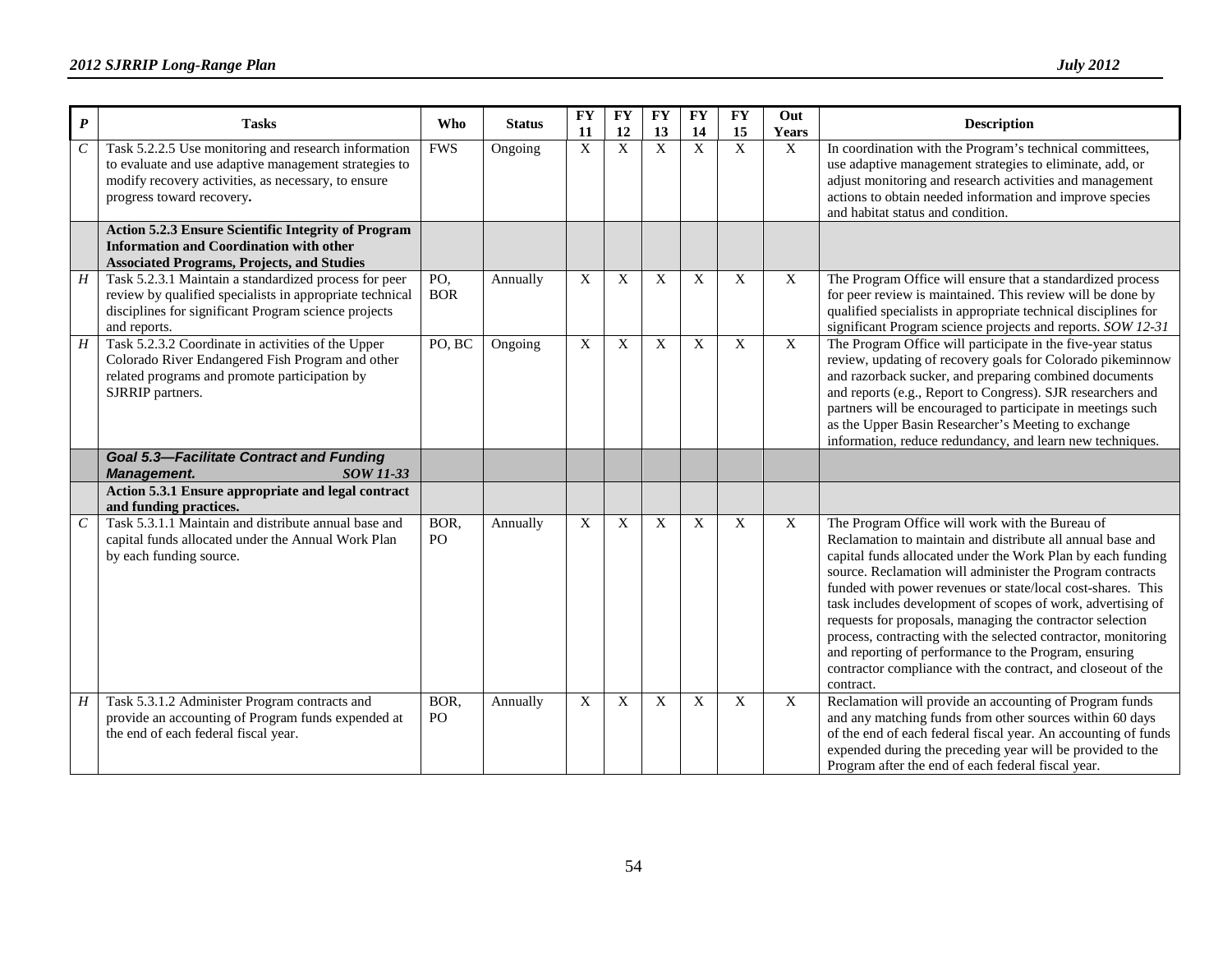|   | <b>Tasks</b>                                        | <b>Who</b>     | <b>Status</b> | FY | FY<br>12 | FY | FY<br>14 | FY | Out<br><b>Years</b> | <b>Description</b>                                          |
|---|-----------------------------------------------------|----------------|---------------|----|----------|----|----------|----|---------------------|-------------------------------------------------------------|
| H | Task 5.3.1.3 Manage Capital Improvement Program     | BOR.           | Annually      |    |          |    |          |    |                     | Reclamation will manage the Capital Improvement Program     |
|   | to maintain records showing the distribution and    | P <sub>O</sub> |               |    |          |    |          |    |                     | and work with the Program Office to maintain records        |
|   | expenditures of capital funds under the Annual Work |                |               |    |          |    |          |    |                     | showing the distribution and expenditures of capital funds  |
|   | Plan by each funding source, and provide an         |                |               |    |          |    |          |    |                     | expended under the Work Plan by each funding source. An     |
|   | accounting of funds expended at the end of each     |                |               |    |          |    |          |    |                     | accounting of funds expended during the preceding year will |
|   | federal fiscal year.                                |                |               |    |          |    |          |    |                     | be provided at the end of each federal fiscal year.         |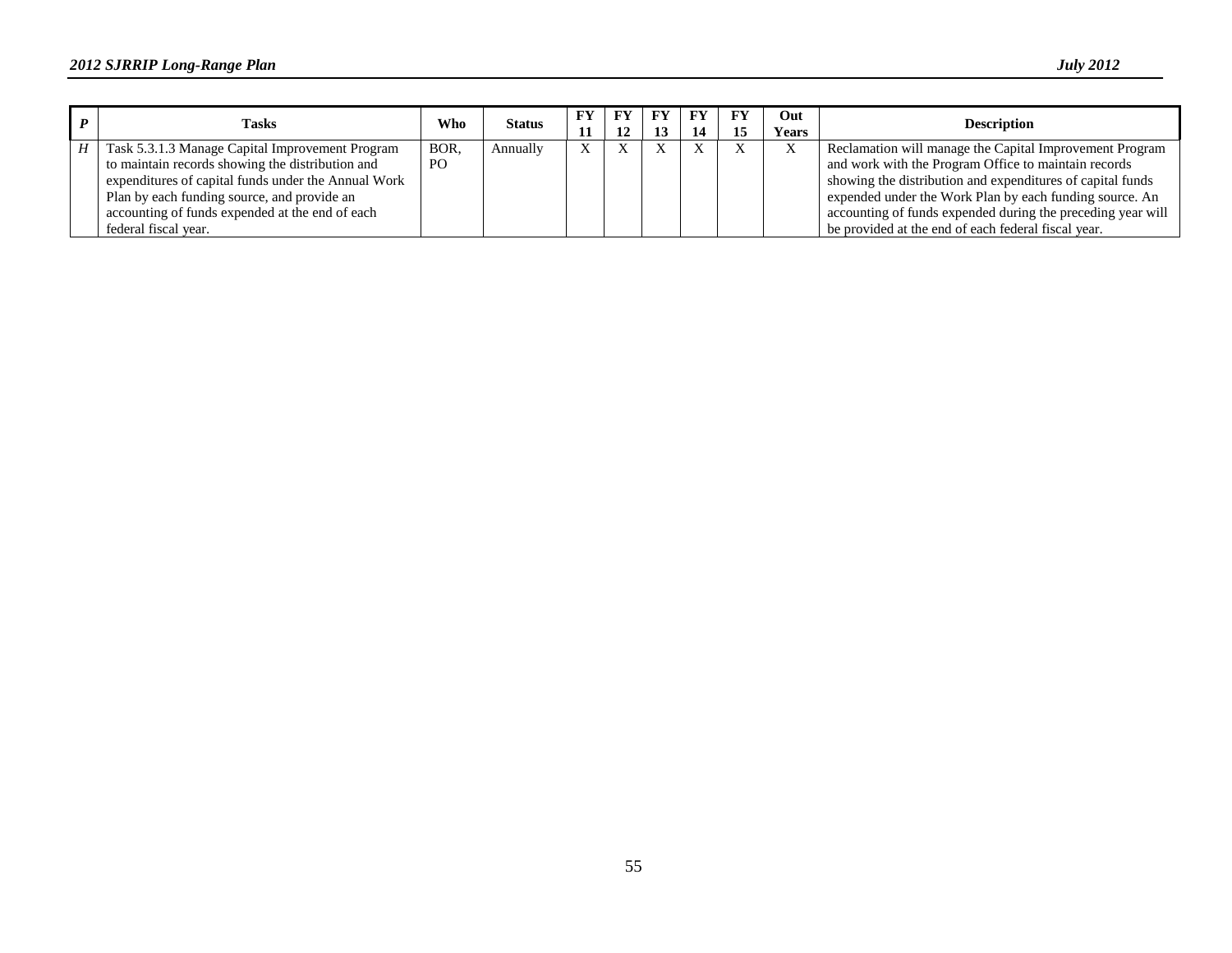### *Table A6. Element 6.—Information and Education.*

<span id="page-59-0"></span>

| $\boldsymbol{P}$ | <b>Tasks</b>                                                                                                                                                                                                                                                                                                                                                                     | <b>Who</b>     | <b>Status</b> | <b>FY</b><br>11 | <b>FY</b><br>12 | <b>FY</b><br>13 | <b>FY</b><br>14 | <b>FY</b><br>15 | Out<br><b>Years</b> | <b>Description</b>                                                                                                                                                                                           |
|------------------|----------------------------------------------------------------------------------------------------------------------------------------------------------------------------------------------------------------------------------------------------------------------------------------------------------------------------------------------------------------------------------|----------------|---------------|-----------------|-----------------|-----------------|-----------------|-----------------|---------------------|--------------------------------------------------------------------------------------------------------------------------------------------------------------------------------------------------------------|
|                  | Goal 6.1-Increase Public Awareness and<br><b>Support for the Endangered Fishes and the</b><br><b>Recovery Program.</b><br>SOW 11-34                                                                                                                                                                                                                                              |                |               |                 |                 |                 |                 |                 |                     |                                                                                                                                                                                                              |
|                  | Action 6.1.1 Provide information to the public on the<br><b>Recovery Program.</b>                                                                                                                                                                                                                                                                                                |                |               |                 |                 |                 |                 |                 |                     |                                                                                                                                                                                                              |
| H                | Task 6.1.1.1 Provide public information through news<br>articles, press releases, radio and television ads, and<br>other media to inform the public of Program activities<br>in collaboration with the UCRRP I&E Coordinator.<br>Provide press releases routinely on the SJRIP for<br>distribution to the media in Farmington, Durango,<br>Albuquerque, and others in the basin. | P <sub>O</sub> | Ongoing       | X               | X               | X               | X               | X               | X                   | Public information will be provided through news<br>articles, press releases, radio and television ads, and other<br>media to inform the public of Program activities.                                       |
| H                | Task 6.1.1.2 Maintain a Recovery Program Website.                                                                                                                                                                                                                                                                                                                                | PO             | Ongoing       | X               | X               | X               | X               | X               | X                   | http://www.fws.gov/southwest/sjrip/                                                                                                                                                                          |
| Η                | Task 6.1.1.3 Develop SJRRIP brochure.                                                                                                                                                                                                                                                                                                                                            | PO             | Ongoing       | X               |                 |                 |                 |                 |                     | A primary purpose of the brochure will be to give<br>Principle Investigators Program information that can be<br>given to individuals encountered on the river.                                               |
|                  | Action 6.1.2 Coordinate public outreach with Upper<br><b>Basin Recovery Program.</b>                                                                                                                                                                                                                                                                                             |                |               |                 |                 |                 |                 |                 |                     |                                                                                                                                                                                                              |
| H                | Task 6.1.2.1 Develop and maintain a formal outreach<br>support agreement between the San Juan River Basin<br>Recovery Implementation Program and the Upper<br>Colorado River Endangered Fish Recovery Program.                                                                                                                                                                   | PO             | Annually      | X               | X               | X               | X               | X               | X                   | A formal outreach support agreement will be executed<br>and maintained between the San Juan River Basin<br>Recovery Implementation Program and the Upper<br>Colorado River Endangered Fish Recovery Program. |
| H                | Task 6.1.2.2 Develop and exchange information and<br>materials to incorporate into PowerPoint presentations,<br>newsletters, Program highlights and Program displays.                                                                                                                                                                                                            | PO             | Ongoing       | X               | X               | X               | X               | X               | X                   | The I&E coordinator will develop and exchange<br>information and materials to incorporate into PowerPoint<br>presentations, newsletters, Program highlights and<br>Program displays.                         |
| H                | Task 6.1.2.3 Participate in selected outreach efforts at<br>local, state, and regional water development<br>conferences.                                                                                                                                                                                                                                                         | PO             | Ongoing       | X               | X               | X               | X               | X               | X                   | The I&E program will participate in selected outreach<br>efforts at local, state, and regional water development<br>conferences.                                                                             |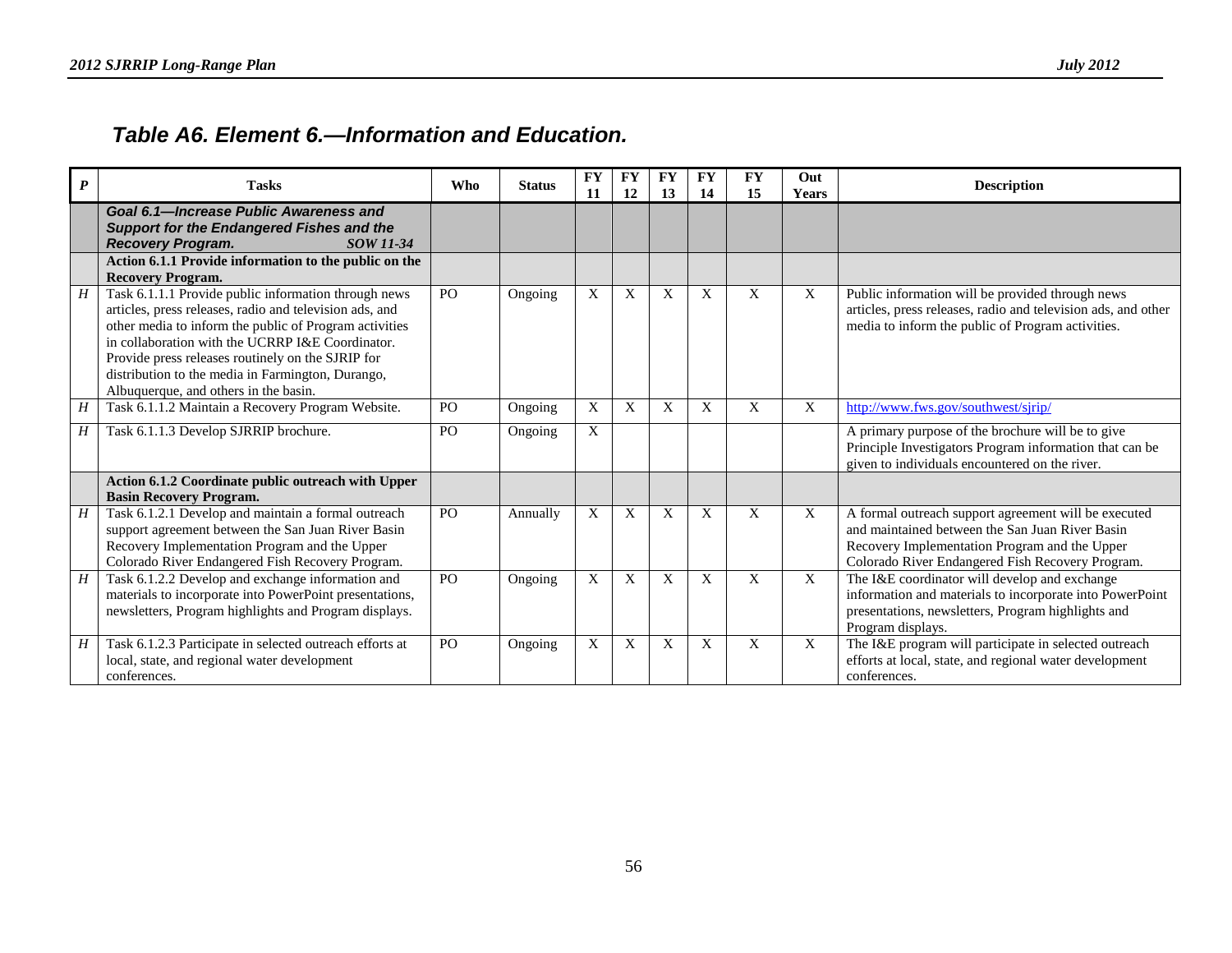### **Appendix B. Completed Long-Range Plan Tasks** *(from 2009 LRP Elements 1-7)*

<span id="page-60-0"></span>

| <b>Tasks</b>                                                                                                                                                                             | <b>Recovery</b><br><b>Goals Priority</b> | <b>Primary</b><br><b>Responsibility</b> | <b>Start</b><br><b>Date</b> | Completion<br><b>Date</b> | <b>Description and Comments</b>                                                                                                                                                                                                                                                                                                                                                                |
|------------------------------------------------------------------------------------------------------------------------------------------------------------------------------------------|------------------------------------------|-----------------------------------------|-----------------------------|---------------------------|------------------------------------------------------------------------------------------------------------------------------------------------------------------------------------------------------------------------------------------------------------------------------------------------------------------------------------------------------------------------------------------------|
| Goal 1.1-Describe Biotic and<br><b>Abiotic Baseline Conditions.</b>                                                                                                                      |                                          |                                         |                             |                           |                                                                                                                                                                                                                                                                                                                                                                                                |
| <b>Action 1.1.1 Determine the relative</b><br>abundance and distribution of<br>endangered fishes, as well as other native<br>and nonnative fishes in the San Juan<br><b>River Basin.</b> |                                          |                                         |                             |                           |                                                                                                                                                                                                                                                                                                                                                                                                |
| Task 1.1.1.1 Conduct ichthyofaunal surveys<br>of mainstem, tributary streams, and<br>secondary channels to determine fish<br>species associated with these habitats.                     | Medium<br>(Completed)                    | FWS, NMGF,<br>BC                        | 1987                        | 1997                      | Ichthyofaunal surveys were during 1987-1989<br>(Platania 1990) to determine the size of the<br>remaining CPM population and to characterize the<br>fish population of the San Juan River. Additional<br>surveys were done during the 7-Year Research<br>Program.                                                                                                                               |
| Task 1.1.1.2 Conduct radio telemetry<br>investigations to help define species<br>distributions, movements, spawning sites,<br>and habitat use.                                           | Medium<br>(Completed)                    | <b>FWS</b>                              | 1991                        | 2000                      | Although this task was completed (Ryden 2000;<br>Miller and Ptacek 2000), more radiotelemetry<br>work may be necessary to better understand<br>habitat use and movement of newly established<br>populations of CPM and RBS.                                                                                                                                                                    |
| Task 1.1.1.3 Monitor the distribution and<br>abundance of wild fish populations in the<br>San Juan River to document status and<br>trends.                                               | High<br>(Completed)                      | <b>BC</b>                               | 1991                        | 1997                      | Results of the 7-Year Research Program were<br>assimilated (Holden 2000) and strategies for<br>research and monitoring were developed.                                                                                                                                                                                                                                                         |
| <b>Action 1.1.2 Describe life history</b><br>parameters of wild CPM and RBS.                                                                                                             |                                          |                                         |                             |                           |                                                                                                                                                                                                                                                                                                                                                                                                |
| Task 1.1.2.2 Locate and describe areas of<br>reproductive activity and nursery habitats to<br>better understand species spawning needs.                                                  | High<br>(Completed)                      | FWS, BC,<br><b>NMGF</b>                 | 1991                        | 1997                      | Reproduction should be documented from capture<br>of ripe and gravid fish, drifting larvae, and age-0<br>fish. Wild adult CPM were radio-tracked during<br>1991-1997 (Ryden 2000) and in 1993-1994 to<br>assess habitat use (Miller and Ptacek 2000).<br>Results of the 7-Year Research Program were<br>assimilated (Holden 2000) and strategies for<br>research and monitoring were developed |
| Task 1.1.2.3 Describe and quantify habitats<br>selected by various life stages of CPM and                                                                                                | High<br>(Completed)                      | FWS, NMGF                               | 1991                        | 1997                      | Capture locations of RBS and CPM should be<br>described and quantified and river flows                                                                                                                                                                                                                                                                                                         |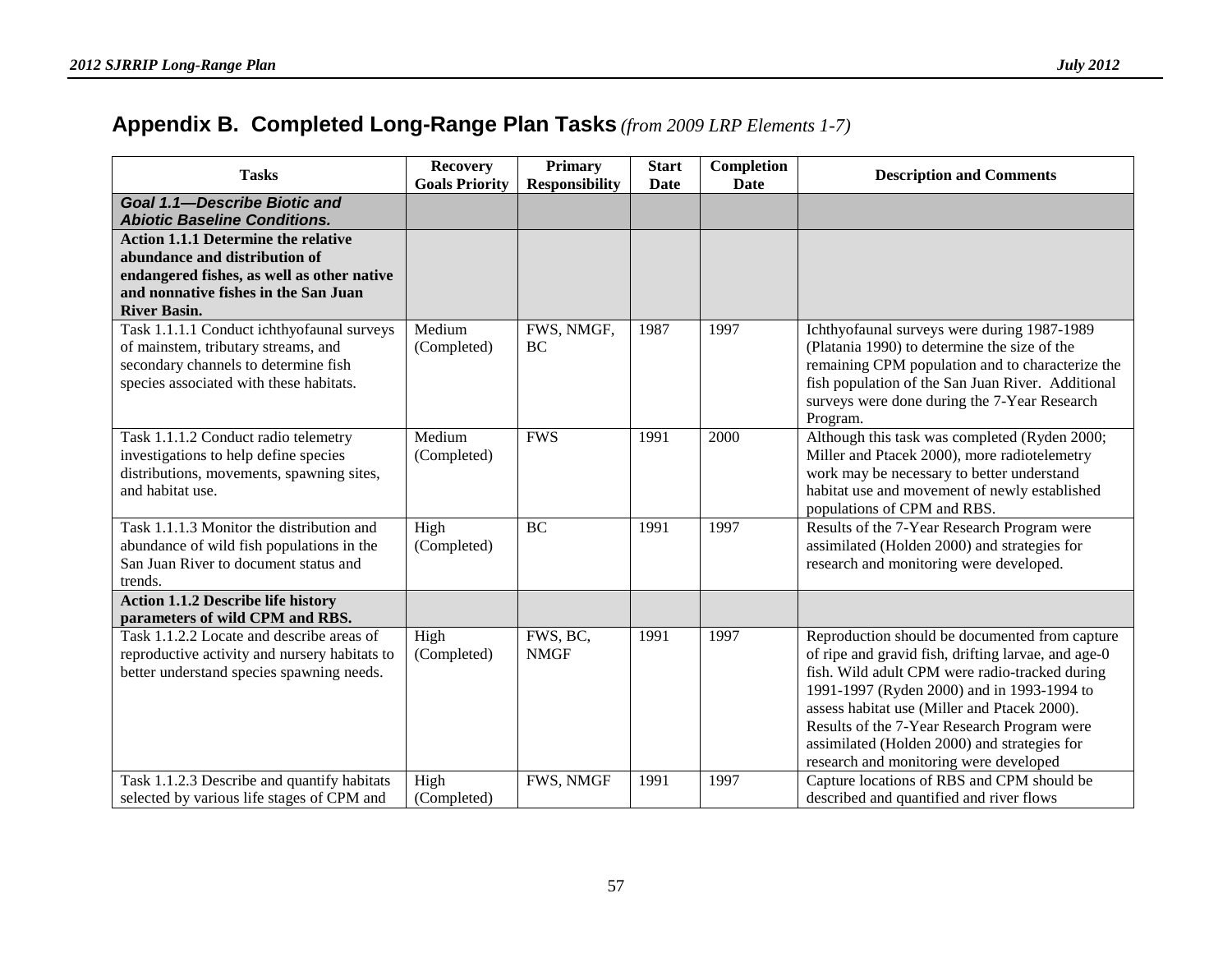| <b>Tasks</b>                                                                                                                                                                                                                                                                                    | <b>Recovery</b><br><b>Goals Priority</b> | <b>Primary</b><br><b>Responsibility</b> | <b>Start</b><br>Date | Completion<br>Date | <b>Description and Comments</b>                                                                                                                                                                                                                                                                                                                                                                                                                                                                                  |
|-------------------------------------------------------------------------------------------------------------------------------------------------------------------------------------------------------------------------------------------------------------------------------------------------|------------------------------------------|-----------------------------------------|----------------------|--------------------|------------------------------------------------------------------------------------------------------------------------------------------------------------------------------------------------------------------------------------------------------------------------------------------------------------------------------------------------------------------------------------------------------------------------------------------------------------------------------------------------------------------|
| RBS.                                                                                                                                                                                                                                                                                            |                                          |                                         |                      |                    | documented. Results of the 7-Year Research<br>Program were assimilated (Holden 2000) and<br>strategies for research and monitoring were<br>developed                                                                                                                                                                                                                                                                                                                                                             |
| Action 1.1.3 Describe and evaluate flow,<br>habitat, and other abiotic relationships.                                                                                                                                                                                                           |                                          |                                         |                      |                    |                                                                                                                                                                                                                                                                                                                                                                                                                                                                                                                  |
| Task 1.1.3.1 Describe, model and evaluate<br>different flow regimes.                                                                                                                                                                                                                            | High<br>(Completed)                      | FWS, BOR                                | 1995                 | 1997               | Requested releases have been evaluated for<br>response of habitat (Pucherelli and Clark 1990;<br>Pucherelli and Goettlicher 1992; Goettlicher and<br>Pucherelli 1994; Bliesner and Lamarra 2002) and<br>fish (Propst et al. 1999).                                                                                                                                                                                                                                                                               |
| Task 1.1.3.2 Determine response of<br>geomorphology and habitat to flow with the<br>use of habitat mapping and river<br>geomorphology.                                                                                                                                                          | High<br>(Completed)                      | FWS, NMGF                               | 1995                 | 1997               | Relationships have been developed between<br>channel geomorphology, mesohabitats, and river<br>flow to identify flows that maximize habitat of<br>various life stages of RBS and CPM (Archer and<br>Crowl 2000b; Archer et al. 2000; Bliesner and<br>Lamarra 2000, 2007; Gido and Propst 1999;<br>Lamarra 2004; Miller and Ptacek 2000). River<br>reaches with simple, moderate, and complex<br>channels have been mapped for geomorphic<br>features and mesohabitats.                                           |
| <b>Action 1.1.4 Identify and evaluate</b><br>limiting factors and determine necessary<br>research to identity actions that will<br>minimize or remove these limiting<br>factors.                                                                                                                |                                          |                                         |                      |                    |                                                                                                                                                                                                                                                                                                                                                                                                                                                                                                                  |
| Task1.1.4.1 Compile, evaluate, and<br>synthesize historic water quality<br>information on the San Juan River to<br>identify water quality parameters that may<br>be detrimental to native and endangered fish<br>species (e.g., mercury, selenium, polycyclic<br>aromatic hydrocarbons [PAHs]). | Highest                                  | BC, BOR                                 | 1991                 | 1997               | Based on data collection and evaluation during the<br>7-year research period, the BC concluded that<br>water quality in the San Juan River was not a<br>limiting factor to recovery of the endangered<br>fishes or to restoration and maintenance of the<br>native fish community. Years of monitoring and<br>research have not clearly linked water<br>contaminants and pollutants with adverse effects to<br>the Colorado pikeminnow and razorback sucker<br>(Abell 1994). In a synoptic study of contaminants |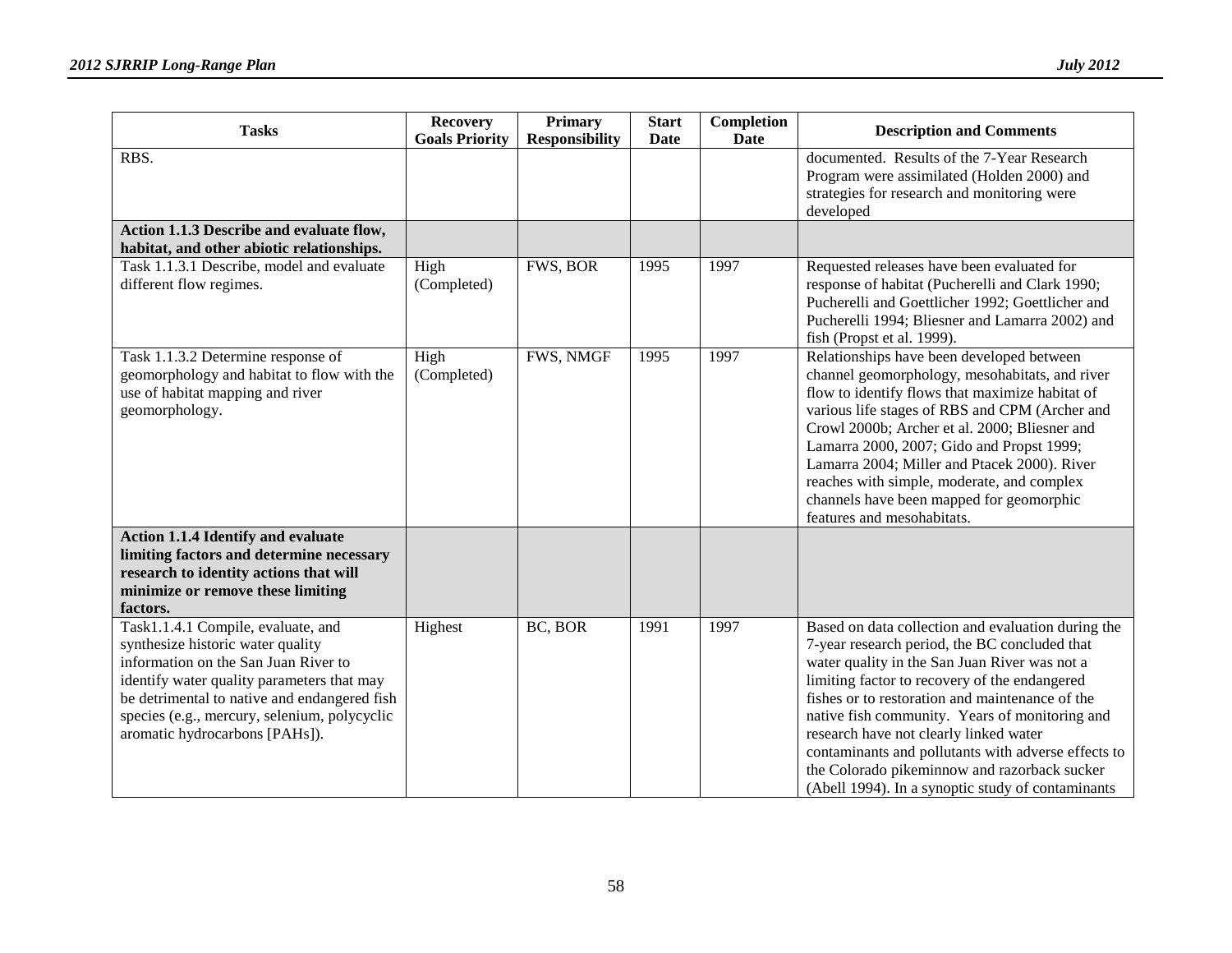| <b>Tasks</b>                                                                                                                                                                                | <b>Recovery</b><br><b>Goals Priority</b> | <b>Primary</b><br><b>Responsibility</b> | <b>Start</b><br>Date | Completion<br><b>Date</b> | <b>Description and Comments</b>                                                                                                                                                                                                                                                                                                                                                                           |
|---------------------------------------------------------------------------------------------------------------------------------------------------------------------------------------------|------------------------------------------|-----------------------------------------|----------------------|---------------------------|-----------------------------------------------------------------------------------------------------------------------------------------------------------------------------------------------------------------------------------------------------------------------------------------------------------------------------------------------------------------------------------------------------------|
|                                                                                                                                                                                             |                                          |                                         |                      |                           | data from the 7-year research period, Simpson and<br>Lusk (1999) concluded harm from selenium as a<br>contaminant issue for the razorback sucker.                                                                                                                                                                                                                                                         |
| Task 1.1.4.2 Determine and quantify<br>mesohabitat types and channel forms used<br>by native and endangered fish.                                                                           | High<br>(Completed)                      | FWS, NMGF                               | 1991                 | 1997                      | Primary habitats used by wild fish have been<br>documented (Archer and Crowl 2000b; Archer et<br>al. 2000; Bliesner and Lamarra 2000, 2007; Gido<br>and Propst 1999; Lamarra 2004; Miller and Ptacek<br>2000).                                                                                                                                                                                            |
| Task 1.1.4.3 Evaluate effects of nonnative<br>fish on native and endangered species and<br>identify the most problematic nonnative<br>species.                                              | Highest<br>(Completed)                   | FWS, NMGF                               | 1996                 | 1999                      | Initial evaluation of nonnative fish in the San Juan<br>River has been completed (Brooks et al. 2000;<br>Propst and Hobbes 2000).                                                                                                                                                                                                                                                                         |
| Task 1.1.4.4 Estimate numbers of wild<br>CPM and RBS in the San Juan River Basin<br>and evaluate prospects for reestablishment<br>of populations with and without hatchery<br>augmentation. | High<br>(Completed)                      | FWS, NMGF,<br>BC                        | 1991                 | 1997                      | Numbers of wild CPM and RBS were found to be<br>low in the San Juan River (Holden 2000).                                                                                                                                                                                                                                                                                                                  |
| Task 1.1.4.5 Survey health of fish in the San<br>Juan River to ensure adequate protection<br>from diseases and parasites.                                                                   | Highest<br>(Completed)                   | <b>FWS</b>                              | 1998                 | 2000                      | Fish health surveys were conducted on the San<br>Juan River during 1992-1997 (Landye et al. 2000).                                                                                                                                                                                                                                                                                                        |
| <b>Action 1.1.5 Synthesize and integrate</b><br>information to describe baseline<br>conditions and to guide future actions.                                                                 |                                          |                                         |                      |                           |                                                                                                                                                                                                                                                                                                                                                                                                           |
| Task 1.1.5.1 Synthesize, integrate, and<br>evaluate the 7-year research program.                                                                                                            | High<br>(Completed)                      | FWS, NMGF                               |                      | 2000                      | A 7-Year Research Program was conducted 1991-<br>1997 (Holden 2000). This effort helped to provide<br>baseline information for the ichthyofauna of the<br>San Juan River. During this program effort,<br>methods were sometimes modified to meet the<br>exigencies of the San Juan River, to incorporate<br>new information and technologies, and to improve<br>efficiency and quality of data collected. |
| <b>Goal 1.2-Develop New Information</b><br>as Necessary.                                                                                                                                    |                                          |                                         |                      |                           |                                                                                                                                                                                                                                                                                                                                                                                                           |
| <b>Action 1.2.3 Assemble information from</b><br>nonnative fish capture information.                                                                                                        |                                          |                                         |                      |                           |                                                                                                                                                                                                                                                                                                                                                                                                           |
| Task 1.2.3.1 Use data and information                                                                                                                                                       | <b>Highest</b> (Initial                  | FWS, NMGF                               | 2000                 | 2005                      | A pilot study and ongoing investigations have                                                                                                                                                                                                                                                                                                                                                             |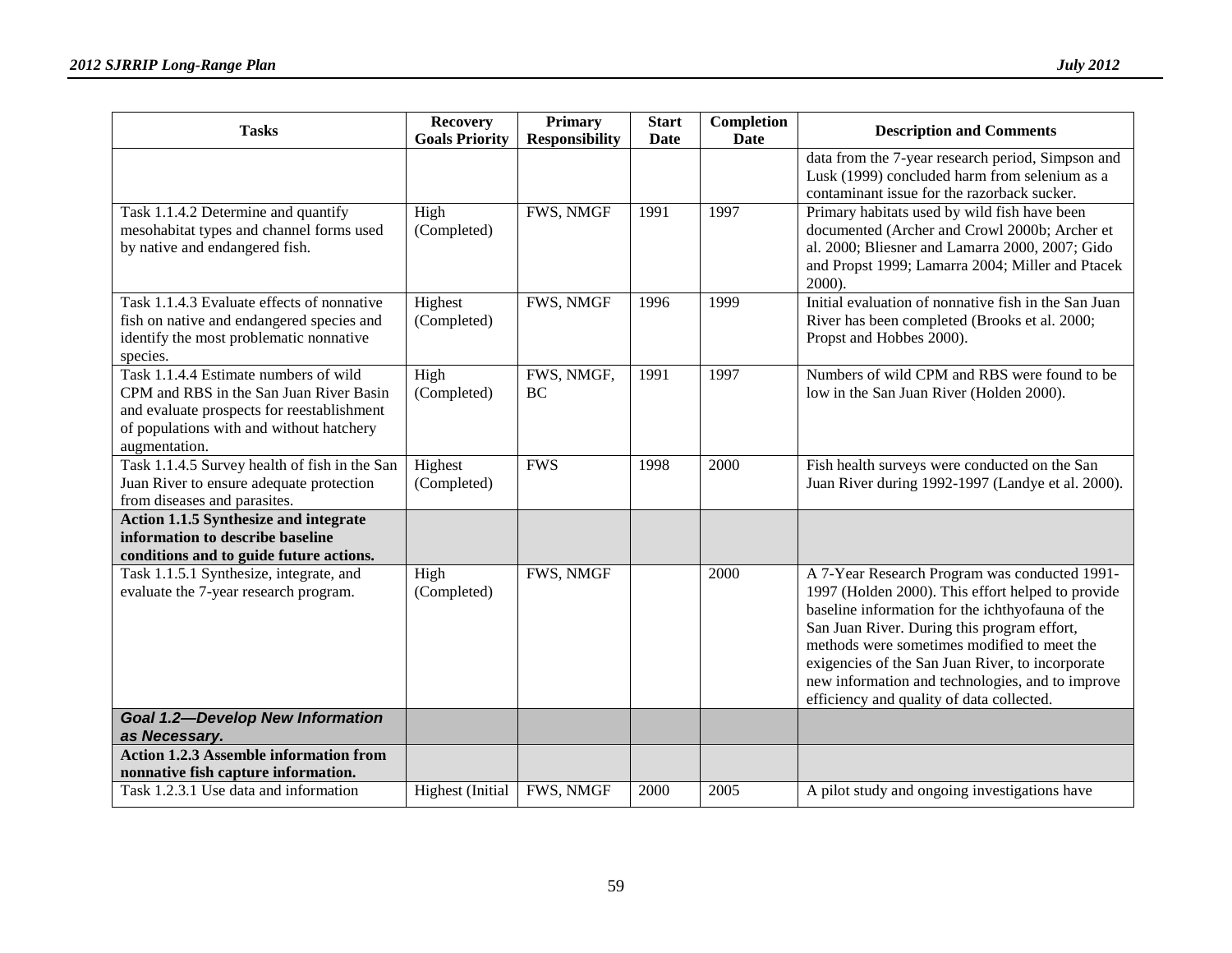| <b>Tasks</b>                                                                                                                                     | <b>Recovery</b><br><b>Goals Priority</b> | Primary<br><b>Responsibility</b> | <b>Start</b><br>Date | Completion<br><b>Date</b> | <b>Description and Comments</b>                                                                                                                                                                                                                                               |
|--------------------------------------------------------------------------------------------------------------------------------------------------|------------------------------------------|----------------------------------|----------------------|---------------------------|-------------------------------------------------------------------------------------------------------------------------------------------------------------------------------------------------------------------------------------------------------------------------------|
| gathered from nonnative fish efforts to<br>describe best strategies for minimizing<br>negative impacts to native and endangered<br>fish species. | phase<br>completed)                      |                                  |                      |                           | been conducted to implement and evaluate the best<br>strategies for controlling nonnative fish. Ongoing<br>evaluation is needed, including assessment of new<br>technologies for controlling nonnative fishes.                                                                |
| Goal 2.1-Establish a Genetically and<br><b>Demographically Viable, Self-</b><br><b>Sustaining CPM Population.</b>                                |                                          |                                  |                      |                           |                                                                                                                                                                                                                                                                               |
| <b>Action 2.1.1 Develop plans for rearing</b><br>and stocking CPM.                                                                               |                                          |                                  |                      |                           |                                                                                                                                                                                                                                                                               |
| Task $2.1.1.1$ Develop a genetics<br>management plan to guide artificial<br>propagation and ensure genetic diversity<br>and viability of CPM.    | Highest<br>(Completed)                   | FWS, DNFH                        |                      | 2003                      | A Genetics Management Plan for RBS and CPM<br>was developed in 2003 (Crist and Ryden 2003).                                                                                                                                                                                   |
| Task 2.1.1.2 Develop an augmentation plan<br>for CPM to provide a strategy for<br>producing, rearing, and stocking fish.                         | Highest<br>(Completed)                   | <b>FWS</b>                       |                      | 2003                      | An Augmentation Plan for CPM was developed in<br>2003 (Ryden 2003).                                                                                                                                                                                                           |
| Action 1.1.2 Produce, rear, and stock<br>sufficient numbers of CPM to meet stocking<br>goals of augmentation plan.                               |                                          |                                  |                      |                           |                                                                                                                                                                                                                                                                               |
| Task 1.1.2.1 Annually produce and rear at least<br>300,000 age-0 (50-55 mm TL) and 3,000 age-1<br>CPM at Dexter NFH.                             | Highest<br>(Completed)                   | FWS, DNFH                        | 2000                 | 2009                      | At least 300,000 age-0 (50-55 mm TL) CPM will be<br>produced and reared annually at the Dexter NFH for an<br>8-year period, 2002-2009. Analyses showed no survival<br>advantage to stocking age-1 CPM. Goal revised in 2010<br>to produce, rear, and stock 400,000 age-0 CPM. |
| Task 1.1.2.2 Annually stock > 300,000 age-0<br>CPM.                                                                                              | Highest<br>(Completed)                   | FWS, DNFH                        | 2000                 | 2009                      | At least 300,000 age-0 (50-55 mm TL) CPM will be<br>released annually from the Dexter NFH, into the San<br>Juan River for an 8- year period, 2002-2009. See<br>above.                                                                                                         |
| Task 1.1.2.3 Annually stock 3,000 age-1 CPM.                                                                                                     | Highest<br>(Completed)                   | FWS, DNFH                        | 2000                 | 2009                      | A total of 3,000 age-1 CPM will be stocked and PIT<br>tagged annually in the San Juan River through 2009. No<br>age-1 CPM will be stocked beginning in 2011.                                                                                                                  |
| Goal 2.2-Establish a Genetically and<br><b>Demographically Viable, Self-</b><br><b>Sustaining RBS Population.</b>                                |                                          |                                  |                      |                           |                                                                                                                                                                                                                                                                               |
| <b>Action 2.2.1 Develop plans for rearing</b><br>and stocking RBS.                                                                               |                                          |                                  |                      |                           |                                                                                                                                                                                                                                                                               |
| Task 2.2.1.1 Develop a genetics<br>management plan to guide artificial                                                                           | Highest<br>(Completed)                   | FWS, BC                          |                      | 2003                      | A Genetics Management Plan for RBS and CPM<br>was developed in 2003 (Crist and Ryden 2003).                                                                                                                                                                                   |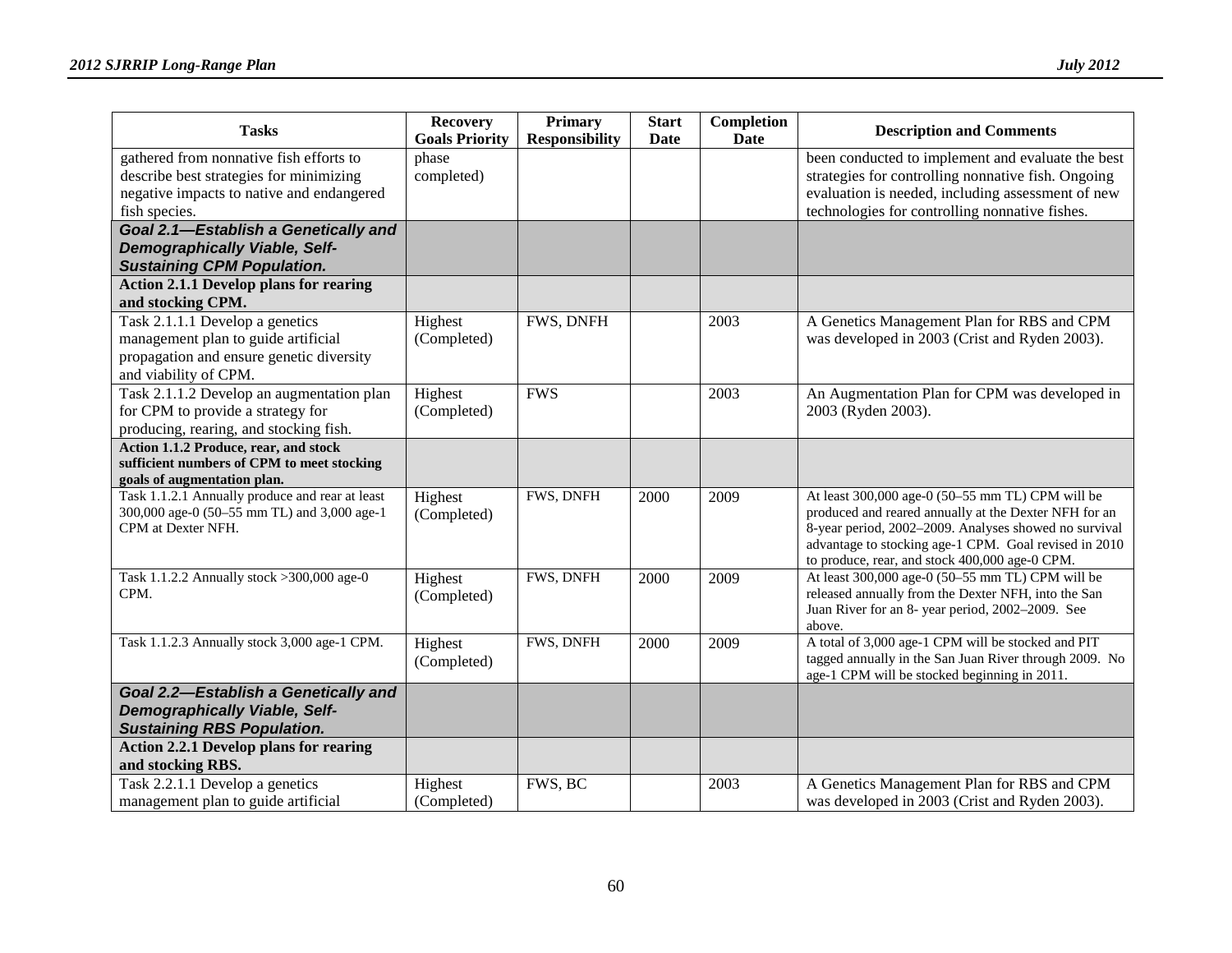| <b>Tasks</b>                                                                                                             | <b>Recovery</b><br><b>Goals Priority</b> | <b>Primary</b><br><b>Responsibility</b> | <b>Start</b><br>Date | Completion<br>Date | <b>Description and Comments</b>                                                                                                                                                                                                                                                                                                                                                                                                                                                                  |
|--------------------------------------------------------------------------------------------------------------------------|------------------------------------------|-----------------------------------------|----------------------|--------------------|--------------------------------------------------------------------------------------------------------------------------------------------------------------------------------------------------------------------------------------------------------------------------------------------------------------------------------------------------------------------------------------------------------------------------------------------------------------------------------------------------|
| propagation and ensure genetic diversity<br>and viability of RBS.                                                        |                                          |                                         |                      |                    |                                                                                                                                                                                                                                                                                                                                                                                                                                                                                                  |
| Task 2.2.1.2 Develop an augmentation plan<br>for RBS to provide a strategy for producing,<br>rearing, and stocking fish. | Highest<br>(Completed)                   | FWS, BC                                 |                      | 2003               | An experimental stocking program for RBS was<br>conducted 1994-1997. An Augmentation Plan for<br>RBS was developed in 1997 (Ryden 1997) for a 5-<br>year period, 1997-2001, and recommended<br>stocking 73,482 RBS; only 5,890 were stocked for<br>a lack of hatchery and grow-out facilities. An<br>addendum to the plan was developed in 2003<br>(Ryden 2003) to extend the program for 8 years,<br>2004-2011, and recommended stocking 91,200<br>age-2 RBS $(>300$ mm TL) or 11,400 annually. |
| Goal 3.1-Provide Suitable Flows to<br><b>Support Recovery of CPM and RBS</b><br><b>Populations.</b>                      |                                          |                                         |                      |                    |                                                                                                                                                                                                                                                                                                                                                                                                                                                                                                  |
| Action 3.1.1 Develop flow regimes to<br>provide adequate base flow and function<br>to maintain habitat for CPM and RBS.  |                                          |                                         |                      |                    |                                                                                                                                                                                                                                                                                                                                                                                                                                                                                                  |
| Task 3.1.1.1 Identify and develop flow<br>recommendations for the San Juan River.                                        | Highest<br>(Completed)                   | BC                                      |                      | 1999               | Flow Recommendations for the San Juan River<br>were developed and implemented in 1999 (Holden<br>1999).                                                                                                                                                                                                                                                                                                                                                                                          |
| <b>Goal 3.3-Provide Increased Range</b><br>to Support Recovery of CPM and<br><b>RBS Populations.</b>                     |                                          |                                         |                      |                    |                                                                                                                                                                                                                                                                                                                                                                                                                                                                                                  |
| <b>Action 3.3.1 Provide and maintain fish</b><br>passage at diversion structures.                                        |                                          |                                         |                      |                    |                                                                                                                                                                                                                                                                                                                                                                                                                                                                                                  |
| Task 3.3.1.1 Identify and evaluate fish<br>barriers in the San Juan River.                                               | Highest<br>(Completed)                   | <b>BC</b>                               |                      | 1996               | Fish barriers were identified and evaluated in 1996<br>by Masslich and Holden (1996).                                                                                                                                                                                                                                                                                                                                                                                                            |
| Task 3.3.1.2 Remove Cudei Diversion to<br>provide fish passage.                                                          | Highest<br>(Completed)                   | BIA, NN                                 |                      | 2001               | The Cudei Diversion was removed in 2001. The<br>Cudei Diversion is owned by the Navajo Nation.                                                                                                                                                                                                                                                                                                                                                                                                   |
| Task 3.3.1.3 Provide and maintain fish<br>passage at the Hogback Diversion.                                              | Highest<br>(Completed)                   | BIA, NN                                 |                      | 2002               | Fish passage at Hogback Diversion was completed<br>in 2002. The Hogback Diversion is owned by the<br>Navajo Nation.                                                                                                                                                                                                                                                                                                                                                                              |
| Task 3.3.1.4 Provide and maintain selective<br>fish passage at the Public Service Company<br>of New Mexico (PNM) Weir.   | Highest<br>(Completed)                   | FWS, NN                                 |                      | 2003               | Fish passage at Public Service Company of New<br>Mexico (PNM) Weir was completed in 2003.                                                                                                                                                                                                                                                                                                                                                                                                        |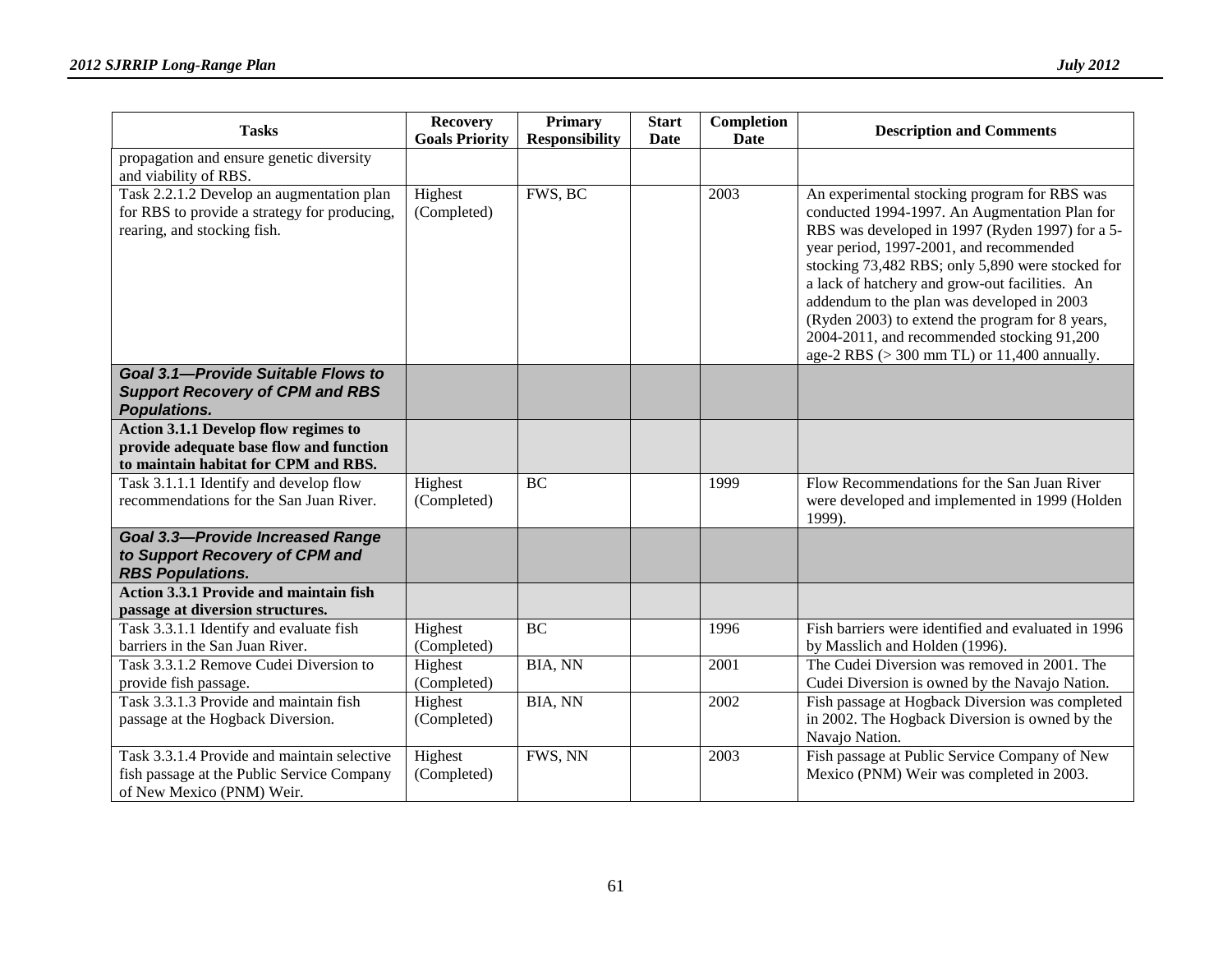| <b>Tasks</b>                                                                                                                                                                                                                                                      | <b>Recovery</b><br><b>Goals Priority</b> | Primary<br><b>Responsibility</b> | <b>Start</b><br><b>Date</b> | Completion<br>Date | <b>Description and Comments</b>                                                                                                                                                                                                                                                                                                                                                                                                                                                                                                                                                                                                                                                       |
|-------------------------------------------------------------------------------------------------------------------------------------------------------------------------------------------------------------------------------------------------------------------|------------------------------------------|----------------------------------|-----------------------------|--------------------|---------------------------------------------------------------------------------------------------------------------------------------------------------------------------------------------------------------------------------------------------------------------------------------------------------------------------------------------------------------------------------------------------------------------------------------------------------------------------------------------------------------------------------------------------------------------------------------------------------------------------------------------------------------------------------------|
| Action 3.3.2 Evaluate fish passage for<br>native and endangered fish species to and<br>from Lake Powell in light of a natural<br>waterfall at low reservoir elevations.                                                                                           |                                          |                                  |                             |                    |                                                                                                                                                                                                                                                                                                                                                                                                                                                                                                                                                                                                                                                                                       |
| Task 3.3.2.1 Identify extent of problem<br>from natural waterfall on passage of native<br>and nonnative fish from Lake Powell into<br>the San Juan River.<br>Goal 3.4-Provide Suitable Water<br><b>Quality to Support Recovery of CPM</b><br>and RBS Populations. | High<br>(Completed)                      | FWS, BOR,<br><b>BC</b>           | 2009                        | 2010               | The extent that the natural waterfall in the lower<br>San Juan River impedes fish migration should be<br>determined. BOR assessed the risk for predators<br>recolonizing the river when water level in Lake<br>Powell rises to a level that the waterfall is<br>inundated. They concluded that there is a 60 to<br>75% chance the waterfall will be inundated for a<br>total of 30 months (not necessarily continuously)<br>between 2008 and 2030. Probabilities for longer<br>inundation are available (6-26-07 CC Meeting).                                                                                                                                                         |
| <b>Action 3.4.2 Evaluate effects of river</b><br>temperature on native and endangered<br>fish.                                                                                                                                                                    |                                          |                                  |                             |                    |                                                                                                                                                                                                                                                                                                                                                                                                                                                                                                                                                                                                                                                                                       |
| Task 3.4.2.1 Determine if cold water<br>releases from Navajo Dam into the San Juan<br>River impede endangered fish reproduction<br>or limit endangered fish populations<br>downstream of the Animas River.                                                        | High<br>(Completed)                      | BC                               |                             | 2006               | Based on the reports, SJR Fishes Response to<br>Thermal Modification - A White Paper<br>Investigation (Lamarra 2007) and Cutler (2006)<br>Navajo Reservoir and SJR Temperature Study, the<br>BC determined a temperature control device<br>(TCD) was not warranted. Impacts to spawning<br>and rearing from cold releases from Navajo Dam<br>into the SJR appeared to be minimal. Spawning is<br>determined by time-of-year more than temperature<br>cue. A TCD may provide seasonal range<br>expansion above critical habitat but is unknown if<br>range expansion above critical habitat is necessary<br>for recovery. More information is needed (BC<br>Meeting, May 17-18, 2007). |
| <b>Goal 4.1-Control Problematic</b><br><b>Nonnative Fishes as Needed.</b>                                                                                                                                                                                         |                                          |                                  |                             |                    |                                                                                                                                                                                                                                                                                                                                                                                                                                                                                                                                                                                                                                                                                       |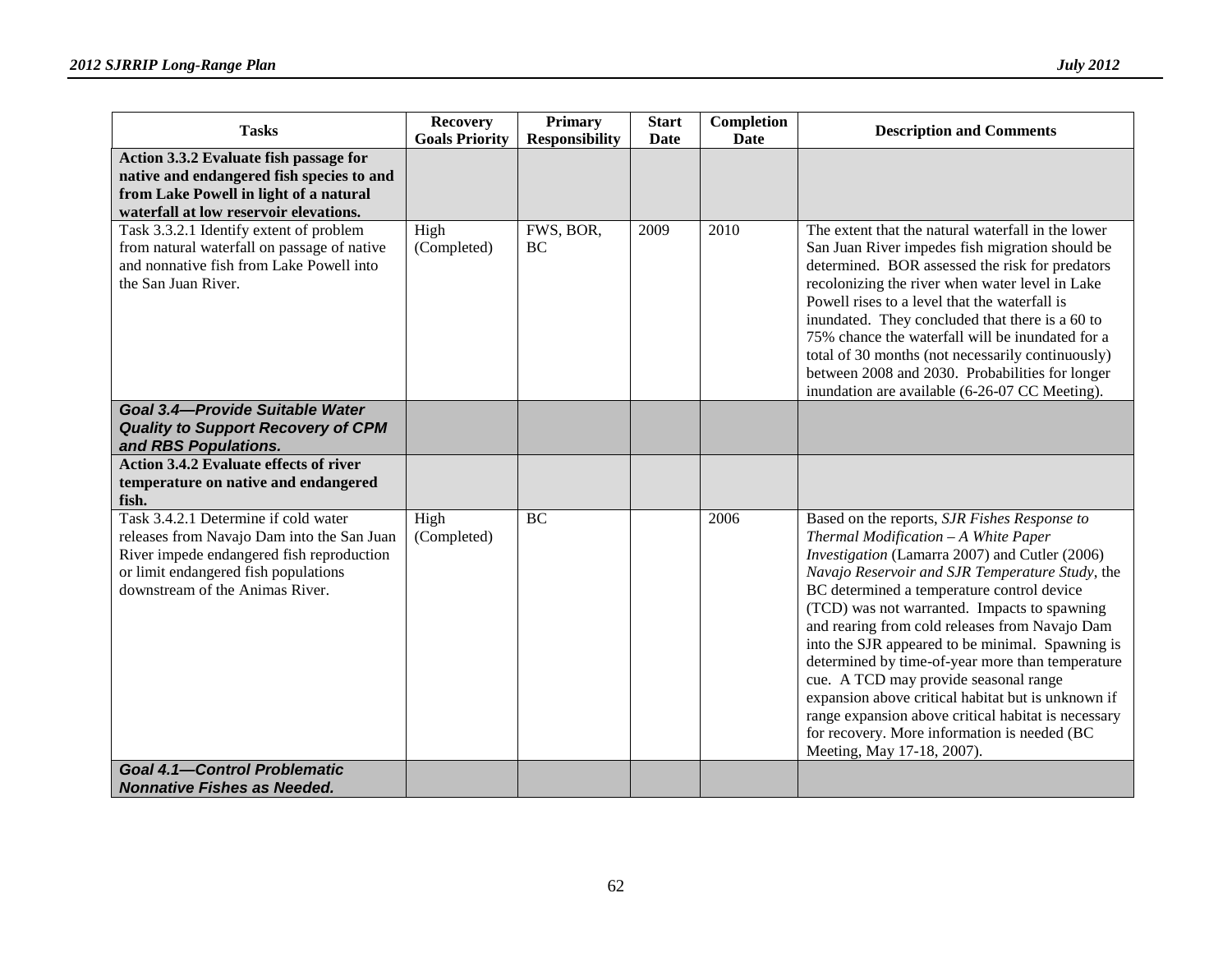| <b>Tasks</b>                                                                                                                                                            | <b>Recovery</b><br><b>Goals Priority</b>      | <b>Primary</b><br><b>Responsibility</b> | <b>Start</b><br>Date | Completion<br>Date | <b>Description and Comments</b>                                                                                                                                                                                                                       |
|-------------------------------------------------------------------------------------------------------------------------------------------------------------------------|-----------------------------------------------|-----------------------------------------|----------------------|--------------------|-------------------------------------------------------------------------------------------------------------------------------------------------------------------------------------------------------------------------------------------------------|
| Action 4.1.1 Develop, implement, and<br>evaluate the most effective strategies for<br>reducing problematic nonnative fish.                                              |                                               |                                         |                      |                    |                                                                                                                                                                                                                                                       |
| Task 4.1.1.1 Identify and prioritize the most<br>problematic nonnative fish species.                                                                                    | Highest<br>(Completed)                        | BC                                      | 2000                 | 2003               | This determination was made through a risk<br>assessment and consensus of biologists. Davis<br>(2003) identified channel catfish and common carp<br>as the most problematic species.                                                                  |
| Task 4.1.1.2 Design and implement a pilot<br>program to evaluate nonnative fish control<br>strategies and gears.                                                        | Highest<br>(Completed)                        | <b>FWS</b>                              | 2000                 | 2003               | The Nonnative Fish Monitoring And Control Plan<br>(Davis 2003) served as a pilot program and<br>identified removal reaches and evaluated sampling<br>gears and strategies.                                                                            |
| Task 4.1.1.3 Develop a long-term nonnative<br>fish control strategy and specific objectives<br>for nonnative fish control                                               | Highest<br>(Completed)                        | <b>FWS</b>                              | 2009                 | 2010               | A nonnative fish control strategy will be<br>developed and implemented for the San Juan<br>River. This strategy will identify removal tactics,<br>gear types, personnel, and costs necessary to meet<br>removal criteria established in Task 5.1.1.2. |
| <b>Goal 5.2-Monitor Habitat Use and</b><br>Availability.                                                                                                                |                                               |                                         |                      |                    |                                                                                                                                                                                                                                                       |
| Action 5.2.3 Identify and refine<br>habitat/fish relationships.                                                                                                         |                                               |                                         |                      |                    |                                                                                                                                                                                                                                                       |
| Task 5.2.3.4 Collect geo-referenced habitat<br>and fish use habitat data in at least two<br>selected reaches with complex morphology<br>to determine habitat selection. | High<br>(Pilot study<br>completed in<br>2010) | BC                                      | 2007                 | 2009               | Geo-referenced habitat association data will be<br>collected with fish capture data, as feasible, to<br>provide habitat use data for RBS and CPM of all<br>life stages.                                                                               |
| Task 5.2.3.5 Map at high resolution and<br>monitor changes in habitat in at least two<br>selected reaches with complex morphology<br>at different flows.                | High<br>(Pilot study<br>completed in<br>2010) | <b>BC</b>                               | 2007                 | 2010               | This task will use bankfull channel area, island<br>counts, and bed-form topographic data to monitor<br>response of at least two selected reaches with<br>complex morphology and habitat to flow<br>recommendations (2005-2009).                      |
| Task 5.2.3.6 Refine and standardize habitat<br>classification for consistent use with fish<br>sampling and habitat mapping.                                             | High<br>(Completed)                           | BC                                      | 2007                 | 2010               | A standard habitat classification system is needed<br>that can be used for fisheries, hydrology, and<br>geomorphology.                                                                                                                                |